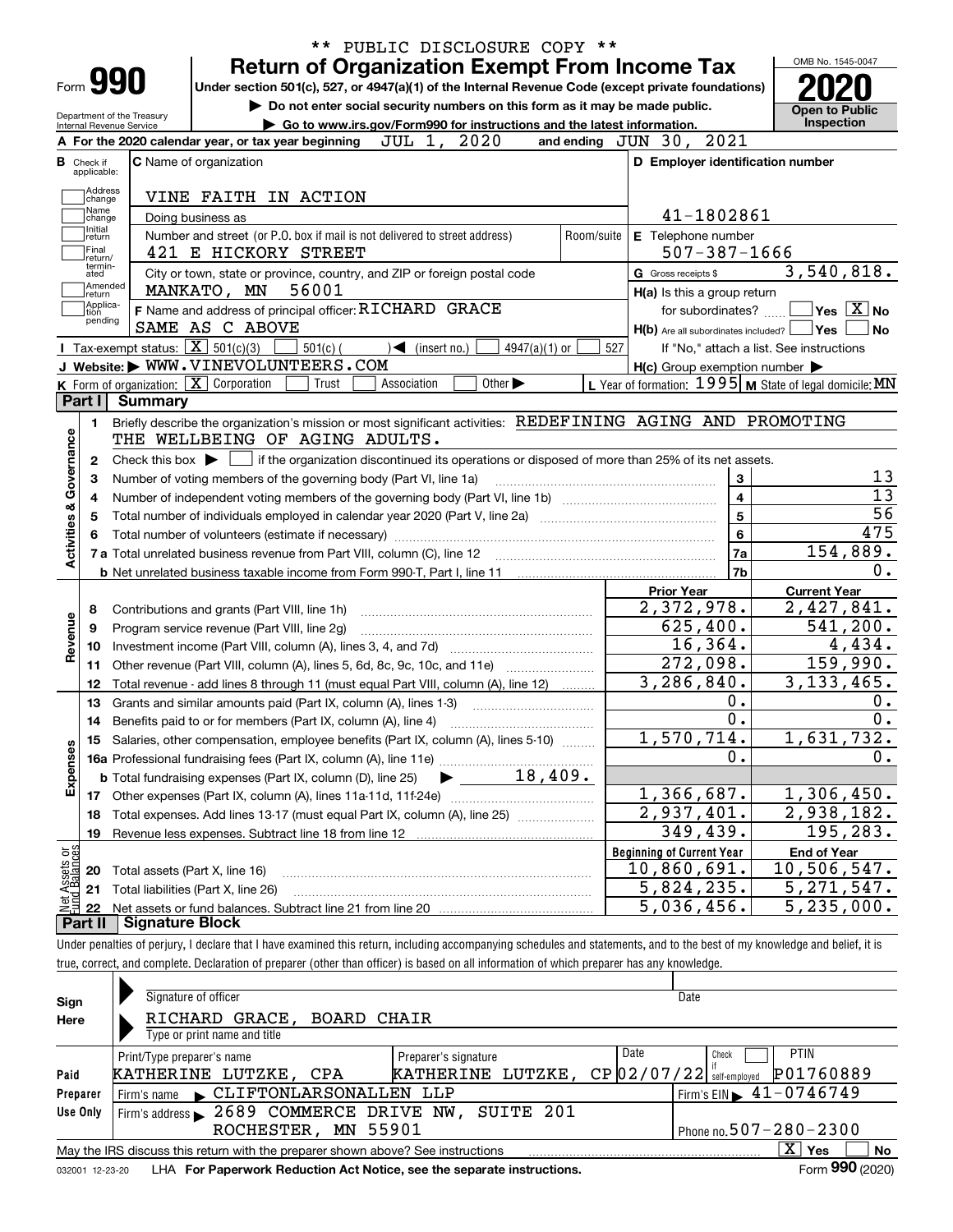|    | Check if Schedule O contains a response or note to any line in this Part III                                                                                                            | $\overline{\mathbf{x}}$                |
|----|-----------------------------------------------------------------------------------------------------------------------------------------------------------------------------------------|----------------------------------------|
| 1  | Briefly describe the organization's mission:                                                                                                                                            |                                        |
|    | VINE FAITH IN ACTION PROMOTES QUALITY OF LIFE AND A CULTURE OF CARING,<br>SUSTAINED BY VOLUNTEERISM, COMMUNITY ENGAGEMENT, AND SUPPORT FOR                                              |                                        |
|    | NEIGHBORS IN NEED. OVER 3,200 INDIVIDUALS FROM THE COMMUNITY WERE                                                                                                                       |                                        |
|    | TOUCHED BY VINE AS MEMBERS OF THE VINE ADULT COMMUNITY CENTER,                                                                                                                          |                                        |
|    |                                                                                                                                                                                         |                                        |
| 2  | Did the organization undertake any significant program services during the year which were not listed on the                                                                            | $\sqrt{}$ Yes $\sqrt{X}$ No            |
|    | prior Form 990 or 990-EZ?<br>If "Yes," describe these new services on Schedule O.                                                                                                       |                                        |
|    | Did the organization cease conducting, or make significant changes in how it conducts, any program services?                                                                            | $\sqrt{}$ Yes $\sqrt{}$ X $\sqrt{}$ No |
| 3  |                                                                                                                                                                                         |                                        |
| 4  | If "Yes," describe these changes on Schedule O.<br>Describe the organization's program service accomplishments for each of its three largest program services, as measured by expenses. |                                        |
|    | Section 501(c)(3) and 501(c)(4) organizations are required to report the amount of grants and allocations to others, the total expenses, and                                            |                                        |
|    | revenue, if any, for each program service reported.                                                                                                                                     |                                        |
| 4a | 710, 158.<br>$0 \cdot$ ) (Revenue \$<br>including grants of \$<br>(Code:<br>(Expenses \$                                                                                                | 4,597.                                 |
|    | AGING WELL AT THE VINE ADULT COMMUNITY CENTER (VACC).<br>THE VACC OFFERS                                                                                                                |                                        |
|    | AGING ADULTS OPPORTUNITIES TO IMPROVE THEIR PHYSICAL HEALTH AND                                                                                                                         |                                        |
|    | WELLNESS, SOCIALIZE WITH PEERS, AND ACCESS ADDITIONAL SERVICES. MEMBERS                                                                                                                 |                                        |
|    | PARTICIPATE IN A WIDE VARIETY OF GROUP EXERCISE, WATER EXERCISE, AND                                                                                                                    |                                        |
|    | YOGA CLASSES; FITNESS CENTER WORKOUTS,<br>SOCIAL ACTIVITIES,<br>ARTS                                                                                                                    |                                        |
|    | PROGRAMMING, EDUCATIONAL LECTURES, AND EVIDENCE-BASED HEALTH CLASSES                                                                                                                    |                                        |
|    | SUCH AS DIABETES PREVENTION PROGRAM AND LIVING WITH CHRONIC CONDITIONS.                                                                                                                 |                                        |
|    | THE VACC INCLUDES A STATE-OF-ART FITNESS CENTER,<br>INDOOR WALKING TRACK,                                                                                                               |                                        |
|    | GROUP EXERCISE AND PROGRAM ROOMS, AND A WARM WATER EXERCISE POOL. IN                                                                                                                    |                                        |
|    | THE VACC HAD APPROXIMATELY 1,500 MEMBERS, LOGGING OVER 40,800<br>FY21,                                                                                                                  |                                        |
|    | IN-PERSON AND 22,700 VIRTUAL PHYSICAL FITNESS ACTIVITIES.                                                                                                                               |                                        |
|    |                                                                                                                                                                                         |                                        |
| 4b | 774, 578. including grants of \$<br>27,662.<br>$0 \cdot$ ) (Revenue \$<br>) (Expenses \$<br>(Code:                                                                                      |                                        |
|    | MNDOT TRANSPORTATION. VINE'S TRUE TRANSIT PUBLIC TRANSIT PROGRAM USES                                                                                                                   |                                        |
|    | PAID DRIVERS AND FIVE ACCESSIBLE BUSSES TO PROVIDE DIAL-A-RIDE PUBLIC                                                                                                                   |                                        |
|    | TRANSPORTATION TO AND FROM DESTINATIONS IN RURAL BLUE EARTH, NICOLLET,                                                                                                                  |                                        |
|    | AND LE SUEUR COUNTIES. THE PROGRAM COSTS ARE COVERED BY MINNESOTA                                                                                                                       |                                        |
|    | DEPARTMENT OF TRANSPORTATION AND BLUE EARTH, NICOLLET, AND LE SUEUR                                                                                                                     |                                        |
|    | COUNTIES. 10,240 RIDES WERE PROVIDED IN FY21 BUT PASSENGER FARES WERE                                                                                                                   |                                        |
|    | NOT COLLECTED DUE TO PANDEMIC MEASURES.                                                                                                                                                 |                                        |
|    |                                                                                                                                                                                         |                                        |
|    |                                                                                                                                                                                         |                                        |
|    |                                                                                                                                                                                         |                                        |
|    |                                                                                                                                                                                         |                                        |
|    | 508,941.<br>702,931. including grants of \$<br>$0.$ (Revenue \$                                                                                                                         |                                        |
| 4с | ) (Expenses \$<br>(Code:<br>NEIGHBORS HELPING NEIGHBORS (NHN). PROFESSIONAL PROGRAM STAFF WORK IN                                                                                       |                                        |
|    | CONCERT WITH VOLUNTEERS TO HELP NEIGHBORS IN NEED WITH TASKS NECESSARY                                                                                                                  |                                        |
|    | FOR CONTINUED INDEPENDENT LIVING. VINE'S PROFESSIONAL STAFF<br>PERFORM                                                                                                                  |                                        |
|    | INTAKE MEETINGS AND PROVIDE INFORMATION ABOUT VINE SERVICES AND LOCAL                                                                                                                   |                                        |
|    | THEY FACILITATE SUPPORT GROUPS AND SKILL<br>IN ADDITION,<br>RESOURCES.                                                                                                                  |                                        |
|    | BUILDING CLASSES, AND ADVISE/COACH SPOUSES AND ADULT CHILDREN IN CARING                                                                                                                 |                                        |
|    | FOR THEIR AGING LOVED ONES. VOLUNTEERS ASSIST WITH HOME CHORES, DELIVER                                                                                                                 |                                        |
|    | MEALS ON WHEELS, AND PROVIDE FRIENDLY COMPANIONSHIP<br>VISITS. VINE'S                                                                                                                   |                                        |
|    | LICENSED ADULT DAY RESPITE CENTER PROVIDES CARING SUPPORT FOR AGING                                                                                                                     |                                        |
|    | ADULTS WITH PROGRESSIVE ILLNESS SUCH AS DEMENTIA<br>OR ALZHEIMER'S                                                                                                                      |                                        |
|    | VINE'S DIVERSITY PROGRAM AIDS ELDERS FROM DIVERSE CULTURES AND<br>DISEASE.                                                                                                              |                                        |
|    | ASSISTS WITH ADVOCACY, SOCIALIZATION, FORM ASSISTANCE AND TRANSLATION,                                                                                                                  |                                        |
|    | 4d Other program services (Describe on Schedule O.)                                                                                                                                     |                                        |
|    | 0.<br>363, 400. including grants of \$<br>$0 \cdot$ ) (Revenue \$<br>(Expenses \$                                                                                                       |                                        |
|    |                                                                                                                                                                                         |                                        |
|    |                                                                                                                                                                                         |                                        |
|    | 2,551,067.<br>4e Total program service expenses >                                                                                                                                       |                                        |
|    | Form 990 (2020)<br>SEE SCHEDULE O FOR CONTINUATION(S)<br>032002 12-23-20                                                                                                                |                                        |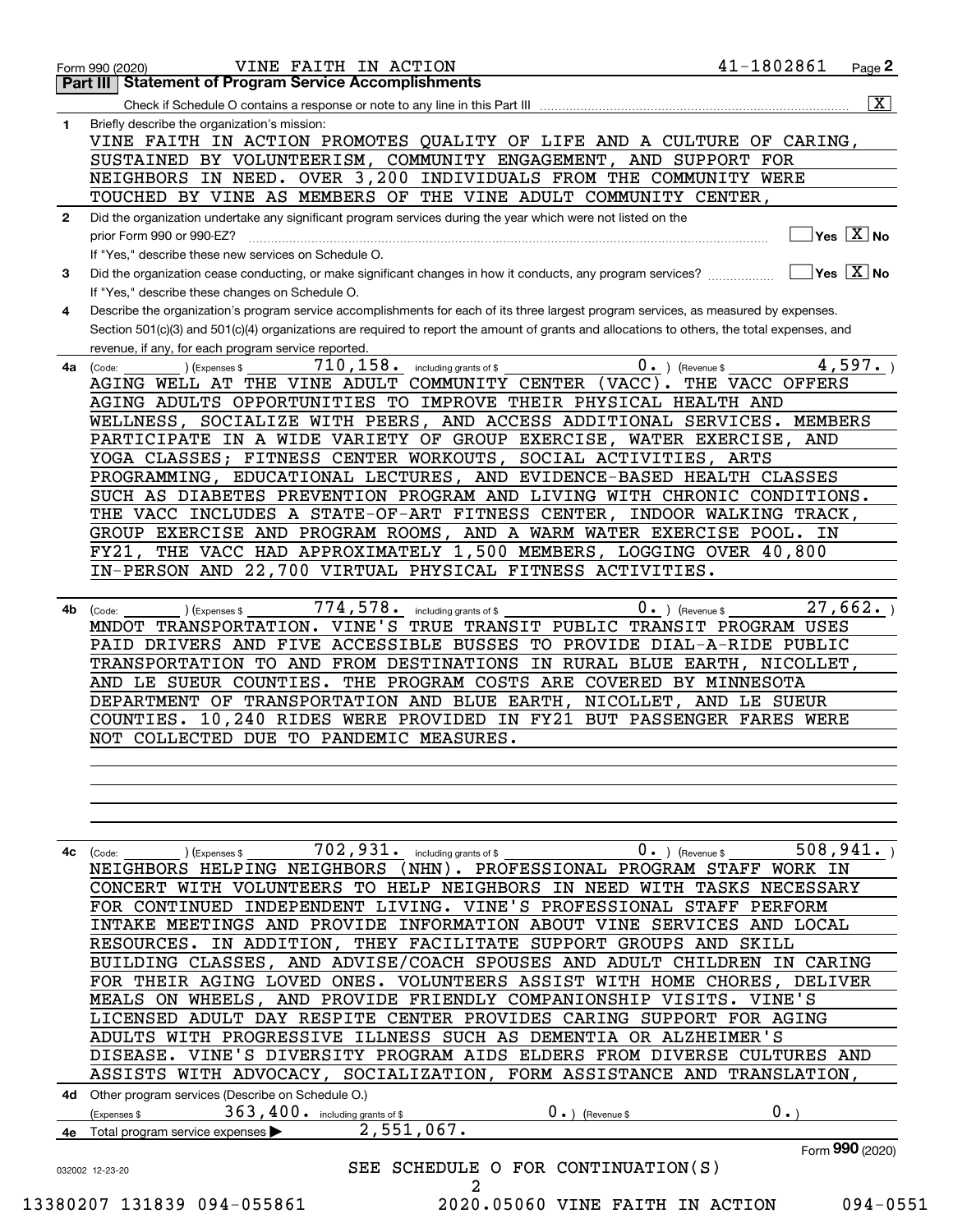| Form 990 (2020 |  |
|----------------|--|
|                |  |

|     |                                                                                                                                       |                 | Yes         | No              |
|-----|---------------------------------------------------------------------------------------------------------------------------------------|-----------------|-------------|-----------------|
| 1.  | Is the organization described in section $501(c)(3)$ or $4947(a)(1)$ (other than a private foundation)?                               |                 |             |                 |
|     |                                                                                                                                       | 1.              | X           |                 |
| 2   |                                                                                                                                       | $\overline{2}$  | $\mathbf x$ |                 |
| 3   | Did the organization engage in direct or indirect political campaign activities on behalf of or in opposition to candidates for       |                 |             |                 |
|     |                                                                                                                                       | 3               |             | x               |
| 4   | Section 501(c)(3) organizations. Did the organization engage in lobbying activities, or have a section 501(h) election in effect      |                 |             |                 |
|     |                                                                                                                                       | 4               |             | x               |
| 5   | Is the organization a section 501(c)(4), 501(c)(5), or 501(c)(6) organization that receives membership dues, assessments, or          |                 |             |                 |
|     |                                                                                                                                       | 5               |             | x               |
| 6   | Did the organization maintain any donor advised funds or any similar funds or accounts for which donors have the right to             |                 |             |                 |
|     | provide advice on the distribution or investment of amounts in such funds or accounts? If "Yes," complete Schedule D, Part I          | 6               |             | x               |
| 7   | Did the organization receive or hold a conservation easement, including easements to preserve open space,                             |                 |             |                 |
|     |                                                                                                                                       | $\overline{7}$  |             | x               |
| 8   | Did the organization maintain collections of works of art, historical treasures, or other similar assets? If "Yes," complete          |                 |             | x               |
|     |                                                                                                                                       | 8               |             |                 |
| 9   | Did the organization report an amount in Part X, line 21, for escrow or custodial account liability, serve as a custodian for         |                 |             |                 |
|     | amounts not listed in Part X; or provide credit counseling, debt management, credit repair, or debt negotiation services?             | 9               |             | x               |
|     |                                                                                                                                       |                 |             |                 |
| 10  | Did the organization, directly or through a related organization, hold assets in donor-restricted endowments                          | 10              |             | x               |
| 11  | If the organization's answer to any of the following questions is "Yes," then complete Schedule D, Parts VI, VII, VIII, IX, or X      |                 |             |                 |
|     | as applicable.                                                                                                                        |                 |             |                 |
|     | a Did the organization report an amount for land, buildings, and equipment in Part X, line 10? If "Yes," complete Schedule D,         |                 |             |                 |
|     |                                                                                                                                       | 11a             | X           |                 |
|     | <b>b</b> Did the organization report an amount for investments - other securities in Part X, line 12, that is 5% or more of its total |                 |             |                 |
|     |                                                                                                                                       | 11 <sub>b</sub> |             | х               |
|     | c Did the organization report an amount for investments - program related in Part X, line 13, that is 5% or more of its total         |                 |             |                 |
|     |                                                                                                                                       | 11c             |             | х               |
|     | d Did the organization report an amount for other assets in Part X, line 15, that is 5% or more of its total assets reported in       |                 |             |                 |
|     |                                                                                                                                       | 11d             |             | x               |
|     | e Did the organization report an amount for other liabilities in Part X, line 25? If "Yes," complete Schedule D, Part X               | <b>11e</b>      | $\mathbf X$ |                 |
| f   | Did the organization's separate or consolidated financial statements for the tax year include a footnote that addresses               |                 |             |                 |
|     | the organization's liability for uncertain tax positions under FIN 48 (ASC 740)? If "Yes," complete Schedule D, Part X                | 11f             | х           |                 |
|     | 12a Did the organization obtain separate, independent audited financial statements for the tax year? If "Yes," complete               |                 |             |                 |
|     |                                                                                                                                       | 12a             |             | x               |
|     | <b>b</b> Was the organization included in consolidated, independent audited financial statements for the tax year?                    |                 |             |                 |
|     | If "Yes," and if the organization answered "No" to line 12a, then completing Schedule D, Parts XI and XII is optional                 | 12D             | Δ.          |                 |
| 13  | Is the organization a school described in section $170(b)(1)(A)(ii)?$ If "Yes," complete Schedule E                                   | 13              |             | х               |
| 14a | Did the organization maintain an office, employees, or agents outside of the United States?                                           | 14a             |             | X               |
|     | <b>b</b> Did the organization have aggregate revenues or expenses of more than \$10,000 from grantmaking, fundraising, business,      |                 |             |                 |
|     | investment, and program service activities outside the United States, or aggregate foreign investments valued at \$100,000            |                 |             |                 |
|     |                                                                                                                                       | 14b             |             | х               |
| 15  | Did the organization report on Part IX, column (A), line 3, more than \$5,000 of grants or other assistance to or for any             |                 |             |                 |
|     |                                                                                                                                       | 15              |             | x               |
| 16  | Did the organization report on Part IX, column (A), line 3, more than \$5,000 of aggregate grants or other assistance to              |                 |             |                 |
|     |                                                                                                                                       | 16              |             | x               |
| 17  | Did the organization report a total of more than \$15,000 of expenses for professional fundraising services on Part IX,               |                 |             |                 |
|     |                                                                                                                                       | 17              |             | x               |
| 18  | Did the organization report more than \$15,000 total of fundraising event gross income and contributions on Part VIII, lines          |                 |             |                 |
|     |                                                                                                                                       | 18              |             | x               |
| 19  | Did the organization report more than \$15,000 of gross income from gaming activities on Part VIII, line 9a? If "Yes."                |                 |             |                 |
|     |                                                                                                                                       | 19              |             | х               |
|     |                                                                                                                                       | 20a             |             | X               |
|     | b If "Yes" to line 20a, did the organization attach a copy of its audited financial statements to this return?                        | 20 <sub>b</sub> |             |                 |
| 21  | Did the organization report more than \$5,000 of grants or other assistance to any domestic organization or                           |                 |             |                 |
|     |                                                                                                                                       | 21              |             | x               |
|     | 032003 12-23-20                                                                                                                       |                 |             | Form 990 (2020) |

032003 12-23-20

3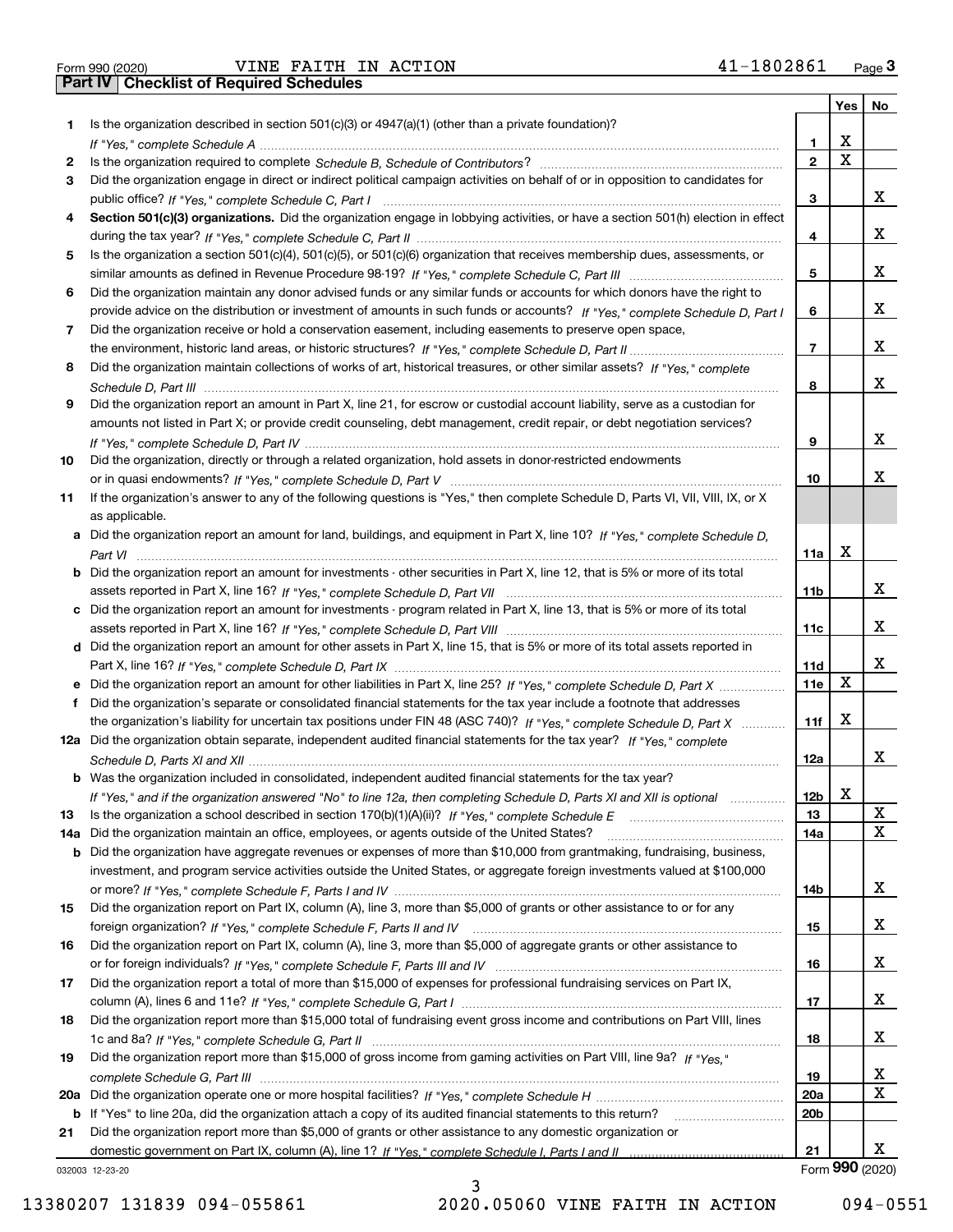|  | Form 990 (2020) |
|--|-----------------|
|  |                 |

*(continued)*

|                                                                                                                              |                                                                                                                                                                                                                                                                                                                                                                                                                                                                                                                                                                                                                                                                                                                                                                                                                                                                                                                                                                                                                                                                                                                                                                                                                                                                                                                                                                                                                                                                                                                                                                                                                                                                                                                                                                                                                                                                                                                                                                                                           | Yes                                                                        | No              |
|------------------------------------------------------------------------------------------------------------------------------|-----------------------------------------------------------------------------------------------------------------------------------------------------------------------------------------------------------------------------------------------------------------------------------------------------------------------------------------------------------------------------------------------------------------------------------------------------------------------------------------------------------------------------------------------------------------------------------------------------------------------------------------------------------------------------------------------------------------------------------------------------------------------------------------------------------------------------------------------------------------------------------------------------------------------------------------------------------------------------------------------------------------------------------------------------------------------------------------------------------------------------------------------------------------------------------------------------------------------------------------------------------------------------------------------------------------------------------------------------------------------------------------------------------------------------------------------------------------------------------------------------------------------------------------------------------------------------------------------------------------------------------------------------------------------------------------------------------------------------------------------------------------------------------------------------------------------------------------------------------------------------------------------------------------------------------------------------------------------------------------------------------|----------------------------------------------------------------------------|-----------------|
| Did the organization report more than \$5,000 of grants or other assistance to or for domestic individuals on                |                                                                                                                                                                                                                                                                                                                                                                                                                                                                                                                                                                                                                                                                                                                                                                                                                                                                                                                                                                                                                                                                                                                                                                                                                                                                                                                                                                                                                                                                                                                                                                                                                                                                                                                                                                                                                                                                                                                                                                                                           |                                                                            |                 |
|                                                                                                                              | 22                                                                                                                                                                                                                                                                                                                                                                                                                                                                                                                                                                                                                                                                                                                                                                                                                                                                                                                                                                                                                                                                                                                                                                                                                                                                                                                                                                                                                                                                                                                                                                                                                                                                                                                                                                                                                                                                                                                                                                                                        |                                                                            | x               |
| Did the organization answer "Yes" to Part VII, Section A, line 3, 4, or 5 about compensation of the organization's current   |                                                                                                                                                                                                                                                                                                                                                                                                                                                                                                                                                                                                                                                                                                                                                                                                                                                                                                                                                                                                                                                                                                                                                                                                                                                                                                                                                                                                                                                                                                                                                                                                                                                                                                                                                                                                                                                                                                                                                                                                           |                                                                            |                 |
|                                                                                                                              |                                                                                                                                                                                                                                                                                                                                                                                                                                                                                                                                                                                                                                                                                                                                                                                                                                                                                                                                                                                                                                                                                                                                                                                                                                                                                                                                                                                                                                                                                                                                                                                                                                                                                                                                                                                                                                                                                                                                                                                                           |                                                                            |                 |
|                                                                                                                              | 23                                                                                                                                                                                                                                                                                                                                                                                                                                                                                                                                                                                                                                                                                                                                                                                                                                                                                                                                                                                                                                                                                                                                                                                                                                                                                                                                                                                                                                                                                                                                                                                                                                                                                                                                                                                                                                                                                                                                                                                                        |                                                                            | x               |
|                                                                                                                              |                                                                                                                                                                                                                                                                                                                                                                                                                                                                                                                                                                                                                                                                                                                                                                                                                                                                                                                                                                                                                                                                                                                                                                                                                                                                                                                                                                                                                                                                                                                                                                                                                                                                                                                                                                                                                                                                                                                                                                                                           |                                                                            |                 |
|                                                                                                                              |                                                                                                                                                                                                                                                                                                                                                                                                                                                                                                                                                                                                                                                                                                                                                                                                                                                                                                                                                                                                                                                                                                                                                                                                                                                                                                                                                                                                                                                                                                                                                                                                                                                                                                                                                                                                                                                                                                                                                                                                           |                                                                            |                 |
|                                                                                                                              |                                                                                                                                                                                                                                                                                                                                                                                                                                                                                                                                                                                                                                                                                                                                                                                                                                                                                                                                                                                                                                                                                                                                                                                                                                                                                                                                                                                                                                                                                                                                                                                                                                                                                                                                                                                                                                                                                                                                                                                                           |                                                                            | x               |
|                                                                                                                              |                                                                                                                                                                                                                                                                                                                                                                                                                                                                                                                                                                                                                                                                                                                                                                                                                                                                                                                                                                                                                                                                                                                                                                                                                                                                                                                                                                                                                                                                                                                                                                                                                                                                                                                                                                                                                                                                                                                                                                                                           |                                                                            |                 |
|                                                                                                                              |                                                                                                                                                                                                                                                                                                                                                                                                                                                                                                                                                                                                                                                                                                                                                                                                                                                                                                                                                                                                                                                                                                                                                                                                                                                                                                                                                                                                                                                                                                                                                                                                                                                                                                                                                                                                                                                                                                                                                                                                           |                                                                            |                 |
|                                                                                                                              |                                                                                                                                                                                                                                                                                                                                                                                                                                                                                                                                                                                                                                                                                                                                                                                                                                                                                                                                                                                                                                                                                                                                                                                                                                                                                                                                                                                                                                                                                                                                                                                                                                                                                                                                                                                                                                                                                                                                                                                                           |                                                                            |                 |
|                                                                                                                              |                                                                                                                                                                                                                                                                                                                                                                                                                                                                                                                                                                                                                                                                                                                                                                                                                                                                                                                                                                                                                                                                                                                                                                                                                                                                                                                                                                                                                                                                                                                                                                                                                                                                                                                                                                                                                                                                                                                                                                                                           |                                                                            |                 |
|                                                                                                                              |                                                                                                                                                                                                                                                                                                                                                                                                                                                                                                                                                                                                                                                                                                                                                                                                                                                                                                                                                                                                                                                                                                                                                                                                                                                                                                                                                                                                                                                                                                                                                                                                                                                                                                                                                                                                                                                                                                                                                                                                           |                                                                            |                 |
| 25a Section 501(c)(3), 501(c)(4), and 501(c)(29) organizations. Did the organization engage in an excess benefit             |                                                                                                                                                                                                                                                                                                                                                                                                                                                                                                                                                                                                                                                                                                                                                                                                                                                                                                                                                                                                                                                                                                                                                                                                                                                                                                                                                                                                                                                                                                                                                                                                                                                                                                                                                                                                                                                                                                                                                                                                           |                                                                            |                 |
|                                                                                                                              | 25a                                                                                                                                                                                                                                                                                                                                                                                                                                                                                                                                                                                                                                                                                                                                                                                                                                                                                                                                                                                                                                                                                                                                                                                                                                                                                                                                                                                                                                                                                                                                                                                                                                                                                                                                                                                                                                                                                                                                                                                                       |                                                                            | x               |
| b Is the organization aware that it engaged in an excess benefit transaction with a disqualified person in a prior year, and |                                                                                                                                                                                                                                                                                                                                                                                                                                                                                                                                                                                                                                                                                                                                                                                                                                                                                                                                                                                                                                                                                                                                                                                                                                                                                                                                                                                                                                                                                                                                                                                                                                                                                                                                                                                                                                                                                                                                                                                                           |                                                                            |                 |
|                                                                                                                              |                                                                                                                                                                                                                                                                                                                                                                                                                                                                                                                                                                                                                                                                                                                                                                                                                                                                                                                                                                                                                                                                                                                                                                                                                                                                                                                                                                                                                                                                                                                                                                                                                                                                                                                                                                                                                                                                                                                                                                                                           |                                                                            |                 |
|                                                                                                                              |                                                                                                                                                                                                                                                                                                                                                                                                                                                                                                                                                                                                                                                                                                                                                                                                                                                                                                                                                                                                                                                                                                                                                                                                                                                                                                                                                                                                                                                                                                                                                                                                                                                                                                                                                                                                                                                                                                                                                                                                           |                                                                            | x               |
|                                                                                                                              |                                                                                                                                                                                                                                                                                                                                                                                                                                                                                                                                                                                                                                                                                                                                                                                                                                                                                                                                                                                                                                                                                                                                                                                                                                                                                                                                                                                                                                                                                                                                                                                                                                                                                                                                                                                                                                                                                                                                                                                                           |                                                                            |                 |
|                                                                                                                              |                                                                                                                                                                                                                                                                                                                                                                                                                                                                                                                                                                                                                                                                                                                                                                                                                                                                                                                                                                                                                                                                                                                                                                                                                                                                                                                                                                                                                                                                                                                                                                                                                                                                                                                                                                                                                                                                                                                                                                                                           |                                                                            |                 |
|                                                                                                                              |                                                                                                                                                                                                                                                                                                                                                                                                                                                                                                                                                                                                                                                                                                                                                                                                                                                                                                                                                                                                                                                                                                                                                                                                                                                                                                                                                                                                                                                                                                                                                                                                                                                                                                                                                                                                                                                                                                                                                                                                           |                                                                            | х               |
|                                                                                                                              |                                                                                                                                                                                                                                                                                                                                                                                                                                                                                                                                                                                                                                                                                                                                                                                                                                                                                                                                                                                                                                                                                                                                                                                                                                                                                                                                                                                                                                                                                                                                                                                                                                                                                                                                                                                                                                                                                                                                                                                                           |                                                                            |                 |
|                                                                                                                              |                                                                                                                                                                                                                                                                                                                                                                                                                                                                                                                                                                                                                                                                                                                                                                                                                                                                                                                                                                                                                                                                                                                                                                                                                                                                                                                                                                                                                                                                                                                                                                                                                                                                                                                                                                                                                                                                                                                                                                                                           |                                                                            |                 |
|                                                                                                                              |                                                                                                                                                                                                                                                                                                                                                                                                                                                                                                                                                                                                                                                                                                                                                                                                                                                                                                                                                                                                                                                                                                                                                                                                                                                                                                                                                                                                                                                                                                                                                                                                                                                                                                                                                                                                                                                                                                                                                                                                           |                                                                            |                 |
|                                                                                                                              |                                                                                                                                                                                                                                                                                                                                                                                                                                                                                                                                                                                                                                                                                                                                                                                                                                                                                                                                                                                                                                                                                                                                                                                                                                                                                                                                                                                                                                                                                                                                                                                                                                                                                                                                                                                                                                                                                                                                                                                                           |                                                                            | х               |
| Was the organization a party to a business transaction with one of the following parties (see Schedule L, Part IV            |                                                                                                                                                                                                                                                                                                                                                                                                                                                                                                                                                                                                                                                                                                                                                                                                                                                                                                                                                                                                                                                                                                                                                                                                                                                                                                                                                                                                                                                                                                                                                                                                                                                                                                                                                                                                                                                                                                                                                                                                           |                                                                            |                 |
| instructions, for applicable filing thresholds, conditions, and exceptions):                                                 |                                                                                                                                                                                                                                                                                                                                                                                                                                                                                                                                                                                                                                                                                                                                                                                                                                                                                                                                                                                                                                                                                                                                                                                                                                                                                                                                                                                                                                                                                                                                                                                                                                                                                                                                                                                                                                                                                                                                                                                                           |                                                                            |                 |
| a A current or former officer, director, trustee, key employee, creator or founder, or substantial contributor? If           |                                                                                                                                                                                                                                                                                                                                                                                                                                                                                                                                                                                                                                                                                                                                                                                                                                                                                                                                                                                                                                                                                                                                                                                                                                                                                                                                                                                                                                                                                                                                                                                                                                                                                                                                                                                                                                                                                                                                                                                                           |                                                                            |                 |
|                                                                                                                              | 28a                                                                                                                                                                                                                                                                                                                                                                                                                                                                                                                                                                                                                                                                                                                                                                                                                                                                                                                                                                                                                                                                                                                                                                                                                                                                                                                                                                                                                                                                                                                                                                                                                                                                                                                                                                                                                                                                                                                                                                                                       |                                                                            | x               |
|                                                                                                                              | 28 <sub>b</sub>                                                                                                                                                                                                                                                                                                                                                                                                                                                                                                                                                                                                                                                                                                                                                                                                                                                                                                                                                                                                                                                                                                                                                                                                                                                                                                                                                                                                                                                                                                                                                                                                                                                                                                                                                                                                                                                                                                                                                                                           |                                                                            | $\mathbf{x}$    |
|                                                                                                                              |                                                                                                                                                                                                                                                                                                                                                                                                                                                                                                                                                                                                                                                                                                                                                                                                                                                                                                                                                                                                                                                                                                                                                                                                                                                                                                                                                                                                                                                                                                                                                                                                                                                                                                                                                                                                                                                                                                                                                                                                           |                                                                            |                 |
|                                                                                                                              |                                                                                                                                                                                                                                                                                                                                                                                                                                                                                                                                                                                                                                                                                                                                                                                                                                                                                                                                                                                                                                                                                                                                                                                                                                                                                                                                                                                                                                                                                                                                                                                                                                                                                                                                                                                                                                                                                                                                                                                                           |                                                                            | х               |
|                                                                                                                              |                                                                                                                                                                                                                                                                                                                                                                                                                                                                                                                                                                                                                                                                                                                                                                                                                                                                                                                                                                                                                                                                                                                                                                                                                                                                                                                                                                                                                                                                                                                                                                                                                                                                                                                                                                                                                                                                                                                                                                                                           |                                                                            |                 |
|                                                                                                                              |                                                                                                                                                                                                                                                                                                                                                                                                                                                                                                                                                                                                                                                                                                                                                                                                                                                                                                                                                                                                                                                                                                                                                                                                                                                                                                                                                                                                                                                                                                                                                                                                                                                                                                                                                                                                                                                                                                                                                                                                           |                                                                            |                 |
|                                                                                                                              |                                                                                                                                                                                                                                                                                                                                                                                                                                                                                                                                                                                                                                                                                                                                                                                                                                                                                                                                                                                                                                                                                                                                                                                                                                                                                                                                                                                                                                                                                                                                                                                                                                                                                                                                                                                                                                                                                                                                                                                                           |                                                                            |                 |
|                                                                                                                              |                                                                                                                                                                                                                                                                                                                                                                                                                                                                                                                                                                                                                                                                                                                                                                                                                                                                                                                                                                                                                                                                                                                                                                                                                                                                                                                                                                                                                                                                                                                                                                                                                                                                                                                                                                                                                                                                                                                                                                                                           |                                                                            | x               |
|                                                                                                                              |                                                                                                                                                                                                                                                                                                                                                                                                                                                                                                                                                                                                                                                                                                                                                                                                                                                                                                                                                                                                                                                                                                                                                                                                                                                                                                                                                                                                                                                                                                                                                                                                                                                                                                                                                                                                                                                                                                                                                                                                           |                                                                            | $\mathbf x$     |
|                                                                                                                              |                                                                                                                                                                                                                                                                                                                                                                                                                                                                                                                                                                                                                                                                                                                                                                                                                                                                                                                                                                                                                                                                                                                                                                                                                                                                                                                                                                                                                                                                                                                                                                                                                                                                                                                                                                                                                                                                                                                                                                                                           |                                                                            |                 |
|                                                                                                                              |                                                                                                                                                                                                                                                                                                                                                                                                                                                                                                                                                                                                                                                                                                                                                                                                                                                                                                                                                                                                                                                                                                                                                                                                                                                                                                                                                                                                                                                                                                                                                                                                                                                                                                                                                                                                                                                                                                                                                                                                           |                                                                            | х               |
|                                                                                                                              |                                                                                                                                                                                                                                                                                                                                                                                                                                                                                                                                                                                                                                                                                                                                                                                                                                                                                                                                                                                                                                                                                                                                                                                                                                                                                                                                                                                                                                                                                                                                                                                                                                                                                                                                                                                                                                                                                                                                                                                                           |                                                                            |                 |
| Did the organization own 100% of an entity disregarded as separate from the organization under Regulations                   |                                                                                                                                                                                                                                                                                                                                                                                                                                                                                                                                                                                                                                                                                                                                                                                                                                                                                                                                                                                                                                                                                                                                                                                                                                                                                                                                                                                                                                                                                                                                                                                                                                                                                                                                                                                                                                                                                                                                                                                                           |                                                                            |                 |
|                                                                                                                              | 33                                                                                                                                                                                                                                                                                                                                                                                                                                                                                                                                                                                                                                                                                                                                                                                                                                                                                                                                                                                                                                                                                                                                                                                                                                                                                                                                                                                                                                                                                                                                                                                                                                                                                                                                                                                                                                                                                                                                                                                                        | Χ                                                                          |                 |
|                                                                                                                              |                                                                                                                                                                                                                                                                                                                                                                                                                                                                                                                                                                                                                                                                                                                                                                                                                                                                                                                                                                                                                                                                                                                                                                                                                                                                                                                                                                                                                                                                                                                                                                                                                                                                                                                                                                                                                                                                                                                                                                                                           |                                                                            |                 |
| Was the organization related to any tax-exempt or taxable entity? If "Yes," complete Schedule R, Part II, III, or IV, and    | 34                                                                                                                                                                                                                                                                                                                                                                                                                                                                                                                                                                                                                                                                                                                                                                                                                                                                                                                                                                                                                                                                                                                                                                                                                                                                                                                                                                                                                                                                                                                                                                                                                                                                                                                                                                                                                                                                                                                                                                                                        |                                                                            | x               |
|                                                                                                                              |                                                                                                                                                                                                                                                                                                                                                                                                                                                                                                                                                                                                                                                                                                                                                                                                                                                                                                                                                                                                                                                                                                                                                                                                                                                                                                                                                                                                                                                                                                                                                                                                                                                                                                                                                                                                                                                                                                                                                                                                           |                                                                            |                 |
| 35a Did the organization have a controlled entity within the meaning of section 512(b)(13)?                                  | <b>35a</b>                                                                                                                                                                                                                                                                                                                                                                                                                                                                                                                                                                                                                                                                                                                                                                                                                                                                                                                                                                                                                                                                                                                                                                                                                                                                                                                                                                                                                                                                                                                                                                                                                                                                                                                                                                                                                                                                                                                                                                                                | X                                                                          |                 |
| b If "Yes" to line 35a, did the organization receive any payment from or engage in any transaction with a controlled entity  |                                                                                                                                                                                                                                                                                                                                                                                                                                                                                                                                                                                                                                                                                                                                                                                                                                                                                                                                                                                                                                                                                                                                                                                                                                                                                                                                                                                                                                                                                                                                                                                                                                                                                                                                                                                                                                                                                                                                                                                                           |                                                                            |                 |
|                                                                                                                              | 35b                                                                                                                                                                                                                                                                                                                                                                                                                                                                                                                                                                                                                                                                                                                                                                                                                                                                                                                                                                                                                                                                                                                                                                                                                                                                                                                                                                                                                                                                                                                                                                                                                                                                                                                                                                                                                                                                                                                                                                                                       | X                                                                          |                 |
| Section 501(c)(3) organizations. Did the organization make any transfers to an exempt non-charitable related organization?   |                                                                                                                                                                                                                                                                                                                                                                                                                                                                                                                                                                                                                                                                                                                                                                                                                                                                                                                                                                                                                                                                                                                                                                                                                                                                                                                                                                                                                                                                                                                                                                                                                                                                                                                                                                                                                                                                                                                                                                                                           |                                                                            |                 |
|                                                                                                                              | 36                                                                                                                                                                                                                                                                                                                                                                                                                                                                                                                                                                                                                                                                                                                                                                                                                                                                                                                                                                                                                                                                                                                                                                                                                                                                                                                                                                                                                                                                                                                                                                                                                                                                                                                                                                                                                                                                                                                                                                                                        |                                                                            | x               |
| Did the organization conduct more than 5% of its activities through an entity that is not a related organization             |                                                                                                                                                                                                                                                                                                                                                                                                                                                                                                                                                                                                                                                                                                                                                                                                                                                                                                                                                                                                                                                                                                                                                                                                                                                                                                                                                                                                                                                                                                                                                                                                                                                                                                                                                                                                                                                                                                                                                                                                           |                                                                            |                 |
| and that is treated as a partnership for federal income tax purposes? If "Yes," complete Schedule R, Part VI                 | 37                                                                                                                                                                                                                                                                                                                                                                                                                                                                                                                                                                                                                                                                                                                                                                                                                                                                                                                                                                                                                                                                                                                                                                                                                                                                                                                                                                                                                                                                                                                                                                                                                                                                                                                                                                                                                                                                                                                                                                                                        |                                                                            | x               |
| Did the organization complete Schedule O and provide explanations in Schedule O for Part VI, lines 11b and 19?               |                                                                                                                                                                                                                                                                                                                                                                                                                                                                                                                                                                                                                                                                                                                                                                                                                                                                                                                                                                                                                                                                                                                                                                                                                                                                                                                                                                                                                                                                                                                                                                                                                                                                                                                                                                                                                                                                                                                                                                                                           |                                                                            |                 |
| Note: All Form 990 filers are required to complete Schedule O                                                                | 38                                                                                                                                                                                                                                                                                                                                                                                                                                                                                                                                                                                                                                                                                                                                                                                                                                                                                                                                                                                                                                                                                                                                                                                                                                                                                                                                                                                                                                                                                                                                                                                                                                                                                                                                                                                                                                                                                                                                                                                                        | X                                                                          |                 |
| Part V<br><b>Statements Regarding Other IRS Filings and Tax Compliance</b>                                                   |                                                                                                                                                                                                                                                                                                                                                                                                                                                                                                                                                                                                                                                                                                                                                                                                                                                                                                                                                                                                                                                                                                                                                                                                                                                                                                                                                                                                                                                                                                                                                                                                                                                                                                                                                                                                                                                                                                                                                                                                           |                                                                            |                 |
| Check if Schedule O contains a response or note to any line in this Part V                                                   |                                                                                                                                                                                                                                                                                                                                                                                                                                                                                                                                                                                                                                                                                                                                                                                                                                                                                                                                                                                                                                                                                                                                                                                                                                                                                                                                                                                                                                                                                                                                                                                                                                                                                                                                                                                                                                                                                                                                                                                                           |                                                                            |                 |
|                                                                                                                              |                                                                                                                                                                                                                                                                                                                                                                                                                                                                                                                                                                                                                                                                                                                                                                                                                                                                                                                                                                                                                                                                                                                                                                                                                                                                                                                                                                                                                                                                                                                                                                                                                                                                                                                                                                                                                                                                                                                                                                                                           | Yes                                                                        | No              |
| 16<br>1a                                                                                                                     |                                                                                                                                                                                                                                                                                                                                                                                                                                                                                                                                                                                                                                                                                                                                                                                                                                                                                                                                                                                                                                                                                                                                                                                                                                                                                                                                                                                                                                                                                                                                                                                                                                                                                                                                                                                                                                                                                                                                                                                                           |                                                                            |                 |
| 1a Enter the number reported in Box 3 of Form 1096. Enter -0- if not applicable<br>$\Omega$<br>1b                            |                                                                                                                                                                                                                                                                                                                                                                                                                                                                                                                                                                                                                                                                                                                                                                                                                                                                                                                                                                                                                                                                                                                                                                                                                                                                                                                                                                                                                                                                                                                                                                                                                                                                                                                                                                                                                                                                                                                                                                                                           |                                                                            |                 |
| <b>b</b> Enter the number of Forms W-2G included in line 1a. Enter -0- if not applicable                                     |                                                                                                                                                                                                                                                                                                                                                                                                                                                                                                                                                                                                                                                                                                                                                                                                                                                                                                                                                                                                                                                                                                                                                                                                                                                                                                                                                                                                                                                                                                                                                                                                                                                                                                                                                                                                                                                                                                                                                                                                           |                                                                            |                 |
| Did the organization comply with backup withholding rules for reportable payments to vendors and reportable gaming           |                                                                                                                                                                                                                                                                                                                                                                                                                                                                                                                                                                                                                                                                                                                                                                                                                                                                                                                                                                                                                                                                                                                                                                                                                                                                                                                                                                                                                                                                                                                                                                                                                                                                                                                                                                                                                                                                                                                                                                                                           |                                                                            |                 |
| (gambling) winnings to prize winners?<br>032004 12-23-20                                                                     | 1c                                                                                                                                                                                                                                                                                                                                                                                                                                                                                                                                                                                                                                                                                                                                                                                                                                                                                                                                                                                                                                                                                                                                                                                                                                                                                                                                                                                                                                                                                                                                                                                                                                                                                                                                                                                                                                                                                                                                                                                                        |                                                                            | Form 990 (2020) |
|                                                                                                                              | and former officers, directors, trustees, key employees, and highest compensated employees? If "Yes," complete<br>24a Did the organization have a tax-exempt bond issue with an outstanding principal amount of more than \$100,000 as of the<br>last day of the year, that was issued after December 31, 2002? If "Yes," answer lines 24b through 24d and complete<br>b Did the organization invest any proceeds of tax-exempt bonds beyond a temporary period exception?<br>c Did the organization maintain an escrow account other than a refunding escrow at any time during the year to defease<br>any tax-exempt bonds?<br>d Did the organization act as an "on behalf of" issuer for bonds outstanding at any time during the year?<br>that the transaction has not been reported on any of the organization's prior Forms 990 or 990-EZ? If "Yes," complete<br>Schedule L, Part I<br>Did the organization report any amount on Part X, line 5 or 22, for receivables from or payables to any current<br>or former officer, director, trustee, key employee, creator or founder, substantial contributor, or 35%<br>Did the organization provide a grant or other assistance to any current or former officer, director, trustee, key employee,<br>creator or founder, substantial contributor or employee thereof, a grant selection committee member, or to a 35% controlled<br>entity (including an employee thereof) or family member of any of these persons? If "Yes," complete Schedule L, Part III<br>c A 35% controlled entity of one or more individuals and/or organizations described in lines 28a or 28b? If<br>Did the organization receive contributions of art, historical treasures, or other similar assets, or qualified conservation<br>Did the organization liquidate, terminate, or dissolve and cease operations? If "Yes," complete Schedule N, Part I<br>Did the organization sell, exchange, dispose of, or transfer more than 25% of its net assets? If "Yes," complete | 24a<br>24b<br>24c<br>24d<br>25b<br>26<br>27<br>28c<br>29<br>30<br>31<br>32 | х               |

13380207 131839 094-055861 2020.05060 VINE FAITH IN ACTION 094-0551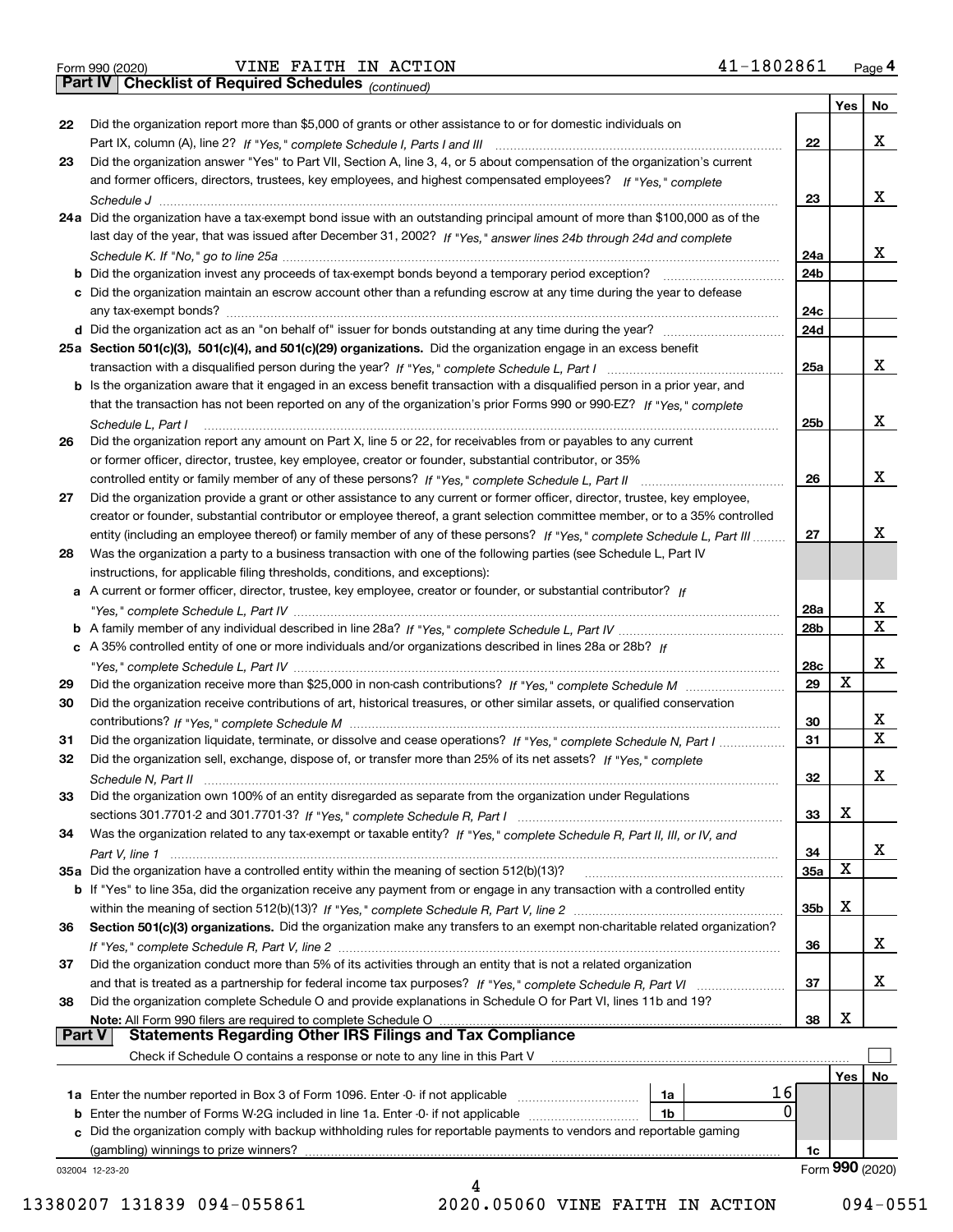|               | VINE FAITH IN ACTION<br>Form 990 (2020)                                                                                                                                                                                              | 41-1802861 |                |     | Page $5$                       |
|---------------|--------------------------------------------------------------------------------------------------------------------------------------------------------------------------------------------------------------------------------------|------------|----------------|-----|--------------------------------|
| <b>Part V</b> | Statements Regarding Other IRS Filings and Tax Compliance (continued)                                                                                                                                                                |            |                |     |                                |
|               |                                                                                                                                                                                                                                      |            |                | Yes | No                             |
|               | 2a Enter the number of employees reported on Form W-3, Transmittal of Wage and Tax Statements,                                                                                                                                       |            |                |     |                                |
|               | filed for the calendar year ending with or within the year covered by this return <i>manumumumum</i><br>2a                                                                                                                           | 56         |                |     |                                |
|               |                                                                                                                                                                                                                                      |            | 2 <sub>b</sub> | х   |                                |
|               |                                                                                                                                                                                                                                      |            |                |     |                                |
|               | 3a Did the organization have unrelated business gross income of \$1,000 or more during the year?                                                                                                                                     |            | 3a             | x   |                                |
|               |                                                                                                                                                                                                                                      |            | 3 <sub>b</sub> | X   |                                |
|               | 4a At any time during the calendar year, did the organization have an interest in, or a signature or other authority over, a                                                                                                         |            |                |     |                                |
|               |                                                                                                                                                                                                                                      |            | 4a             |     | х                              |
|               | <b>b</b> If "Yes," enter the name of the foreign country $\blacktriangleright$                                                                                                                                                       |            |                |     |                                |
|               | See instructions for filing requirements for FinCEN Form 114, Report of Foreign Bank and Financial Accounts (FBAR).                                                                                                                  |            |                |     |                                |
|               |                                                                                                                                                                                                                                      |            | 5a             |     | x                              |
| b             |                                                                                                                                                                                                                                      |            | 5 <sub>b</sub> |     | x                              |
|               |                                                                                                                                                                                                                                      |            | 5с             |     |                                |
|               | 6a Does the organization have annual gross receipts that are normally greater than \$100,000, and did the organization solicit                                                                                                       |            |                |     |                                |
|               | any contributions that were not tax deductible as charitable contributions?                                                                                                                                                          |            | 6a             |     | x                              |
|               | <b>b</b> If "Yes," did the organization include with every solicitation an express statement that such contributions or gifts                                                                                                        |            |                |     |                                |
|               | were not tax deductible?                                                                                                                                                                                                             |            | 6b             |     |                                |
| 7             | Organizations that may receive deductible contributions under section 170(c).                                                                                                                                                        |            |                |     |                                |
| a             | Did the organization receive a payment in excess of \$75 made partly as a contribution and partly for goods and services provided to the payor?                                                                                      |            | 7a             |     | x                              |
|               | <b>b</b> If "Yes," did the organization notify the donor of the value of the goods or services provided?                                                                                                                             |            | 7b             |     |                                |
|               | c Did the organization sell, exchange, or otherwise dispose of tangible personal property for which it was required                                                                                                                  |            |                |     |                                |
|               |                                                                                                                                                                                                                                      |            | 7c             |     | x                              |
|               | 7d<br>d If "Yes," indicate the number of Forms 8282 filed during the year [11] [11] The Section of Holden and The Year [11] In The Year [11] In The Year [11] In The Year [11] In The Year [11] In The Year [11] In The Year [11] In |            |                |     |                                |
| е             | Did the organization receive any funds, directly or indirectly, to pay premiums on a personal benefit contract?                                                                                                                      |            | 7e             |     | х                              |
| f             | Did the organization, during the year, pay premiums, directly or indirectly, on a personal benefit contract?                                                                                                                         |            | 7f             |     | х                              |
| g             | If the organization received a contribution of qualified intellectual property, did the organization file Form 8899 as required?                                                                                                     |            | 7g             |     |                                |
| h.            | If the organization received a contribution of cars, boats, airplanes, or other vehicles, did the organization file a Form 1098-C?                                                                                                   |            | 7h             |     |                                |
| 8             | Sponsoring organizations maintaining donor advised funds. Did a donor advised fund maintained by the                                                                                                                                 |            |                |     |                                |
|               | sponsoring organization have excess business holdings at any time during the year?                                                                                                                                                   |            | 8              |     |                                |
| 9             | Sponsoring organizations maintaining donor advised funds.                                                                                                                                                                            |            |                |     |                                |
| а             | Did the sponsoring organization make any taxable distributions under section 4966?                                                                                                                                                   |            | 9a             |     |                                |
|               | <b>b</b> Did the sponsoring organization make a distribution to a donor, donor advisor, or related person?                                                                                                                           |            | 9b             |     |                                |
| 10            | Section 501(c)(7) organizations. Enter:                                                                                                                                                                                              |            |                |     |                                |
|               | 10a                                                                                                                                                                                                                                  |            |                |     |                                |
|               | 10b <br>Gross receipts, included on Form 990, Part VIII, line 12, for public use of club facilities                                                                                                                                  |            |                |     |                                |
| 11            | Section 501(c)(12) organizations. Enter:                                                                                                                                                                                             |            |                |     |                                |
|               | <b>a</b> Gross income from members or shareholders<br>11a                                                                                                                                                                            |            |                |     |                                |
|               | b Gross income from other sources (Do not net amounts due or paid to other sources against                                                                                                                                           |            |                |     |                                |
|               | 11b                                                                                                                                                                                                                                  |            |                |     |                                |
|               | 12a Section 4947(a)(1) non-exempt charitable trusts. Is the organization filing Form 990 in lieu of Form 1041?                                                                                                                       |            | 12a            |     |                                |
|               | <b>b</b> If "Yes," enter the amount of tax-exempt interest received or accrued during the year<br>12b                                                                                                                                |            |                |     |                                |
| 13            | Section 501(c)(29) qualified nonprofit health insurance issuers.                                                                                                                                                                     |            |                |     |                                |
|               | <b>a</b> Is the organization licensed to issue qualified health plans in more than one state?                                                                                                                                        |            | 13а            |     |                                |
|               | Note: See the instructions for additional information the organization must report on Schedule O.                                                                                                                                    |            |                |     |                                |
|               | <b>b</b> Enter the amount of reserves the organization is required to maintain by the states in which the                                                                                                                            |            |                |     |                                |
|               | 13b                                                                                                                                                                                                                                  |            |                |     |                                |
|               | 13с                                                                                                                                                                                                                                  |            |                |     |                                |
| 14a           | Did the organization receive any payments for indoor tanning services during the tax year?                                                                                                                                           |            | 14a            |     | x                              |
|               | <b>b</b> If "Yes," has it filed a Form 720 to report these payments? If "No," provide an explanation on Schedule O                                                                                                                   |            | 14b            |     |                                |
| 15            | Is the organization subject to the section 4960 tax on payment(s) of more than \$1,000,000 in remuneration or                                                                                                                        |            |                |     |                                |
|               |                                                                                                                                                                                                                                      |            | 15             |     | x                              |
|               | If "Yes," see instructions and file Form 4720, Schedule N.                                                                                                                                                                           |            |                |     |                                |
| 16            | Is the organization an educational institution subject to the section 4968 excise tax on net investment income?                                                                                                                      |            | 16             |     | x                              |
|               | If "Yes," complete Form 4720, Schedule O.                                                                                                                                                                                            |            |                |     |                                |
|               |                                                                                                                                                                                                                                      |            |                |     | $\mathbf{QQ} \cap \mathbf{QQ}$ |

Form (2020) **990**

032005 12-23-20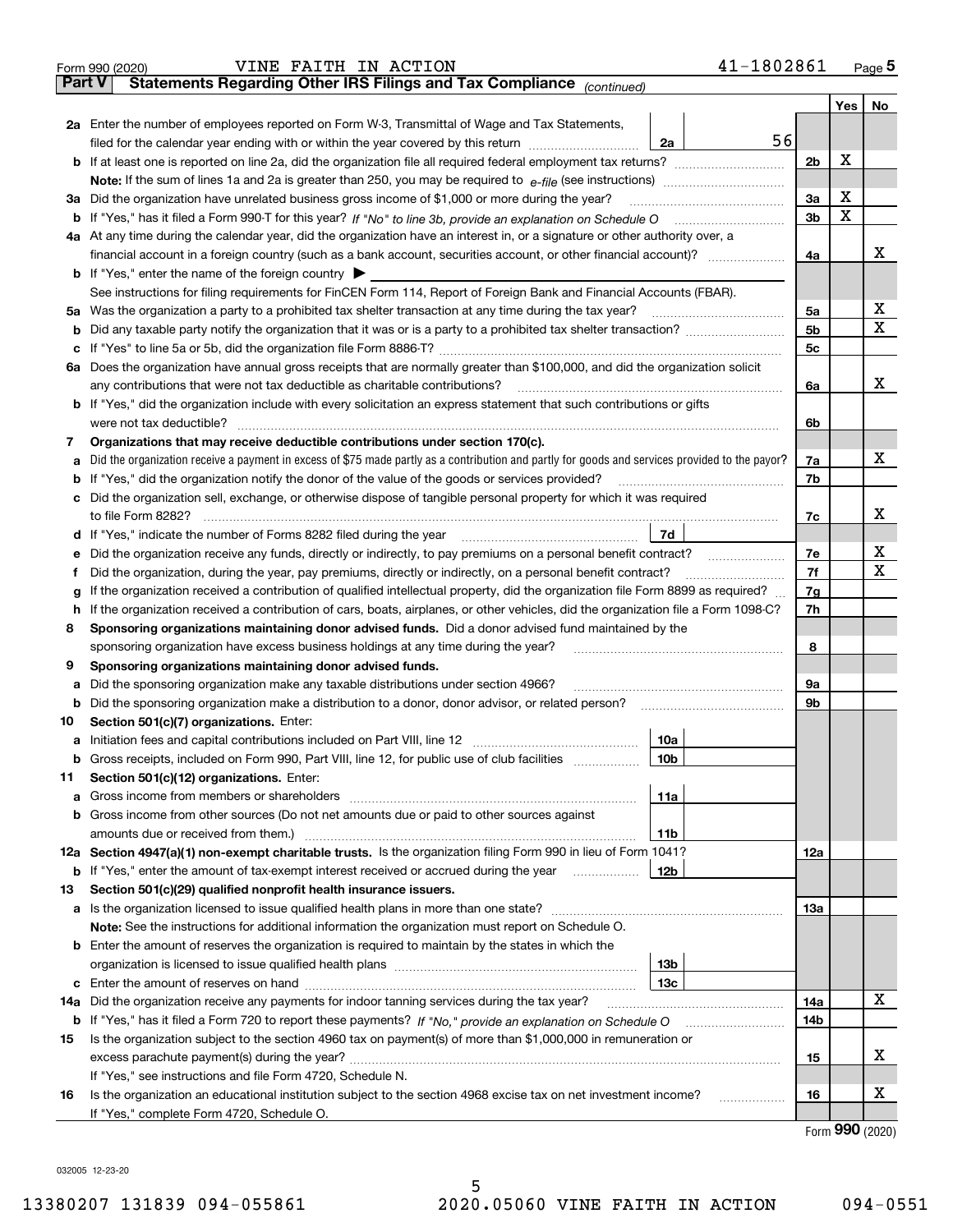|  | Form 990 (2020) |
|--|-----------------|
|  |                 |

#### VINE FAITH IN ACTION 4

| 1802861<br>Page |
|-----------------|
|-----------------|

*For each "Yes" response to lines 2 through 7b below, and for a "No" response to line 8a, 8b, or 10b below, describe the circumstances, processes, or changes on Schedule O. See instructions.* Form 990 (2020) **CONFITT BILL BUT AN ACTION 11-1802861** Page **6**<br>**Part VI Governance, Management, and Disclosure** For each "Yes" response to lines 2 through 7b below, and for a "No" response Check if Schedule O contains a response or note to any line in this Part VI

|    |                                                                                                                                                                               |    |  |    |                         | Yes             | No          |
|----|-------------------------------------------------------------------------------------------------------------------------------------------------------------------------------|----|--|----|-------------------------|-----------------|-------------|
|    | <b>1a</b> Enter the number of voting members of the governing body at the end of the tax year                                                                                 | 1a |  | 13 |                         |                 |             |
|    | If there are material differences in voting rights among members of the governing body, or if the governing                                                                   |    |  |    |                         |                 |             |
|    | body delegated broad authority to an executive committee or similar committee, explain on Schedule O.                                                                         |    |  |    |                         |                 |             |
|    |                                                                                                                                                                               | 1b |  | 13 |                         |                 |             |
| 2  | Did any officer, director, trustee, or key employee have a family relationship or a business relationship with any other                                                      |    |  |    |                         |                 |             |
|    | officer, director, trustee, or key employee?                                                                                                                                  |    |  |    | $\mathbf{2}$            |                 | X           |
| 3  | Did the organization delegate control over management duties customarily performed by or under the direct supervision                                                         |    |  |    |                         |                 |             |
|    |                                                                                                                                                                               |    |  |    | 3                       |                 | x           |
| 4  | Did the organization make any significant changes to its governing documents since the prior Form 990 was filed?                                                              |    |  |    | $\overline{\mathbf{4}}$ | $\mathbf X$     |             |
| 5  |                                                                                                                                                                               |    |  |    | 5                       |                 | X           |
| 6  | Did the organization have members or stockholders?                                                                                                                            |    |  |    | 6                       |                 | $\mathbf x$ |
|    | 7a Did the organization have members, stockholders, or other persons who had the power to elect or appoint one or                                                             |    |  |    |                         |                 |             |
|    |                                                                                                                                                                               |    |  |    |                         |                 |             |
|    | <b>b</b> Are any governance decisions of the organization reserved to (or subject to approval by) members, stockholders, or                                                   |    |  |    | 7a                      |                 | x           |
|    | persons other than the governing body?                                                                                                                                        |    |  |    | 7b                      |                 | х           |
| 8  | Did the organization contemporaneously document the meetings held or written actions undertaken during the year by the following:                                             |    |  |    |                         |                 |             |
| a  |                                                                                                                                                                               |    |  |    | 8a                      | X               |             |
|    |                                                                                                                                                                               |    |  |    | 8b                      | X               |             |
| 9  | Is there any officer, director, trustee, or key employee listed in Part VII, Section A, who cannot be reached at the                                                          |    |  |    |                         |                 |             |
|    |                                                                                                                                                                               |    |  |    | 9                       |                 | х           |
|    | Section B. Policies (This Section B requests information about policies not required by the Internal Revenue Code.)                                                           |    |  |    |                         |                 |             |
|    |                                                                                                                                                                               |    |  |    |                         |                 |             |
|    |                                                                                                                                                                               |    |  |    |                         | Yes             | No<br>X     |
|    |                                                                                                                                                                               |    |  |    | 10a                     |                 |             |
|    | <b>b</b> If "Yes," did the organization have written policies and procedures governing the activities of such chapters, affiliates,                                           |    |  |    |                         |                 |             |
|    |                                                                                                                                                                               |    |  |    | 10 <sub>b</sub>         | X               |             |
|    | 11a Has the organization provided a complete copy of this Form 990 to all members of its governing body before filing the form?                                               |    |  |    | 11a                     |                 |             |
|    | <b>b</b> Describe in Schedule O the process, if any, used by the organization to review this Form 990.                                                                        |    |  |    |                         |                 |             |
|    |                                                                                                                                                                               |    |  |    | 12a                     | X               |             |
| b  |                                                                                                                                                                               |    |  |    | 12b                     | X               |             |
|    | c Did the organization regularly and consistently monitor and enforce compliance with the policy? If "Yes," describe                                                          |    |  |    |                         |                 |             |
|    | in Schedule O how this was done manufactured and continuum control of the Schedule O how this was done manufactured and continuum control of the Schedule O how this was done |    |  |    | 12c                     | х               |             |
| 13 |                                                                                                                                                                               |    |  |    | 13                      | X               |             |
| 14 | Did the organization have a written document retention and destruction policy? manufactured and the organization have a written document retention and destruction policy?    |    |  |    | 14                      | X               |             |
| 15 | Did the process for determining compensation of the following persons include a review and approval by independent                                                            |    |  |    |                         |                 |             |
|    | persons, comparability data, and contemporaneous substantiation of the deliberation and decision?                                                                             |    |  |    |                         |                 |             |
|    |                                                                                                                                                                               |    |  |    | 15a                     | X               |             |
|    |                                                                                                                                                                               |    |  |    | 15b                     | X               |             |
|    | If "Yes" to line 15a or 15b, describe the process in Schedule O (see instructions).                                                                                           |    |  |    |                         |                 |             |
|    | 16a Did the organization invest in, contribute assets to, or participate in a joint venture or similar arrangement with a                                                     |    |  |    |                         |                 |             |
|    | taxable entity during the year?                                                                                                                                               |    |  |    | 16a                     |                 | X           |
|    | <b>b</b> If "Yes," did the organization follow a written policy or procedure requiring the organization to evaluate its participation                                         |    |  |    |                         |                 |             |
|    | in joint venture arrangements under applicable federal tax law, and take steps to safeguard the organization's                                                                |    |  |    |                         |                 |             |
|    | exempt status with respect to such arrangements?                                                                                                                              |    |  |    | 16b                     |                 |             |
|    | <b>Section C. Disclosure</b>                                                                                                                                                  |    |  |    |                         |                 |             |
| 17 | List the states with which a copy of this Form 990 is required to be filed $\blacktriangleright MN$                                                                           |    |  |    |                         |                 |             |
| 18 | Section 6104 requires an organization to make its Forms 1023 (1024 or 1024-A, if applicable), 990, and 990-T (Section 501(c)(3)s only) available                              |    |  |    |                         |                 |             |
|    | for public inspection. Indicate how you made these available. Check all that apply.                                                                                           |    |  |    |                         |                 |             |
|    | $\lfloor X \rfloor$ Own website<br>$X$ Upon request<br>  Another's website<br>Other (explain on Schedule O)                                                                   |    |  |    |                         |                 |             |
| 19 | Describe on Schedule O whether (and if so, how) the organization made its governing documents, conflict of interest policy, and financial                                     |    |  |    |                         |                 |             |
|    | statements available to the public during the tax year.                                                                                                                       |    |  |    |                         |                 |             |
| 20 | State the name, address, and telephone number of the person who possesses the organization's books and records                                                                |    |  |    |                         |                 |             |
|    | LISA KOPISCHKE - 507-386-5572                                                                                                                                                 |    |  |    |                         |                 |             |
|    | 56001<br>421 E HICKORY STREET, MANKATO,<br>MN                                                                                                                                 |    |  |    |                         |                 |             |
|    |                                                                                                                                                                               |    |  |    |                         | Form 990 (2020) |             |
|    | 032006 12-23-20                                                                                                                                                               |    |  |    |                         |                 |             |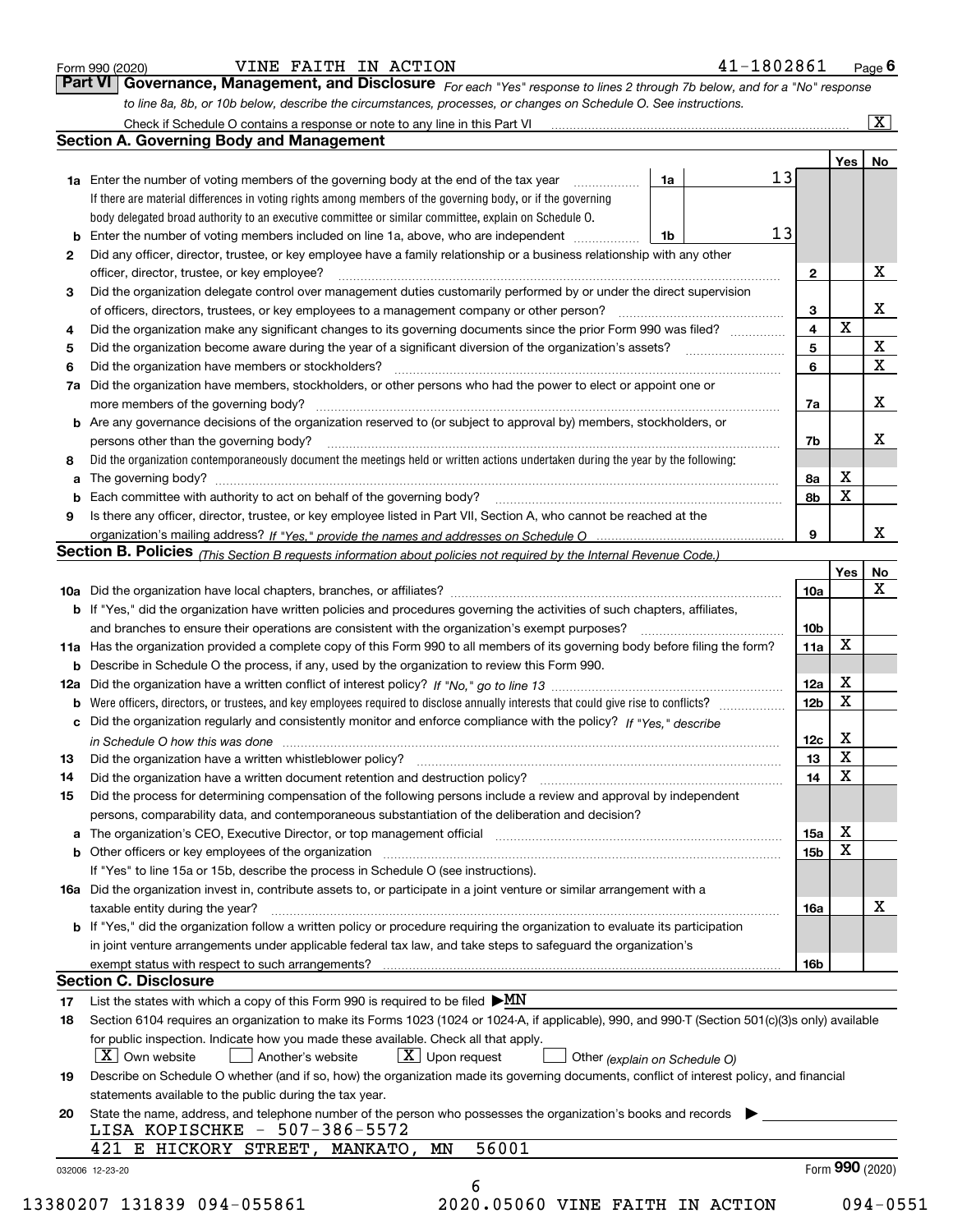$\mathcal{L}^{\text{max}}$ 

# **7Part VII Compensation of Officers, Directors, Trustees, Key Employees, Highest Compensated Employees, and Independent Contractors**

Check if Schedule O contains a response or note to any line in this Part VII

**Section A. Officers, Directors, Trustees, Key Employees, and Highest Compensated Employees**

**1a**  Complete this table for all persons required to be listed. Report compensation for the calendar year ending with or within the organization's tax year. **•** List all of the organization's current officers, directors, trustees (whether individuals or organizations), regardless of amount of compensation.

Enter -0- in columns (D), (E), and (F) if no compensation was paid.

 $\bullet$  List all of the organization's  $\,$ current key employees, if any. See instructions for definition of "key employee."

**•** List the organization's five current highest compensated employees (other than an officer, director, trustee, or key employee) who received reportable compensation (Box 5 of Form W-2 and/or Box 7 of Form 1099-MISC) of more than \$100,000 from the organization and any related organizations.

**•** List all of the organization's former officers, key employees, and highest compensated employees who received more than \$100,000 of reportable compensation from the organization and any related organizations.

**former directors or trustees**  ¥ List all of the organization's that received, in the capacity as a former director or trustee of the organization, more than \$10,000 of reportable compensation from the organization and any related organizations.

See instructions for the order in which to list the persons above.

Check this box if neither the organization nor any related organization compensated any current officer, director, or trustee.  $\mathcal{L}^{\text{max}}$ 

| (A)                            | (B)<br>(C)     |                                         |                      |                         |              |                                 |        | (D)             | (E)             | (F)           |
|--------------------------------|----------------|-----------------------------------------|----------------------|-------------------------|--------------|---------------------------------|--------|-----------------|-----------------|---------------|
| Name and title                 | Average        | Position<br>(do not check more than one |                      |                         |              |                                 |        | Reportable      | Reportable      | Estimated     |
|                                | hours per      |                                         |                      |                         |              | box, unless person is both an   |        | compensation    | compensation    | amount of     |
|                                | week           |                                         |                      |                         |              | officer and a director/trustee) |        | from            | from related    | other         |
|                                | (list any      |                                         |                      |                         |              |                                 |        | the             | organizations   | compensation  |
|                                | hours for      |                                         |                      |                         |              |                                 |        | organization    | (W-2/1099-MISC) | from the      |
|                                | related        |                                         |                      |                         |              |                                 |        | (W-2/1099-MISC) |                 | organization  |
|                                | organizations  |                                         |                      |                         |              |                                 |        |                 |                 | and related   |
|                                | below<br>line) | ndividual trustee or director           | nstitutional trustee | Officer                 | Key employee | Highest compensated<br>employee | Former |                 |                 | organizations |
| PAM DETERMAN<br>(1)            | 40.00          |                                         |                      |                         |              |                                 |        |                 |                 |               |
| EXECUTIVE DIRECTOR - PART YEAR | 0.00           |                                         |                      | $\overline{\mathbf{X}}$ |              |                                 |        | 114,098.        | $\mathbf 0$ .   | 581.          |
| MELINDA WEDZINA<br>(2)         | 40.00          |                                         |                      |                         |              |                                 |        |                 |                 |               |
| CEO                            | 0.00           |                                         |                      | $\rm X$                 |              |                                 |        | 13,679.         | $\mathbf 0$ .   | 0.            |
| RICH GRACE<br>(3)              | 2.00           |                                         |                      |                         |              |                                 |        |                 |                 |               |
| <b>BOARD CHAIR</b>             | 0.00           | $\overline{\text{X}}$                   |                      | $\overline{\mathbf{X}}$ |              |                                 |        | 0.              | $\mathbf 0$ .   | 0.            |
| DAN MENDEN<br>(4)              | 1.00           |                                         |                      |                         |              |                                 |        |                 |                 |               |
| PRESIDENT/DIRECTOR             | 0.00           | $\mathbf X$                             |                      | $\rm X$                 |              |                                 |        | 0.              | $\mathbf 0$ .   | $\mathbf 0$ . |
| TODD STROMSWOLD<br>(5)         | 1.00           |                                         |                      |                         |              |                                 |        |                 |                 |               |
| <b>TREASURER</b>               | 0.00           | $\overline{\text{X}}$                   |                      | $\rm X$                 |              |                                 |        | 0.              | $\mathbf 0$ .   | $\mathbf 0$ . |
| <b>BRIAN KOCH</b><br>(6)       | 1.00           |                                         |                      |                         |              |                                 |        |                 |                 |               |
| <b>TREASURER/DIRECTOR</b>      | 0.00           | $\mathbf X$                             |                      | $\mathbf X$             |              |                                 |        | 0.              | $\mathbf 0$ .   | $\mathbf 0$ . |
| <b>JACK RAYBURN</b><br>(7)     | 1.00           |                                         |                      |                         |              |                                 |        |                 |                 |               |
| <b>SECRETARY</b>               | 0.00           | $\overline{\textbf{X}}$                 |                      | $\rm X$                 |              |                                 |        | 0.              | $\mathbf{0}$ .  | 0.            |
| KIRK BEYER<br>(8)              | 1.00           |                                         |                      |                         |              |                                 |        |                 |                 |               |
| <b>DIRECTOR</b>                | 0.00           | $\mathbf X$                             |                      |                         |              |                                 |        | 0.              | $\mathbf 0$ .   | $\mathbf 0$ . |
| (9)<br>BOB OLSON               | 1.00           |                                         |                      |                         |              |                                 |        |                 |                 |               |
| <b>DIRECTOR</b>                | 0.00           | $\overline{\mathbf{X}}$                 |                      |                         |              |                                 |        | 0.              | $\mathbf 0$ .   | $\mathbf 0$ . |
| (10) KRISTIN GUNSOLUS          | 1.00           |                                         |                      |                         |              |                                 |        |                 |                 |               |
| <b>DIRECTOR</b>                | 0.00           | $\mathbf X$                             |                      |                         |              |                                 |        | 0.              | $\mathbf 0$ .   | $\mathbf 0$ . |
| (11) DAVID JANOVY              | 1.00           |                                         |                      |                         |              |                                 |        |                 |                 |               |
| <b>DIRECTOR</b>                | 0.00           | X                                       |                      |                         |              |                                 |        | 0.              | $\mathbf 0$ .   | $\mathbf 0$ . |
| (12) MARY MCCLURE              | 1.00           |                                         |                      |                         |              |                                 |        |                 |                 |               |
| <b>DIRECTOR</b>                | 0.00           | $\mathbf X$                             |                      |                         |              |                                 |        | 0.              | $\mathbf 0$ .   | $0_{.}$       |
| (13) JOE VISKER                | 1.00           |                                         |                      |                         |              |                                 |        |                 |                 |               |
| <b>DIRECTOR</b>                | 0.00           | $\overline{\text{X}}$                   |                      |                         |              |                                 |        | 0.              | $\mathbf{0}$ .  | $0_{.}$       |
| (14) JOHN PETERSEN             | 1.00           |                                         |                      |                         |              |                                 |        |                 |                 |               |
| <b>DIRECTOR</b>                | 0.00           | $\mathbf x$                             |                      |                         |              |                                 |        | 0.              | $\mathbf 0$ .   | $0_{.}$       |
| (15) LORI RUTHENBECK           | 1.00           |                                         |                      |                         |              |                                 |        |                 |                 |               |
| <b>DIRECTOR</b>                | 0.00           | $\overline{\mathbf{X}}$                 |                      |                         |              |                                 |        | 0.              | $\mathbf 0$ .   | 0.            |
| (16) DREW CAMPBELL             | 1.00           |                                         |                      |                         |              |                                 |        |                 |                 |               |
| DIRECTOR - PART YEAR           | 0.00           | $\mathbf X$                             |                      |                         |              |                                 |        | 0.              | $\mathbf 0$ .   | 0.            |
|                                |                |                                         |                      |                         |              |                                 |        |                 |                 |               |
|                                |                |                                         |                      |                         |              |                                 |        |                 |                 |               |

7

032007 12-23-20

Form (2020) **990**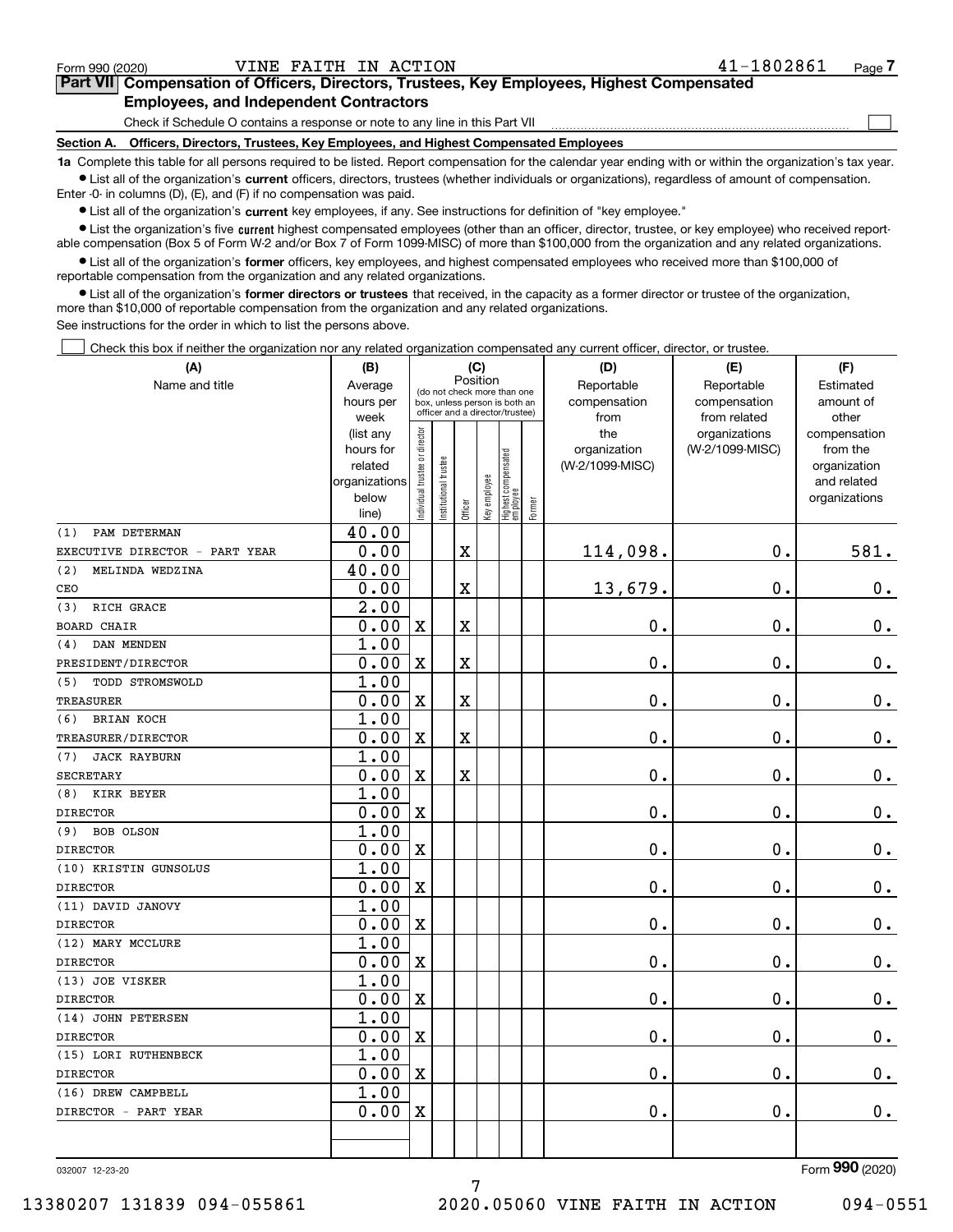|                                                                                                                           | VINE FAITH IN ACTION<br>Form 990 (2020)                                                                                                                        |                                   |                                |                       |  |              |                                                              |        |                                 | 41-1802861                 |                                                 |              |                          | Page 8          |
|---------------------------------------------------------------------------------------------------------------------------|----------------------------------------------------------------------------------------------------------------------------------------------------------------|-----------------------------------|--------------------------------|-----------------------|--|--------------|--------------------------------------------------------------|--------|---------------------------------|----------------------------|-------------------------------------------------|--------------|--------------------------|-----------------|
| <b>Part VII</b><br>Section A. Officers, Directors, Trustees, Key Employees, and Highest Compensated Employees (continued) |                                                                                                                                                                |                                   |                                |                       |  |              |                                                              |        |                                 |                            |                                                 |              |                          |                 |
|                                                                                                                           | (A)                                                                                                                                                            | (B)<br>(C)<br>Position<br>Average |                                |                       |  |              |                                                              | (D)    | (E)                             |                            |                                                 | (F)          |                          |                 |
|                                                                                                                           | Name and title                                                                                                                                                 | hours per                         |                                |                       |  |              | (do not check more than one<br>box, unless person is both an |        | Reportable<br>compensation      | Reportable<br>compensation |                                                 |              | Estimated<br>amount of   |                 |
|                                                                                                                           |                                                                                                                                                                | week                              |                                |                       |  |              | officer and a director/trustee)                              |        | from                            | from related               |                                                 |              | other                    |                 |
|                                                                                                                           |                                                                                                                                                                | (list any                         |                                |                       |  |              |                                                              |        | the                             | organizations              |                                                 |              | compensation             |                 |
|                                                                                                                           |                                                                                                                                                                | hours for<br>related              |                                |                       |  |              |                                                              |        | organization<br>(W-2/1099-MISC) | (W-2/1099-MISC)            |                                                 |              | from the<br>organization |                 |
|                                                                                                                           |                                                                                                                                                                | organizations                     |                                |                       |  |              |                                                              |        |                                 |                            |                                                 |              | and related              |                 |
|                                                                                                                           |                                                                                                                                                                | below                             | Individual trustee or director | Institutional trustee |  | Key employee | Highest compensated<br>employee                              | Former |                                 |                            |                                                 |              | organizations            |                 |
|                                                                                                                           | Officer<br>line)                                                                                                                                               |                                   |                                |                       |  |              |                                                              |        |                                 |                            |                                                 |              |                          |                 |
|                                                                                                                           |                                                                                                                                                                |                                   |                                |                       |  |              |                                                              |        |                                 |                            |                                                 |              |                          |                 |
|                                                                                                                           |                                                                                                                                                                |                                   |                                |                       |  |              |                                                              |        |                                 |                            |                                                 |              |                          |                 |
|                                                                                                                           |                                                                                                                                                                |                                   |                                |                       |  |              |                                                              |        |                                 |                            |                                                 |              |                          |                 |
|                                                                                                                           |                                                                                                                                                                |                                   |                                |                       |  |              |                                                              |        |                                 |                            |                                                 |              |                          |                 |
|                                                                                                                           |                                                                                                                                                                |                                   |                                |                       |  |              |                                                              |        |                                 |                            |                                                 |              |                          |                 |
|                                                                                                                           |                                                                                                                                                                |                                   |                                |                       |  |              |                                                              |        |                                 |                            |                                                 |              |                          |                 |
|                                                                                                                           |                                                                                                                                                                |                                   |                                |                       |  |              |                                                              |        |                                 |                            |                                                 |              |                          |                 |
|                                                                                                                           |                                                                                                                                                                |                                   |                                |                       |  |              |                                                              |        |                                 |                            |                                                 |              |                          |                 |
|                                                                                                                           |                                                                                                                                                                |                                   |                                |                       |  |              |                                                              |        |                                 |                            |                                                 |              |                          |                 |
|                                                                                                                           |                                                                                                                                                                |                                   |                                |                       |  |              |                                                              |        |                                 |                            |                                                 |              |                          |                 |
|                                                                                                                           |                                                                                                                                                                |                                   |                                |                       |  |              |                                                              |        |                                 |                            |                                                 |              |                          |                 |
|                                                                                                                           |                                                                                                                                                                |                                   |                                |                       |  |              |                                                              |        |                                 |                            |                                                 |              |                          |                 |
|                                                                                                                           |                                                                                                                                                                |                                   |                                |                       |  |              |                                                              |        |                                 |                            |                                                 |              |                          |                 |
|                                                                                                                           |                                                                                                                                                                |                                   |                                |                       |  |              |                                                              |        |                                 |                            |                                                 |              |                          |                 |
|                                                                                                                           |                                                                                                                                                                |                                   |                                |                       |  |              |                                                              |        |                                 |                            |                                                 |              |                          |                 |
|                                                                                                                           |                                                                                                                                                                |                                   |                                |                       |  |              |                                                              |        |                                 |                            |                                                 |              |                          |                 |
|                                                                                                                           | 1b Subtotal                                                                                                                                                    |                                   |                                |                       |  |              |                                                              |        | 127, 777.                       |                            | 0.                                              |              |                          | 581.            |
|                                                                                                                           | c Total from continuation sheets to Part VII, Section A <b>manual</b> contains the Total from continuum                                                        |                                   |                                |                       |  |              |                                                              |        | $\overline{0}$ .                |                            | $\overline{0}$ .<br>$\overline{\mathfrak{o}}$ . |              |                          | 0.              |
|                                                                                                                           | d Total (add lines 1b and 1c).<br>Total number of individuals (including but not limited to those listed above) who received more than \$100,000 of reportable |                                   |                                |                       |  |              |                                                              |        | 127,777.                        |                            |                                                 | 581.         |                          |                 |
| $\mathbf{2}$                                                                                                              | compensation from the organization $\blacktriangleright$                                                                                                       |                                   |                                |                       |  |              |                                                              |        |                                 |                            |                                                 |              |                          |                 |
|                                                                                                                           |                                                                                                                                                                |                                   |                                |                       |  |              |                                                              |        |                                 |                            |                                                 |              | Yes                      | No              |
| З                                                                                                                         | Did the organization list any former officer, director, trustee, key employee, or highest compensated employee on                                              |                                   |                                |                       |  |              |                                                              |        |                                 |                            |                                                 |              |                          |                 |
|                                                                                                                           | line 1a? If "Yes," complete Schedule J for such individual manufactured contained and the Yes," complete Schedule J for such individual                        |                                   |                                |                       |  |              |                                                              |        |                                 |                            |                                                 | 3            |                          | х               |
| 4                                                                                                                         | For any individual listed on line 1a, is the sum of reportable compensation and other compensation from the organization                                       |                                   |                                |                       |  |              |                                                              |        |                                 |                            |                                                 |              |                          |                 |
|                                                                                                                           |                                                                                                                                                                |                                   |                                |                       |  |              |                                                              |        |                                 |                            |                                                 | 4            |                          | х               |
| 5                                                                                                                         | Did any person listed on line 1a receive or accrue compensation from any unrelated organization or individual for services                                     |                                   |                                |                       |  |              |                                                              |        |                                 |                            |                                                 |              |                          |                 |
|                                                                                                                           | <b>Section B. Independent Contractors</b>                                                                                                                      |                                   |                                |                       |  |              |                                                              |        |                                 |                            |                                                 | 5            |                          | X               |
| 1                                                                                                                         | Complete this table for your five highest compensated independent contractors that received more than \$100,000 of compensation from                           |                                   |                                |                       |  |              |                                                              |        |                                 |                            |                                                 |              |                          |                 |
|                                                                                                                           |                                                                                                                                                                |                                   |                                |                       |  |              |                                                              |        |                                 |                            |                                                 |              |                          |                 |
|                                                                                                                           | the organization. Report compensation for the calendar year ending with or within the organization's tax year.<br>(A)<br>(B)                                   |                                   |                                |                       |  |              |                                                              |        | (C)                             |                            |                                                 |              |                          |                 |
|                                                                                                                           | Name and business address                                                                                                                                      |                                   |                                | <b>NONE</b>           |  |              |                                                              |        | Description of services         |                            |                                                 | Compensation |                          |                 |
|                                                                                                                           |                                                                                                                                                                |                                   |                                |                       |  |              |                                                              |        |                                 |                            |                                                 |              |                          |                 |
|                                                                                                                           |                                                                                                                                                                |                                   |                                |                       |  |              |                                                              |        |                                 |                            |                                                 |              |                          |                 |
|                                                                                                                           |                                                                                                                                                                |                                   |                                |                       |  |              |                                                              |        |                                 |                            |                                                 |              |                          |                 |
|                                                                                                                           |                                                                                                                                                                |                                   |                                |                       |  |              |                                                              |        |                                 |                            |                                                 |              |                          |                 |
|                                                                                                                           |                                                                                                                                                                |                                   |                                |                       |  |              |                                                              |        |                                 |                            |                                                 |              |                          |                 |
|                                                                                                                           |                                                                                                                                                                |                                   |                                |                       |  |              |                                                              |        |                                 |                            |                                                 |              |                          |                 |
|                                                                                                                           |                                                                                                                                                                |                                   |                                |                       |  |              |                                                              |        |                                 |                            |                                                 |              |                          |                 |
|                                                                                                                           |                                                                                                                                                                |                                   |                                |                       |  |              |                                                              |        |                                 |                            |                                                 |              |                          |                 |
|                                                                                                                           |                                                                                                                                                                |                                   |                                |                       |  |              |                                                              |        |                                 |                            |                                                 |              |                          |                 |
| 2                                                                                                                         | Total number of independent contractors (including but not limited to those listed above) who received more than                                               |                                   |                                |                       |  |              |                                                              |        |                                 |                            |                                                 |              |                          |                 |
|                                                                                                                           | \$100,000 of compensation from the organization                                                                                                                |                                   |                                |                       |  | 0            |                                                              |        |                                 |                            |                                                 |              |                          | Form 990 (2020) |
|                                                                                                                           |                                                                                                                                                                |                                   |                                |                       |  |              |                                                              |        |                                 |                            |                                                 |              |                          |                 |

032008 12-23-20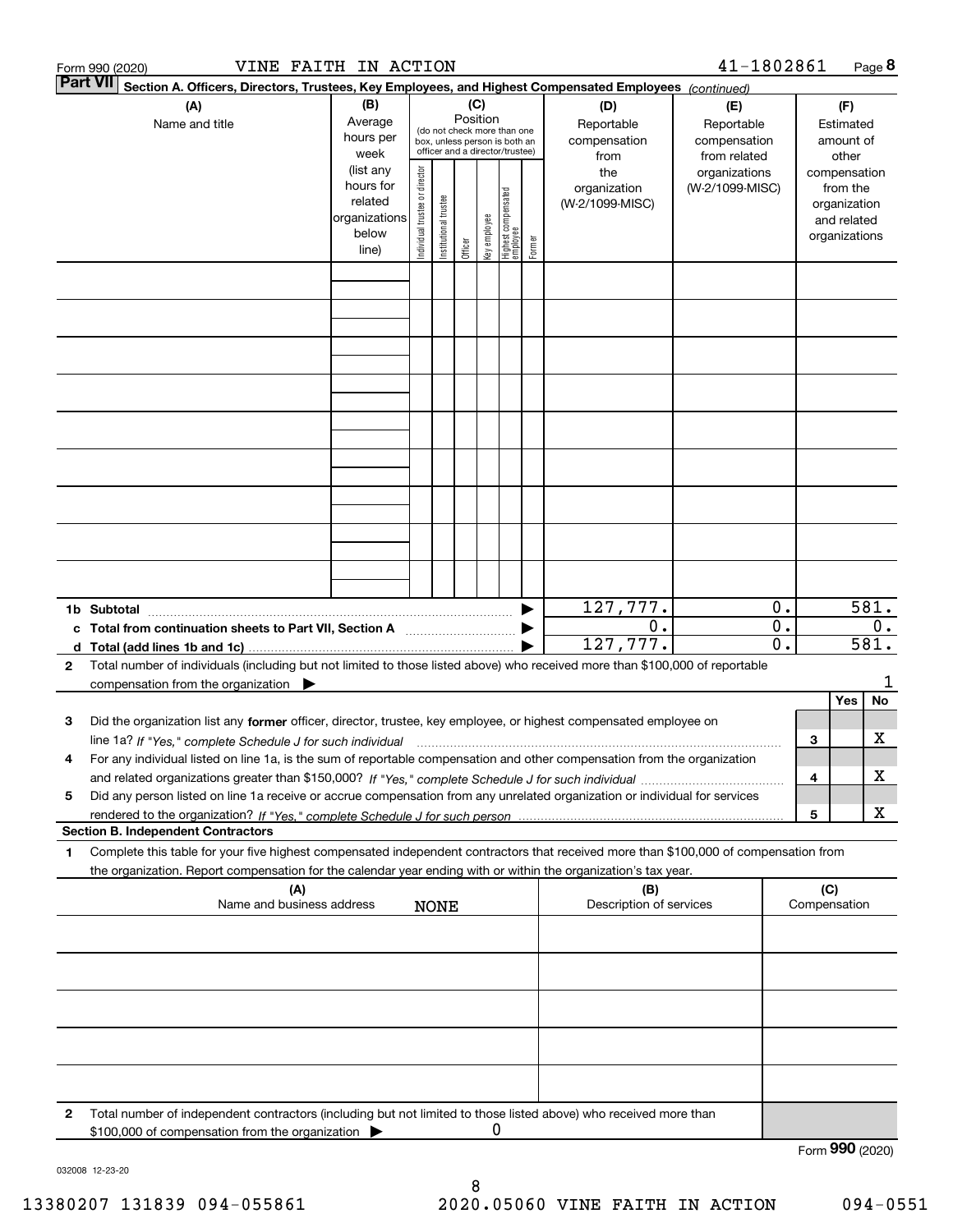|                                                           | <b>Part VIII</b> | <b>Statement of Revenue</b>                                                   |                  |                               |                                  |                                              |                                                 |                                                                 |
|-----------------------------------------------------------|------------------|-------------------------------------------------------------------------------|------------------|-------------------------------|----------------------------------|----------------------------------------------|-------------------------------------------------|-----------------------------------------------------------------|
|                                                           |                  | Check if Schedule O contains a response or note to any line in this Part VIII |                  |                               |                                  |                                              |                                                 |                                                                 |
|                                                           |                  |                                                                               |                  |                               | (A)<br>Total revenue             | (B)<br>Related or exempt<br>function revenue | $\overline{C}$<br>Unrelated<br>business revenue | (D)<br>Revenue excluded<br>from tax under<br>sections 512 - 514 |
|                                                           |                  | 1 a Federated campaigns                                                       | 1a               | 214,900.                      |                                  |                                              |                                                 |                                                                 |
| Contributions, Gifts, Grants<br>and Other Similar Amounts | b                | Membership dues                                                               | 1 <sub>b</sub>   |                               |                                  |                                              |                                                 |                                                                 |
|                                                           | c                | <b>Fundraising events</b>                                                     | 1 <sub>c</sub>   |                               |                                  |                                              |                                                 |                                                                 |
|                                                           | d                | Related organizations<br>.                                                    | 1 <sub>d</sub>   |                               |                                  |                                              |                                                 |                                                                 |
|                                                           | е                | Government grants (contributions)                                             | 1e               | 1,484,555.                    |                                  |                                              |                                                 |                                                                 |
|                                                           | f                | All other contributions, gifts, grants, and                                   |                  |                               |                                  |                                              |                                                 |                                                                 |
|                                                           |                  | similar amounts not included above                                            | 1f               | 728,386.                      |                                  |                                              |                                                 |                                                                 |
|                                                           |                  | Noncash contributions included in lines 1a-1f                                 | $ 1g $ \$        | 405, 163.                     |                                  |                                              |                                                 |                                                                 |
|                                                           | h.               |                                                                               |                  |                               | 2,427,841.                       |                                              |                                                 |                                                                 |
|                                                           |                  |                                                                               |                  | <b>Business Code</b>          |                                  |                                              |                                                 |                                                                 |
|                                                           | 2a               | OTHER PROGRAM REVENUE                                                         |                  | 900099                        | 417,372.                         | 417,372.                                     |                                                 |                                                                 |
|                                                           | b                | NEIGHBORS HELPING NEIG                                                        |                  | 900099                        | 91,569.                          | 91,569.                                      |                                                 |                                                                 |
|                                                           | c                | <b>TRANSPORTATION</b>                                                         |                  | 900099                        | 27,662.                          | 27,662.                                      |                                                 |                                                                 |
|                                                           | d                | AGEING WELL @ VACC                                                            |                  | 900099                        | 4,597.                           | 4,597.                                       |                                                 |                                                                 |
| Program Service<br>Revenue                                | е                |                                                                               |                  |                               |                                  |                                              |                                                 |                                                                 |
|                                                           | f                | All other program service revenue                                             |                  |                               |                                  |                                              |                                                 |                                                                 |
|                                                           |                  |                                                                               |                  |                               | 541,200.                         |                                              |                                                 |                                                                 |
|                                                           | 3                | Investment income (including dividends, interest, and                         |                  |                               |                                  |                                              |                                                 |                                                                 |
|                                                           |                  | other similar amounts)                                                        |                  |                               | 4,434.                           |                                              |                                                 | 4,434.                                                          |
|                                                           | 4                | Income from investment of tax-exempt bond proceeds                            |                  |                               |                                  |                                              |                                                 |                                                                 |
|                                                           | 5                |                                                                               | (i) Real         | (ii) Personal                 |                                  |                                              |                                                 |                                                                 |
|                                                           |                  |                                                                               | $6a$ 159,800.    |                               |                                  |                                              |                                                 |                                                                 |
|                                                           | 6а               | Gross rents<br>6b                                                             | $\overline{0}$ . |                               |                                  |                                              |                                                 |                                                                 |
|                                                           | b                | Less: rental expenses                                                         | $6c$ 159,800.    |                               |                                  |                                              |                                                 |                                                                 |
|                                                           | c                | Rental income or (loss)<br>d Net rental income or (loss)                      |                  |                               | 159,800.                         |                                              | 154,889.                                        | 4,911.                                                          |
|                                                           |                  | 7 a Gross amount from sales of                                                | (i) Securities   | (ii) Other                    |                                  |                                              |                                                 |                                                                 |
|                                                           |                  | assets other than inventory<br>7a                                             |                  |                               |                                  |                                              |                                                 |                                                                 |
|                                                           |                  | <b>b</b> Less: cost or other basis                                            |                  |                               |                                  |                                              |                                                 |                                                                 |
|                                                           |                  | 7b<br>and sales expenses                                                      |                  |                               |                                  |                                              |                                                 |                                                                 |
| Revenue                                                   |                  | <b>7c</b><br>c Gain or (loss)                                                 |                  |                               |                                  |                                              |                                                 |                                                                 |
|                                                           |                  |                                                                               |                  |                               |                                  |                                              |                                                 |                                                                 |
|                                                           |                  | 8 a Gross income from fundraising events (not                                 |                  |                               |                                  |                                              |                                                 |                                                                 |
| <b>Other</b>                                              |                  | including \$                                                                  |                  |                               |                                  |                                              |                                                 |                                                                 |
|                                                           |                  | contributions reported on line 1c). See                                       |                  |                               |                                  |                                              |                                                 |                                                                 |
|                                                           |                  |                                                                               |                  | 100.<br>8a                    |                                  |                                              |                                                 |                                                                 |
|                                                           |                  | <b>b</b> Less: direct expenses                                                |                  | 0.<br>8b                      |                                  |                                              |                                                 |                                                                 |
|                                                           |                  | c Net income or (loss) from fundraising events                                |                  |                               | 100.                             |                                              |                                                 | 100.                                                            |
|                                                           |                  | 9 a Gross income from gaming activities. See                                  |                  |                               |                                  |                                              |                                                 |                                                                 |
|                                                           |                  |                                                                               |                  | 9а                            |                                  |                                              |                                                 |                                                                 |
|                                                           |                  | <b>b</b> Less: direct expenses <b>manually</b>                                |                  | 9 <sub>b</sub>                |                                  |                                              |                                                 |                                                                 |
|                                                           |                  | c Net income or (loss) from gaming activities                                 |                  |                               |                                  |                                              |                                                 |                                                                 |
|                                                           |                  | 10 a Gross sales of inventory, less returns                                   |                  |                               |                                  |                                              |                                                 |                                                                 |
|                                                           |                  |                                                                               |                  | $\vert$ 10a $\vert$ 407, 353. |                                  |                                              |                                                 |                                                                 |
|                                                           |                  | <b>b</b> Less: cost of goods sold                                             |                  | 10b407, 353.                  |                                  |                                              |                                                 |                                                                 |
|                                                           |                  | c Net income or (loss) from sales of inventory                                |                  |                               | 0.                               |                                              |                                                 |                                                                 |
|                                                           |                  |                                                                               |                  | <b>Business Code</b>          |                                  |                                              |                                                 |                                                                 |
|                                                           |                  | 11 a MISCELLANEOUS INCOME                                                     |                  | 900099                        | 90.                              |                                              |                                                 | 90.                                                             |
|                                                           | b                |                                                                               |                  |                               |                                  |                                              |                                                 |                                                                 |
| Miscellaneous<br>Revenue                                  | c                |                                                                               |                  |                               |                                  |                                              |                                                 |                                                                 |
|                                                           |                  |                                                                               |                  |                               |                                  |                                              |                                                 |                                                                 |
|                                                           |                  |                                                                               |                  |                               | 90.                              |                                              |                                                 |                                                                 |
|                                                           | 12               |                                                                               |                  |                               | $\blacktriangleright$ 3,133,465. |                                              | $541, 200.$ 154,889.                            | 9,535.<br>Form 990 (2020)                                       |
|                                                           | 032009 12-23-20  |                                                                               |                  |                               |                                  |                                              |                                                 |                                                                 |

Form 990 (2020) VINE\_FAITH\_IN\_ACTION 4I-I80 286 I Page

VINE FAITH IN ACTION 41-1802861

**9**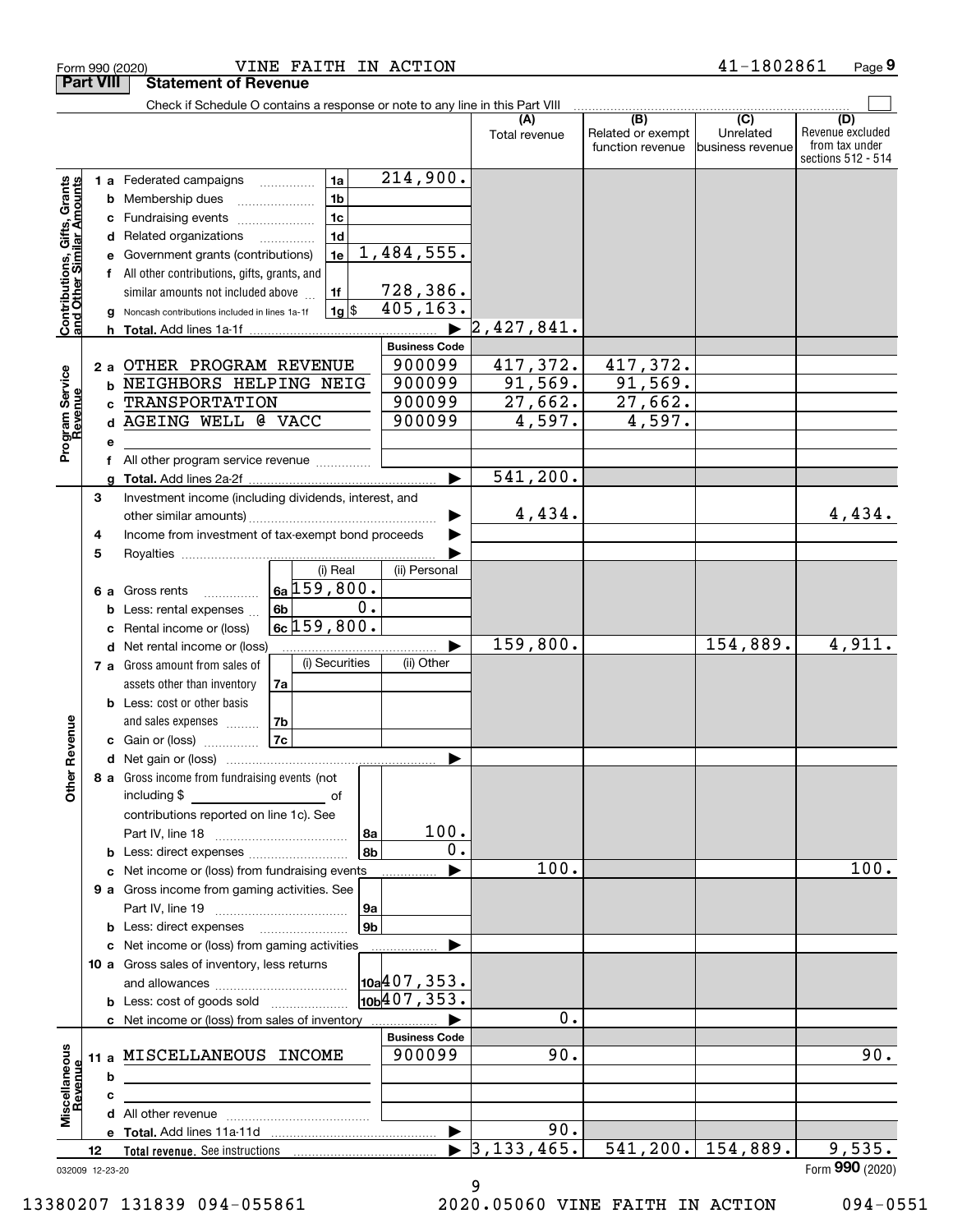| Form 990 (2020)                                 |  | VINE FAITH IN ACTION | 1802861<br>$\overline{\phantom{0}}$ | Page |
|-------------------------------------------------|--|----------------------|-------------------------------------|------|
| <b>Part IX Statement of Functional Expenses</b> |  |                      |                                     |      |

|              | Section 501(c)(3) and 501(c)(4) organizations must complete all columns. All other organizations must complete column (A).                                                                                 |                       |                                    |                                           |                                |
|--------------|------------------------------------------------------------------------------------------------------------------------------------------------------------------------------------------------------------|-----------------------|------------------------------------|-------------------------------------------|--------------------------------|
|              | Check if Schedule O contains a response or note to any line in this Part IX                                                                                                                                |                       |                                    |                                           |                                |
|              | Do not include amounts reported on lines 6b,<br>7b, 8b, 9b, and 10b of Part VIII.                                                                                                                          | (A)<br>Total expenses | (B)<br>Program service<br>expenses | (C)<br>Management and<br>general expenses | (D)<br>Fundraising<br>expenses |
| 1.           | Grants and other assistance to domestic organizations                                                                                                                                                      |                       |                                    |                                           |                                |
|              | and domestic governments. See Part IV, line 21                                                                                                                                                             |                       |                                    |                                           |                                |
| $\mathbf{2}$ | Grants and other assistance to domestic                                                                                                                                                                    |                       |                                    |                                           |                                |
|              | individuals. See Part IV, line 22                                                                                                                                                                          |                       |                                    |                                           |                                |
| 3            | Grants and other assistance to foreign                                                                                                                                                                     |                       |                                    |                                           |                                |
|              | organizations, foreign governments, and foreign                                                                                                                                                            |                       |                                    |                                           |                                |
|              | individuals. See Part IV, lines 15 and 16                                                                                                                                                                  |                       |                                    |                                           |                                |
| 4            | Benefits paid to or for members                                                                                                                                                                            |                       |                                    |                                           |                                |
| 5            | Compensation of current officers, directors,                                                                                                                                                               |                       |                                    |                                           |                                |
|              | trustees, and key employees                                                                                                                                                                                | 114,814.              | 114,814.                           |                                           |                                |
| 6            | Compensation not included above to disqualified                                                                                                                                                            |                       |                                    |                                           |                                |
|              | persons (as defined under section 4958(f)(1)) and                                                                                                                                                          |                       |                                    |                                           |                                |
|              | persons described in section 4958(c)(3)(B)                                                                                                                                                                 |                       |                                    |                                           |                                |
| 7            |                                                                                                                                                                                                            | 1,287,572.            | 1,151,887.                         | 122,619.                                  | 13,066.                        |
| 8            | Pension plan accruals and contributions (include                                                                                                                                                           |                       |                                    |                                           |                                |
|              | section 401(k) and 403(b) employer contributions)                                                                                                                                                          | 7,302.                | $\frac{5,477}{116,106}$            | $\frac{1,825}{5,730}$ .                   |                                |
| 9            |                                                                                                                                                                                                            | 121,864.              |                                    |                                           | 28.                            |
| 10           |                                                                                                                                                                                                            | 100, 180.             | 90,578.                            | 8,600.                                    | 1,002.                         |
| 11           | Fees for services (nonemployees):                                                                                                                                                                          |                       |                                    |                                           |                                |
|              |                                                                                                                                                                                                            |                       |                                    |                                           |                                |
| b            |                                                                                                                                                                                                            |                       |                                    |                                           |                                |
| c            |                                                                                                                                                                                                            | 8,873.                |                                    | 8,873.                                    |                                |
| d            |                                                                                                                                                                                                            |                       |                                    |                                           |                                |
| е            | Professional fundraising services. See Part IV, line 17                                                                                                                                                    |                       |                                    |                                           |                                |
| f            | Investment management fees                                                                                                                                                                                 |                       |                                    |                                           |                                |
| $\mathbf{q}$ | Other. (If line 11g amount exceeds 10% of line 25,                                                                                                                                                         |                       |                                    |                                           |                                |
|              | column (A) amount, list line 11g expenses on Sch O.)                                                                                                                                                       | 66,333.               | 57,681.                            | 8,652.                                    |                                |
| 12           |                                                                                                                                                                                                            | 28,932.               |                                    | 28,932.                                   |                                |
| 13           |                                                                                                                                                                                                            | 45, 234.              | 37,824.                            | 3,803.                                    | 3,607.                         |
| 14           |                                                                                                                                                                                                            |                       |                                    |                                           |                                |
| 15           |                                                                                                                                                                                                            |                       |                                    |                                           |                                |
| 16           |                                                                                                                                                                                                            | 195,480.              | 168,526.                           | 26,954.                                   |                                |
| 17           |                                                                                                                                                                                                            | 3,306.                | 3,118.                             | 153.                                      | 35.                            |
| 18           | Payments of travel or entertainment expenses                                                                                                                                                               |                       |                                    |                                           |                                |
|              | for any federal, state, or local public officials                                                                                                                                                          |                       |                                    |                                           |                                |
| 19           | Conferences, conventions, and meetings                                                                                                                                                                     | 15,822.               | 14,870.                            | 952.                                      |                                |
| 20           | Interest                                                                                                                                                                                                   | 166, 615.             | 125,447.                           | 41, 168.                                  |                                |
| 21           |                                                                                                                                                                                                            |                       |                                    |                                           |                                |
| 22           | Depreciation, depletion, and amortization                                                                                                                                                                  | 434,792.              | 341,952.                           | 92,840.                                   |                                |
| 23           | Insurance                                                                                                                                                                                                  | 56, 296.              | 47,747.                            | 8,322.                                    | $\overline{227.}$              |
| 24           | Other expenses. Itemize expenses not covered<br>above (List miscellaneous expenses on line 24e. If<br>line 24e amount exceeds 10% of line 25, column (A)<br>amount, list line 24e expenses on Schedule O.) |                       |                                    |                                           |                                |
|              | a PROGRAM EXPENSES                                                                                                                                                                                         | 249,466.              | 248,075.                           | 1,326.                                    | $\overline{65}$ .              |
| b            | TELEPHONE                                                                                                                                                                                                  | 23,572.               | 20, 366.                           | 2,983.                                    | 223.                           |
| c            | DUES AND SUBSCRIPTIONS                                                                                                                                                                                     | 7,110.                | 3,173.                             | 3,781.                                    | 156.                           |
| d            | LICENSE AND FEES                                                                                                                                                                                           | 3,159.                | 2,981.                             | 178.                                      |                                |
|              | e All other expenses                                                                                                                                                                                       | $\overline{1,460}$ .  | 445.                               | 1,015.                                    |                                |
| 25           | Total functional expenses. Add lines 1 through 24e                                                                                                                                                         | 2,938,182.            | $\overline{2,551,067}$ .           | 368,706.                                  | 18,409.                        |
| 26           | Joint costs. Complete this line only if the organization                                                                                                                                                   |                       |                                    |                                           |                                |
|              | reported in column (B) joint costs from a combined                                                                                                                                                         |                       |                                    |                                           |                                |
|              | educational campaign and fundraising solicitation.                                                                                                                                                         |                       |                                    |                                           |                                |
|              | Check here $\blacktriangleright$<br>if following SOP 98-2 (ASC 958-720)                                                                                                                                    |                       |                                    |                                           |                                |

032010 12-23-20

13380207 131839 094-055861 2020.05060 VINE FAITH IN ACTION 094-0551

10

Form (2020) **990**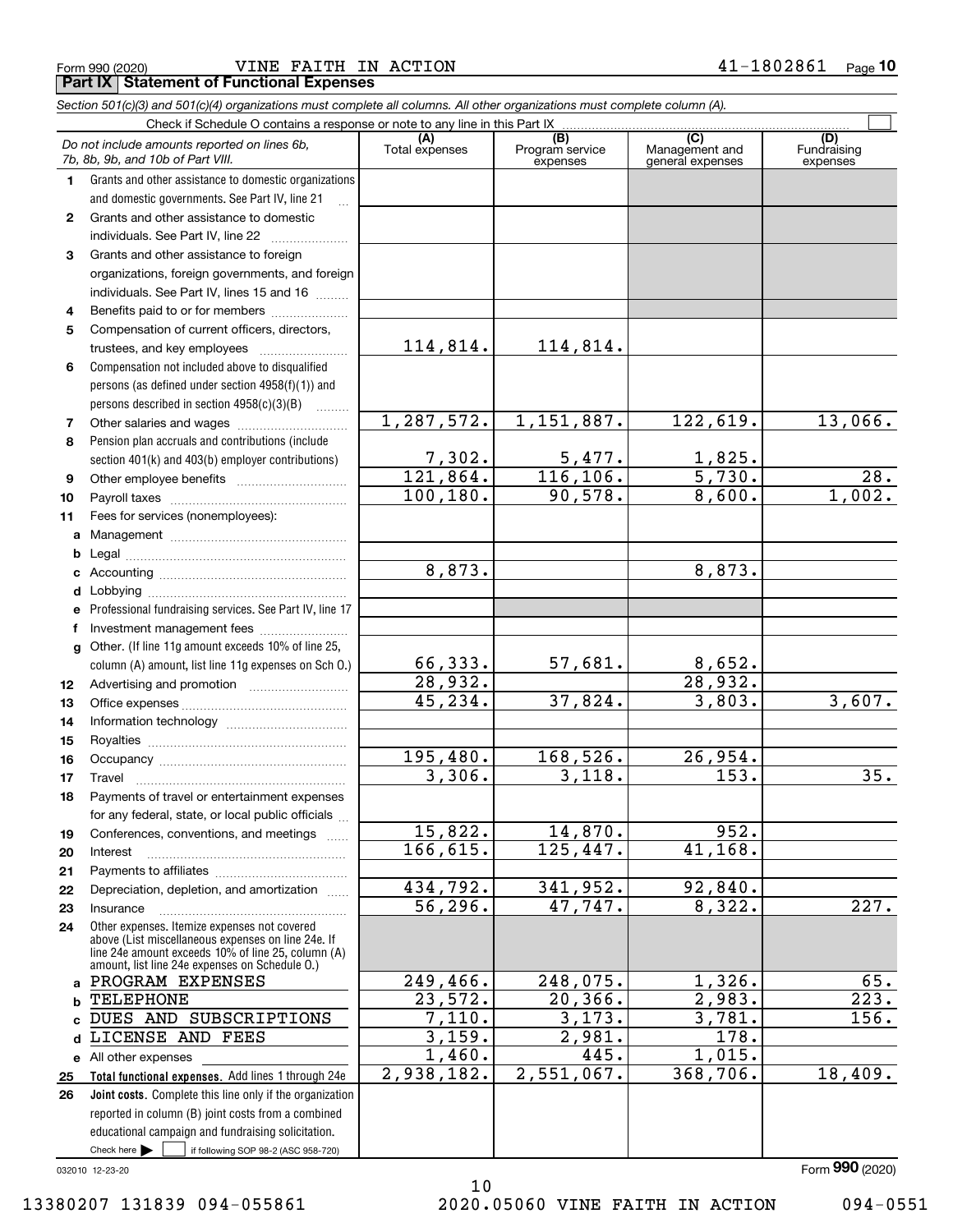Form 990 (2020) VINE FAITH IN ACTION 4 $1$ - $1802861$  Page

Check if Schedule O contains a response or note to any line in this Part X

**(A) (B)** Beginning of year | | End of year  $114,260$ .  $169,634$ . **11**Cash - non-interest-bearing ~~~~~~~~~~~~~~~~~~~~~~~~~  $1,460,953.$  2 1,356,556. **22**Savings and temporary cash investments ~~~~~~~~~~~~~~~~~~ $349,956.$   $3$   $417,075.$ **33** Pledges and grants receivable, net  $\ldots$  **multimes contained and grants receivable**, net **multimes contained and grants receivable**, net **multimes contained and grants receivable** Accounts receivable, net ~~~~~~~~~~~~~~~~~~~~~~~~~~  $19,364. | 4 | 32,341.$ **445**Loans and other receivables from any current or former officer, director, trustee, key employee, creator or founder, substantial contributor, or 35% controlled entity or family member of any of these persons ~~~~~~~~~ **5**Loans and other receivables from other disqualified persons (as defined **6**under section  $4958(f)(1)$ , and persons described in section  $4958(c)(3)(B)$ **677**Notes and loans receivable, net ~~~~~~~~~~~~~~~~~~~~~~~**Assets**  $30,000$ .  $|8|$  30,000. **88**Inventories for sale or use ~~~~~~~~~~~~~~~~~~~~~~~~~~  $22,333$ . | 9 | 19,890. **99**Prepaid expenses and deferred charges ~~~~~~~~~~~~~~~~~~ **10a**Land, buildings, and equipment: cost or other 11,055,528. basis. Complete Part VI of Schedule D will aller  $2,590,923.$  8,855,309. 10c 8,464,605. **10cb** Less: accumulated depreciation  $\ldots$  **10b 1111**Investments - publicly traded securities ~~~~~~~~~~~~~~~~~~~ **1212**Investments - other securities. See Part IV, line 11 ~~~~~~~~~~~~~~ **1313**Investments - program-related. See Part IV, line 11 [2010] [2010] [2010] [2010] [2010] [2010] [2010] [2010] [2 **1414**Intangible assets ~~~~~~~~~~~~~~~~~~~~~~~~~~~~~~ Other assets. See Part IV, line 11 ~~~~~~~~~~~~~~~~~~~~~~  $8,516.$  15 16,446. **1515**10,860,691. 10,506,547. **1616Total assets.**  Add lines 1 through 15 (must equal line 33) 781,930. 393,178. **1717**Accounts payable and accrued expenses ~~~~~~~~~~~~~~~~~~ **1818**Grants payable ~~~~~~~~~~~~~~~~~~~~~~~~~~~~~~~  $260, 259.$  19 480,500. **1919**Deferred revenue ~~~~~~~~~~~~~~~~~~~~~~~~~~~~~~**2020**Tax-exempt bond liabilities …………………………………………………………… Escrow or custodial account liability. Complete Part IV of Schedule D **212122**Loans and other payables to any current or former officer, director, iabilities **Liabilities** trustee, key employee, creator or founder, substantial contributor, or 35% controlled entity or family member of any of these persons **2223**Secured mortgages and notes payable to unrelated third parties **23** $4,461,499. |24 | 4,352,522.$ Unsecured notes and loans payable to unrelated third parties  $\ldots$ **242425**Other liabilities (including federal income tax, payables to related third parties, and other liabilities not included on lines 17-24). Complete Part X of Schedule D ~~~~~~~~~~~~~~~~~~~~~~~~~~~~~~~  $320,547.$  | 25 | 45,347. **25** $5,824,235.$   $26$  5,271,547. **2626Total liabilities.**  Add lines 17 through 25 **Organizations that follow FASB ASC 958, check here** | X Assets or Fund Balances **Net Assets or Fund Balances and complete lines 27, 28, 32, and 33.**  $4,889,391. |z_7| 5,046,372.$ **2727**Net assets without donor restrictions <sub>…………………………………………………</sub>……  $147,065.$  | 28 | 188,628. **2828**Net assets with donor restrictions ~~~~~~~~~~~~~~~~~~~~~~**Organizations that do not follow FASB ASC 958, check here** | **and complete lines 29 through 33. 2929**Capital stock or trust principal, or current funds ~~~~~~~~~~~~~~~ **3030**Paid-in or capital surplus, or land, building, or equipment fund www.commun.com **3131**Retained earnings, endowment, accumulated income, or other funds www.com  $\frac{1}{2}$ Total net assets or fund balances ~~~~~~~~~~~~~~~~~~~~~~  $5,036,456.$   $32$  5,235,000. **3232** $10,860,691.$  33 10,506,547. Total liabilities and net assets/fund balances **3333**

41-1802861 Page 11

 $\mathcal{L}^{\text{max}}$ 

Form (2020) **990**

| $Form$ QQO (2020) |  |  |
|-------------------|--|--|

**Part X** Balance Sheet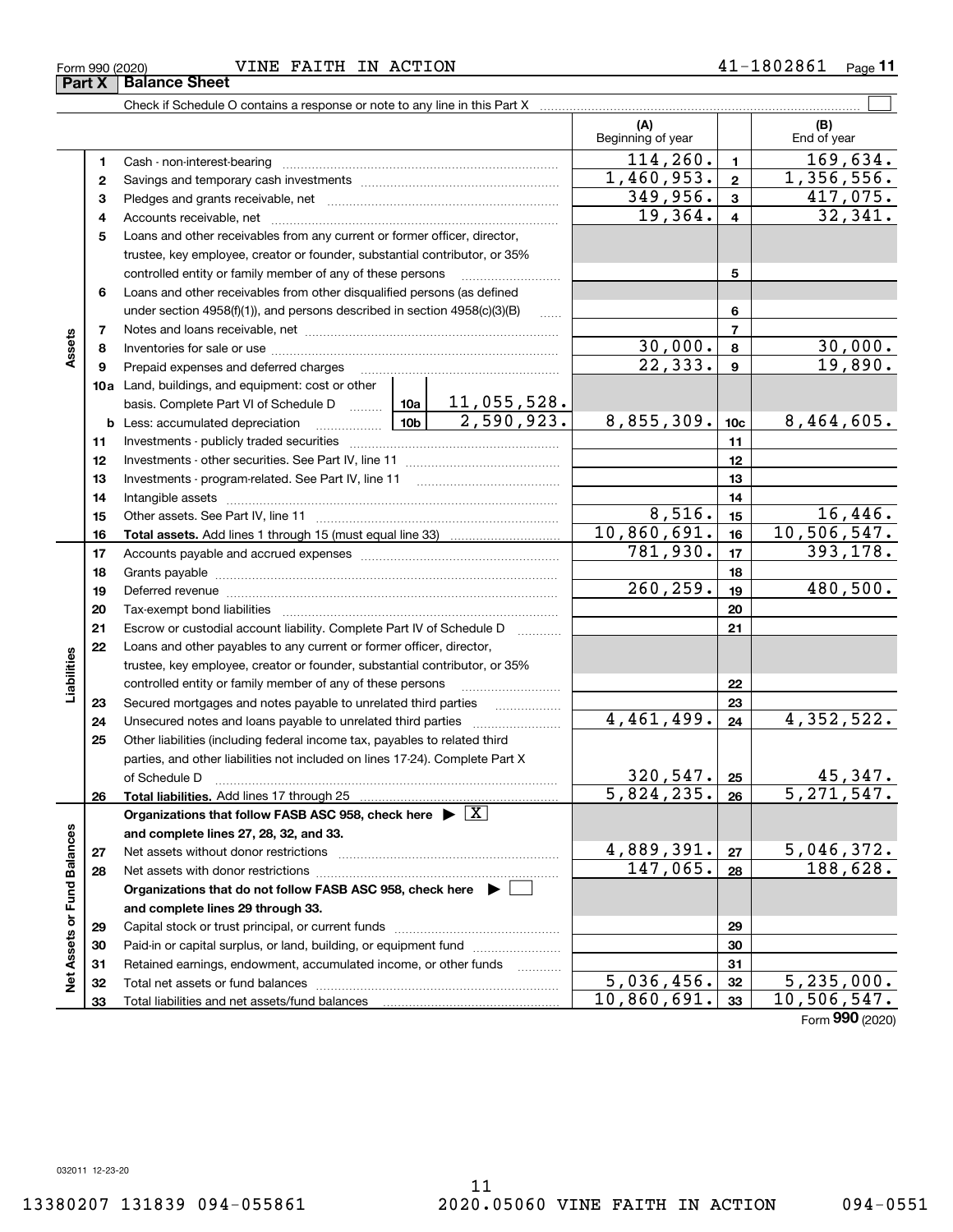| Part XI   Reconciliation of Net Assets<br>3, 133, 465.<br>$\mathbf{1}$<br>1<br>2,938,182.<br>$\overline{2}$<br>2<br>195, 283.<br>3<br>Revenue less expenses. Subtract line 2 from line 1<br>з<br>5,036,456.<br>4<br>4<br>3,261.<br>5<br>5<br>6<br>Donated services and use of facilities [111] matter contracts and the facilities in the matter of facilities [11] matter contracts and use of facilities [11] matter contracts and the service of the service of the service o<br>6<br>$\overline{7}$<br>7<br>8<br>8<br>Prior period adjustments material contents and content of the content of the content of the content of the content of the content of the content of the content of the content of the content of the content of the content of<br>9<br>Other changes in net assets or fund balances (explain on Schedule O)<br>9<br>Net assets or fund balances at end of year. Combine lines 3 through 9 (must equal Part X, line 32,<br>10<br>5,235,000.<br>10<br>Part XII Financial Statements and Reporting<br>Yes<br>$\boxed{\mathbf{X}}$ Accrual<br>Accounting method used to prepare the Form 990: <u>June</u> Cash<br>Other<br>1<br>If the organization changed its method of accounting from a prior year or checked "Other," explain in Schedule O.<br>2a Were the organization's financial statements compiled or reviewed by an independent accountant?<br>2a | Page 12                 |
|-------------------------------------------------------------------------------------------------------------------------------------------------------------------------------------------------------------------------------------------------------------------------------------------------------------------------------------------------------------------------------------------------------------------------------------------------------------------------------------------------------------------------------------------------------------------------------------------------------------------------------------------------------------------------------------------------------------------------------------------------------------------------------------------------------------------------------------------------------------------------------------------------------------------------------------------------------------------------------------------------------------------------------------------------------------------------------------------------------------------------------------------------------------------------------------------------------------------------------------------------------------------------------------------------------------------------------------------------------------------------------------|-------------------------|
|                                                                                                                                                                                                                                                                                                                                                                                                                                                                                                                                                                                                                                                                                                                                                                                                                                                                                                                                                                                                                                                                                                                                                                                                                                                                                                                                                                                     |                         |
|                                                                                                                                                                                                                                                                                                                                                                                                                                                                                                                                                                                                                                                                                                                                                                                                                                                                                                                                                                                                                                                                                                                                                                                                                                                                                                                                                                                     |                         |
|                                                                                                                                                                                                                                                                                                                                                                                                                                                                                                                                                                                                                                                                                                                                                                                                                                                                                                                                                                                                                                                                                                                                                                                                                                                                                                                                                                                     |                         |
|                                                                                                                                                                                                                                                                                                                                                                                                                                                                                                                                                                                                                                                                                                                                                                                                                                                                                                                                                                                                                                                                                                                                                                                                                                                                                                                                                                                     |                         |
|                                                                                                                                                                                                                                                                                                                                                                                                                                                                                                                                                                                                                                                                                                                                                                                                                                                                                                                                                                                                                                                                                                                                                                                                                                                                                                                                                                                     |                         |
|                                                                                                                                                                                                                                                                                                                                                                                                                                                                                                                                                                                                                                                                                                                                                                                                                                                                                                                                                                                                                                                                                                                                                                                                                                                                                                                                                                                     |                         |
|                                                                                                                                                                                                                                                                                                                                                                                                                                                                                                                                                                                                                                                                                                                                                                                                                                                                                                                                                                                                                                                                                                                                                                                                                                                                                                                                                                                     |                         |
|                                                                                                                                                                                                                                                                                                                                                                                                                                                                                                                                                                                                                                                                                                                                                                                                                                                                                                                                                                                                                                                                                                                                                                                                                                                                                                                                                                                     |                         |
|                                                                                                                                                                                                                                                                                                                                                                                                                                                                                                                                                                                                                                                                                                                                                                                                                                                                                                                                                                                                                                                                                                                                                                                                                                                                                                                                                                                     |                         |
|                                                                                                                                                                                                                                                                                                                                                                                                                                                                                                                                                                                                                                                                                                                                                                                                                                                                                                                                                                                                                                                                                                                                                                                                                                                                                                                                                                                     |                         |
|                                                                                                                                                                                                                                                                                                                                                                                                                                                                                                                                                                                                                                                                                                                                                                                                                                                                                                                                                                                                                                                                                                                                                                                                                                                                                                                                                                                     |                         |
|                                                                                                                                                                                                                                                                                                                                                                                                                                                                                                                                                                                                                                                                                                                                                                                                                                                                                                                                                                                                                                                                                                                                                                                                                                                                                                                                                                                     | 0.                      |
|                                                                                                                                                                                                                                                                                                                                                                                                                                                                                                                                                                                                                                                                                                                                                                                                                                                                                                                                                                                                                                                                                                                                                                                                                                                                                                                                                                                     |                         |
|                                                                                                                                                                                                                                                                                                                                                                                                                                                                                                                                                                                                                                                                                                                                                                                                                                                                                                                                                                                                                                                                                                                                                                                                                                                                                                                                                                                     |                         |
|                                                                                                                                                                                                                                                                                                                                                                                                                                                                                                                                                                                                                                                                                                                                                                                                                                                                                                                                                                                                                                                                                                                                                                                                                                                                                                                                                                                     |                         |
|                                                                                                                                                                                                                                                                                                                                                                                                                                                                                                                                                                                                                                                                                                                                                                                                                                                                                                                                                                                                                                                                                                                                                                                                                                                                                                                                                                                     | $\overline{\mathbf{X}}$ |
|                                                                                                                                                                                                                                                                                                                                                                                                                                                                                                                                                                                                                                                                                                                                                                                                                                                                                                                                                                                                                                                                                                                                                                                                                                                                                                                                                                                     | <b>No</b>               |
|                                                                                                                                                                                                                                                                                                                                                                                                                                                                                                                                                                                                                                                                                                                                                                                                                                                                                                                                                                                                                                                                                                                                                                                                                                                                                                                                                                                     |                         |
|                                                                                                                                                                                                                                                                                                                                                                                                                                                                                                                                                                                                                                                                                                                                                                                                                                                                                                                                                                                                                                                                                                                                                                                                                                                                                                                                                                                     |                         |
|                                                                                                                                                                                                                                                                                                                                                                                                                                                                                                                                                                                                                                                                                                                                                                                                                                                                                                                                                                                                                                                                                                                                                                                                                                                                                                                                                                                     | х                       |
| If "Yes," check a box below to indicate whether the financial statements for the year were compiled or reviewed on a                                                                                                                                                                                                                                                                                                                                                                                                                                                                                                                                                                                                                                                                                                                                                                                                                                                                                                                                                                                                                                                                                                                                                                                                                                                                |                         |
| separate basis, consolidated basis, or both:                                                                                                                                                                                                                                                                                                                                                                                                                                                                                                                                                                                                                                                                                                                                                                                                                                                                                                                                                                                                                                                                                                                                                                                                                                                                                                                                        |                         |
| Separate basis<br>Consolidated basis<br>Both consolidated and separate basis                                                                                                                                                                                                                                                                                                                                                                                                                                                                                                                                                                                                                                                                                                                                                                                                                                                                                                                                                                                                                                                                                                                                                                                                                                                                                                        |                         |
| X<br><b>b</b> Were the organization's financial statements audited by an independent accountant?<br>2 <sub>b</sub>                                                                                                                                                                                                                                                                                                                                                                                                                                                                                                                                                                                                                                                                                                                                                                                                                                                                                                                                                                                                                                                                                                                                                                                                                                                                  |                         |
| If "Yes," check a box below to indicate whether the financial statements for the year were audited on a separate basis,                                                                                                                                                                                                                                                                                                                                                                                                                                                                                                                                                                                                                                                                                                                                                                                                                                                                                                                                                                                                                                                                                                                                                                                                                                                             |                         |
| consolidated basis, or both:                                                                                                                                                                                                                                                                                                                                                                                                                                                                                                                                                                                                                                                                                                                                                                                                                                                                                                                                                                                                                                                                                                                                                                                                                                                                                                                                                        |                         |
| $\sqrt{\mathbf{X}}$ Consolidated basis<br>Both consolidated and separate basis<br>Separate basis                                                                                                                                                                                                                                                                                                                                                                                                                                                                                                                                                                                                                                                                                                                                                                                                                                                                                                                                                                                                                                                                                                                                                                                                                                                                                    |                         |
| c If "Yes" to line 2a or 2b, does the organization have a committee that assumes responsibility for oversight of the audit,                                                                                                                                                                                                                                                                                                                                                                                                                                                                                                                                                                                                                                                                                                                                                                                                                                                                                                                                                                                                                                                                                                                                                                                                                                                         |                         |
| X<br>2c                                                                                                                                                                                                                                                                                                                                                                                                                                                                                                                                                                                                                                                                                                                                                                                                                                                                                                                                                                                                                                                                                                                                                                                                                                                                                                                                                                             |                         |
| If the organization changed either its oversight process or selection process during the tax year, explain on Schedule O.                                                                                                                                                                                                                                                                                                                                                                                                                                                                                                                                                                                                                                                                                                                                                                                                                                                                                                                                                                                                                                                                                                                                                                                                                                                           |                         |
| 3a As a result of a federal award, was the organization required to undergo an audit or audits as set forth in the Single Audit                                                                                                                                                                                                                                                                                                                                                                                                                                                                                                                                                                                                                                                                                                                                                                                                                                                                                                                                                                                                                                                                                                                                                                                                                                                     |                         |
| X<br>За                                                                                                                                                                                                                                                                                                                                                                                                                                                                                                                                                                                                                                                                                                                                                                                                                                                                                                                                                                                                                                                                                                                                                                                                                                                                                                                                                                             |                         |
| b If "Yes," did the organization undergo the required audit or audits? If the organization did not undergo the required audit                                                                                                                                                                                                                                                                                                                                                                                                                                                                                                                                                                                                                                                                                                                                                                                                                                                                                                                                                                                                                                                                                                                                                                                                                                                       |                         |
| х<br>3 <sub>b</sub><br>or audits, explain why on Schedule O and describe any steps taken to undergo such audits [11] content to under<br><u>nuu</u>                                                                                                                                                                                                                                                                                                                                                                                                                                                                                                                                                                                                                                                                                                                                                                                                                                                                                                                                                                                                                                                                                                                                                                                                                                 |                         |

Form (2020) **990**

032012 12-23-20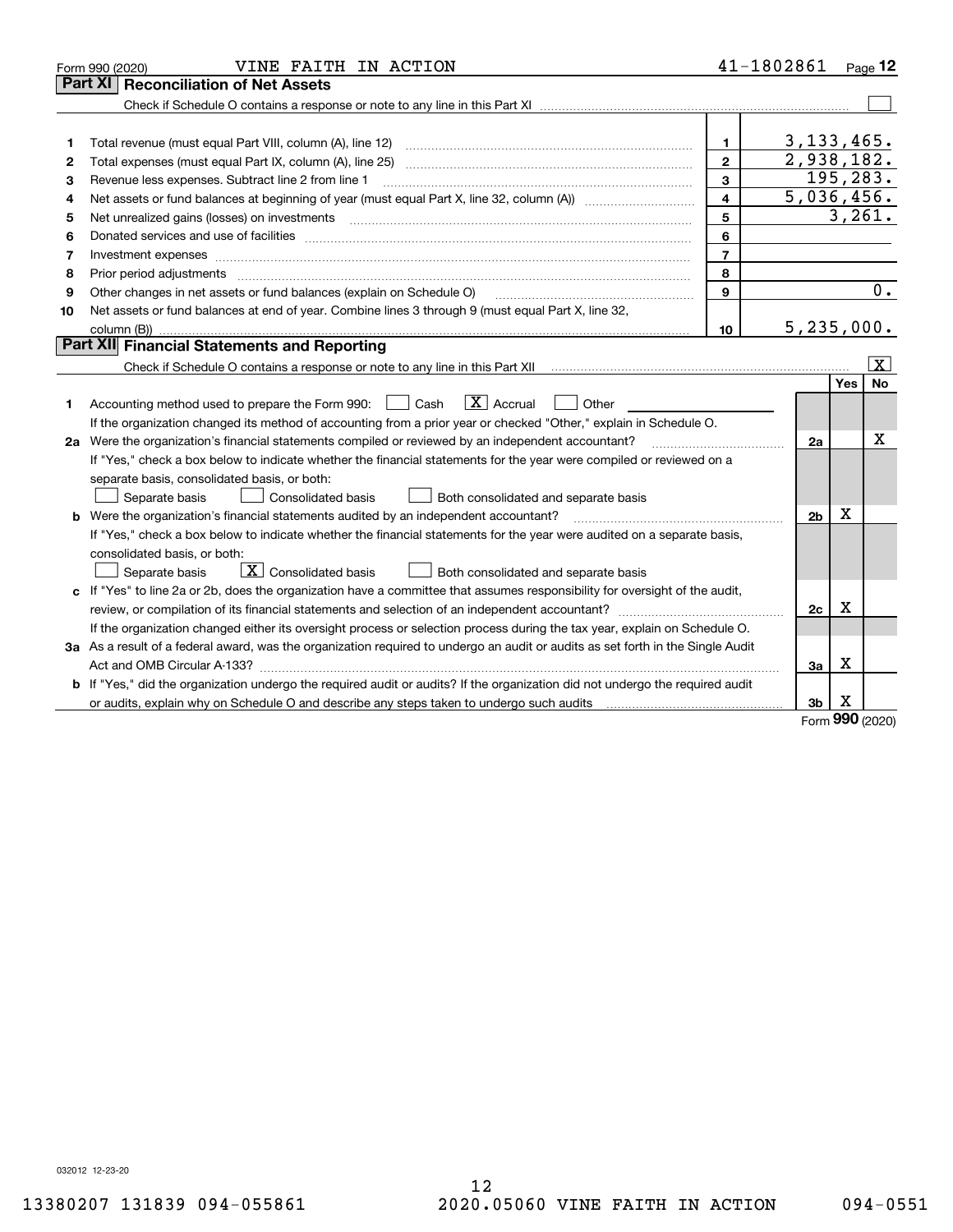| <b>SCHEDULE A</b> |
|-------------------|
|-------------------|

Department of the Treasury

**(Form 990 or 990-EZ)**

## **Public Charity Status and Public Support**

**Complete if the organization is a section 501(c)(3) organization or a section 4947(a)(1) nonexempt charitable trust.**

**| Attach to Form 990 or Form 990-EZ.** 

| OMB No. 1545-0047     |
|-----------------------|
| 2020                  |
|                       |
| <b>Open to Public</b> |

|               |                                                                                                  | Internal Revenue Service |                                               |                                                                                    | $\blacktriangleright$ Go to www.irs.gov/Form990 for instructions and the latest information.                                                               |                             |                                       |                            |  |  | <b>Inspection</b>          |
|---------------|--------------------------------------------------------------------------------------------------|--------------------------|-----------------------------------------------|------------------------------------------------------------------------------------|------------------------------------------------------------------------------------------------------------------------------------------------------------|-----------------------------|---------------------------------------|----------------------------|--|--|----------------------------|
|               |                                                                                                  | Name of the organization |                                               |                                                                                    |                                                                                                                                                            |                             | <b>Employer identification number</b> |                            |  |  |                            |
|               |                                                                                                  |                          |                                               | VINE FAITH IN ACTION                                                               |                                                                                                                                                            |                             |                                       |                            |  |  | 41-1802861                 |
| <b>Part I</b> |                                                                                                  |                          |                                               |                                                                                    | Reason for Public Charity Status. (All organizations must complete this part.) See instructions.                                                           |                             |                                       |                            |  |  |                            |
|               |                                                                                                  |                          |                                               |                                                                                    | The organization is not a private foundation because it is: (For lines 1 through 12, check only one box.)                                                  |                             |                                       |                            |  |  |                            |
| 1             |                                                                                                  |                          |                                               |                                                                                    | A church, convention of churches, or association of churches described in section 170(b)(1)(A)(i).                                                         |                             |                                       |                            |  |  |                            |
| 2             |                                                                                                  |                          |                                               |                                                                                    | A school described in section 170(b)(1)(A)(ii). (Attach Schedule E (Form 990 or 990-EZ).)                                                                  |                             |                                       |                            |  |  |                            |
| з             |                                                                                                  |                          |                                               |                                                                                    | A hospital or a cooperative hospital service organization described in section 170(b)(1)(A)(iii).                                                          |                             |                                       |                            |  |  |                            |
| 4             |                                                                                                  |                          |                                               |                                                                                    | A medical research organization operated in conjunction with a hospital described in section 170(b)(1)(A)(iii). Enter the hospital's name,                 |                             |                                       |                            |  |  |                            |
|               |                                                                                                  | city, and state:         |                                               |                                                                                    |                                                                                                                                                            |                             |                                       |                            |  |  |                            |
| 5             |                                                                                                  |                          |                                               |                                                                                    | An organization operated for the benefit of a college or university owned or operated by a governmental unit described in                                  |                             |                                       |                            |  |  |                            |
|               |                                                                                                  |                          |                                               | section 170(b)(1)(A)(iv). (Complete Part II.)                                      |                                                                                                                                                            |                             |                                       |                            |  |  |                            |
| 6             | A federal, state, or local government or governmental unit described in section 170(b)(1)(A)(v). |                          |                                               |                                                                                    |                                                                                                                                                            |                             |                                       |                            |  |  |                            |
|               |                                                                                                  |                          |                                               |                                                                                    | $7 \overline{X}$ An organization that normally receives a substantial part of its support from a governmental unit or from the general public described in |                             |                                       |                            |  |  |                            |
|               |                                                                                                  |                          |                                               | section 170(b)(1)(A)(vi). (Complete Part II.)                                      |                                                                                                                                                            |                             |                                       |                            |  |  |                            |
| 8             |                                                                                                  |                          |                                               |                                                                                    | A community trust described in section 170(b)(1)(A)(vi). (Complete Part II.)                                                                               |                             |                                       |                            |  |  |                            |
| 9             |                                                                                                  |                          |                                               |                                                                                    | An agricultural research organization described in section 170(b)(1)(A)(ix) operated in conjunction with a land-grant college                              |                             |                                       |                            |  |  |                            |
|               |                                                                                                  |                          |                                               |                                                                                    | or university or a non-land-grant college of agriculture (see instructions). Enter the name, city, and state of the college or                             |                             |                                       |                            |  |  |                            |
|               |                                                                                                  | university:              |                                               |                                                                                    |                                                                                                                                                            |                             |                                       |                            |  |  |                            |
| 10            |                                                                                                  |                          |                                               |                                                                                    | An organization that normally receives (1) more than 33 1/3% of its support from contributions, membership fees, and gross receipts from                   |                             |                                       |                            |  |  |                            |
|               |                                                                                                  |                          |                                               |                                                                                    | activities related to its exempt functions, subject to certain exceptions; and (2) no more than 33 1/3% of its support from gross investment               |                             |                                       |                            |  |  |                            |
|               |                                                                                                  |                          |                                               |                                                                                    | income and unrelated business taxable income (less section 511 tax) from businesses acquired by the organization after June 30, 1975.                      |                             |                                       |                            |  |  |                            |
|               |                                                                                                  |                          |                                               | See section 509(a)(2). (Complete Part III.)                                        |                                                                                                                                                            |                             |                                       |                            |  |  |                            |
| 11            |                                                                                                  |                          |                                               |                                                                                    | An organization organized and operated exclusively to test for public safety. See section 509(a)(4).                                                       |                             |                                       |                            |  |  |                            |
| 12            |                                                                                                  |                          |                                               |                                                                                    | An organization organized and operated exclusively for the benefit of, to perform the functions of, or to carry out the purposes of one or                 |                             |                                       |                            |  |  |                            |
|               |                                                                                                  |                          |                                               |                                                                                    | more publicly supported organizations described in section 509(a)(1) or section 509(a)(2). See section 509(a)(3). Check the box in                         |                             |                                       |                            |  |  |                            |
|               |                                                                                                  |                          |                                               |                                                                                    | lines 12a through 12d that describes the type of supporting organization and complete lines 12e, 12f, and 12g.                                             |                             |                                       |                            |  |  |                            |
| а             |                                                                                                  |                          |                                               |                                                                                    | Type I. A supporting organization operated, supervised, or controlled by its supported organization(s), typically by giving                                |                             |                                       |                            |  |  |                            |
|               |                                                                                                  |                          |                                               |                                                                                    | the supported organization(s) the power to regularly appoint or elect a majority of the directors or trustees of the supporting                            |                             |                                       |                            |  |  |                            |
|               |                                                                                                  |                          |                                               | organization. You must complete Part IV, Sections A and B.                         |                                                                                                                                                            |                             |                                       |                            |  |  |                            |
| b             |                                                                                                  |                          |                                               |                                                                                    | Type II. A supporting organization supervised or controlled in connection with its supported organization(s), by having                                    |                             |                                       |                            |  |  |                            |
|               |                                                                                                  |                          |                                               |                                                                                    | control or management of the supporting organization vested in the same persons that control or manage the supported                                       |                             |                                       |                            |  |  |                            |
|               |                                                                                                  |                          |                                               | organization(s). You must complete Part IV, Sections A and C.                      |                                                                                                                                                            |                             |                                       |                            |  |  |                            |
| с             |                                                                                                  |                          |                                               |                                                                                    | Type III functionally integrated. A supporting organization operated in connection with, and functionally integrated with,                                 |                             |                                       |                            |  |  |                            |
|               |                                                                                                  |                          |                                               |                                                                                    | its supported organization(s) (see instructions). You must complete Part IV, Sections A, D, and E.                                                         |                             |                                       |                            |  |  |                            |
| d             |                                                                                                  |                          |                                               |                                                                                    | Type III non-functionally integrated. A supporting organization operated in connection with its supported organization(s)                                  |                             |                                       |                            |  |  |                            |
|               |                                                                                                  |                          |                                               |                                                                                    | that is not functionally integrated. The organization generally must satisfy a distribution requirement and an attentiveness                               |                             |                                       |                            |  |  |                            |
|               |                                                                                                  |                          |                                               |                                                                                    | requirement (see instructions). You must complete Part IV, Sections A and D, and Part V.                                                                   |                             |                                       |                            |  |  |                            |
| е             |                                                                                                  |                          |                                               |                                                                                    | Check this box if the organization received a written determination from the IRS that it is a Type I, Type II, Type III                                    |                             |                                       |                            |  |  |                            |
|               |                                                                                                  |                          |                                               |                                                                                    | functionally integrated, or Type III non-functionally integrated supporting organization.                                                                  |                             |                                       |                            |  |  |                            |
|               |                                                                                                  |                          | f Enter the number of supported organizations |                                                                                    |                                                                                                                                                            |                             |                                       |                            |  |  |                            |
|               |                                                                                                  | (i) Name of supported    |                                               | Provide the following information about the supported organization(s).<br>(ii) EIN | (iii) Type of organization                                                                                                                                 |                             | (iv) Is the organization listed       | (v) Amount of monetary     |  |  | (vi) Amount of other       |
|               |                                                                                                  | organization             |                                               |                                                                                    | (described on lines 1-10                                                                                                                                   | in your governing document? |                                       | support (see instructions) |  |  | support (see instructions) |
|               |                                                                                                  |                          |                                               |                                                                                    | above (see instructions))                                                                                                                                  | Yes                         | <b>No</b>                             |                            |  |  |                            |
|               |                                                                                                  |                          |                                               |                                                                                    |                                                                                                                                                            |                             |                                       |                            |  |  |                            |
|               |                                                                                                  |                          |                                               |                                                                                    |                                                                                                                                                            |                             |                                       |                            |  |  |                            |
|               |                                                                                                  |                          |                                               |                                                                                    |                                                                                                                                                            |                             |                                       |                            |  |  |                            |
|               |                                                                                                  |                          |                                               |                                                                                    |                                                                                                                                                            |                             |                                       |                            |  |  |                            |
|               |                                                                                                  |                          |                                               |                                                                                    |                                                                                                                                                            |                             |                                       |                            |  |  |                            |
|               |                                                                                                  |                          |                                               |                                                                                    |                                                                                                                                                            |                             |                                       |                            |  |  |                            |
|               |                                                                                                  |                          |                                               |                                                                                    |                                                                                                                                                            |                             |                                       |                            |  |  |                            |
|               |                                                                                                  |                          |                                               |                                                                                    |                                                                                                                                                            |                             |                                       |                            |  |  |                            |
|               |                                                                                                  |                          |                                               |                                                                                    |                                                                                                                                                            |                             |                                       |                            |  |  |                            |
|               |                                                                                                  |                          |                                               |                                                                                    |                                                                                                                                                            |                             |                                       |                            |  |  |                            |
| Total         |                                                                                                  |                          |                                               |                                                                                    |                                                                                                                                                            |                             |                                       |                            |  |  |                            |

LHA For Paperwork Reduction Act Notice, see the Instructions for Form 990 or 990-EZ. <sub>032021</sub> o1-25-21 Schedule A (Form 990 or 990-EZ) 2020 13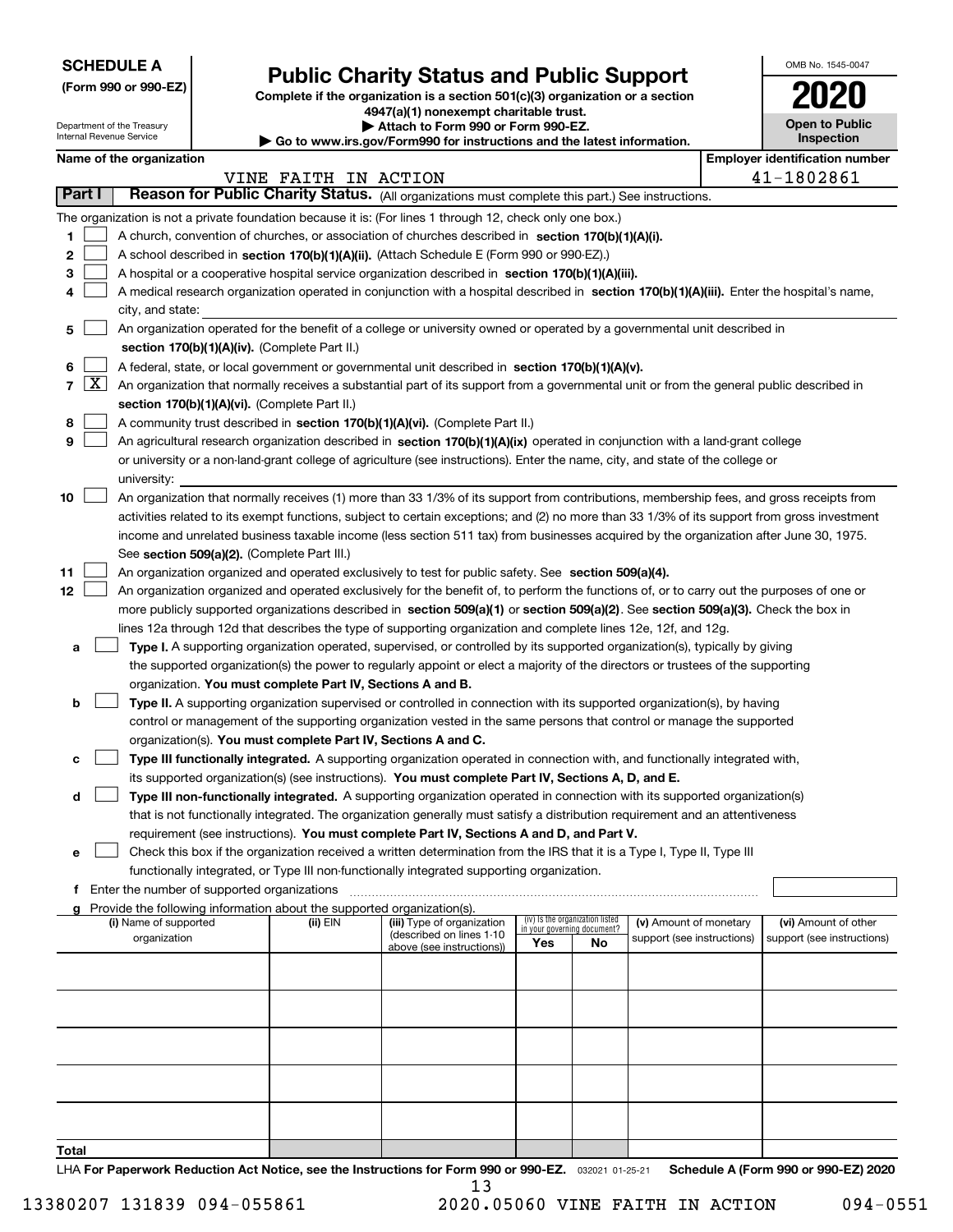#### Schedule A (Form 990 or 990-EZ) 2020 <code>VINE FAITH IN ACTION</code>  $41\text{--}1802861$  <code>Page</code>

41-1802861 Page 2

(Complete only if you checked the box on line 5, 7, or 8 of Part I or if the organization failed to qualify under Part III. If the organization fails to qualify under the tests listed below, please complete Part III.) **Part II Support Schedule for Organizations Described in Sections 170(b)(1)(A)(iv) and 170(b)(1)(A)(vi)**

|    | <b>Section A. Public Support</b>                                                                                                               |           |          |            |            |          |                                          |  |  |  |  |
|----|------------------------------------------------------------------------------------------------------------------------------------------------|-----------|----------|------------|------------|----------|------------------------------------------|--|--|--|--|
|    | Calendar year (or fiscal year beginning in)                                                                                                    | (a) 2016  | (b) 2017 | $(c)$ 2018 | $(d)$ 2019 | (e) 2020 | (f) Total                                |  |  |  |  |
|    | 1 Gifts, grants, contributions, and                                                                                                            |           |          |            |            |          |                                          |  |  |  |  |
|    | membership fees received. (Do not                                                                                                              |           |          |            |            |          |                                          |  |  |  |  |
|    | include any "unusual grants.")                                                                                                                 | 1803592.  | 2275837. | 1907523.   | 1765923.   |          | 3240357.10993232.                        |  |  |  |  |
|    | 2 Tax revenues levied for the organ-                                                                                                           |           |          |            |            |          |                                          |  |  |  |  |
|    | ization's benefit and either paid to                                                                                                           |           |          |            |            |          |                                          |  |  |  |  |
|    | or expended on its behalf                                                                                                                      |           |          |            |            |          |                                          |  |  |  |  |
|    | 3 The value of services or facilities                                                                                                          |           |          |            |            |          |                                          |  |  |  |  |
|    | furnished by a governmental unit to                                                                                                            |           |          |            |            |          |                                          |  |  |  |  |
|    | the organization without charge                                                                                                                |           |          |            |            |          |                                          |  |  |  |  |
|    | 4 Total. Add lines 1 through 3                                                                                                                 | 1803592.  | 2275837. | 1907523.   | 1765923.   |          | 3240357.10993232.                        |  |  |  |  |
|    | 5 The portion of total contributions                                                                                                           |           |          |            |            |          |                                          |  |  |  |  |
|    | by each person (other than a                                                                                                                   |           |          |            |            |          |                                          |  |  |  |  |
|    | governmental unit or publicly                                                                                                                  |           |          |            |            |          |                                          |  |  |  |  |
|    | supported organization) included                                                                                                               |           |          |            |            |          |                                          |  |  |  |  |
|    | on line 1 that exceeds 2% of the                                                                                                               |           |          |            |            |          |                                          |  |  |  |  |
|    | amount shown on line 11,                                                                                                                       |           |          |            |            |          |                                          |  |  |  |  |
|    | column (f)                                                                                                                                     |           |          |            |            |          |                                          |  |  |  |  |
|    | 6 Public support. Subtract line 5 from line 4.                                                                                                 |           |          |            |            |          | 10993232.                                |  |  |  |  |
|    | <b>Section B. Total Support</b>                                                                                                                |           |          |            |            |          |                                          |  |  |  |  |
|    | Calendar year (or fiscal year beginning in)                                                                                                    | (a) 2016  | (b) 2017 | $(c)$ 2018 | $(d)$ 2019 | (e) 2020 | (f) Total                                |  |  |  |  |
|    | <b>7</b> Amounts from line 4                                                                                                                   | 1803592.  | 2275837. | 1907523.   | 1765923.   |          | 3240357.10993232.                        |  |  |  |  |
|    | 8 Gross income from interest,                                                                                                                  |           |          |            |            |          |                                          |  |  |  |  |
|    |                                                                                                                                                |           |          |            |            |          |                                          |  |  |  |  |
|    | dividends, payments received on                                                                                                                |           |          |            |            |          |                                          |  |  |  |  |
|    | securities loans, rents, royalties,<br>180,943.<br>228,909.<br>290,382.<br>164,234.                                                            |           |          |            |            |          |                                          |  |  |  |  |
|    | and income from similar sources                                                                                                                | 169, 382. |          |            |            |          | 1033850.                                 |  |  |  |  |
|    | 9 Net income from unrelated business                                                                                                           |           |          |            |            |          |                                          |  |  |  |  |
|    | activities, whether or not the                                                                                                                 |           |          |            |            |          |                                          |  |  |  |  |
|    | business is regularly carried on                                                                                                               |           |          |            |            |          |                                          |  |  |  |  |
|    | 10 Other income. Do not include gain                                                                                                           |           |          |            |            |          |                                          |  |  |  |  |
|    | or loss from the sale of capital                                                                                                               |           |          |            |            |          |                                          |  |  |  |  |
|    | assets (Explain in Part VI.)                                                                                                                   | 2,005.    | 6,414.   | 1,884.     | 47.        | 90.      | 10,440.                                  |  |  |  |  |
|    | 11 Total support. Add lines 7 through 10                                                                                                       |           |          |            |            |          | 12037522.                                |  |  |  |  |
|    | 12 Gross receipts from related activities, etc. (see instructions)                                                                             |           |          |            |            | 12       | 3, 137, 818.                             |  |  |  |  |
|    | 13 First 5 years. If the Form 990 is for the organization's first, second, third, fourth, or fifth tax year as a section 501(c)(3)             |           |          |            |            |          |                                          |  |  |  |  |
|    | organization, check this box and stop here                                                                                                     |           |          |            |            |          |                                          |  |  |  |  |
|    | <b>Section C. Computation of Public Support Percentage</b>                                                                                     |           |          |            |            |          |                                          |  |  |  |  |
|    |                                                                                                                                                |           |          |            |            | 14       | 91.32<br>%                               |  |  |  |  |
|    |                                                                                                                                                |           |          |            |            | 15       | 89.86<br>$\%$                            |  |  |  |  |
|    | 16a 33 1/3% support test - 2020. If the organization did not check the box on line 13, and line 14 is 33 1/3% or more, check this box and      |           |          |            |            |          |                                          |  |  |  |  |
|    | stop here. The organization qualifies as a publicly supported organization                                                                     |           |          |            |            |          | $\blacktriangleright$ $\boxed{\text{X}}$ |  |  |  |  |
|    | b 33 1/3% support test - 2019. If the organization did not check a box on line 13 or 16a, and line 15 is 33 1/3% or more, check this box       |           |          |            |            |          |                                          |  |  |  |  |
|    | and stop here. The organization qualifies as a publicly supported organization                                                                 |           |          |            |            |          |                                          |  |  |  |  |
|    | 17a 10% -facts-and-circumstances test - 2020. If the organization did not check a box on line 13, 16a, or 16b, and line 14 is 10% or more,     |           |          |            |            |          |                                          |  |  |  |  |
|    | and if the organization meets the facts-and-circumstances test, check this box and stop here. Explain in Part VI how the organization          |           |          |            |            |          |                                          |  |  |  |  |
|    | meets the facts-and-circumstances test. The organization qualifies as a publicly supported organization                                        |           |          |            |            |          |                                          |  |  |  |  |
|    | <b>b 10% -facts-and-circumstances test - 2019.</b> If the organization did not check a box on line 13, 16a, 16b, or 17a, and line 15 is 10% or |           |          |            |            |          |                                          |  |  |  |  |
|    | more, and if the organization meets the facts-and-circumstances test, check this box and stop here. Explain in Part VI how the                 |           |          |            |            |          |                                          |  |  |  |  |
|    | organization meets the facts-and-circumstances test. The organization qualifies as a publicly supported organization                           |           |          |            |            |          |                                          |  |  |  |  |
| 18 | Private foundation. If the organization did not check a box on line 13, 16a, 16b, 17a, or 17b, check this box and see instructions             |           |          |            |            |          |                                          |  |  |  |  |
|    |                                                                                                                                                |           |          |            |            |          | Schedule A (Form 990 or 990-F7) 2020     |  |  |  |  |

**Schedule A (Form 990 or 990-EZ) 2020**

032022 01-25-21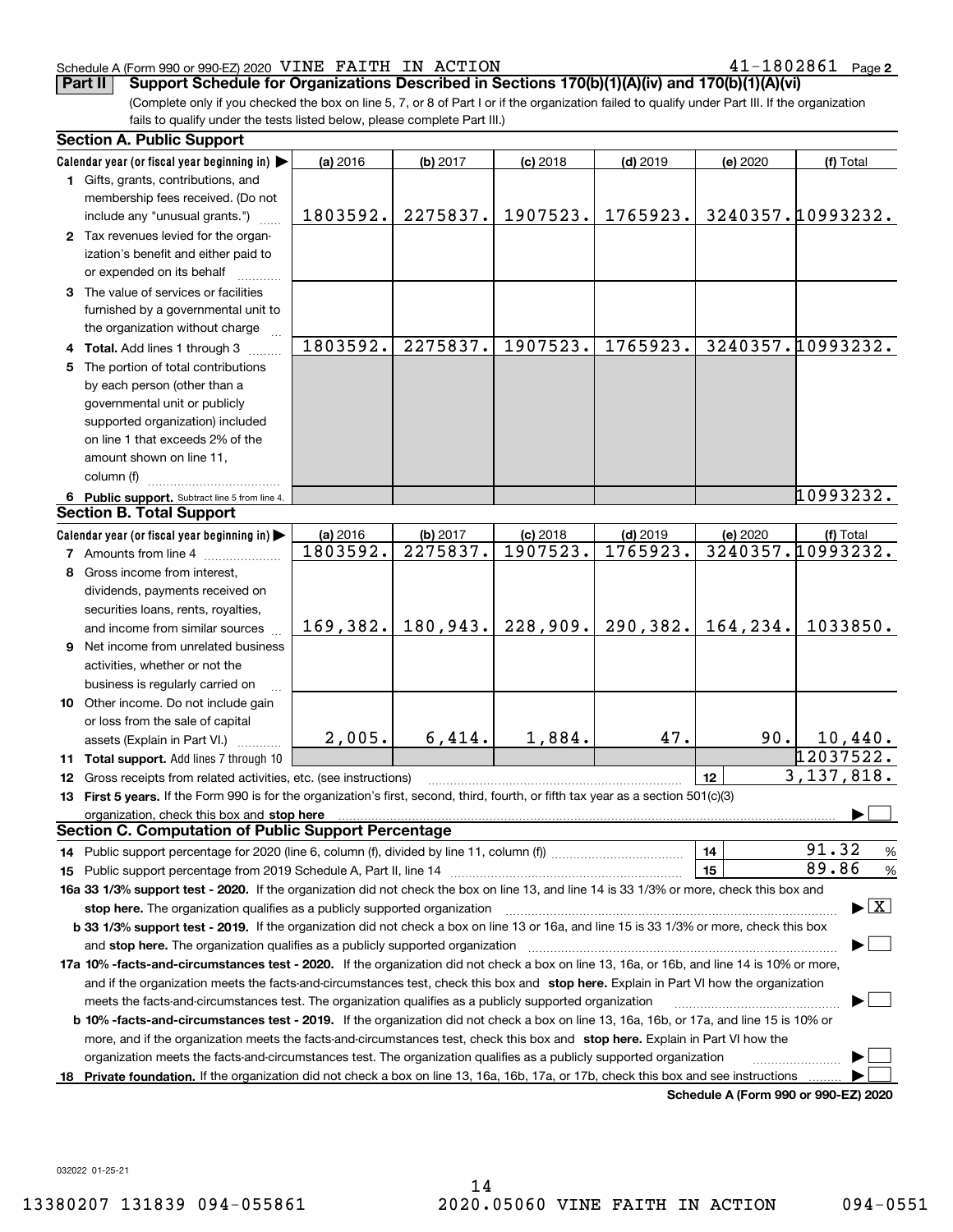#### Schedule A (Form 990 or 990-EZ) 2020 <code>VINE FAITH IN ACTION</code>  $41\text{--}1802861$  <code>Page</code>

#### **Part III Support Schedule for Organizations Described in Section 509(a)(2)**

**3**

(Complete only if you checked the box on line 10 of Part I or if the organization failed to qualify under Part II. If the organization fails to qualify under the tests listed below, please complete Part II.)

|     | <b>Section A. Public Support</b>                                                                                                                                                                                               |          |          |                 |            |          |                                      |
|-----|--------------------------------------------------------------------------------------------------------------------------------------------------------------------------------------------------------------------------------|----------|----------|-----------------|------------|----------|--------------------------------------|
|     | Calendar year (or fiscal year beginning in) $\blacktriangleright$                                                                                                                                                              | (a) 2016 | (b) 2017 | <b>(c)</b> 2018 | $(d)$ 2019 | (e) 2020 | (f) Total                            |
|     | 1 Gifts, grants, contributions, and                                                                                                                                                                                            |          |          |                 |            |          |                                      |
|     | membership fees received. (Do not                                                                                                                                                                                              |          |          |                 |            |          |                                      |
|     | include any "unusual grants.")                                                                                                                                                                                                 |          |          |                 |            |          |                                      |
|     | <b>2</b> Gross receipts from admissions,<br>merchandise sold or services per-<br>formed, or facilities furnished in<br>any activity that is related to the<br>organization's tax-exempt purpose                                |          |          |                 |            |          |                                      |
|     | 3 Gross receipts from activities that<br>are not an unrelated trade or bus-                                                                                                                                                    |          |          |                 |            |          |                                      |
|     | iness under section 513                                                                                                                                                                                                        |          |          |                 |            |          |                                      |
|     | 4 Tax revenues levied for the organ-<br>ization's benefit and either paid to<br>or expended on its behalf<br>.                                                                                                                 |          |          |                 |            |          |                                      |
|     | 5 The value of services or facilities<br>furnished by a governmental unit to                                                                                                                                                   |          |          |                 |            |          |                                      |
|     | the organization without charge                                                                                                                                                                                                |          |          |                 |            |          |                                      |
|     | <b>6 Total.</b> Add lines 1 through 5 $\dots$                                                                                                                                                                                  |          |          |                 |            |          |                                      |
|     | 7a Amounts included on lines 1, 2, and<br>3 received from disqualified persons                                                                                                                                                 |          |          |                 |            |          |                                      |
|     | <b>b</b> Amounts included on lines 2 and 3 received<br>from other than disqualified persons that<br>exceed the greater of \$5,000 or 1% of the<br>amount on line 13 for the year                                               |          |          |                 |            |          |                                      |
|     | c Add lines 7a and 7b                                                                                                                                                                                                          |          |          |                 |            |          |                                      |
|     | 8 Public support. (Subtract line 7c from line 6.)                                                                                                                                                                              |          |          |                 |            |          |                                      |
|     | <b>Section B. Total Support</b>                                                                                                                                                                                                |          |          |                 |            |          |                                      |
|     | Calendar year (or fiscal year beginning in)                                                                                                                                                                                    | (a) 2016 | (b) 2017 | <b>(c)</b> 2018 | $(d)$ 2019 | (e) 2020 | (f) Total                            |
|     | 9 Amounts from line 6                                                                                                                                                                                                          |          |          |                 |            |          |                                      |
|     | 10a Gross income from interest,<br>dividends, payments received on<br>securities loans, rents, royalties,<br>and income from similar sources                                                                                   |          |          |                 |            |          |                                      |
|     | <b>b</b> Unrelated business taxable income<br>(less section 511 taxes) from businesses<br>acquired after June 30, 1975 [10001]                                                                                                 |          |          |                 |            |          |                                      |
|     | c Add lines 10a and 10b                                                                                                                                                                                                        |          |          |                 |            |          |                                      |
|     | 11 Net income from unrelated business<br>activities not included in line 10b,<br>whether or not the business is<br>regularly carried on                                                                                        |          |          |                 |            |          |                                      |
|     | <b>12</b> Other income. Do not include gain<br>or loss from the sale of capital<br>assets (Explain in Part VI.)                                                                                                                |          |          |                 |            |          |                                      |
|     | 13 Total support. (Add lines 9, 10c, 11, and 12.)                                                                                                                                                                              |          |          |                 |            |          |                                      |
|     | 14 First 5 years. If the Form 990 is for the organization's first, second, third, fourth, or fifth tax year as a section 501(c)(3) organization,                                                                               |          |          |                 |            |          |                                      |
|     | check this box and stop here measurements and content to the state of the state of the state of the state of the state of the state of the state of the state of the state of the state of the state of the state of the state |          |          |                 |            |          |                                      |
|     | <b>Section C. Computation of Public Support Percentage</b>                                                                                                                                                                     |          |          |                 |            |          |                                      |
|     |                                                                                                                                                                                                                                |          |          |                 |            | 15       | %                                    |
| 16. | Public support percentage from 2019 Schedule A, Part III, line 15                                                                                                                                                              |          |          |                 |            | 16       | %                                    |
|     | <b>Section D. Computation of Investment Income Percentage</b>                                                                                                                                                                  |          |          |                 |            |          |                                      |
|     | 17 Investment income percentage for 2020 (line 10c, column (f), divided by line 13, column (f))                                                                                                                                |          |          |                 |            | 17       | %                                    |
|     | 18 Investment income percentage from 2019 Schedule A, Part III, line 17                                                                                                                                                        |          |          |                 |            | 18       | %                                    |
|     | 19a 33 1/3% support tests - 2020. If the organization did not check the box on line 14, and line 15 is more than 33 1/3%, and line 17 is not                                                                                   |          |          |                 |            |          |                                      |
|     | more than 33 1/3%, check this box and stop here. The organization qualifies as a publicly supported organization                                                                                                               |          |          |                 |            |          | $\sim$ 1                             |
|     | b 33 1/3% support tests - 2019. If the organization did not check a box on line 14 or line 19a, and line 16 is more than 33 1/3%, and                                                                                          |          |          |                 |            |          |                                      |
|     | line 18 is not more than 33 1/3%, check this box and stop here. The organization qualifies as a publicly supported organization                                                                                                |          |          |                 |            |          |                                      |
| 20  | Private foundation. If the organization did not check a box on line 14, 19a, or 19b, check this box and see instructions                                                                                                       |          |          |                 |            |          |                                      |
|     | 032023 01-25-21                                                                                                                                                                                                                |          | 15       |                 |            |          | Schedule A (Form 990 or 990-EZ) 2020 |

13380207 131839 094-055861 2020.05060 VINE FAITH IN ACTION 094-0551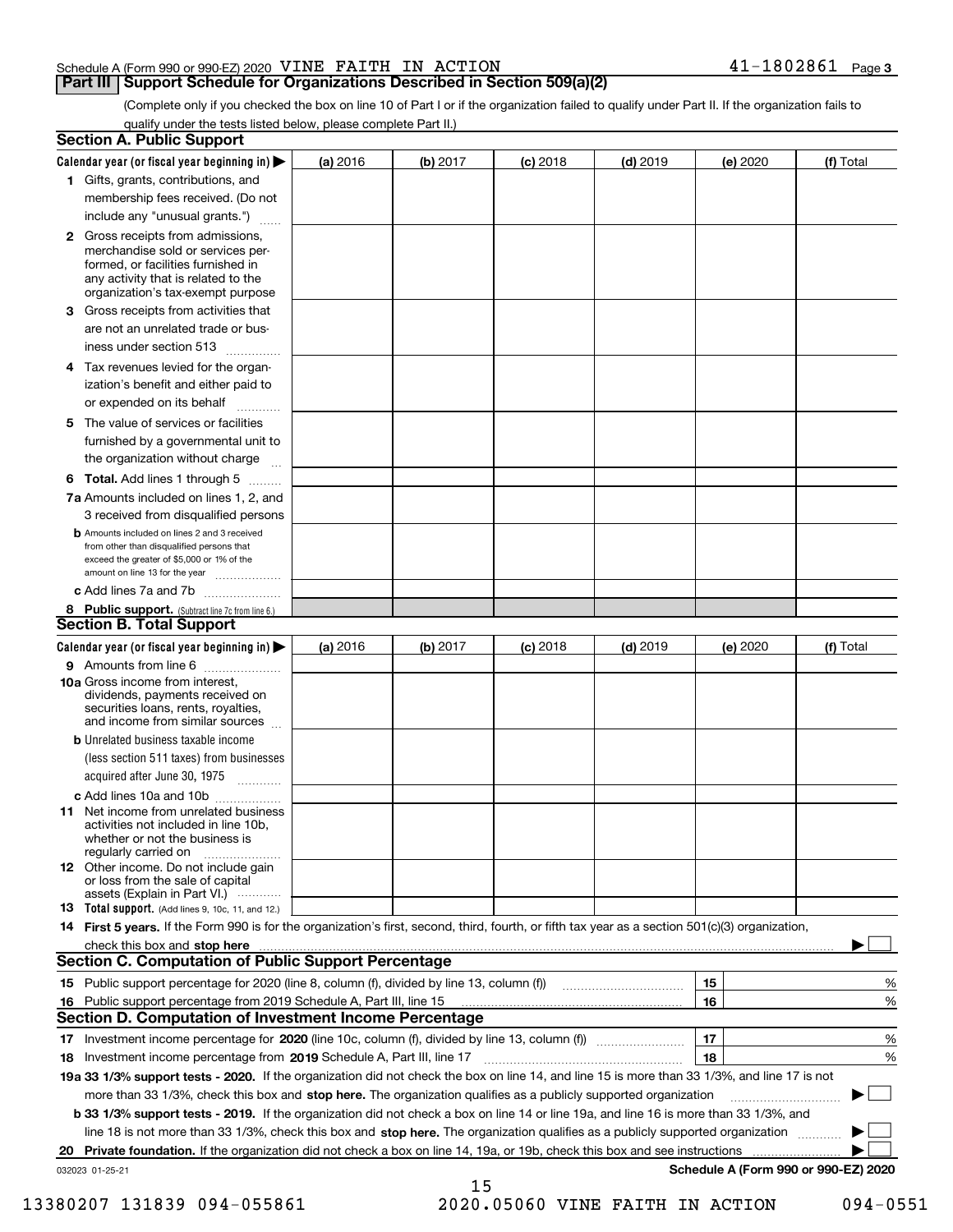**1**

**2**

**3a**

**YesNo**

#### **Part IV Supporting Organizations**

(Complete only if you checked a box in line 12 on Part I. If you checked box 12a, Part I, complete Sections A and B. If you checked box 12b, Part I, complete Sections A and C. If you checked box 12c, Part I, complete Sections A, D, and E. If you checked box 12d, Part I, complete Sections A and D, and complete Part V.)

#### **Section A. All Supporting Organizations**

- **1** Are all of the organization's supported organizations listed by name in the organization's governing documents? If "No," describe in **Part VI** how the supported organizations are designated. If designated by *class or purpose, describe the designation. If historic and continuing relationship, explain.*
- **2** Did the organization have any supported organization that does not have an IRS determination of status under section 509(a)(1) or (2)? If "Yes," explain in Part VI how the organization determined that the supported *organization was described in section 509(a)(1) or (2).*
- **3a** Did the organization have a supported organization described in section 501(c)(4), (5), or (6)? If "Yes," answer *lines 3b and 3c below.*
- **b** Did the organization confirm that each supported organization qualified under section 501(c)(4), (5), or (6) and satisfied the public support tests under section 509(a)(2)? If "Yes," describe in **Part VI** when and how the *organization made the determination.*
- **c**Did the organization ensure that all support to such organizations was used exclusively for section 170(c)(2)(B) purposes? If "Yes," explain in **Part VI** what controls the organization put in place to ensure such use.
- **4a***If* Was any supported organization not organized in the United States ("foreign supported organization")? *"Yes," and if you checked box 12a or 12b in Part I, answer lines 4b and 4c below.*
- **b** Did the organization have ultimate control and discretion in deciding whether to make grants to the foreign supported organization? If "Yes," describe in **Part VI** how the organization had such control and discretion *despite being controlled or supervised by or in connection with its supported organizations.*
- **c** Did the organization support any foreign supported organization that does not have an IRS determination under sections 501(c)(3) and 509(a)(1) or (2)? If "Yes," explain in **Part VI** what controls the organization used *to ensure that all support to the foreign supported organization was used exclusively for section 170(c)(2)(B) purposes.*
- **5a** Did the organization add, substitute, or remove any supported organizations during the tax year? If "Yes," answer lines 5b and 5c below (if applicable). Also, provide detail in **Part VI,** including (i) the names and EIN *numbers of the supported organizations added, substituted, or removed; (ii) the reasons for each such action; (iii) the authority under the organization's organizing document authorizing such action; and (iv) how the action was accomplished (such as by amendment to the organizing document).*
- **b** Type I or Type II only. Was any added or substituted supported organization part of a class already designated in the organization's organizing document?
- **cSubstitutions only.**  Was the substitution the result of an event beyond the organization's control?
- **6** Did the organization provide support (whether in the form of grants or the provision of services or facilities) to **Part VI.** *If "Yes," provide detail in* support or benefit one or more of the filing organization's supported organizations? anyone other than (i) its supported organizations, (ii) individuals that are part of the charitable class benefited by one or more of its supported organizations, or (iii) other supporting organizations that also
- **7**Did the organization provide a grant, loan, compensation, or other similar payment to a substantial contributor *If "Yes," complete Part I of Schedule L (Form 990 or 990-EZ).* regard to a substantial contributor? (as defined in section 4958(c)(3)(C)), a family member of a substantial contributor, or a 35% controlled entity with
- **8** Did the organization make a loan to a disqualified person (as defined in section 4958) not described in line 7? *If "Yes," complete Part I of Schedule L (Form 990 or 990-EZ).*
- **9a** Was the organization controlled directly or indirectly at any time during the tax year by one or more in section 509(a)(1) or (2))? If "Yes," *provide detail in* <code>Part VI.</code> disqualified persons, as defined in section 4946 (other than foundation managers and organizations described
- **b** Did one or more disqualified persons (as defined in line 9a) hold a controlling interest in any entity in which the supporting organization had an interest? If "Yes," provide detail in P**art VI**.
- **c**Did a disqualified person (as defined in line 9a) have an ownership interest in, or derive any personal benefit from, assets in which the supporting organization also had an interest? If "Yes," provide detail in P**art VI.**
- **10a** Was the organization subject to the excess business holdings rules of section 4943 because of section supporting organizations)? If "Yes," answer line 10b below. 4943(f) (regarding certain Type II supporting organizations, and all Type III non-functionally integrated
- **b** Did the organization have any excess business holdings in the tax year? (Use Schedule C, Form 4720, to *determine whether the organization had excess business holdings.)*

032024 01-25-21



16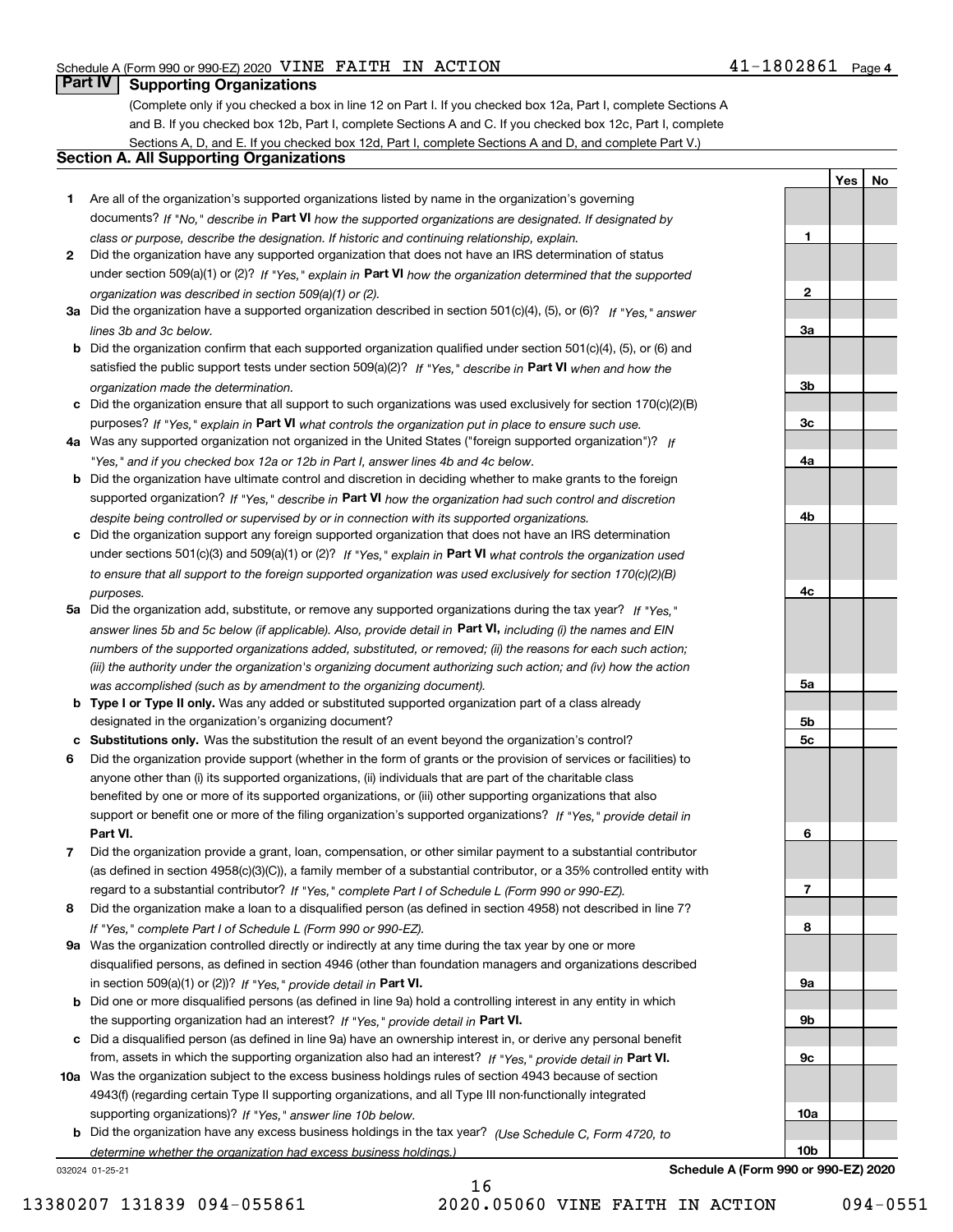|    | <b>Part IV</b> | <b>Supporting Organizations</b> (continued)                                                                                                                                                                                                                |              |     |    |
|----|----------------|------------------------------------------------------------------------------------------------------------------------------------------------------------------------------------------------------------------------------------------------------------|--------------|-----|----|
|    |                |                                                                                                                                                                                                                                                            |              | Yes | No |
| 11 |                | Has the organization accepted a gift or contribution from any of the following persons?                                                                                                                                                                    |              |     |    |
|    |                | a A person who directly or indirectly controls, either alone or together with persons described in lines 11b and                                                                                                                                           |              |     |    |
|    |                | 11c below, the governing body of a supported organization?                                                                                                                                                                                                 | 11a          |     |    |
|    |                | <b>b</b> A family member of a person described in line 11a above?                                                                                                                                                                                          | 11b          |     |    |
|    |                | c A 35% controlled entity of a person described in line 11a or 11b above? If "Yes" to line 11a, 11b, or 11c, provide                                                                                                                                       |              |     |    |
|    |                | detail in Part VI.                                                                                                                                                                                                                                         | 11c          |     |    |
|    |                | <b>Section B. Type I Supporting Organizations</b>                                                                                                                                                                                                          |              |     |    |
|    |                |                                                                                                                                                                                                                                                            |              | Yes | No |
| 1  |                | Did the governing body, members of the governing body, officers acting in their official capacity, or membership of one or                                                                                                                                 |              |     |    |
|    |                | more supported organizations have the power to regularly appoint or elect at least a majority of the organization's officers,                                                                                                                              |              |     |    |
|    |                | directors, or trustees at all times during the tax year? If "No," describe in Part VI how the supported organization(s)                                                                                                                                    |              |     |    |
|    |                | effectively operated, supervised, or controlled the organization's activities. If the organization had more than one supported<br>organization, describe how the powers to appoint and/or remove officers, directors, or trustees were allocated among the |              |     |    |
|    |                | supported organizations and what conditions or restrictions, if any, applied to such powers during the tax year.                                                                                                                                           | 1            |     |    |
| 2  |                | Did the organization operate for the benefit of any supported organization other than the supported                                                                                                                                                        |              |     |    |
|    |                | organization(s) that operated, supervised, or controlled the supporting organization? If "Yes," explain in                                                                                                                                                 |              |     |    |
|    |                | <b>Part VI</b> how providing such benefit carried out the purposes of the supported organization(s) that operated,                                                                                                                                         |              |     |    |
|    |                | supervised, or controlled the supporting organization.                                                                                                                                                                                                     | $\mathbf{2}$ |     |    |
|    |                | <b>Section C. Type II Supporting Organizations</b>                                                                                                                                                                                                         |              |     |    |
|    |                |                                                                                                                                                                                                                                                            |              | Yes | No |
| 1. |                | Were a majority of the organization's directors or trustees during the tax year also a majority of the directors                                                                                                                                           |              |     |    |
|    |                | or trustees of each of the organization's supported organization(s)? If "No," describe in Part VI how control                                                                                                                                              |              |     |    |
|    |                | or management of the supporting organization was vested in the same persons that controlled or managed                                                                                                                                                     |              |     |    |
|    |                | the supported organization(s).                                                                                                                                                                                                                             | 1            |     |    |
|    |                | Section D. All Type III Supporting Organizations                                                                                                                                                                                                           |              |     |    |
|    |                |                                                                                                                                                                                                                                                            |              | Yes | No |
| 1. |                | Did the organization provide to each of its supported organizations, by the last day of the fifth month of the                                                                                                                                             |              |     |    |
|    |                | organization's tax year, (i) a written notice describing the type and amount of support provided during the prior tax                                                                                                                                      |              |     |    |
|    |                | year, (ii) a copy of the Form 990 that was most recently filed as of the date of notification, and (iii) copies of the                                                                                                                                     |              |     |    |
|    |                | organization's governing documents in effect on the date of notification, to the extent not previously provided?                                                                                                                                           | 1            |     |    |
| 2  |                | Were any of the organization's officers, directors, or trustees either (i) appointed or elected by the supported                                                                                                                                           |              |     |    |
|    |                | organization(s) or (ii) serving on the governing body of a supported organization? If "No," explain in Part VI how                                                                                                                                         |              |     |    |
|    |                | the organization maintained a close and continuous working relationship with the supported organization(s).                                                                                                                                                | 2            |     |    |
| 3  |                | By reason of the relationship described in line 2, above, did the organization's supported organizations have a                                                                                                                                            |              |     |    |
|    |                | significant voice in the organization's investment policies and in directing the use of the organization's                                                                                                                                                 |              |     |    |
|    |                | income or assets at all times during the tax year? If "Yes," describe in Part VI the role the organization's                                                                                                                                               |              |     |    |
|    |                | supported organizations played in this regard.                                                                                                                                                                                                             | 3            |     |    |
|    |                | Section E. Type III Functionally Integrated Supporting Organizations                                                                                                                                                                                       |              |     |    |
| 1  |                | Check the box next to the method that the organization used to satisfy the Integral Part Test during the year (see instructions).                                                                                                                          |              |     |    |
| a  |                | The organization satisfied the Activities Test. Complete line 2 below.                                                                                                                                                                                     |              |     |    |
| b  |                | The organization is the parent of each of its supported organizations. Complete line 3 below.                                                                                                                                                              |              |     |    |
| c  |                | The organization supported a governmental entity. Describe in Part VI how you supported a governmental entity (see instructions).                                                                                                                          |              |     |    |
| 2  |                | Activities Test. Answer lines 2a and 2b below.                                                                                                                                                                                                             |              | Yes | No |
| a  |                | Did substantially all of the organization's activities during the tax year directly further the exempt purposes of                                                                                                                                         |              |     |    |
|    |                | the supported organization(s) to which the organization was responsive? If "Yes," then in Part VI identify                                                                                                                                                 |              |     |    |
|    |                | those supported organizations and explain how these activities directly furthered their exempt purposes,                                                                                                                                                   |              |     |    |
|    |                | how the organization was responsive to those supported organizations, and how the organization determined                                                                                                                                                  |              |     |    |
|    |                | that these activities constituted substantially all of its activities.                                                                                                                                                                                     | 2a           |     |    |

| <b>b</b> Did the activities described in line 2a, above, constitute activities that, but for the organization's involvement, |
|------------------------------------------------------------------------------------------------------------------------------|
| one or more of the organization's supported organization(s) would have been engaged in? If "Yes." explain in                 |
| <b>Part VI</b> the reasons for the organization's position that its supported organization(s) would have engaged in          |
| these activities but for the organization's involvement.                                                                     |

**3** Parent of Supported Organizations. Answer lines 3a and 3b below.

**a** Did the organization have the power to regularly appoint or elect a majority of the officers, directors, or trustees of each of the supported organizations? If "Yes" or "No" provide details in **Part VI.** 

**b** Did the organization exercise a substantial degree of direction over the policies, programs, and activities of each of its supported organizations? If "Yes," describe in Part VI the role played by the organization in this regard.

17

032025 01-25-21

**Schedule A (Form 990 or 990-EZ) 2020**

**2b**

**3a**

**3b**

13380207 131839 094-055861 2020.05060 VINE FAITH IN ACTION 094-0551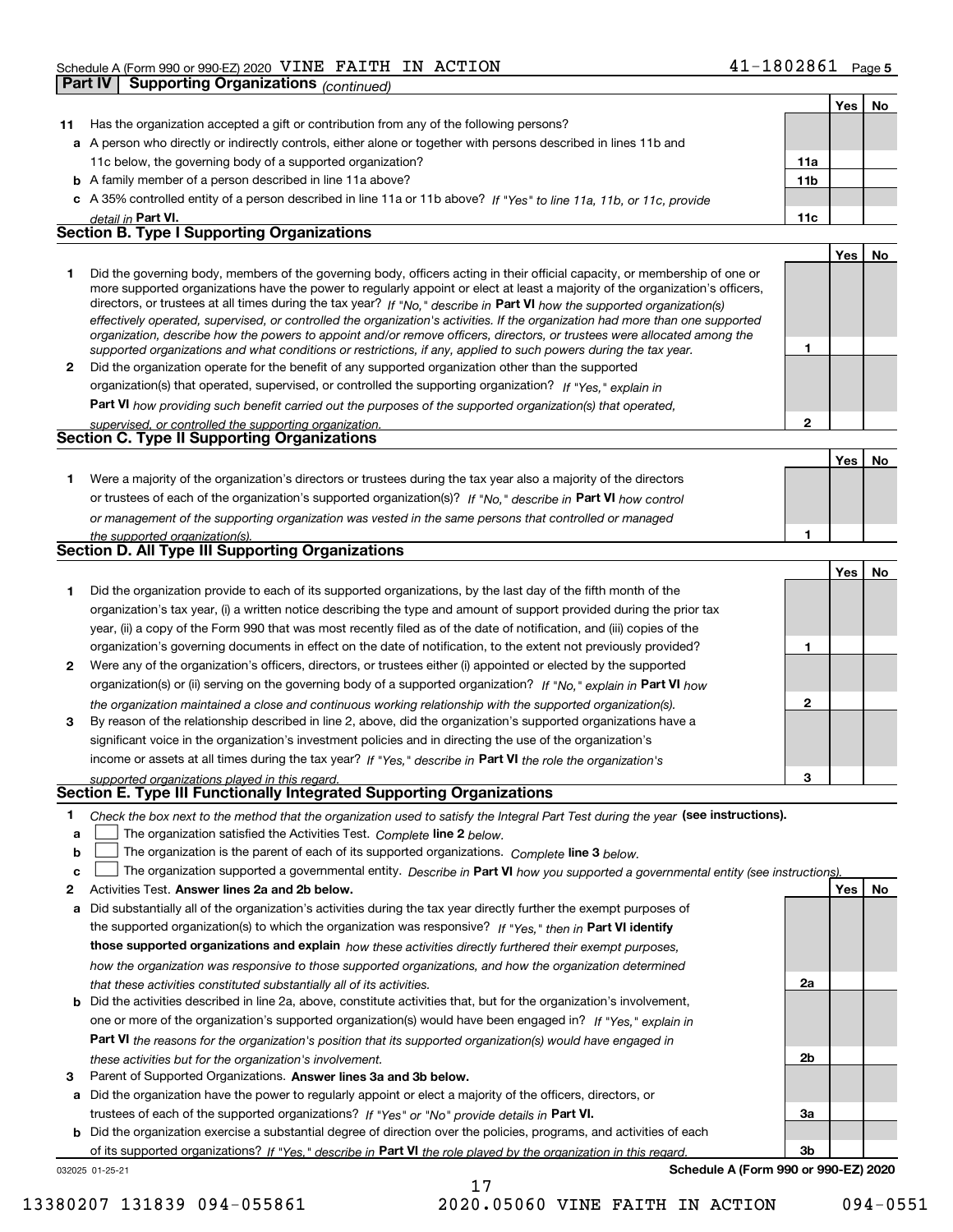#### Schedule A (Form 990 or 990-EZ) 2020 <code>VINE FAITH IN ACTION</code>  $41\text{--}1802861$  <code>Page</code> **Part V Type III Non-Functionally Integrated 509(a)(3) Supporting Organizations**

1 Check here if the organization satisfied the Integral Part Test as a qualifying trust on Nov. 20, 1970 (explain in Part VI). See instructions. All other Type III non-functionally integrated supporting organizations must complete Sections A through E.

|              | Section A - Adjusted Net Income                                                                                                   | (A) Prior Year | (B) Current Year<br>(optional) |                                |
|--------------|-----------------------------------------------------------------------------------------------------------------------------------|----------------|--------------------------------|--------------------------------|
| 1.           | Net short-term capital gain                                                                                                       | 1              |                                |                                |
| 2            | Recoveries of prior-year distributions                                                                                            | $\mathbf{2}$   |                                |                                |
| з            | Other gross income (see instructions)                                                                                             | 3              |                                |                                |
| 4            | Add lines 1 through 3.                                                                                                            | 4              |                                |                                |
| 5            | Depreciation and depletion                                                                                                        | 5              |                                |                                |
| 6            | Portion of operating expenses paid or incurred for production or                                                                  |                |                                |                                |
|              | collection of gross income or for management, conservation, or                                                                    |                |                                |                                |
|              | maintenance of property held for production of income (see instructions)                                                          | 6              |                                |                                |
| 7            | Other expenses (see instructions)                                                                                                 | $\overline{7}$ |                                |                                |
| 8            | Adjusted Net Income (subtract lines 5, 6, and 7 from line 4)                                                                      | 8              |                                |                                |
|              | <b>Section B - Minimum Asset Amount</b>                                                                                           |                | (A) Prior Year                 | (B) Current Year<br>(optional) |
| 1.           | Aggregate fair market value of all non-exempt-use assets (see                                                                     |                |                                |                                |
|              | instructions for short tax year or assets held for part of year):                                                                 |                |                                |                                |
|              | a Average monthly value of securities                                                                                             | 1a             |                                |                                |
|              | <b>b</b> Average monthly cash balances                                                                                            | 1b             |                                |                                |
|              | c Fair market value of other non-exempt-use assets                                                                                | 1c             |                                |                                |
|              | d Total (add lines 1a, 1b, and 1c)                                                                                                | 1d             |                                |                                |
|              | e Discount claimed for blockage or other factors                                                                                  |                |                                |                                |
|              | (explain in detail in Part VI):                                                                                                   |                |                                |                                |
| $\mathbf{2}$ | Acquisition indebtedness applicable to non-exempt-use assets                                                                      | $\mathbf{2}$   |                                |                                |
| 3            | Subtract line 2 from line 1d.                                                                                                     | 3              |                                |                                |
| 4            | Cash deemed held for exempt use. Enter 0.015 of line 3 (for greater amount,                                                       |                |                                |                                |
|              | see instructions).                                                                                                                | 4              |                                |                                |
| 5            | Net value of non-exempt-use assets (subtract line 4 from line 3)                                                                  | 5              |                                |                                |
| 6            | Multiply line 5 by 0.035.                                                                                                         | 6              |                                |                                |
| 7            | Recoveries of prior-year distributions                                                                                            | $\overline{7}$ |                                |                                |
| 8            | Minimum Asset Amount (add line 7 to line 6)                                                                                       | 8              |                                |                                |
|              | <b>Section C - Distributable Amount</b>                                                                                           |                |                                | <b>Current Year</b>            |
| 1            | Adjusted net income for prior year (from Section A, line 8, column A)                                                             | 1              |                                |                                |
| 2            | Enter 0.85 of line 1.                                                                                                             | $\mathbf{2}$   |                                |                                |
| з            | Minimum asset amount for prior year (from Section B, line 8, column A)                                                            | 3              |                                |                                |
| 4            | Enter greater of line 2 or line 3.                                                                                                | 4              |                                |                                |
| 5            | Income tax imposed in prior year                                                                                                  | 5              |                                |                                |
| 6            | <b>Distributable Amount.</b> Subtract line 5 from line 4, unless subject to                                                       |                |                                |                                |
|              | emergency temporary reduction (see instructions).                                                                                 | 6              |                                |                                |
| 7            | Check here if the current year is the organization's first as a non-functionally integrated Type III supporting organization (see |                |                                |                                |

instructions).

**1**

**Schedule A (Form 990 or 990-EZ) 2020**

032026 01-25-21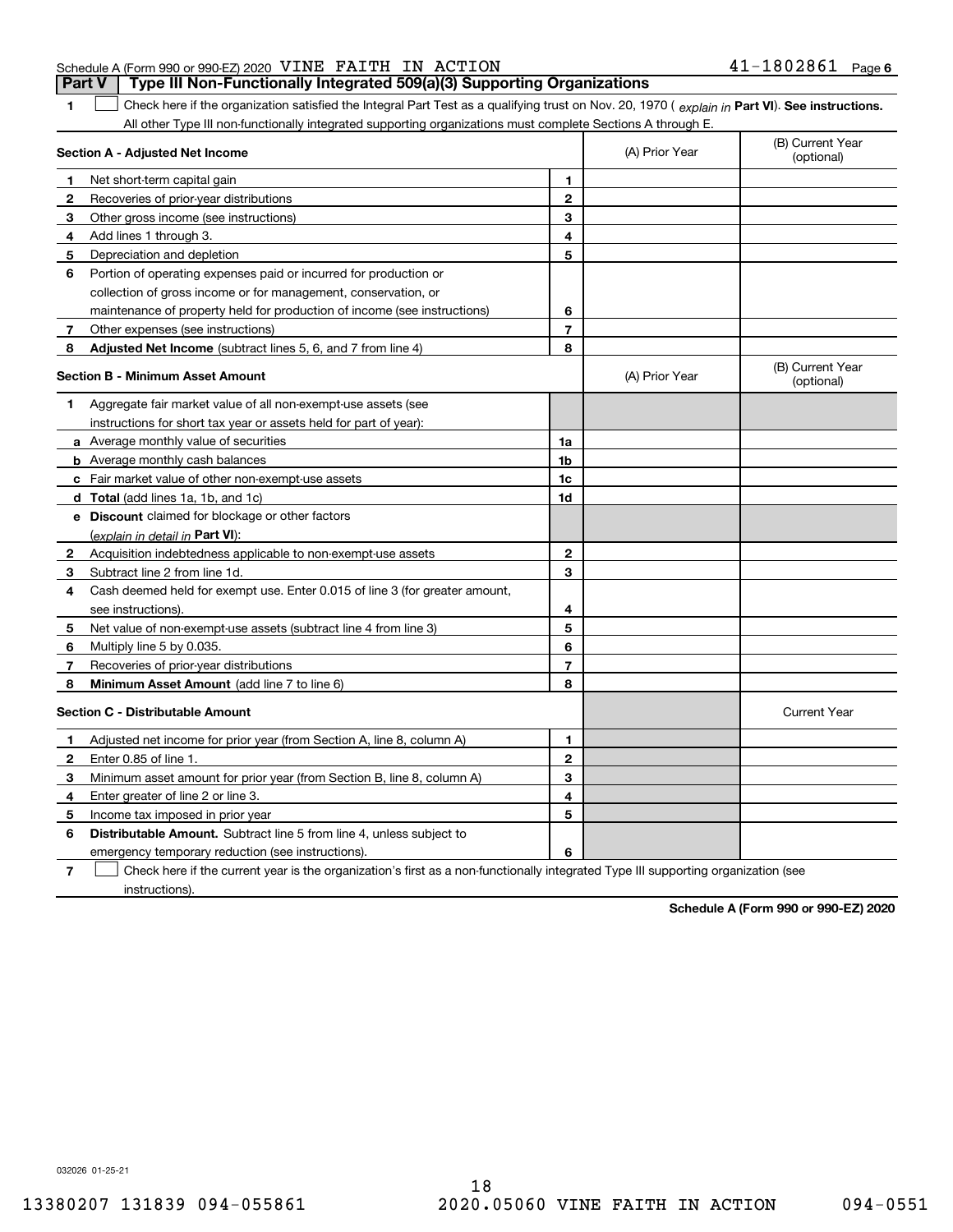#### Schedule A (Form 990 or 990-EZ) 2020 <code>VINE FAITH IN ACTION</code>  $41\text{--}1802861$  <code>Page</code>

|    | Type III Non-Functionally Integrated 509(a)(3) Supporting Organizations<br>Part V<br>(continued) |                                    |                                               |                                                  |  |  |  |  |
|----|--------------------------------------------------------------------------------------------------|------------------------------------|-----------------------------------------------|--------------------------------------------------|--|--|--|--|
|    | <b>Section D - Distributions</b><br><b>Current Year</b>                                          |                                    |                                               |                                                  |  |  |  |  |
|    | Amounts paid to supported organizations to accomplish exempt purposes                            | 1                                  |                                               |                                                  |  |  |  |  |
| 2  | Amounts paid to perform activity that directly furthers exempt purposes of supported             |                                    |                                               |                                                  |  |  |  |  |
|    | organizations, in excess of income from activity                                                 | 2                                  |                                               |                                                  |  |  |  |  |
| 3  | Administrative expenses paid to accomplish exempt purposes of supported organizations            |                                    | 3                                             |                                                  |  |  |  |  |
| 4  | Amounts paid to acquire exempt-use assets                                                        |                                    | 4                                             |                                                  |  |  |  |  |
| 5  | Qualified set aside amounts (prior IRS approval required - provide details in Part VI)           |                                    | 5                                             |                                                  |  |  |  |  |
| 6  | Other distributions ( <i>describe in</i> Part VI). See instructions.                             |                                    | 6                                             |                                                  |  |  |  |  |
| 7  | Total annual distributions. Add lines 1 through 6.                                               |                                    | 7                                             |                                                  |  |  |  |  |
| 8  | Distributions to attentive supported organizations to which the organization is responsive       |                                    |                                               |                                                  |  |  |  |  |
|    | (provide details in Part VI). See instructions.                                                  |                                    | 8                                             |                                                  |  |  |  |  |
| 9  | Distributable amount for 2020 from Section C, line 6                                             |                                    | 9                                             |                                                  |  |  |  |  |
| 10 | Line 8 amount divided by line 9 amount                                                           |                                    | 10                                            |                                                  |  |  |  |  |
|    | <b>Section E - Distribution Allocations</b> (see instructions)                                   | (i)<br><b>Excess Distributions</b> | (ii)<br><b>Underdistributions</b><br>Pre-2020 | (iii)<br><b>Distributable</b><br>Amount for 2020 |  |  |  |  |
| 1  | Distributable amount for 2020 from Section C, line 6                                             |                                    |                                               |                                                  |  |  |  |  |
| 2  | Underdistributions, if any, for years prior to 2020 (reason-                                     |                                    |                                               |                                                  |  |  |  |  |
|    | able cause required - explain in Part VI). See instructions.                                     |                                    |                                               |                                                  |  |  |  |  |
| 3  | Excess distributions carryover, if any, to 2020                                                  |                                    |                                               |                                                  |  |  |  |  |
|    | a From 2015                                                                                      |                                    |                                               |                                                  |  |  |  |  |
|    | $b$ From 2016                                                                                    |                                    |                                               |                                                  |  |  |  |  |
|    | $c$ From 2017                                                                                    |                                    |                                               |                                                  |  |  |  |  |
|    | <b>d</b> From 2018                                                                               |                                    |                                               |                                                  |  |  |  |  |
|    | e From 2019                                                                                      |                                    |                                               |                                                  |  |  |  |  |
|    | f Total of lines 3a through 3e                                                                   |                                    |                                               |                                                  |  |  |  |  |
|    | g Applied to underdistributions of prior years                                                   |                                    |                                               |                                                  |  |  |  |  |
|    | <b>h</b> Applied to 2020 distributable amount                                                    |                                    |                                               |                                                  |  |  |  |  |
|    | Carryover from 2015 not applied (see instructions)                                               |                                    |                                               |                                                  |  |  |  |  |
|    | Remainder. Subtract lines 3g, 3h, and 3i from line 3f.                                           |                                    |                                               |                                                  |  |  |  |  |
| 4  | Distributions for 2020 from Section D.                                                           |                                    |                                               |                                                  |  |  |  |  |
|    | line $7:$                                                                                        |                                    |                                               |                                                  |  |  |  |  |
|    | a Applied to underdistributions of prior years                                                   |                                    |                                               |                                                  |  |  |  |  |
|    | <b>b</b> Applied to 2020 distributable amount                                                    |                                    |                                               |                                                  |  |  |  |  |
|    | <b>c</b> Remainder. Subtract lines 4a and 4b from line 4.                                        |                                    |                                               |                                                  |  |  |  |  |
| 5  | Remaining underdistributions for years prior to 2020, if                                         |                                    |                                               |                                                  |  |  |  |  |
|    | any. Subtract lines 3g and 4a from line 2. For result greater                                    |                                    |                                               |                                                  |  |  |  |  |
|    | than zero, explain in Part VI. See instructions.                                                 |                                    |                                               |                                                  |  |  |  |  |
| 6  | Remaining underdistributions for 2020. Subtract lines 3h                                         |                                    |                                               |                                                  |  |  |  |  |
|    | and 4b from line 1. For result greater than zero, explain in                                     |                                    |                                               |                                                  |  |  |  |  |
|    | Part VI. See instructions.                                                                       |                                    |                                               |                                                  |  |  |  |  |
| 7  | Excess distributions carryover to 2021. Add lines 3j                                             |                                    |                                               |                                                  |  |  |  |  |
|    | and 4c.                                                                                          |                                    |                                               |                                                  |  |  |  |  |
| 8  | Breakdown of line 7:                                                                             |                                    |                                               |                                                  |  |  |  |  |
|    | a Excess from 2016                                                                               |                                    |                                               |                                                  |  |  |  |  |
|    | <b>b</b> Excess from 2017                                                                        |                                    |                                               |                                                  |  |  |  |  |
|    | c Excess from 2018                                                                               |                                    |                                               |                                                  |  |  |  |  |
|    | d Excess from 2019                                                                               |                                    |                                               |                                                  |  |  |  |  |
|    | e Excess from 2020                                                                               |                                    |                                               |                                                  |  |  |  |  |

**Schedule A (Form 990 or 990-EZ) 2020**

032027 01-25-21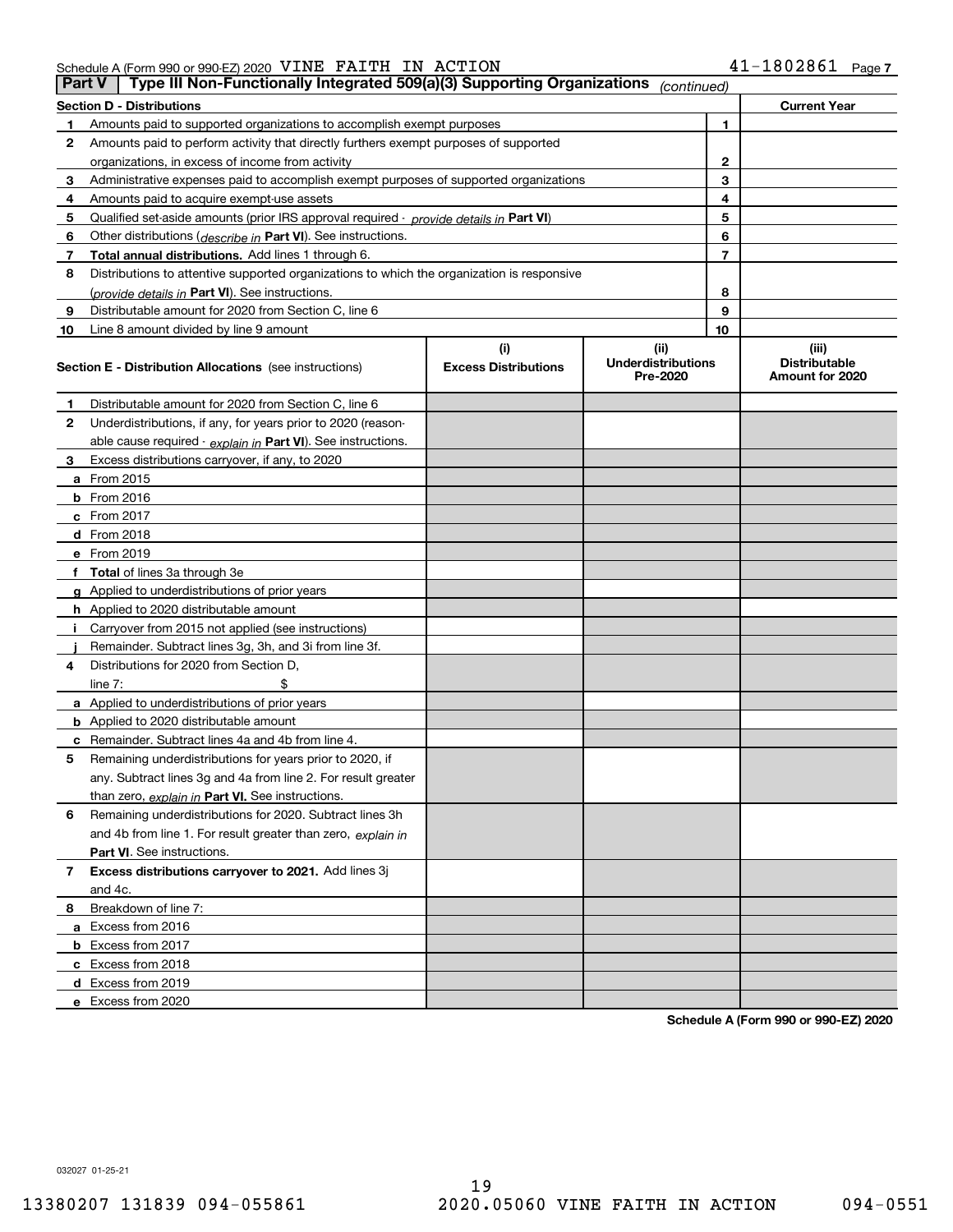| Schedule A (Form 990 or 990-EZ) 2020 VINE FAITH IN ACTION |  |  | 41-1802861                                                                                                                         | Page 8 |
|-----------------------------------------------------------|--|--|------------------------------------------------------------------------------------------------------------------------------------|--------|
|                                                           |  |  | <b>Part VI</b> Supplemental Information Descriptive contractions required by Part II line 19: Part II, line 17: part III, line 19: |        |

| (See instructions.) | Section D, lines 5, 6, and 8; and Part V, Section E, lines 2, 5, and 6. Also complete this part for any additional information. |  |
|---------------------|---------------------------------------------------------------------------------------------------------------------------------|--|
|                     |                                                                                                                                 |  |
|                     |                                                                                                                                 |  |
|                     |                                                                                                                                 |  |
|                     |                                                                                                                                 |  |
|                     |                                                                                                                                 |  |
|                     |                                                                                                                                 |  |
|                     |                                                                                                                                 |  |
|                     |                                                                                                                                 |  |
|                     |                                                                                                                                 |  |
|                     |                                                                                                                                 |  |
|                     |                                                                                                                                 |  |
|                     |                                                                                                                                 |  |
|                     |                                                                                                                                 |  |
|                     |                                                                                                                                 |  |
|                     |                                                                                                                                 |  |
|                     |                                                                                                                                 |  |
|                     |                                                                                                                                 |  |
|                     |                                                                                                                                 |  |
|                     |                                                                                                                                 |  |
|                     |                                                                                                                                 |  |
|                     |                                                                                                                                 |  |
|                     |                                                                                                                                 |  |
|                     |                                                                                                                                 |  |
|                     |                                                                                                                                 |  |
|                     |                                                                                                                                 |  |
|                     |                                                                                                                                 |  |
|                     |                                                                                                                                 |  |
|                     |                                                                                                                                 |  |
|                     |                                                                                                                                 |  |
|                     |                                                                                                                                 |  |
|                     |                                                                                                                                 |  |
|                     |                                                                                                                                 |  |
|                     |                                                                                                                                 |  |
|                     |                                                                                                                                 |  |
|                     |                                                                                                                                 |  |
|                     |                                                                                                                                 |  |
|                     |                                                                                                                                 |  |
|                     |                                                                                                                                 |  |
|                     |                                                                                                                                 |  |
|                     |                                                                                                                                 |  |
|                     |                                                                                                                                 |  |
|                     |                                                                                                                                 |  |
|                     |                                                                                                                                 |  |
| 032028 01-25-21     | Schedule A (Form 990 or 990-EZ) 2020                                                                                            |  |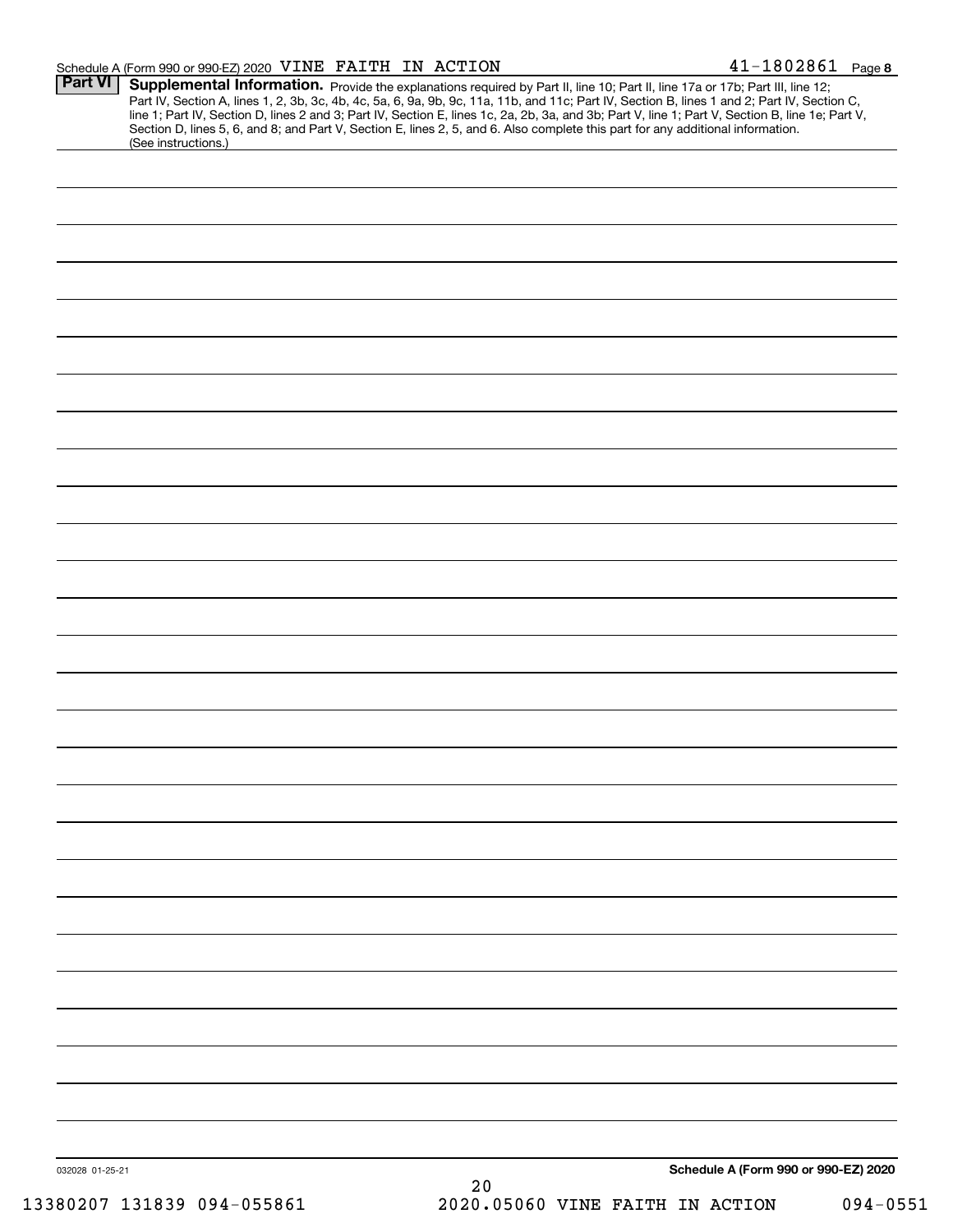Department of the Treasury Internal Revenue Service **(Form 990, 990-EZ, or 990-PF)**

Name of the organization

#### \*\* PUBLIC DISCLOSURE COPY \*\*

# **Schedule B Schedule of Contributors**

**| Attach to Form 990, Form 990-EZ, or Form 990-PF. | Go to www.irs.gov/Form990 for the latest information.** OMB No. 1545-0047

**2020**

**Employer identification number**

VINE FAITH IN ACTION 41-1802861

|                                       |          | VINE FAITH IN ACTION |  |
|---------------------------------------|----------|----------------------|--|
| <b>Organization type (check one):</b> |          |                      |  |
| Filers of:                            | Section: |                      |  |

| Form 990 or 990-F7 | $\lfloor \mathbf{X} \rfloor$ 501(c)( 3) (enter number) organization       |
|--------------------|---------------------------------------------------------------------------|
|                    | 4947(a)(1) nonexempt charitable trust not treated as a private foundation |
|                    | 527 political organization                                                |
| Form 990-PF        | 501(c)(3) exempt private foundation                                       |
|                    | 4947(a)(1) nonexempt charitable trust treated as a private foundation     |
|                    | 501(c)(3) taxable private foundation                                      |

Check if your organization is covered by the **General Rule** or a **Special Rule. Note:**  Only a section 501(c)(7), (8), or (10) organization can check boxes for both the General Rule and a Special Rule. See instructions.

#### **General Rule**

 $\mathcal{L}^{\text{max}}$ 

For an organization filing Form 990, 990-EZ, or 990-PF that received, during the year, contributions totaling \$5,000 or more (in money or property) from any one contributor. Complete Parts I and II. See instructions for determining a contributor's total contributions.

#### **Special Rules**

any one contributor, during the year, total contributions of the greater of  $\,$  (1) \$5,000; or **(2)** 2% of the amount on (i) Form 990, Part VIII, line 1h;  $\boxed{\textbf{X}}$  For an organization described in section 501(c)(3) filing Form 990 or 990-EZ that met the 33 1/3% support test of the regulations under sections 509(a)(1) and 170(b)(1)(A)(vi), that checked Schedule A (Form 990 or 990-EZ), Part II, line 13, 16a, or 16b, and that received from or (ii) Form 990-EZ, line 1. Complete Parts I and II.

For an organization described in section 501(c)(7), (8), or (10) filing Form 990 or 990-EZ that received from any one contributor, during the year, total contributions of more than \$1,000 exclusively for religious, charitable, scientific, literary, or educational purposes, or for the prevention of cruelty to children or animals. Complete Parts I (entering "N/A" in column (b) instead of the contributor name and address), II, and III.  $\mathcal{L}^{\text{max}}$ 

purpose. Don't complete any of the parts unless the **General Rule** applies to this organization because it received *nonexclusively* year, contributions <sub>exclusively</sub> for religious, charitable, etc., purposes, but no such contributions totaled more than \$1,000. If this box is checked, enter here the total contributions that were received during the year for an  $\;$ exclusively religious, charitable, etc., For an organization described in section 501(c)(7), (8), or (10) filing Form 990 or 990-EZ that received from any one contributor, during the religious, charitable, etc., contributions totaling \$5,000 or more during the year  $\Box$ — $\Box$   $\Box$  $\mathcal{L}^{\text{max}}$ 

**Caution:**  An organization that isn't covered by the General Rule and/or the Special Rules doesn't file Schedule B (Form 990, 990-EZ, or 990-PF),  **must** but it answer "No" on Part IV, line 2, of its Form 990; or check the box on line H of its Form 990-EZ or on its Form 990-PF, Part I, line 2, to certify that it doesn't meet the filing requirements of Schedule B (Form 990, 990-EZ, or 990-PF).

**For Paperwork Reduction Act Notice, see the instructions for Form 990, 990-EZ, or 990-PF. Schedule B (Form 990, 990-EZ, or 990-PF) (2020)** LHA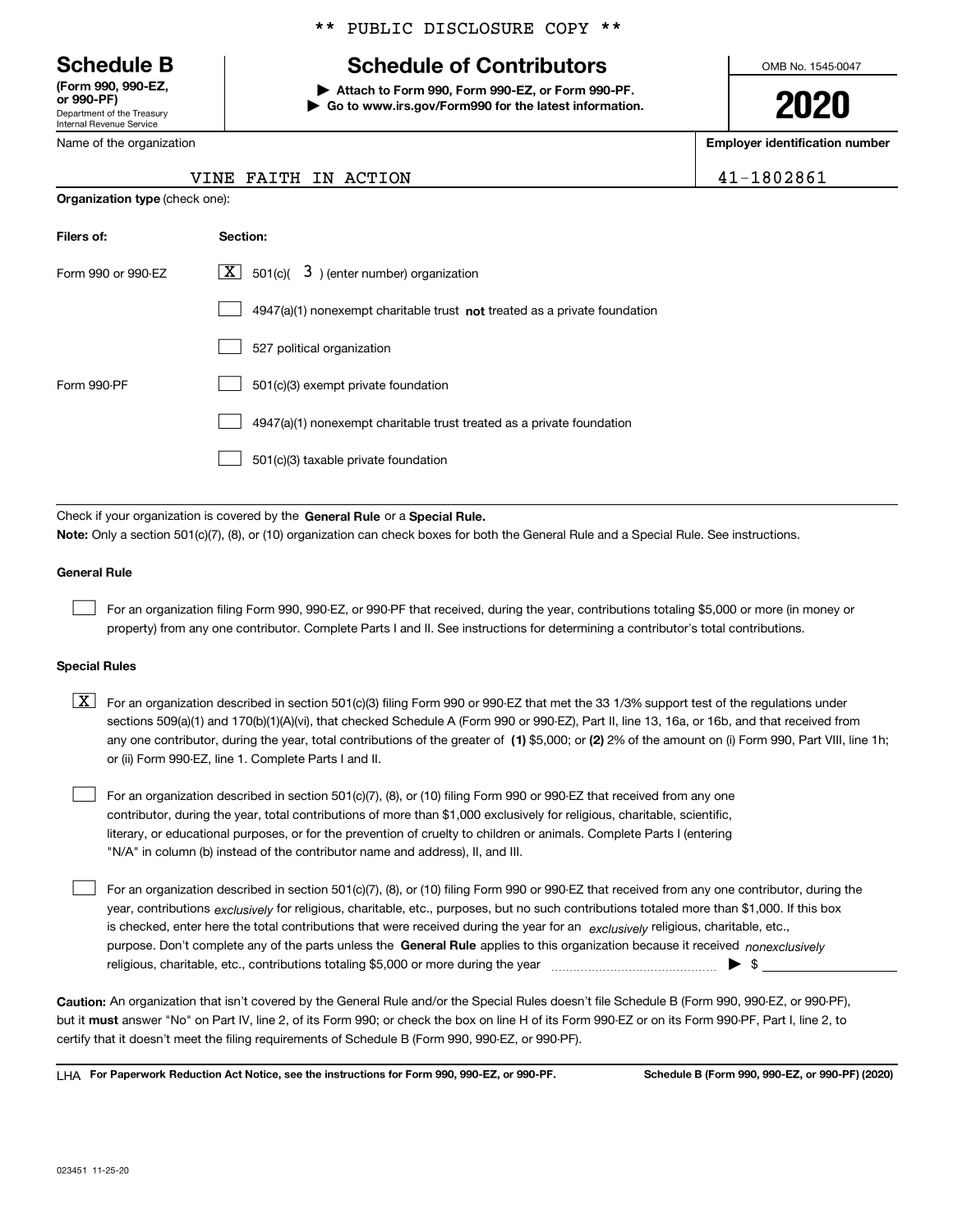|                  | Schedule B (Form 990, 990-EZ, or 990-PF) (2020)                                                       |                                   | Page 2                                                                                                      |
|------------------|-------------------------------------------------------------------------------------------------------|-----------------------------------|-------------------------------------------------------------------------------------------------------------|
|                  | Name of organization                                                                                  |                                   | <b>Employer identification number</b>                                                                       |
|                  | VINE FAITH IN ACTION                                                                                  |                                   | 41-1802861                                                                                                  |
| Part I           | <b>Contributors</b> (see instructions). Use duplicate copies of Part I if additional space is needed. |                                   |                                                                                                             |
| (a)<br>No.       | (b)<br>Name, address, and ZIP + 4                                                                     | (c)<br><b>Total contributions</b> | (d)<br>Type of contribution                                                                                 |
| 1                |                                                                                                       | 719,973.<br>\$                    | $\overline{\mathbf{X}}$<br>Person<br>Payroll<br>Noncash<br>(Complete Part II for<br>noncash contributions.) |
| (a)<br>No.       | (b)<br>Name, address, and ZIP + 4                                                                     | (c)<br><b>Total contributions</b> | (d)<br>Type of contribution                                                                                 |
| $\boldsymbol{2}$ |                                                                                                       | 265,800.<br>\$                    | $\overline{\mathbf{X}}$<br>Person<br>Payroll<br>Noncash<br>(Complete Part II for<br>noncash contributions.) |
| (a)<br>No.       | (b)<br>Name, address, and ZIP + 4                                                                     | (c)<br><b>Total contributions</b> | (d)<br>Type of contribution                                                                                 |
| 3                |                                                                                                       | 160,757.<br>\$                    | $\overline{\mathbf{X}}$<br>Person<br>Payroll<br>Noncash<br>(Complete Part II for<br>noncash contributions.) |
| (a)<br>No.       | (b)<br>Name, address, and ZIP + 4                                                                     | (c)<br><b>Total contributions</b> | (d)<br>Type of contribution                                                                                 |
| 4                |                                                                                                       | 159,600.<br>\$                    | $\overline{\mathbf{X}}$<br>Person<br>Payroll<br>Noncash<br>(Complete Part II for<br>noncash contributions.) |
| (a)<br>No.       | (b)<br>Name, address, and ZIP + 4                                                                     | (c)<br><b>Total contributions</b> | (d)<br>Type of contribution                                                                                 |
| 5                |                                                                                                       | 142,024.<br>\$                    | $\overline{\mathbf{X}}$<br>Person<br>Payroll<br>Noncash<br>(Complete Part II for<br>noncash contributions.) |
| (a)<br>No.       | (b)<br>Name, address, and ZIP + 4                                                                     | (c)<br><b>Total contributions</b> | (d)<br>Type of contribution                                                                                 |
| 6                |                                                                                                       | 61,932.<br>\$                     | $\overline{\mathbf{X}}$<br>Person<br>Payroll<br>Noncash<br>(Complete Part II for<br>noncash contributions.) |
| 023452 11-25-20  |                                                                                                       |                                   | Schedule B (Form 990, 990-EZ, or 990-PF) (2020)                                                             |

22

13380207 131839 094-055861 2020.05060 VINE FAITH IN ACTION 094-0551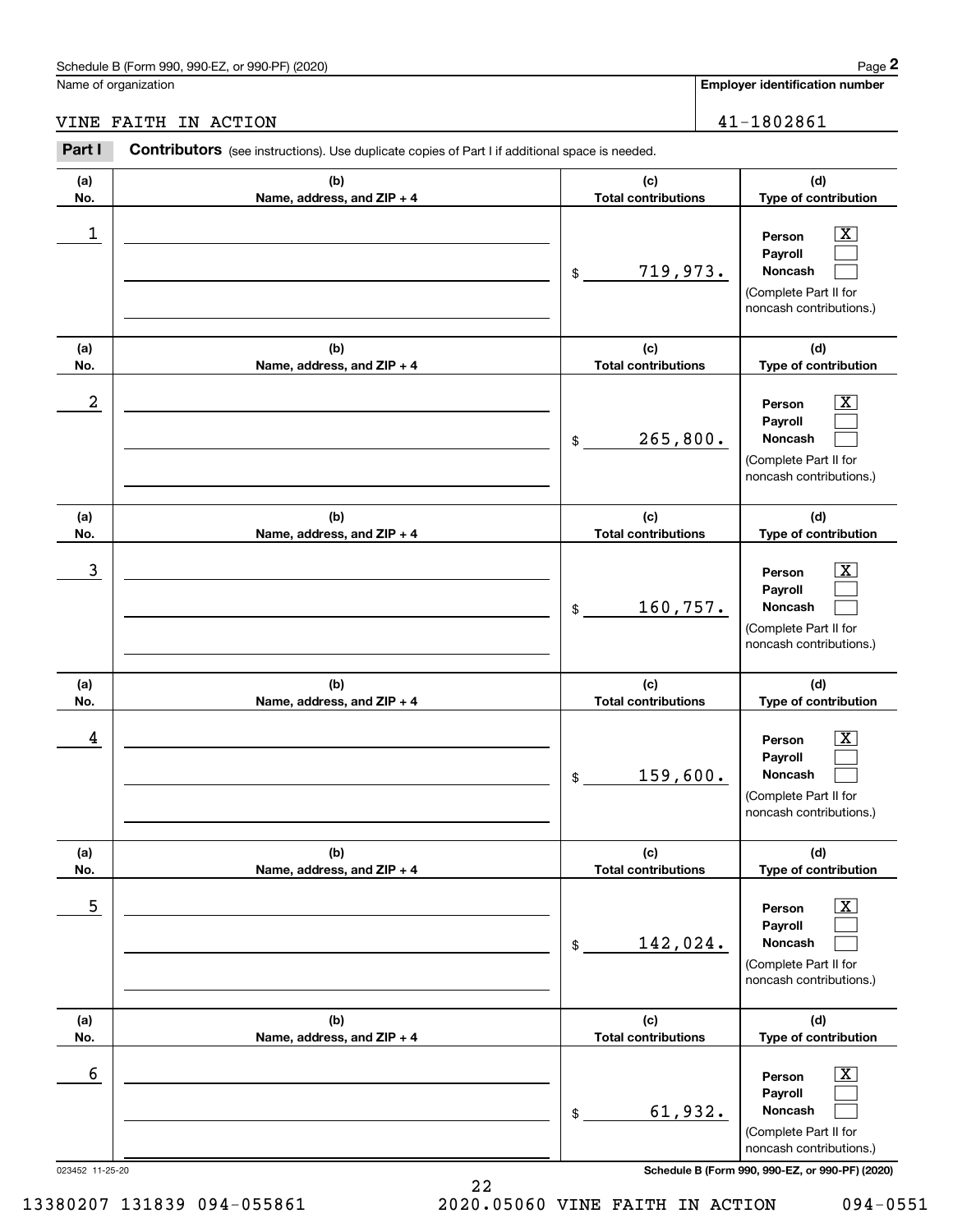|                      | Schedule B (Form 990, 990-EZ, or 990-PF) (2020)                                                       |                                   | Page 2                                                                                                                              |
|----------------------|-------------------------------------------------------------------------------------------------------|-----------------------------------|-------------------------------------------------------------------------------------------------------------------------------------|
| Name of organization |                                                                                                       |                                   | <b>Employer identification number</b>                                                                                               |
|                      | VINE FAITH IN ACTION                                                                                  |                                   | 41-1802861                                                                                                                          |
| Part I               | <b>Contributors</b> (see instructions). Use duplicate copies of Part I if additional space is needed. |                                   |                                                                                                                                     |
| (a)<br>No.           | (b)<br>Name, address, and ZIP + 4                                                                     | (c)<br><b>Total contributions</b> | (d)<br>Type of contribution                                                                                                         |
| 7                    |                                                                                                       | 55,000.<br>\$                     | $\overline{\mathbf{X}}$<br>Person<br>Payroll<br><b>Noncash</b><br>(Complete Part II for<br>noncash contributions.)                  |
| (a)<br>No.           | (b)<br>Name, address, and ZIP + 4                                                                     | (c)<br><b>Total contributions</b> | (d)<br>Type of contribution                                                                                                         |
| 8                    |                                                                                                       | 50,000.<br>\$                     | X<br>Person<br>Payroll<br><b>Noncash</b><br>(Complete Part II for<br>noncash contributions.)                                        |
| (a)<br>No.           | (b)<br>Name, address, and ZIP + 4                                                                     | (c)<br><b>Total contributions</b> | (d)<br>Type of contribution                                                                                                         |
|                      |                                                                                                       | \$                                | Person<br>Payroll<br>Noncash<br>(Complete Part II for<br>noncash contributions.)                                                    |
| (a)<br>No.           | (b)<br>Name, address, and ZIP + 4                                                                     | (c)<br><b>Total contributions</b> | (d)<br>Type of contribution                                                                                                         |
|                      |                                                                                                       | \$                                | Person<br>Payroll<br><b>Noncash</b><br>(Complete Part II for<br>noncash contributions.)                                             |
| (a)<br>No.           | (b)<br>Name, address, and ZIP + 4                                                                     | (c)<br><b>Total contributions</b> | (d)<br>Type of contribution                                                                                                         |
|                      |                                                                                                       | \$                                | Person<br>Payroll<br>Noncash<br>(Complete Part II for<br>noncash contributions.)                                                    |
| (a)<br>No.           | (b)<br>Name, address, and ZIP + 4                                                                     | (c)<br><b>Total contributions</b> | (d)<br>Type of contribution                                                                                                         |
| 023452 11-25-20      |                                                                                                       | \$                                | Person<br>Payroll<br>Noncash<br>(Complete Part II for<br>noncash contributions.)<br>Schedule B (Form 990, 990-EZ, or 990-PF) (2020) |

23 13380207 131839 094-055861 2020.05060 VINE FAITH IN ACTION 094-0551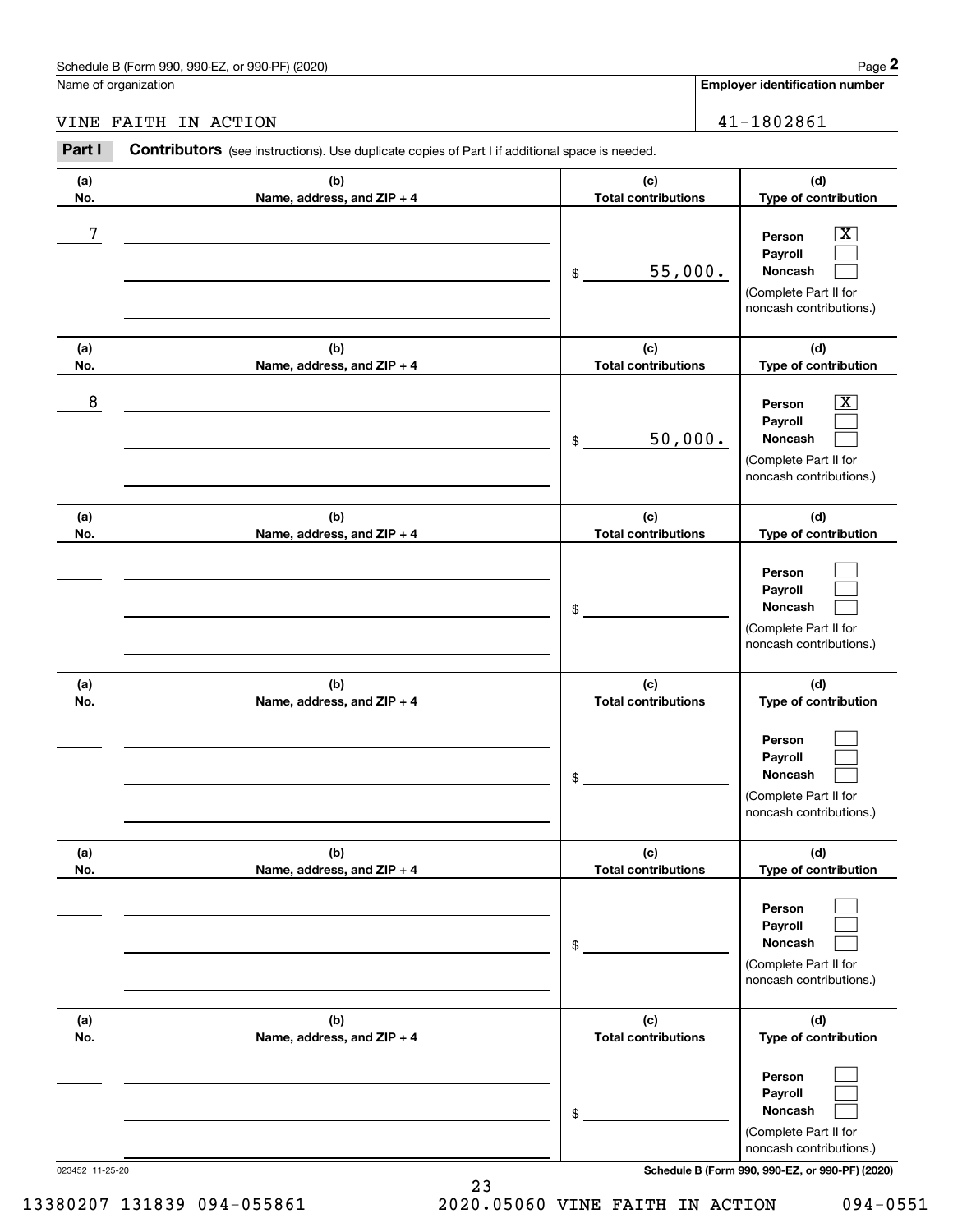Name of organization

**Employer identification number**

#### VINE FAITH IN ACTION 41-1802861

Chedule B (Form 990, 990-EZ, or 990-PF) (2020)<br> **2020 Identification number**<br> **3Part II Roncash Property** (see instructions). Use duplicate copies of Part II if additional space is needed.<br> **2Part II Noncash Property** (see

| (a)<br>No.<br>from<br>Part I | (b)<br>Description of noncash property given | (c)<br>FMV (or estimate)<br>(See instructions.) | (d)<br>Date received                            |
|------------------------------|----------------------------------------------|-------------------------------------------------|-------------------------------------------------|
|                              |                                              | $\mathfrak{S}$                                  |                                                 |
| (a)<br>No.<br>from<br>Part I | (b)<br>Description of noncash property given | (c)<br>FMV (or estimate)<br>(See instructions.) | (d)<br>Date received                            |
|                              |                                              | $\sim$                                          |                                                 |
| (a)<br>No.<br>from<br>Part I | (b)<br>Description of noncash property given | (c)<br>FMV (or estimate)<br>(See instructions.) | (d)<br>Date received                            |
|                              |                                              | $\sim$                                          |                                                 |
| (a)<br>No.<br>from<br>Part I | (b)<br>Description of noncash property given | (c)<br>FMV (or estimate)<br>(See instructions.) | (d)<br>Date received                            |
|                              |                                              | \$                                              |                                                 |
| (a)<br>No.<br>from<br>Part I | (b)<br>Description of noncash property given | (c)<br>FMV (or estimate)<br>(See instructions.) | (d)<br>Date received                            |
|                              |                                              | \$                                              |                                                 |
| (a)<br>No.<br>from<br>Part I | (b)<br>Description of noncash property given | (c)<br>FMV (or estimate)<br>(See instructions.) | (d)<br>Date received                            |
| 023453 11-25-20              |                                              | \$                                              | Schedule B (Form 990, 990-EZ, or 990-PF) (2020) |

24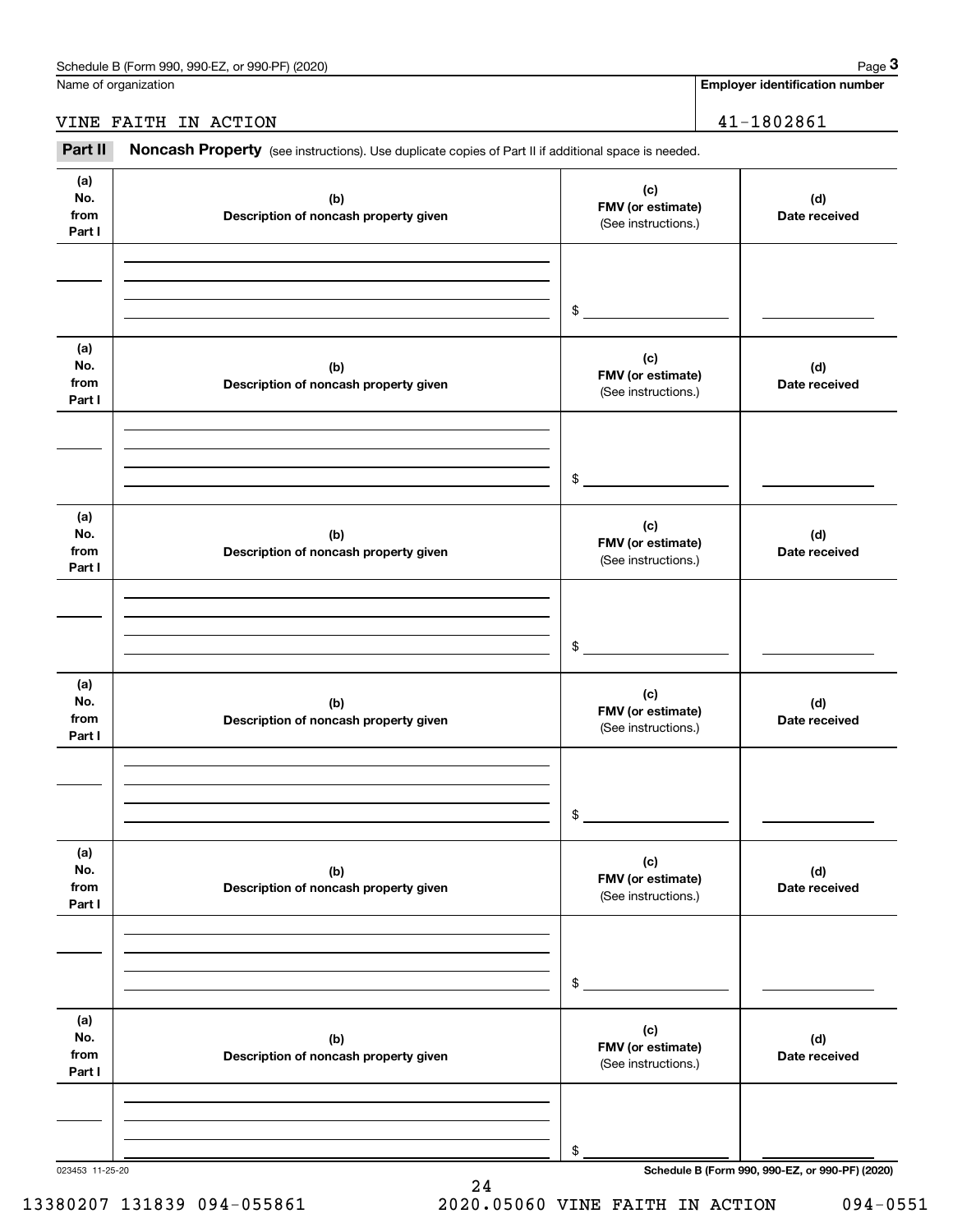|                 | Schedule B (Form 990, 990-EZ, or 990-PF) (2020)                                                                                                                                                                                                      |                      | Page 4                                                                                                                                                         |  |  |  |  |
|-----------------|------------------------------------------------------------------------------------------------------------------------------------------------------------------------------------------------------------------------------------------------------|----------------------|----------------------------------------------------------------------------------------------------------------------------------------------------------------|--|--|--|--|
|                 | Name of organization                                                                                                                                                                                                                                 |                      | <b>Employer identification number</b>                                                                                                                          |  |  |  |  |
|                 | VINE FAITH IN ACTION                                                                                                                                                                                                                                 |                      | 41-1802861                                                                                                                                                     |  |  |  |  |
| Part III        | from any one contributor. Complete columns (a) through (e) and the following line entry. For organizations                                                                                                                                           |                      | Exclusively religious, charitable, etc., contributions to organizations described in section 501(c)(7), (8), or (10) that total more than \$1,000 for the year |  |  |  |  |
|                 | completing Part III, enter the total of exclusively religious, charitable, etc., contributions of \$1,000 or less for the year. (Enter this info. once.) $\blacktriangleright$ \$<br>Use duplicate copies of Part III if additional space is needed. |                      |                                                                                                                                                                |  |  |  |  |
| (a) No.<br>from |                                                                                                                                                                                                                                                      |                      |                                                                                                                                                                |  |  |  |  |
| Part I          | (b) Purpose of gift                                                                                                                                                                                                                                  | (c) Use of gift      | (d) Description of how gift is held                                                                                                                            |  |  |  |  |
|                 |                                                                                                                                                                                                                                                      |                      |                                                                                                                                                                |  |  |  |  |
|                 |                                                                                                                                                                                                                                                      |                      |                                                                                                                                                                |  |  |  |  |
|                 |                                                                                                                                                                                                                                                      |                      |                                                                                                                                                                |  |  |  |  |
|                 |                                                                                                                                                                                                                                                      | (e) Transfer of gift |                                                                                                                                                                |  |  |  |  |
|                 | Transferee's name, address, and ZIP + 4                                                                                                                                                                                                              |                      | Relationship of transferor to transferee                                                                                                                       |  |  |  |  |
|                 |                                                                                                                                                                                                                                                      |                      |                                                                                                                                                                |  |  |  |  |
|                 |                                                                                                                                                                                                                                                      |                      |                                                                                                                                                                |  |  |  |  |
| (a) No.         |                                                                                                                                                                                                                                                      |                      |                                                                                                                                                                |  |  |  |  |
| from<br>Part I  | (b) Purpose of gift                                                                                                                                                                                                                                  | (c) Use of gift      | (d) Description of how gift is held                                                                                                                            |  |  |  |  |
|                 |                                                                                                                                                                                                                                                      |                      |                                                                                                                                                                |  |  |  |  |
|                 |                                                                                                                                                                                                                                                      |                      |                                                                                                                                                                |  |  |  |  |
|                 |                                                                                                                                                                                                                                                      |                      |                                                                                                                                                                |  |  |  |  |
|                 | (e) Transfer of gift                                                                                                                                                                                                                                 |                      |                                                                                                                                                                |  |  |  |  |
|                 | Transferee's name, address, and ZIP + 4                                                                                                                                                                                                              |                      | Relationship of transferor to transferee                                                                                                                       |  |  |  |  |
|                 |                                                                                                                                                                                                                                                      |                      |                                                                                                                                                                |  |  |  |  |
|                 |                                                                                                                                                                                                                                                      |                      |                                                                                                                                                                |  |  |  |  |
|                 |                                                                                                                                                                                                                                                      |                      |                                                                                                                                                                |  |  |  |  |
| (a) No.<br>from | (b) Purpose of gift                                                                                                                                                                                                                                  | (c) Use of gift      | (d) Description of how gift is held                                                                                                                            |  |  |  |  |
| Part I          |                                                                                                                                                                                                                                                      |                      |                                                                                                                                                                |  |  |  |  |
|                 |                                                                                                                                                                                                                                                      |                      |                                                                                                                                                                |  |  |  |  |
|                 |                                                                                                                                                                                                                                                      |                      |                                                                                                                                                                |  |  |  |  |
|                 |                                                                                                                                                                                                                                                      | (e) Transfer of gift |                                                                                                                                                                |  |  |  |  |
|                 | Transferee's name, address, and ZIP + 4                                                                                                                                                                                                              |                      | Relationship of transferor to transferee                                                                                                                       |  |  |  |  |
|                 |                                                                                                                                                                                                                                                      |                      |                                                                                                                                                                |  |  |  |  |
|                 |                                                                                                                                                                                                                                                      |                      |                                                                                                                                                                |  |  |  |  |
|                 |                                                                                                                                                                                                                                                      |                      |                                                                                                                                                                |  |  |  |  |
| (a) No.<br>from | (b) Purpose of gift                                                                                                                                                                                                                                  | (c) Use of gift      | (d) Description of how gift is held                                                                                                                            |  |  |  |  |
| Part I          |                                                                                                                                                                                                                                                      |                      |                                                                                                                                                                |  |  |  |  |
|                 |                                                                                                                                                                                                                                                      |                      |                                                                                                                                                                |  |  |  |  |
|                 |                                                                                                                                                                                                                                                      |                      |                                                                                                                                                                |  |  |  |  |
|                 |                                                                                                                                                                                                                                                      | (e) Transfer of gift |                                                                                                                                                                |  |  |  |  |
|                 |                                                                                                                                                                                                                                                      |                      |                                                                                                                                                                |  |  |  |  |
|                 | Transferee's name, address, and $ZIP + 4$                                                                                                                                                                                                            |                      | Relationship of transferor to transferee                                                                                                                       |  |  |  |  |
|                 |                                                                                                                                                                                                                                                      |                      |                                                                                                                                                                |  |  |  |  |
|                 |                                                                                                                                                                                                                                                      |                      |                                                                                                                                                                |  |  |  |  |
|                 |                                                                                                                                                                                                                                                      |                      |                                                                                                                                                                |  |  |  |  |

25

023454 11-25-20

**Schedule B (Form 990, 990-EZ, or 990-PF) (2020)**

13380207 131839 094-055861 2020.05060 VINE FAITH IN ACTION 094-0551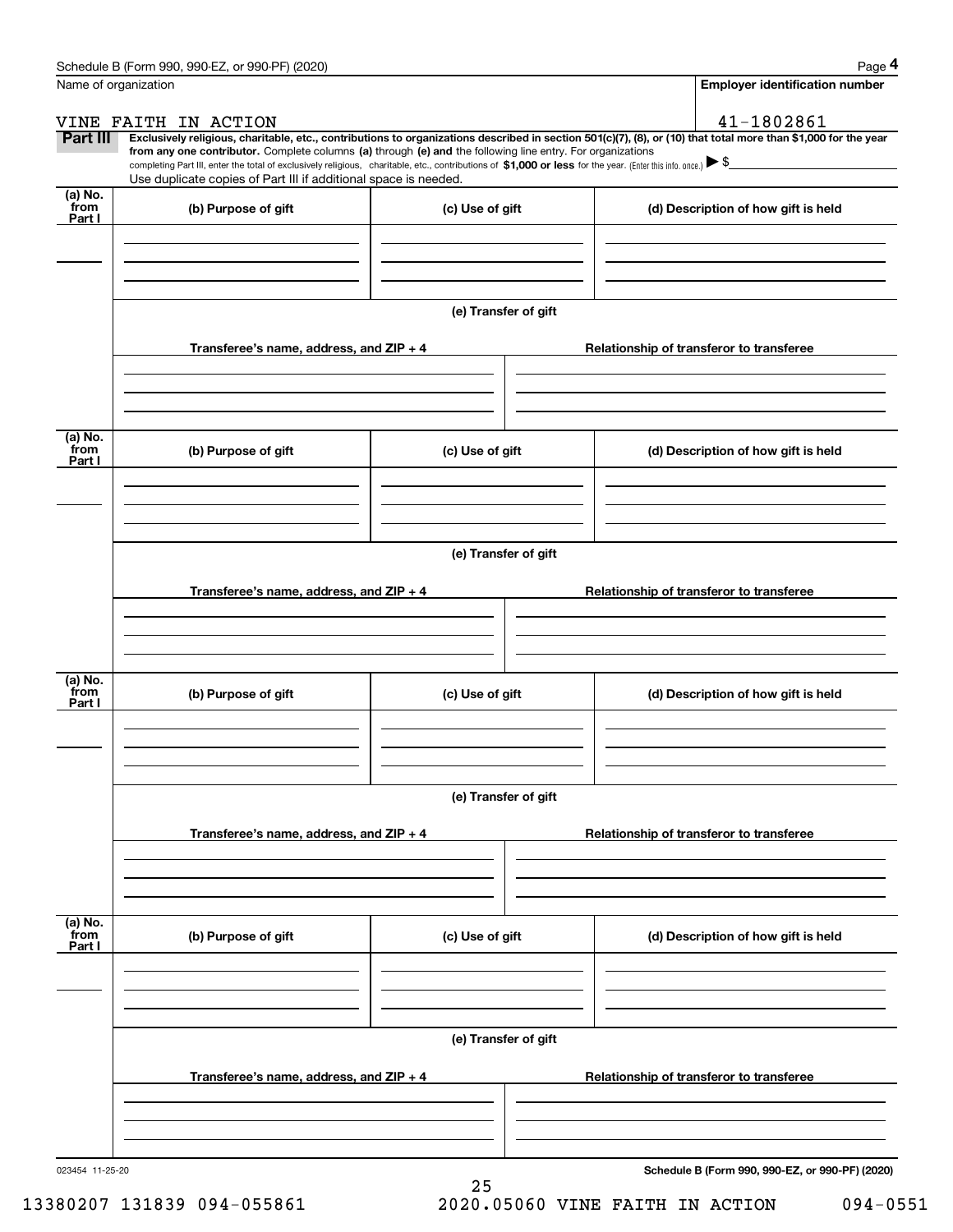| <b>SCHEDULE D</b> |                                                        |                                                                                                                                                                                                             | <b>Supplemental Financial Statements</b>                                                                                                       |                          | OMB No. 1545-0047                                   |
|-------------------|--------------------------------------------------------|-------------------------------------------------------------------------------------------------------------------------------------------------------------------------------------------------------------|------------------------------------------------------------------------------------------------------------------------------------------------|--------------------------|-----------------------------------------------------|
|                   | (Form 990)                                             |                                                                                                                                                                                                             | Complete if the organization answered "Yes" on Form 990,                                                                                       |                          |                                                     |
|                   |                                                        |                                                                                                                                                                                                             | Part IV, line 6, 7, 8, 9, 10, 11a, 11b, 11c, 11d, 11e, 11f, 12a, or 12b.<br>Attach to Form 990.                                                |                          | Open to Public                                      |
|                   | Department of the Treasury<br>Internal Revenue Service |                                                                                                                                                                                                             | Go to www.irs.gov/Form990 for instructions and the latest information.                                                                         |                          | Inspection                                          |
|                   | Name of the organization                               | VINE FAITH IN ACTION                                                                                                                                                                                        |                                                                                                                                                |                          | <b>Employer identification number</b><br>41-1802861 |
| Part I            |                                                        |                                                                                                                                                                                                             | Organizations Maintaining Donor Advised Funds or Other Similar Funds or Accounts. Complete if the                                              |                          |                                                     |
|                   |                                                        | organization answered "Yes" on Form 990, Part IV, line 6.                                                                                                                                                   |                                                                                                                                                |                          |                                                     |
|                   |                                                        |                                                                                                                                                                                                             | (a) Donor advised funds                                                                                                                        |                          | (b) Funds and other accounts                        |
| 1                 |                                                        |                                                                                                                                                                                                             |                                                                                                                                                |                          |                                                     |
| 2<br>з            |                                                        | Aggregate value of contributions to (during year)                                                                                                                                                           |                                                                                                                                                |                          |                                                     |
| 4                 |                                                        |                                                                                                                                                                                                             |                                                                                                                                                |                          |                                                     |
| 5                 |                                                        |                                                                                                                                                                                                             | Did the organization inform all donors and donor advisors in writing that the assets held in donor advised funds                               |                          |                                                     |
|                   |                                                        |                                                                                                                                                                                                             |                                                                                                                                                |                          | Yes<br><b>No</b>                                    |
| 6                 |                                                        |                                                                                                                                                                                                             | Did the organization inform all grantees, donors, and donor advisors in writing that grant funds can be used only                              |                          |                                                     |
|                   |                                                        |                                                                                                                                                                                                             | for charitable purposes and not for the benefit of the donor or donor advisor, or for any other purpose conferring                             |                          |                                                     |
|                   |                                                        |                                                                                                                                                                                                             |                                                                                                                                                |                          | <b>Yes</b><br>No                                    |
| Part II           |                                                        |                                                                                                                                                                                                             | Conservation Easements. Complete if the organization answered "Yes" on Form 990, Part IV, line 7.                                              |                          |                                                     |
| 1                 |                                                        | Purpose(s) of conservation easements held by the organization (check all that apply).                                                                                                                       |                                                                                                                                                |                          |                                                     |
|                   |                                                        | Preservation of land for public use (for example, recreation or education)                                                                                                                                  |                                                                                                                                                |                          | Preservation of a historically important land area  |
|                   |                                                        | Protection of natural habitat<br>Preservation of open space                                                                                                                                                 | Preservation of a certified historic structure                                                                                                 |                          |                                                     |
| 2                 |                                                        |                                                                                                                                                                                                             | Complete lines 2a through 2d if the organization held a qualified conservation contribution in the form of a conservation easement on the last |                          |                                                     |
|                   | day of the tax year.                                   |                                                                                                                                                                                                             |                                                                                                                                                |                          | Held at the End of the Tax Year                     |
| а                 |                                                        |                                                                                                                                                                                                             |                                                                                                                                                | 2a                       |                                                     |
| b                 |                                                        | Total acreage restricted by conservation easements                                                                                                                                                          |                                                                                                                                                | 2b                       |                                                     |
|                   |                                                        |                                                                                                                                                                                                             | Number of conservation easements on a certified historic structure included in (a) manufacture included in (a)                                 | 2c                       |                                                     |
|                   |                                                        |                                                                                                                                                                                                             | d Number of conservation easements included in (c) acquired after 7/25/06, and not on a historic structure                                     |                          |                                                     |
|                   |                                                        |                                                                                                                                                                                                             |                                                                                                                                                | 2d                       |                                                     |
| 3                 |                                                        |                                                                                                                                                                                                             | Number of conservation easements modified, transferred, released, extinguished, or terminated by the organization during the tax               |                          |                                                     |
|                   | $year \blacktriangleright$                             |                                                                                                                                                                                                             |                                                                                                                                                |                          |                                                     |
| 4<br>5            |                                                        | Number of states where property subject to conservation easement is located $\blacktriangleright$<br>Does the organization have a written policy regarding the periodic monitoring, inspection, handling of |                                                                                                                                                |                          |                                                     |
|                   |                                                        | violations, and enforcement of the conservation easements it holds?                                                                                                                                         |                                                                                                                                                |                          | Yes<br><b>No</b>                                    |
| 6                 |                                                        |                                                                                                                                                                                                             | Staff and volunteer hours devoted to monitoring, inspecting, handling of violations, and enforcing conservation easements during the year      |                          |                                                     |
|                   |                                                        |                                                                                                                                                                                                             |                                                                                                                                                |                          |                                                     |
| 7                 |                                                        |                                                                                                                                                                                                             | Amount of expenses incurred in monitoring, inspecting, handling of violations, and enforcing conservation easements during the year            |                          |                                                     |
|                   | ▶ \$                                                   |                                                                                                                                                                                                             |                                                                                                                                                |                          |                                                     |
| 8                 |                                                        |                                                                                                                                                                                                             | Does each conservation easement reported on line 2(d) above satisfy the requirements of section 170(h)(4)(B)(i)                                |                          |                                                     |
|                   |                                                        |                                                                                                                                                                                                             |                                                                                                                                                |                          | Yes<br>No                                           |
| 9                 |                                                        |                                                                                                                                                                                                             | In Part XIII, describe how the organization reports conservation easements in its revenue and expense statement and                            |                          |                                                     |
|                   |                                                        | organization's accounting for conservation easements.                                                                                                                                                       | balance sheet, and include, if applicable, the text of the footnote to the organization's financial statements that describes the              |                          |                                                     |
|                   | Part III                                               |                                                                                                                                                                                                             | Organizations Maintaining Collections of Art, Historical Treasures, or Other Similar Assets.                                                   |                          |                                                     |
|                   |                                                        | Complete if the organization answered "Yes" on Form 990, Part IV, line 8.                                                                                                                                   |                                                                                                                                                |                          |                                                     |
|                   |                                                        |                                                                                                                                                                                                             | 1a If the organization elected, as permitted under FASB ASC 958, not to report in its revenue statement and balance sheet works                |                          |                                                     |
|                   |                                                        |                                                                                                                                                                                                             | of art, historical treasures, or other similar assets held for public exhibition, education, or research in furtherance of public              |                          |                                                     |
|                   |                                                        |                                                                                                                                                                                                             | service, provide in Part XIII the text of the footnote to its financial statements that describes these items.                                 |                          |                                                     |
|                   |                                                        |                                                                                                                                                                                                             | <b>b</b> If the organization elected, as permitted under FASB ASC 958, to report in its revenue statement and balance sheet works of           |                          |                                                     |
|                   |                                                        |                                                                                                                                                                                                             | art, historical treasures, or other similar assets held for public exhibition, education, or research in furtherance of public service,        |                          |                                                     |
|                   |                                                        | provide the following amounts relating to these items:                                                                                                                                                      |                                                                                                                                                |                          |                                                     |
|                   |                                                        |                                                                                                                                                                                                             | (i) Revenue included on Form 990, Part VIII, line 1 [2000] [2010] Contract the included on Form 990, Part VIII, line 1                         |                          | $\blacktriangleright$ \$                            |
|                   |                                                        | (ii) Assets included in Form 990, Part X                                                                                                                                                                    | If the organization received or held works of art, historical treasures, or other similar assets for financial gain, provide                   | $\blacktriangleright$ \$ |                                                     |
| 2                 |                                                        | the following amounts required to be reported under FASB ASC 958 relating to these items:                                                                                                                   |                                                                                                                                                |                          |                                                     |
|                   |                                                        |                                                                                                                                                                                                             |                                                                                                                                                |                          | -\$                                                 |
|                   |                                                        |                                                                                                                                                                                                             |                                                                                                                                                | $\blacktriangleright$ \$ |                                                     |
|                   |                                                        | LHA For Paperwork Reduction Act Notice, see the Instructions for Form 990.                                                                                                                                  |                                                                                                                                                |                          | Schedule D (Form 990) 2020                          |

032051 12-01-20

| 26  |  |      |  |
|-----|--|------|--|
| ، م |  | ハヒハム |  |

13380207 131839 094-055861 2020.05060 VINE FAITH IN ACTION 094-0551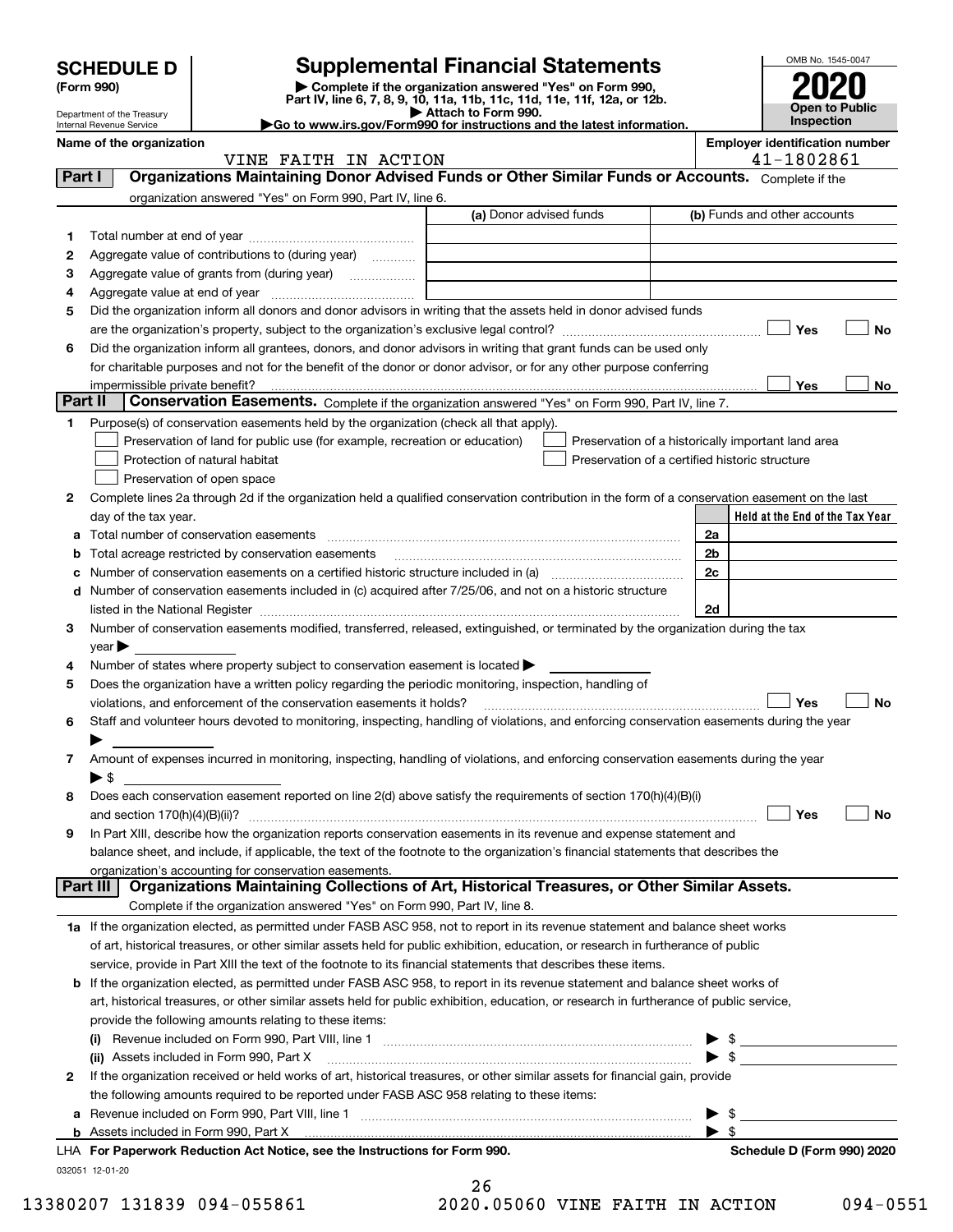|        | Schedule D (Form 990) 2020                                                                                                                                                                                                     | VINE FAITH IN ACTION                    |   |                |                                                                                                                                                                                                                               |  |                                 | 41-1802861 |                     |          | Page 2 |
|--------|--------------------------------------------------------------------------------------------------------------------------------------------------------------------------------------------------------------------------------|-----------------------------------------|---|----------------|-------------------------------------------------------------------------------------------------------------------------------------------------------------------------------------------------------------------------------|--|---------------------------------|------------|---------------------|----------|--------|
|        | Part III<br>Organizations Maintaining Collections of Art, Historical Treasures, or Other Similar Assets (continued)                                                                                                            |                                         |   |                |                                                                                                                                                                                                                               |  |                                 |            |                     |          |        |
| 3      | Using the organization's acquisition, accession, and other records, check any of the following that make significant use of its                                                                                                |                                         |   |                |                                                                                                                                                                                                                               |  |                                 |            |                     |          |        |
|        | collection items (check all that apply):                                                                                                                                                                                       |                                         |   |                |                                                                                                                                                                                                                               |  |                                 |            |                     |          |        |
| a      | Public exhibition                                                                                                                                                                                                              |                                         |   |                | Loan or exchange program                                                                                                                                                                                                      |  |                                 |            |                     |          |        |
| b      | Scholarly research                                                                                                                                                                                                             |                                         |   |                | Other and the contract of the contract of the contract of the contract of the contract of the contract of the contract of the contract of the contract of the contract of the contract of the contract of the contract of the |  |                                 |            |                     |          |        |
| с      | Preservation for future generations                                                                                                                                                                                            |                                         |   |                |                                                                                                                                                                                                                               |  |                                 |            |                     |          |        |
| 4      | Provide a description of the organization's collections and explain how they further the organization's exempt purpose in Part XIII.                                                                                           |                                         |   |                |                                                                                                                                                                                                                               |  |                                 |            |                     |          |        |
| 5      | During the year, did the organization solicit or receive donations of art, historical treasures, or other similar assets                                                                                                       |                                         |   |                |                                                                                                                                                                                                                               |  |                                 |            |                     |          |        |
|        | to be sold to raise funds rather than to be maintained as part of the organization's collection?                                                                                                                               |                                         |   |                |                                                                                                                                                                                                                               |  |                                 |            | Yes                 |          | No     |
|        | Escrow and Custodial Arrangements. Complete if the organization answered "Yes" on Form 990, Part IV, line 9, or<br><b>Part IV</b>                                                                                              |                                         |   |                |                                                                                                                                                                                                                               |  |                                 |            |                     |          |        |
|        | reported an amount on Form 990, Part X, line 21.                                                                                                                                                                               |                                         |   |                |                                                                                                                                                                                                                               |  |                                 |            |                     |          |        |
|        | 1a Is the organization an agent, trustee, custodian or other intermediary for contributions or other assets not included                                                                                                       |                                         |   |                |                                                                                                                                                                                                                               |  |                                 |            |                     |          |        |
|        | on Form 990, Part X? <b>Entitled Strategie Control</b> and Terms and Terms and Terms and Terms and Terms and Terms and                                                                                                         |                                         |   |                |                                                                                                                                                                                                                               |  |                                 |            | Yes                 |          | No     |
|        | If "Yes," explain the arrangement in Part XIII and complete the following table:                                                                                                                                               |                                         |   |                |                                                                                                                                                                                                                               |  |                                 |            |                     |          |        |
|        |                                                                                                                                                                                                                                |                                         |   |                |                                                                                                                                                                                                                               |  |                                 |            | Amount              |          |        |
| с      | Beginning balance manufactured and contain an account of the state of the state of the state of the state of the state of the state of the state of the state of the state of the state of the state of the state of the state |                                         |   |                |                                                                                                                                                                                                                               |  | 1c                              |            |                     |          |        |
|        | Additions during the year manufactured and an account of the year manufactured and account of the year manufactured and account of the state of the state of the state of the state of the state of the state of the state of  |                                         |   |                |                                                                                                                                                                                                                               |  | 1d                              |            |                     |          |        |
| е      | Distributions during the year manufactured and contain an account of the year manufactured and the year manufactured and the year manufactured and the year manufactured and the year manufactured and the state of the state  |                                         |   |                |                                                                                                                                                                                                                               |  | 1e                              |            |                     |          |        |
| Ť.     |                                                                                                                                                                                                                                |                                         |   |                |                                                                                                                                                                                                                               |  | 1f                              |            |                     |          |        |
|        | 2a Did the organization include an amount on Form 990, Part X, line 21, for escrow or custodial account liability?                                                                                                             |                                         |   |                |                                                                                                                                                                                                                               |  |                                 | .          | Yes                 |          | No     |
| Part V | <b>b</b> If "Yes," explain the arrangement in Part XIII. Check here if the explanation has been provided on Part XIII<br>Endowment Funds. Complete if the organization answered "Yes" on Form 990, Part IV, line 10.           |                                         |   |                |                                                                                                                                                                                                                               |  |                                 |            |                     |          |        |
|        |                                                                                                                                                                                                                                |                                         |   |                |                                                                                                                                                                                                                               |  |                                 |            |                     |          |        |
|        |                                                                                                                                                                                                                                | (a) Current year                        |   | (b) Prior year | (c) Two years back                                                                                                                                                                                                            |  | (d) Three years back            |            | (e) Four years back |          |        |
| 1a     | Beginning of year balance                                                                                                                                                                                                      |                                         |   |                |                                                                                                                                                                                                                               |  |                                 |            |                     |          |        |
| b      |                                                                                                                                                                                                                                |                                         |   |                |                                                                                                                                                                                                                               |  |                                 |            |                     |          |        |
|        | Net investment earnings, gains, and losses                                                                                                                                                                                     |                                         |   |                |                                                                                                                                                                                                                               |  |                                 |            |                     |          |        |
| a      | e Other expenditures for facilities                                                                                                                                                                                            |                                         |   |                |                                                                                                                                                                                                                               |  |                                 |            |                     |          |        |
|        |                                                                                                                                                                                                                                |                                         |   |                |                                                                                                                                                                                                                               |  |                                 |            |                     |          |        |
|        | and programs                                                                                                                                                                                                                   |                                         |   |                |                                                                                                                                                                                                                               |  |                                 |            |                     |          |        |
|        | End of year balance                                                                                                                                                                                                            |                                         |   |                |                                                                                                                                                                                                                               |  |                                 |            |                     |          |        |
| g<br>2 | Provide the estimated percentage of the current year end balance (line 1g, column (a)) held as:                                                                                                                                |                                         |   |                |                                                                                                                                                                                                                               |  |                                 |            |                     |          |        |
| а      | Board designated or quasi-endowment                                                                                                                                                                                            |                                         | % |                |                                                                                                                                                                                                                               |  |                                 |            |                     |          |        |
|        | Permanent endowment > <u>example</u>                                                                                                                                                                                           | %                                       |   |                |                                                                                                                                                                                                                               |  |                                 |            |                     |          |        |
| с      | Term endowment $\blacktriangleright$                                                                                                                                                                                           | %                                       |   |                |                                                                                                                                                                                                                               |  |                                 |            |                     |          |        |
|        | The percentages on lines 2a, 2b, and 2c should equal 100%.                                                                                                                                                                     |                                         |   |                |                                                                                                                                                                                                                               |  |                                 |            |                     |          |        |
|        | 3a Are there endowment funds not in the possession of the organization that are held and administered for the organization                                                                                                     |                                         |   |                |                                                                                                                                                                                                                               |  |                                 |            |                     |          |        |
|        | by:                                                                                                                                                                                                                            |                                         |   |                |                                                                                                                                                                                                                               |  |                                 |            |                     | Yes      | No.    |
|        | (i)                                                                                                                                                                                                                            |                                         |   |                |                                                                                                                                                                                                                               |  |                                 |            | 3a(i)               |          |        |
|        |                                                                                                                                                                                                                                |                                         |   |                |                                                                                                                                                                                                                               |  |                                 |            | 3a(ii)              |          |        |
|        |                                                                                                                                                                                                                                |                                         |   |                |                                                                                                                                                                                                                               |  |                                 |            | 3b                  |          |        |
|        | Describe in Part XIII the intended uses of the organization's endowment funds.                                                                                                                                                 |                                         |   |                |                                                                                                                                                                                                                               |  |                                 |            |                     |          |        |
|        | Land, Buildings, and Equipment.<br>Part VI                                                                                                                                                                                     |                                         |   |                |                                                                                                                                                                                                                               |  |                                 |            |                     |          |        |
|        | Complete if the organization answered "Yes" on Form 990, Part IV, line 11a. See Form 990, Part X, line 10.                                                                                                                     |                                         |   |                |                                                                                                                                                                                                                               |  |                                 |            |                     |          |        |
|        | Description of property                                                                                                                                                                                                        | (a) Cost or other<br>basis (investment) |   |                | (b) Cost or other<br>basis (other)                                                                                                                                                                                            |  | (c) Accumulated<br>depreciation |            | (d) Book value      |          |        |
|        |                                                                                                                                                                                                                                |                                         |   |                | 675,013.                                                                                                                                                                                                                      |  |                                 |            |                     | 675,013. |        |
| b      |                                                                                                                                                                                                                                |                                         |   |                | 9,315,616.                                                                                                                                                                                                                    |  | 1,994,986.                      |            | 7,320,630.          |          |        |
|        | Leasehold improvements                                                                                                                                                                                                         |                                         |   |                |                                                                                                                                                                                                                               |  |                                 |            |                     |          |        |
|        |                                                                                                                                                                                                                                |                                         |   |                | 1,064,899.                                                                                                                                                                                                                    |  | 595,937.                        |            |                     | 468,962. |        |
|        | e Other.                                                                                                                                                                                                                       |                                         |   |                |                                                                                                                                                                                                                               |  |                                 |            |                     |          |        |
|        |                                                                                                                                                                                                                                |                                         |   |                |                                                                                                                                                                                                                               |  |                                 |            | 8,464,605.          |          |        |
|        |                                                                                                                                                                                                                                |                                         |   |                |                                                                                                                                                                                                                               |  |                                 |            |                     |          |        |

**Schedule D (Form 990) 2020**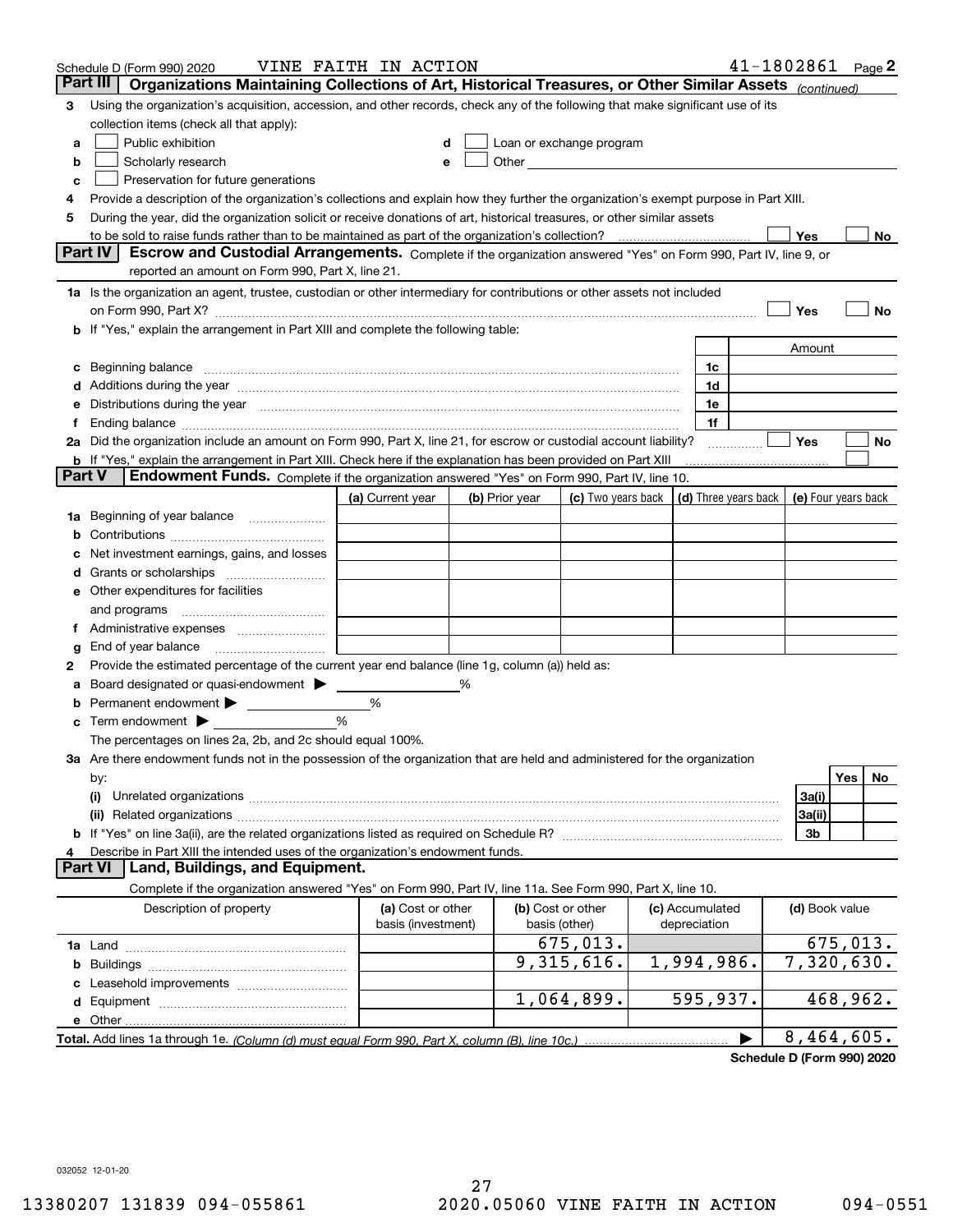Complete if the organization answered "Yes" on Form 990, Part IV, line 11b. See Form 990, Part X, line 12.

| (a) Description of security or category (including name of security)                   | (b) Book value | (c) Method of valuation: Cost or end-of-year market value |
|----------------------------------------------------------------------------------------|----------------|-----------------------------------------------------------|
| (1) Financial derivatives                                                              |                |                                                           |
| (2) Closely held equity interests                                                      |                |                                                           |
| (3) Other                                                                              |                |                                                           |
| (A)                                                                                    |                |                                                           |
| (B)                                                                                    |                |                                                           |
| (C)                                                                                    |                |                                                           |
| (D)                                                                                    |                |                                                           |
| (E)                                                                                    |                |                                                           |
| (F)                                                                                    |                |                                                           |
| (G)                                                                                    |                |                                                           |
| (H)                                                                                    |                |                                                           |
| Total. (Col. (b) must equal Form 990, Part X, col. (B) line 12.) $\blacktriangleright$ |                |                                                           |

#### **Part VIII Investments - Program Related.**

Complete if the organization answered "Yes" on Form 990, Part IV, line 11c. See Form 990, Part X, line 13.

| (a) Description of investment                                                                 | (b) Book value | (c) Method of valuation: Cost or end-of-year market value |
|-----------------------------------------------------------------------------------------------|----------------|-----------------------------------------------------------|
| (1)                                                                                           |                |                                                           |
| (2)                                                                                           |                |                                                           |
| $\frac{1}{2}$                                                                                 |                |                                                           |
| (4)                                                                                           |                |                                                           |
| $\left(5\right)$                                                                              |                |                                                           |
| (6)                                                                                           |                |                                                           |
| (7)                                                                                           |                |                                                           |
| (8)                                                                                           |                |                                                           |
| (9)                                                                                           |                |                                                           |
| <b>Total.</b> (Col. (b) must equal Form 990, Part X, col. (B) line 13.) $\blacktriangleright$ |                |                                                           |

#### **Part IX Other Assets.**

Complete if the organization answered "Yes" on Form 990, Part IV, line 11d. See Form 990, Part X, line 15.

| (a) Description                                                                                                   | (b) Book value |
|-------------------------------------------------------------------------------------------------------------------|----------------|
| (1)                                                                                                               |                |
| (2)                                                                                                               |                |
| (3)                                                                                                               |                |
| (4)                                                                                                               |                |
| $\frac{1}{2}$                                                                                                     |                |
| (6)                                                                                                               |                |
| (7)                                                                                                               |                |
| (8)                                                                                                               |                |
| (9)                                                                                                               |                |
|                                                                                                                   |                |
| <b>Part X   Other Liabilities.</b>                                                                                |                |
| Complete if the organization answered "Yes" on Form 990, Part IV, line 11e or 11f. See Form 990, Part X, line 25. |                |

| (a) Description of liability<br>1. | (b) Book value |
|------------------------------------|----------------|
| Federal income taxes<br>(1)        |                |
| SPECIAL ASSESSMENTS PAYABLE<br>(2) | 39,147.        |
| SECURITY<br>DEPOSITS<br>(3)        | 6, 200.        |
| (4)                                |                |
| (5)                                |                |
| (6)                                |                |
| (7)                                |                |
| (8)                                |                |
| (9)                                |                |
|                                    | 45,347.        |

**2.** Liability for uncertain tax positions. In Part XIII, provide the text of the footnote to the organization's financial statements that reports the organization's liability for uncertain tax positions under FASB ASC 740. Check here if the text of the footnote has been provided in Part XIII  $\boxed{\text{X}}$ 

**Schedule D (Form 990) 2020**

032053 12-01-20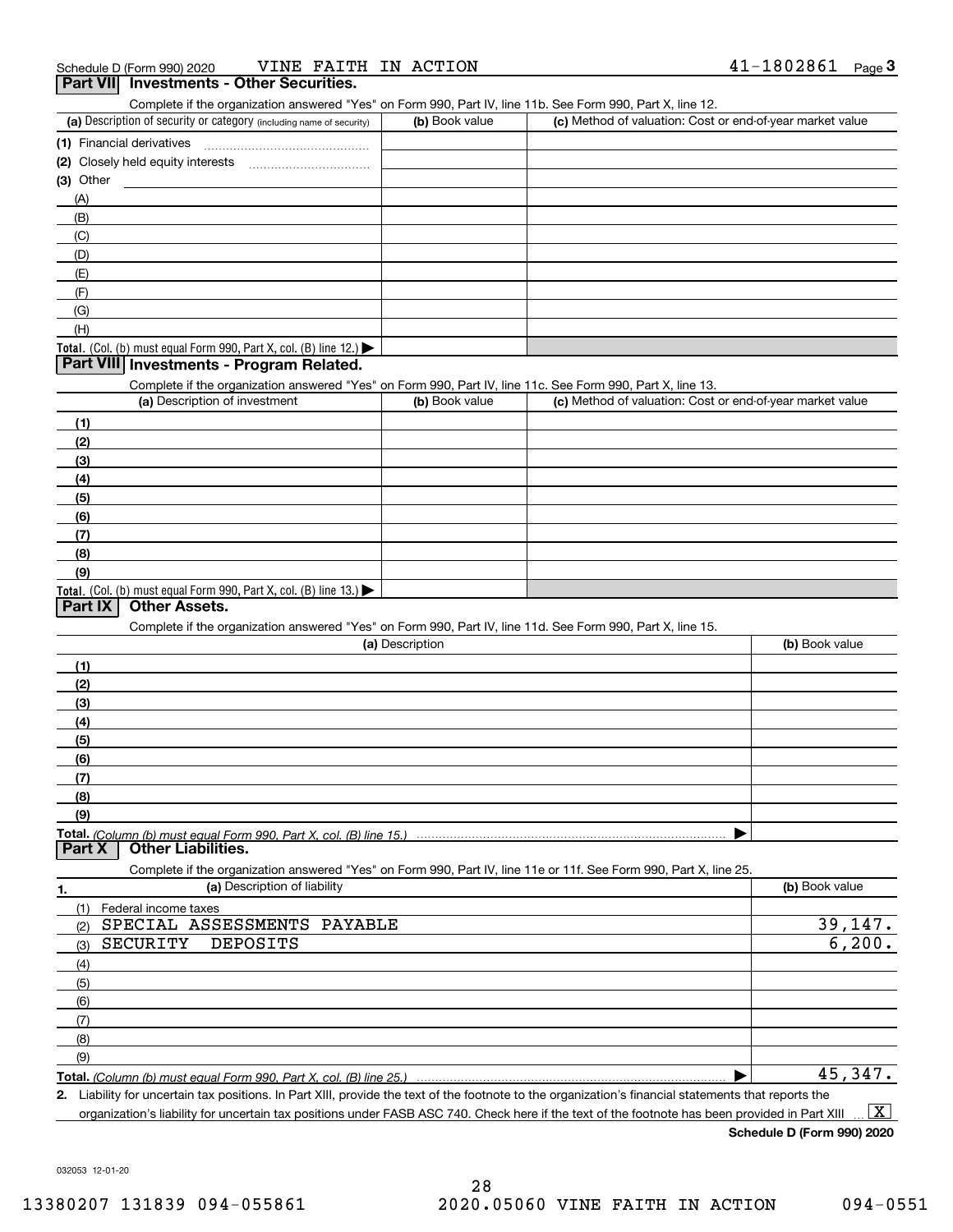|    | VINE FAITH IN ACTION<br>Schedule D (Form 990) 2020                                                                                                             |                | $41 - 1802861$ Page 4 |
|----|----------------------------------------------------------------------------------------------------------------------------------------------------------------|----------------|-----------------------|
|    | Reconciliation of Revenue per Audited Financial Statements With Revenue per Return.<br>Part XI                                                                 |                |                       |
|    | Complete if the organization answered "Yes" on Form 990, Part IV, line 12a.                                                                                    |                |                       |
| 1  | Total revenue, gains, and other support per audited financial statements                                                                                       | $\blacksquare$ | 3,544,079.            |
| 2  | Amounts included on line 1 but not on Form 990, Part VIII, line 12:                                                                                            |                |                       |
| a  | 3,261.<br>2a                                                                                                                                                   |                |                       |
| b  | 2 <sub>b</sub>                                                                                                                                                 |                |                       |
| с  | 2c                                                                                                                                                             |                |                       |
| d  | 407,353.<br>2d<br>Other (Describe in Part XIII.)                                                                                                               |                |                       |
| е  | Add lines 2a through 2d                                                                                                                                        | 2e             | 410,614.              |
| 3  |                                                                                                                                                                | 3              | 3, 133, 465.          |
| 4  | Amounts included on Form 990, Part VIII, line 12, but not on line 1:                                                                                           |                |                       |
| a  | Investment expenses not included on Form 990, Part VIII, line 7b<br>4a                                                                                         |                |                       |
| b  | Other (Describe in Part XIII.)<br>4b                                                                                                                           |                |                       |
| c. | Add lines 4a and 4b                                                                                                                                            | 4c             |                       |
| 5  |                                                                                                                                                                | 5              | 3,133,465.            |
|    | Part XII   Reconciliation of Expenses per Audited Financial Statements With Expenses per Return.                                                               |                |                       |
|    | Complete if the organization answered "Yes" on Form 990, Part IV, line 12a.                                                                                    |                |                       |
| 1  | Total expenses and losses per audited financial statements                                                                                                     | $\blacksquare$ | 3,345,535.            |
| 2  | Amounts included on line 1 but not on Form 990, Part IX, line 25:                                                                                              |                |                       |
| a  | 2a                                                                                                                                                             |                |                       |
| b  | 2 <sub>b</sub>                                                                                                                                                 |                |                       |
| c  | 2c                                                                                                                                                             |                |                       |
| d  | 407,353.<br>2d                                                                                                                                                 |                |                       |
| е  | Add lines 2a through 2d                                                                                                                                        | <b>2e</b>      | 407,353.              |
| 3  |                                                                                                                                                                | 3              | 2,938,182.            |
| 4  | Amounts included on Form 990, Part IX, line 25, but not on line 1:                                                                                             |                |                       |
| a  | Investment expenses not included on Form 990, Part VIII, line 7b<br>4a                                                                                         |                |                       |
| b  | 4b<br>Other (Describe in Part XIII.)                                                                                                                           |                |                       |
| c. | Add lines 4a and 4b                                                                                                                                            | 4с             |                       |
| 5  |                                                                                                                                                                | 5              | 2,938,182.            |
|    | Part XIII Supplemental Information.                                                                                                                            |                |                       |
|    | Provide the descriptions required for Part II, lines 3, 5, and 9; Part III, lines 1a and 4; Part IV, lines 1b and 2b; Part V, line 4; Part X, line 2; Part XI, |                |                       |
|    | lines 2d and 4b; and Part XII, lines 2d and 4b. Also complete this part to provide any additional information.                                                 |                |                       |
|    |                                                                                                                                                                |                |                       |
|    |                                                                                                                                                                |                |                       |
|    | PART X, LINE 2:                                                                                                                                                |                |                       |

THE ORGANIZATION IS EXEMPT FROM FEDERAL AND STATE INCOME TAXES AS AN

ORGANIZATION DESCRIBED IN SECTION 501(C)(3) OF THE INTERNAL REVENUE CODE.

| THE ORGANIZATION HAS EVALUATED ITS TAX POSITIONS AND HAS DETERMINED IT HAS |  |
|----------------------------------------------------------------------------|--|
|----------------------------------------------------------------------------|--|

29

NO UNCERTAIN TAX POSITIONS AS OF JUNE 30, 2021 AND 2020.

## PART XI, LINE 2D - OTHER ADJUSTMENTS:

 $\sim$   $407,353$ .

## PART XII, LINE 2D - OTHER ADJUSTMENTS:

032054 12-01-20

COGS 407,353.

**Schedule D (Form 990) 2020**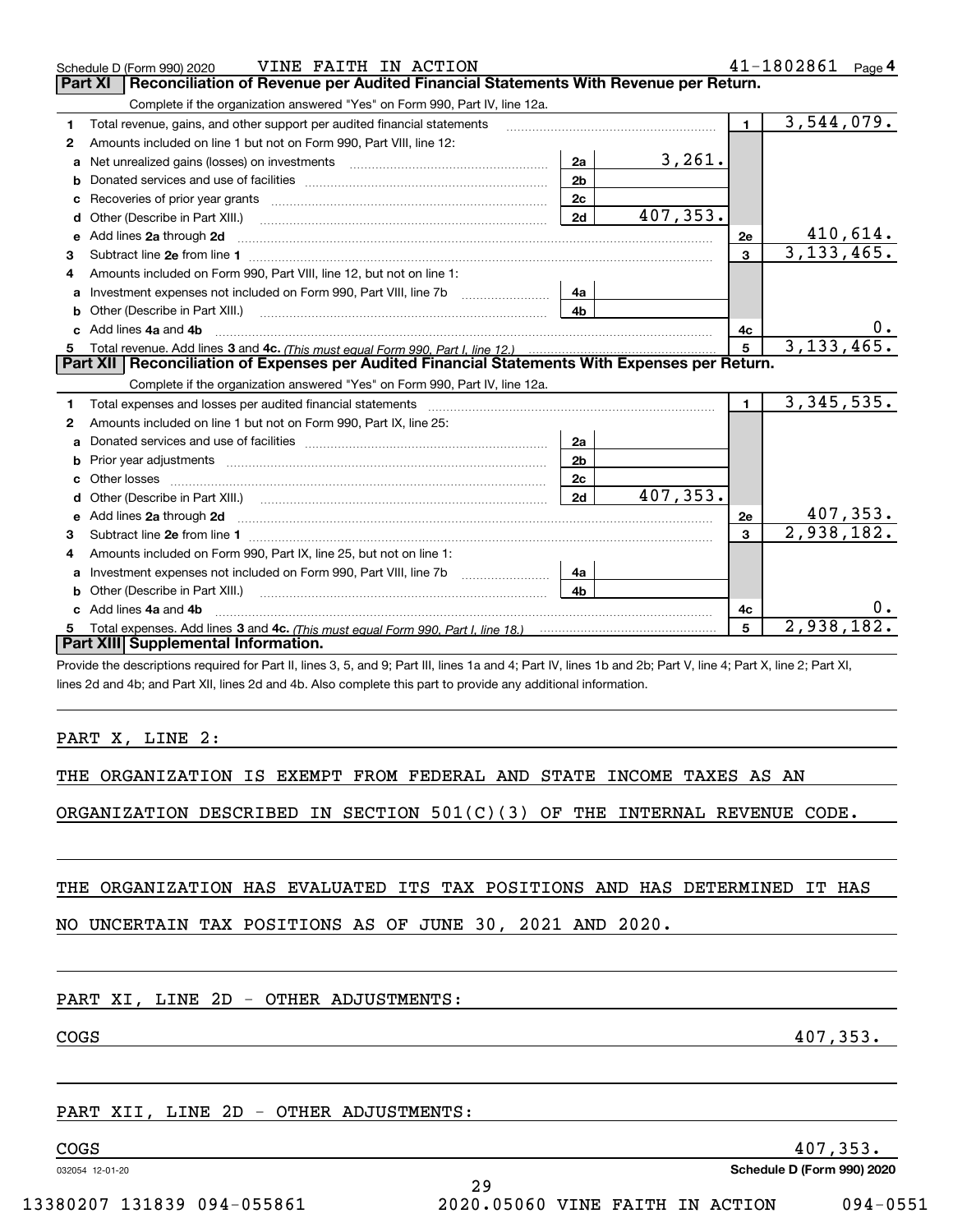| <b>Part XIII Supplemental Information</b> (continued) |                            |
|-------------------------------------------------------|----------------------------|
|                                                       |                            |
|                                                       |                            |
|                                                       |                            |
|                                                       |                            |
|                                                       |                            |
|                                                       |                            |
|                                                       |                            |
|                                                       |                            |
|                                                       |                            |
|                                                       |                            |
|                                                       |                            |
|                                                       |                            |
|                                                       |                            |
|                                                       |                            |
|                                                       |                            |
|                                                       |                            |
|                                                       |                            |
|                                                       |                            |
|                                                       |                            |
|                                                       |                            |
|                                                       |                            |
|                                                       |                            |
|                                                       |                            |
|                                                       |                            |
|                                                       |                            |
|                                                       |                            |
|                                                       |                            |
|                                                       |                            |
|                                                       |                            |
|                                                       | Schedule D (Form 990) 2020 |

032055 12-01-20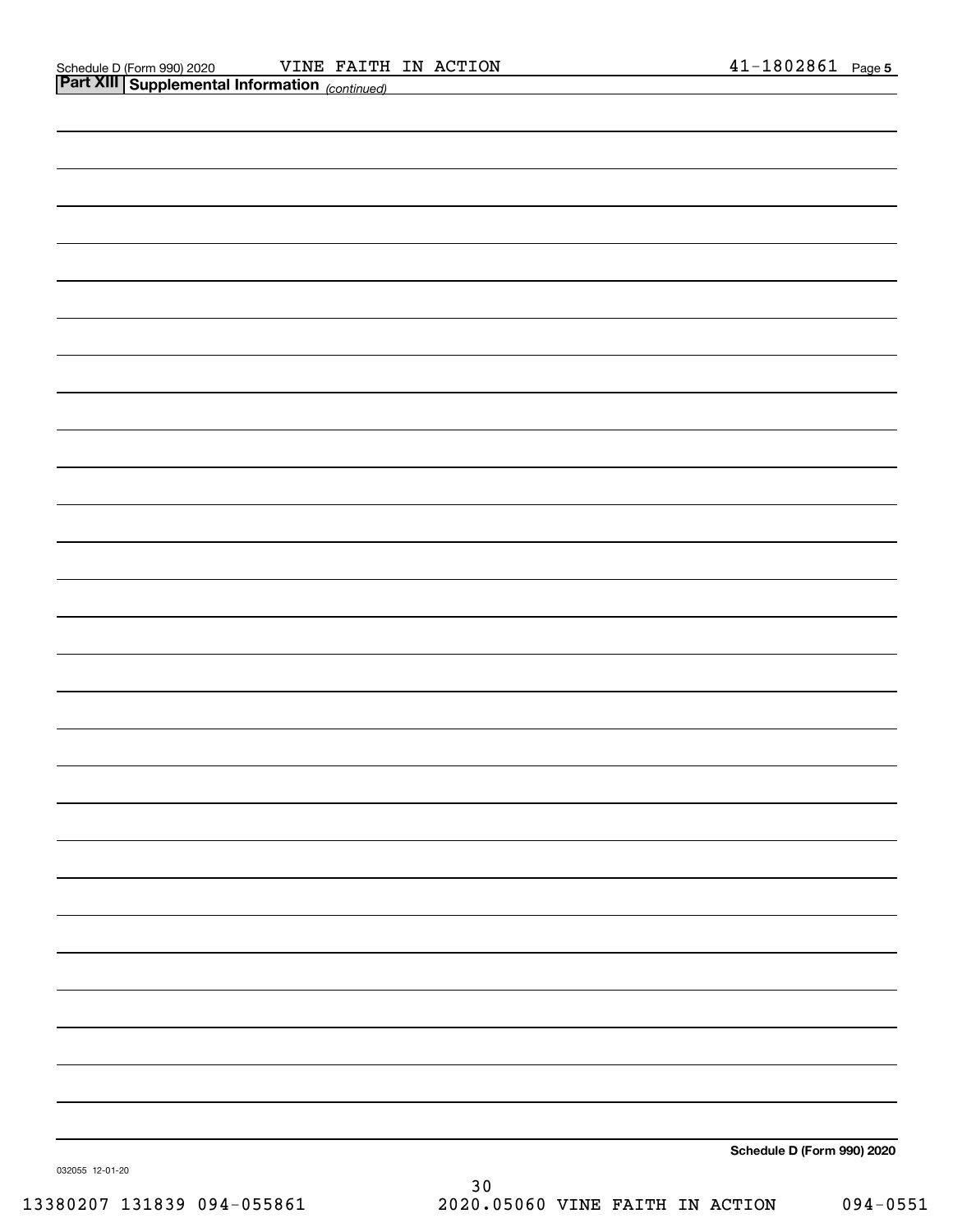#### **SCHEDULE M (Form 990)**

# **Noncash Contributions**

OMB No. 1545-0047

| Department of the Treasury |
|----------------------------|
| Internal Revenue Service   |

**Complete if the organizations answered "Yes" on Form 990, Part IV, lines 29 or 30. Attach to Form 990.**  $\triangleright$  Complete if the organizations answered "Yes" on Form 990, Part IV, lines 29 or 30.  $2020$  $\blacktriangleright$ 

|                              | <b>Open to Public</b><br><b>Inspection</b> |  |  |  |  |  |
|------------------------------|--------------------------------------------|--|--|--|--|--|
| alover identification number |                                            |  |  |  |  |  |

|        | Internal Revenue Service                                                                                                       |                         |                               | ► Go to www.irs.gov/Form990 for instructions and the latest information. |  |                                       | Inspection |    |
|--------|--------------------------------------------------------------------------------------------------------------------------------|-------------------------|-------------------------------|--------------------------------------------------------------------------|--|---------------------------------------|------------|----|
|        | Name of the organization                                                                                                       |                         |                               |                                                                          |  | <b>Employer identification number</b> |            |    |
|        | VINE FAITH IN ACTION                                                                                                           |                         |                               |                                                                          |  | 41-1802861                            |            |    |
| Part I | <b>Types of Property</b>                                                                                                       |                         |                               |                                                                          |  |                                       |            |    |
|        |                                                                                                                                | (a)                     | (b)                           | (c)                                                                      |  | (d)                                   |            |    |
|        |                                                                                                                                | Check if                | Number of<br>contributions or | Noncash contribution<br>amounts reported on                              |  | Method of determining                 |            |    |
|        |                                                                                                                                | applicable              |                               | items contributed Form 990, Part VIII, line 1g                           |  | noncash contribution amounts          |            |    |
| 1      |                                                                                                                                |                         |                               |                                                                          |  |                                       |            |    |
| 2      |                                                                                                                                |                         |                               |                                                                          |  |                                       |            |    |
| 3      |                                                                                                                                |                         |                               |                                                                          |  |                                       |            |    |
| 4      |                                                                                                                                |                         |                               |                                                                          |  |                                       |            |    |
| 5      | Clothing and household goods                                                                                                   | $\overline{\mathbf{x}}$ |                               | 407,353. RESALE VALUE                                                    |  |                                       |            |    |
| 6      |                                                                                                                                |                         |                               |                                                                          |  |                                       |            |    |
| 7      |                                                                                                                                |                         |                               |                                                                          |  |                                       |            |    |
| 8      |                                                                                                                                |                         |                               |                                                                          |  |                                       |            |    |
| 9      |                                                                                                                                |                         |                               |                                                                          |  |                                       |            |    |
| 10     | Securities - Closely held stock                                                                                                |                         |                               |                                                                          |  |                                       |            |    |
| 11     | Securities - Partnership, LLC, or                                                                                              |                         |                               |                                                                          |  |                                       |            |    |
|        | trust interests                                                                                                                |                         |                               |                                                                          |  |                                       |            |    |
| 12     |                                                                                                                                |                         |                               |                                                                          |  |                                       |            |    |
| 13     | Qualified conservation contribution -                                                                                          |                         |                               |                                                                          |  |                                       |            |    |
|        |                                                                                                                                |                         |                               |                                                                          |  |                                       |            |    |
| 14     | Qualified conservation contribution - Other                                                                                    |                         |                               |                                                                          |  |                                       |            |    |
| 15     | Real estate - Residential                                                                                                      |                         |                               |                                                                          |  |                                       |            |    |
| 16     |                                                                                                                                |                         |                               |                                                                          |  |                                       |            |    |
| 17     |                                                                                                                                |                         |                               |                                                                          |  |                                       |            |    |
| 18     |                                                                                                                                |                         |                               |                                                                          |  |                                       |            |    |
| 19     |                                                                                                                                |                         |                               |                                                                          |  |                                       |            |    |
| 20     | Drugs and medical supplies                                                                                                     |                         |                               |                                                                          |  |                                       |            |    |
| 21     |                                                                                                                                |                         |                               |                                                                          |  |                                       |            |    |
| 22     |                                                                                                                                |                         |                               |                                                                          |  |                                       |            |    |
| 23     |                                                                                                                                |                         |                               |                                                                          |  |                                       |            |    |
| 24     |                                                                                                                                |                         |                               |                                                                          |  |                                       |            |    |
| 25     | Other<br>▶<br>$($ $)$                                                                                                          |                         |                               |                                                                          |  |                                       |            |    |
| 26     | $\qquad \qquad (\qquad \qquad \underbrace{\qquad \qquad }% )$<br>Other<br>▶                                                    |                         |                               |                                                                          |  |                                       |            |    |
| 27     | Other<br>▶                                                                                                                     |                         |                               |                                                                          |  |                                       |            |    |
| 28     | Other $\blacktriangleright$                                                                                                    |                         |                               |                                                                          |  |                                       |            |    |
|        | Number of Forms 8283 received by the organization during the tax year for contributions                                        |                         |                               |                                                                          |  |                                       |            |    |
|        | for which the organization completed Form 8283, Part V, Donee Acknowledgement                                                  |                         |                               | 29                                                                       |  |                                       | 0          |    |
|        |                                                                                                                                |                         |                               |                                                                          |  |                                       | Yes        | No |
|        | 30a During the year, did the organization receive by contribution any property reported in Part I, lines 1 through 28, that it |                         |                               |                                                                          |  |                                       |            |    |
|        | must hold for at least three years from the date of the initial contribution, and which isn't required to be used for          |                         |                               |                                                                          |  |                                       |            |    |
|        |                                                                                                                                |                         |                               |                                                                          |  | 30a                                   |            | х  |
|        | exempt purposes for the entire holding period?<br><b>b</b> If "Yes," describe the arrangement in Part II.                      |                         |                               |                                                                          |  |                                       |            |    |
|        | Does the organization have a gift acceptance policy that requires the review of any nonstandard contributions?                 |                         |                               |                                                                          |  |                                       |            | х  |
| 31     | 32a Does the organization hire or use third parties or related organizations to solicit, process, or sell noncash              |                         |                               |                                                                          |  | 31                                    |            |    |
|        |                                                                                                                                |                         |                               |                                                                          |  |                                       |            | x  |
|        | contributions?                                                                                                                 |                         |                               |                                                                          |  | 32a                                   |            |    |
|        | <b>b</b> If "Yes," describe in Part II.                                                                                        |                         |                               |                                                                          |  |                                       |            |    |

**33**If the organization didn't report an amount in column (c) for a type of property for which column (a) is checked, describe in Part II.

**For Paperwork Reduction Act Notice, see the Instructions for Form 990. Schedule M (Form 990) 2020** LHA

032141 11-23-20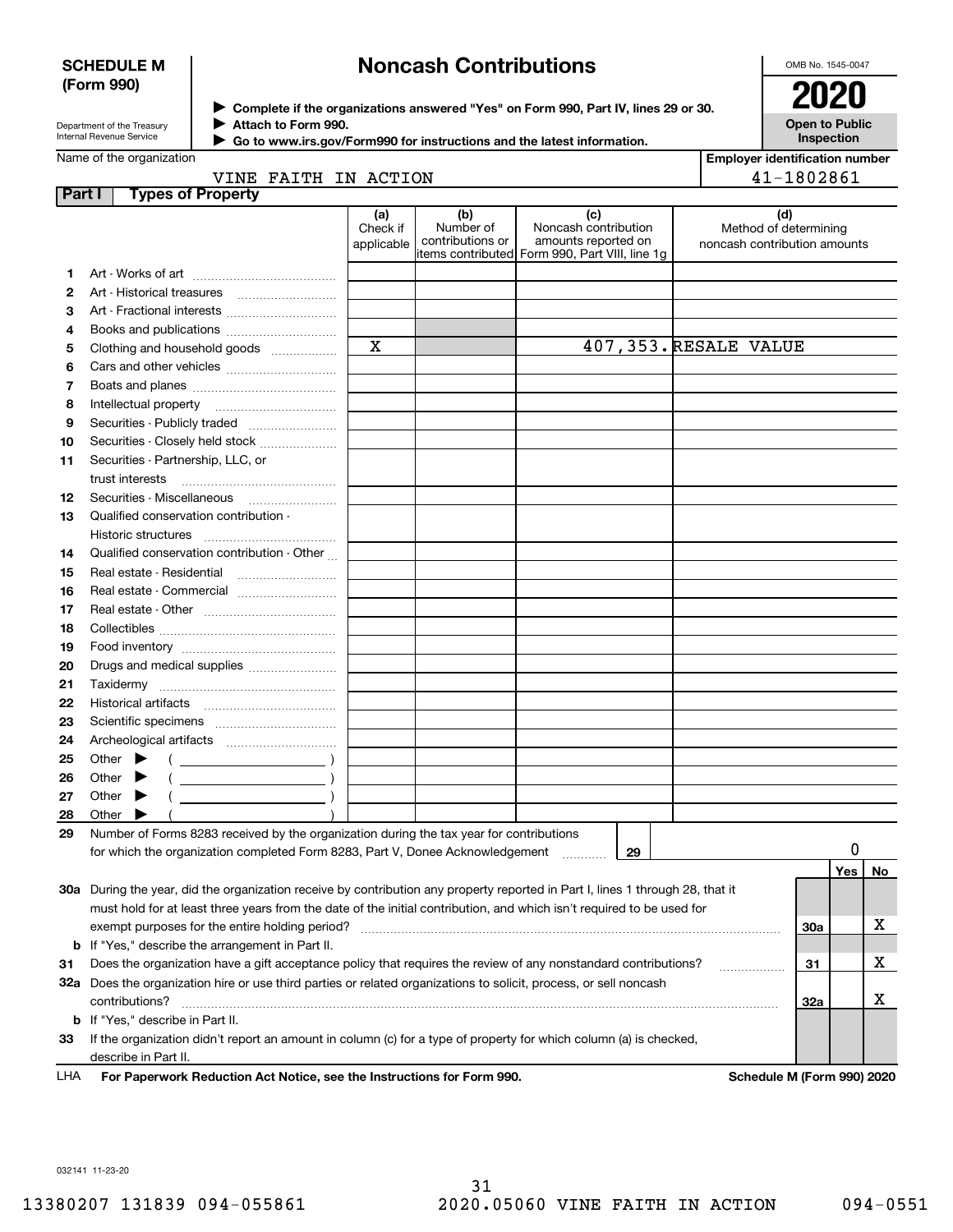Part II | Supplemental Information. Provide the information required by Part I, lines 30b, 32b, and 33, and whether the organization is reporting in Part I, column (b), the number of contributions, the number of items received, or a combination of both. Also complete this part for any additional information.

| 13380207 131839 094-055861 | $3\,2$<br>2020.05060 VINE FAITH IN ACTION<br>$094 - 0551$ |
|----------------------------|-----------------------------------------------------------|
| 032142 11-23-20            | Schedule M (Form 990) 2020                                |
|                            |                                                           |
|                            |                                                           |
|                            |                                                           |
|                            |                                                           |
|                            |                                                           |
|                            |                                                           |
|                            |                                                           |
|                            |                                                           |
|                            |                                                           |
|                            |                                                           |
|                            |                                                           |
|                            |                                                           |
|                            |                                                           |
|                            |                                                           |
|                            |                                                           |
|                            |                                                           |
|                            |                                                           |
|                            |                                                           |
|                            |                                                           |
|                            |                                                           |
|                            |                                                           |
|                            |                                                           |
|                            |                                                           |
|                            |                                                           |
|                            |                                                           |
|                            |                                                           |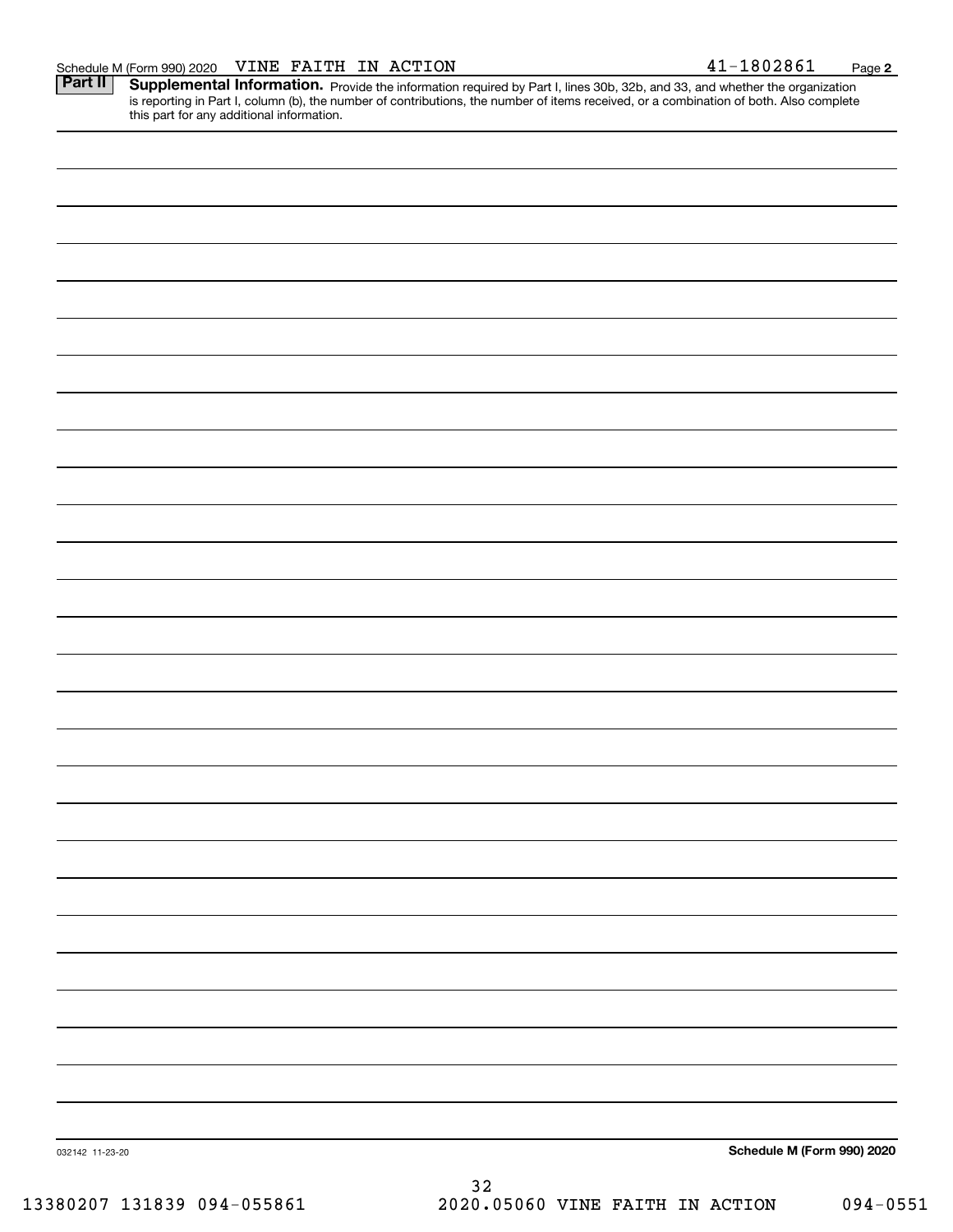**(Form 990 or 990-EZ)**

Department of the Treasury Internal Revenue Service Name of the organization

**Complete to provide information for responses to specific questions on Form 990 or 990-EZ or to provide any additional information. SCHEDULE O Supplemental Information to Form 990 or 990-EZ**

**| Attach to Form 990 or 990-EZ. | Go to www.irs.gov/Form990 for the latest information.** **Open to Public Inspection2020**

OMB No. 1545-0047

VINE FAITH IN ACTION 41-1802861

**Employer identification number**

FORM 990, PART III, LINE 1, DESCRIPTION OF ORGANIZATION MISSION:

RECIPIENTS OF SOCIAL SERVICES, RIDERS OF TRANSPORTATION SERVICES, OR

VOLUNTEERS.

FORM 990, PART III, LINE 4C, PROGRAM SERVICE ACCOMPLISHMENTS:

AND SERVICE COORDINATION. IN FY21, VINE BEGAN OFFERING PEARLS (PROGRAM

TO ENCOURAGE ACTIVE REWARDING LIVES), WHICH IS A NATIONAL

EVIDENCE-BASED PROGRAM FOR LATE-LIFE DEPRESSION. NEARLY 260 INDIVIDUALS

WERE ACTIVELY RECEIVING ASSISTANCE IN VARIOUS NHN PROGRAMS AT THE END

OF FY21.

FORM 990, PART III, LINE 4D, OTHER PROGRAM SERVICES:

DOOR2DOOR TRANSPORTATION. VINE'S VOLUNTEER DRIVER PROGRAM PROVIDES

MEDICAL, SOCIAL, AND EMPLOYMENT RELATED TRANSPORTATION TO OLDER ADULTS

AND PEOPLE ENROLLED IN PUBLICLY FUNDED HEALTH PLANS. MOST RIDES ARE

PROVIDED WITHIN THE CITY LIMITS OF MANKATO AND NORTH MANKATO. VINE

VOLUNTEER DRIVERS ARE AVAILABLE TO PROVIDE MEDICAL RIDES TO OUT-OF-TOWN

APPOINTMENTS. IN FY'21, DOOR2DOOR PROVIDED 3,780 RIDES.

EXPENSES \$ 91,027. INCLUDING GRANTS OF \$ 0. REVENUE \$ 0.

VINE HOME THRIFT STORE. THE STORE ACCEPTS DONATIONS OF GENTLY USED HOME FURNISHING AND ACCESSORIES WHICH ARE SOLD TO BENEFIT VINE PROGRAMS AND SERVICES. THE STORE EMPLOYS FULL AND PART-TIME STAFF WHO PICK-UP AND/OR PROCESS DONATIONS, STAGE ITEMS, CASHIER, AND ASSIST CUSTOMERS. USING ESTABLISHED GUIDELINES, LOW-INCOME COMMUNITY MEMBERS ARE ELIGIBLE TO PURCHASE NEEDED HOUSEHOLD ITEMS AT FURTHER REDUCED RATES.

032211 11-20-20 LHA For Paperwork Reduction Act Notice, see the Instructions for Form 990 or 990-EZ. Schedule O (Form 990 or 990-EZ) 2020

33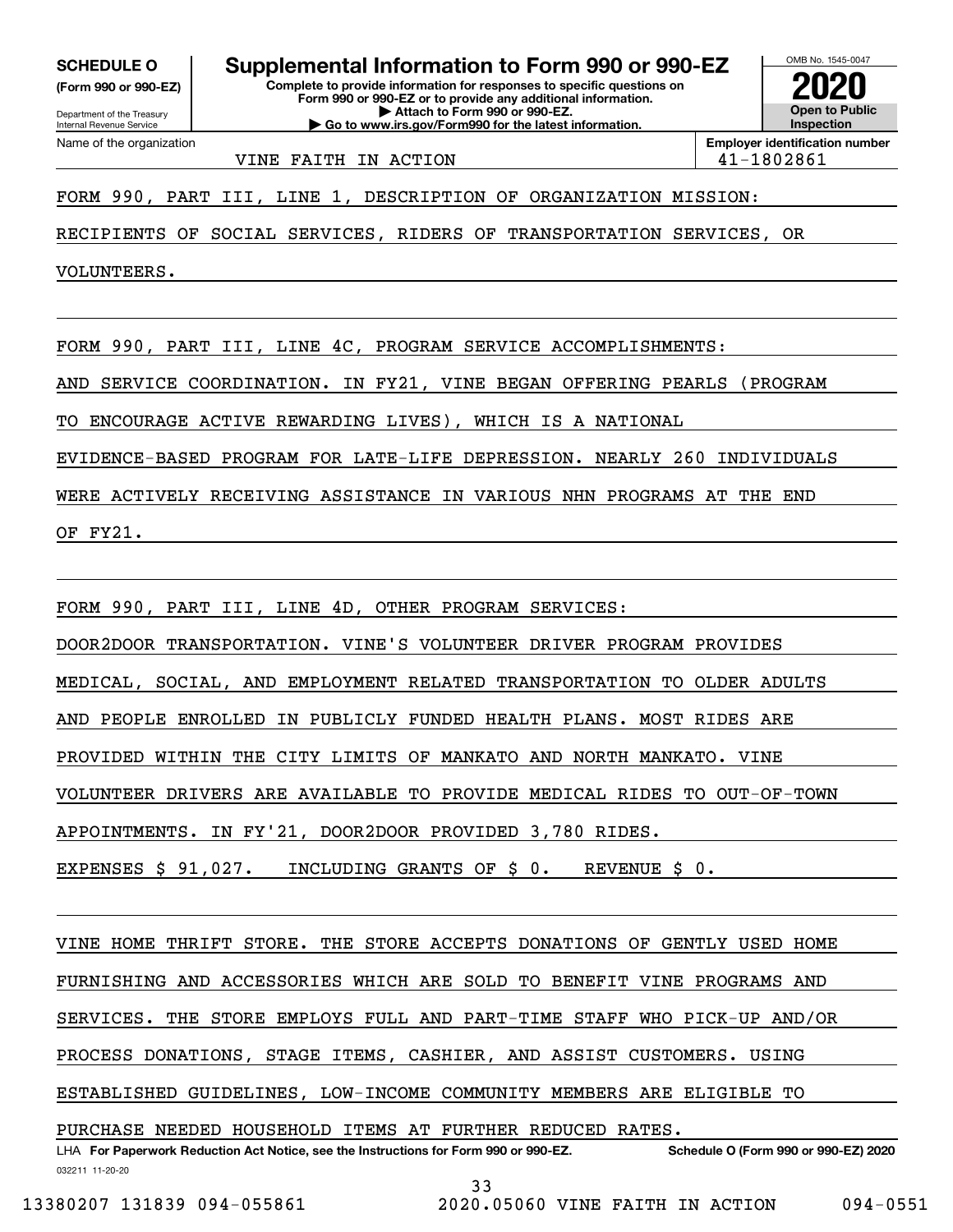| Schedule O (Form 990 or 990-EZ) 2020                                          | Page 2                                              |
|-------------------------------------------------------------------------------|-----------------------------------------------------|
| Name of the organization<br>VINE FAITH IN ACTION                              | <b>Employer identification number</b><br>41-1802861 |
| EXPENSES \$ 272,373.<br>INCLUDING GRANTS OF \$ 0.<br>REVENUE \$ 0.            |                                                     |
| FORM 990, PART VI, SECTION A, LINE 1:                                         |                                                     |
| EXECUTIVE COMMITTEE FULFILLS THE ROLE OF THE BOARD BETWEEN MEETINGS OF<br>THE |                                                     |

THE BOARD OF DIRECTORS WITHOUT POWER TO MAKE DECISIONS FOR VINE REQUIRING ACTION BY THE BOARD. THE EXECUTIVE COMMITTEE WILL INCLUDE ELECTED OFFICERS AND THE PAST CHAIR OF THE BOARD. THE COMMITTEE WILL ESTABLISH AN ANNUAL PLAN OF WORK FOR THE BOARD.

FORM 990, PART VI, SECTION A, LINE 4:

BYLAWS HAVE UPDATED TO INCLUDE REQUIRING A TWO THIRDS MAJORITY VOTE TO ENTER INTO ANY CONTRACTS IN THE NAME OF AND ON BEHALF OF THE CORPORATION. TITLES OF OFFICERS HAVE BEEN CHANGED FROM PRESIDENT TO CHAIR, VICE PRESIDENT TO VICE CHAIR, AND CHIEF OPERATING OFFICER TO CHIEF EXECUTIVE OFFICER. THE BYLAWS ALSO NOW STATE THE CORPORATION IS STAGGERING HOW MANY DIRECTOR'S TERMS EXPIRE WITHIN ONE YEAR.

FORM 990, PART VI, SECTION B, LINE 11B:

THE 990 IS PRESENTED TO THE EXECUTIVE BOARD AND THEN PRESENTED TO THE FULL BOARD FOR APPROVAL. THE PRESENTATION TO THE BOARD TAKES PLACE AT THE FIRST MEETING AFTER THE 990 IS RECEIVED.

FORM 990, PART VI, SECTION B, LINE 12C:

THE CONFLICT OF INTEREST POLICY COVERS ALL DIRECTORS, OFFICERS, AND

MANAGERS OF THE ORGANIZATION. POTENTIAL CONFLICTS OF INTEREST ARE REVIEWED

BY THE BOARD AND THE BOARD DETERMINES IF A CONFLICT EXISTS. IF AN

INDIVIDUAL DOES HAVE A CONFLICT OF INTEREST WITH A TRANSACTION, THEN THE

032212 11-20-20 **Schedule O (Form 990 or 990-EZ) 2020** INDIVIDUAL IS EXCLUDED FROM THE DISCUSSION AND APPROVAL OF THE TRANSACTION. 34

13380207 131839 094-055861 2020.05060 VINE FAITH IN ACTION 094-0551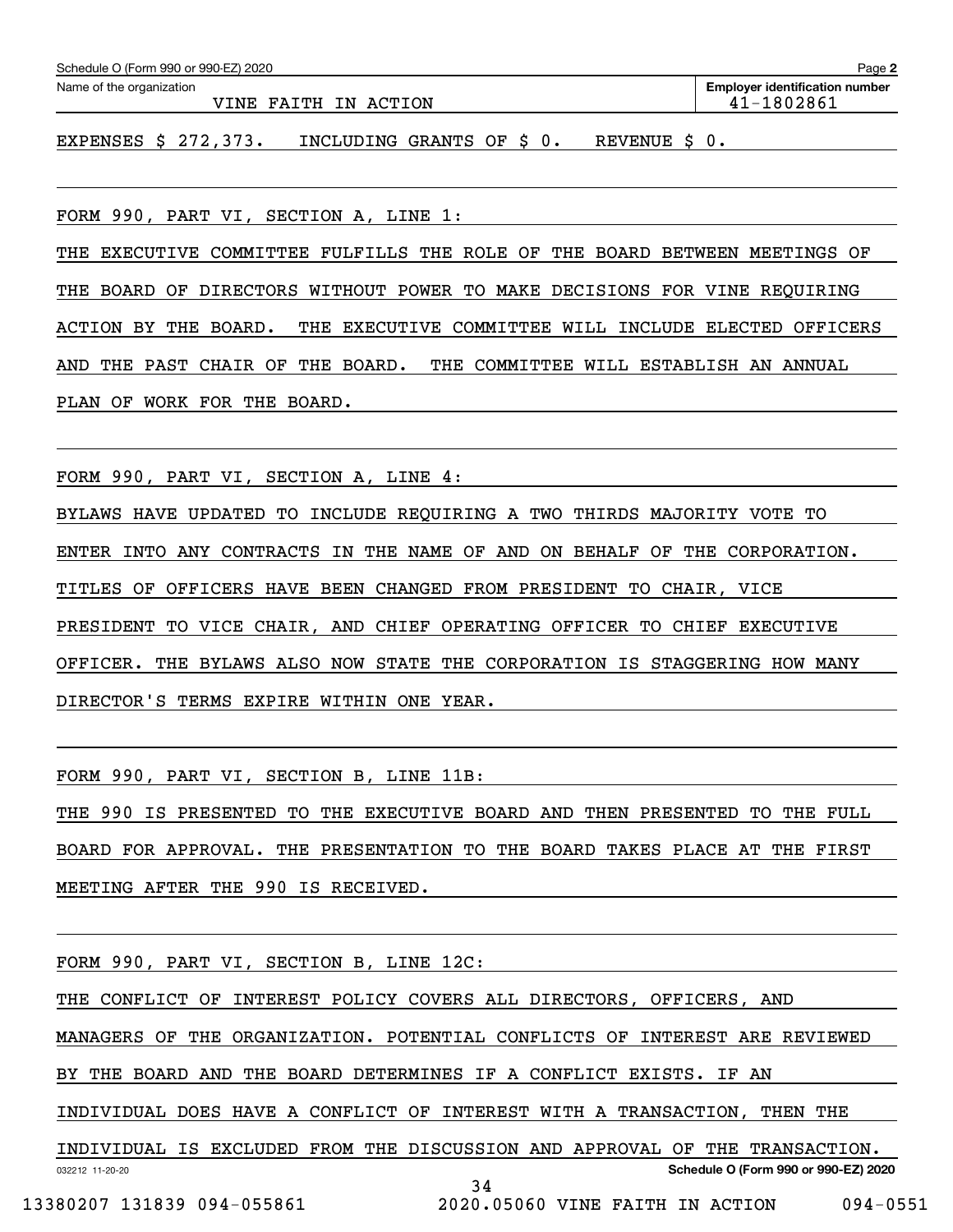| Schedule O (Form 990 or 990-EZ) 2020                                  | Page 2                                              |
|-----------------------------------------------------------------------|-----------------------------------------------------|
| Name of the organization<br>VINE FAITH IN ACTION                      | <b>Employer identification number</b><br>41-1802861 |
| ANY PROCEEDINGS RESULTING FROM CONFLICTS OF INTEREST ARE DOCUMENTED   | IN THE                                              |
| ORGANIZATION MONITORS COMPLIANCE WITH THE<br>MINUTES.<br>THE<br>BOARD | CONFLICT OF                                         |
| INTEREST POLICY ON AN ON-GOING BASIS. ANY                             | INSTANCES OF NON-COMPLIANCE ARE                     |
| DEALT WITH ON A CASE-BY-CASE BASIS.                                   |                                                     |

FORM 990, PART VI, SECTION B, LINE 15:

THE CEO'S COMPENSATION IS DETERMINED BY THE EXECUTIVE COMMITTEE ON AN ANNUAL BASIS. THE COMMITTEE USES COMPARABILITY DATA FROM THE MINNESOTA COUNCIL OF NONPROFITS (MCN) AND MARKET RATES. THE BOARD OF DIRECTORS IS NOTIFIED OF THE CEO'S SALARY INCREASE AND IT IS VOTED ON AS A PART OF THE ANNUAL SALARY BUDGET LINE ITEM. OTHER KEY EMPLOYEE COMPENSATION IS SET BY THE CEO USING COMPARABILITY DATA FROM MCN AND MARKET RATES WITH INPUT AND APPROVAL FROM THE EXECUTIVE COMMITTEE.

FORM 990, PART VI, SECTION C, LINE 19:

THE ORGANIZATION'S GOVERNING DOCUMENTS, AND FINANCIAL STATEMENTS ARE AVAILABLE UPON REQUEST.

FORM 990, PART XII, LINE 2C:

THE PROCESS REGARDING OVERSIGHT OF THE AUDIT OF THE FINANCIAL

STATEMENTS AND SELECTION OF THE INDEPENDENT ACCOUNTANT HAS NOT CHANGED

35

FROM THE PRIOR YEAR.

032212 11-20-20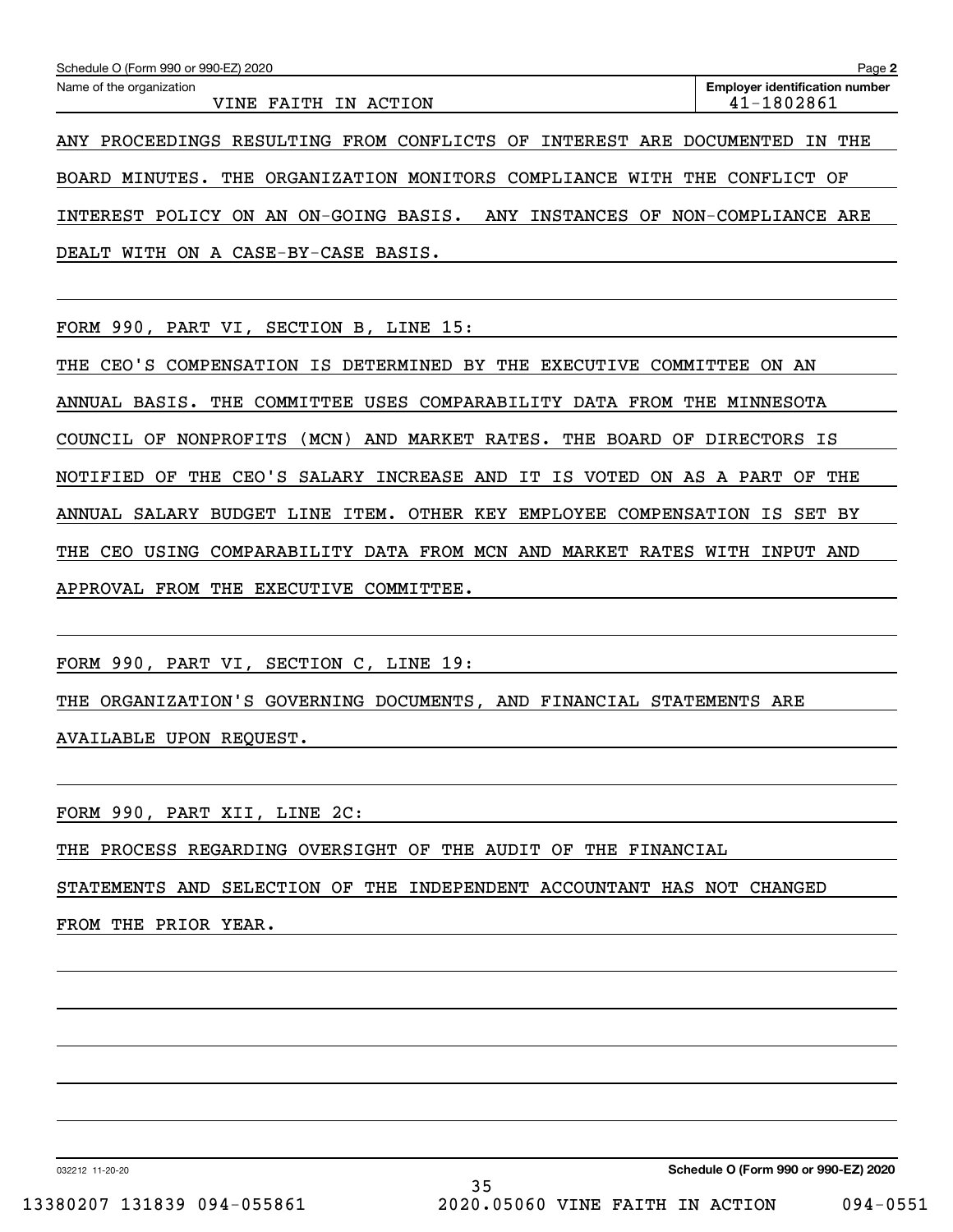| <b>SCHEDULE R</b>          |  |
|----------------------------|--|
| $(T - m \cdot \mathbf{A})$ |  |

**(Form 990)**

### **Related Organizations and Unrelated Partnerships**

**Complete if the organization answered "Yes" on Form 990, Part IV, line 33, 34, 35b, 36, or 37.** |

**Attach to Form 990.**  |

OMB No. 1545-0047

**Open to Public 2020**

**Employer identification number**

41-1802861

Department of the Treasury Internal Revenue Service

**| Go to www.irs.gov/Form990 for instructions and the latest information. Inspection**

Name of the organization

#### VINE FAITH IN ACTION

**Part I Identification of Disregarded Entities.**  Complete if the organization answered "Yes" on Form 990, Part IV, line 33.

| (a)<br>Name, address, and EIN (if applicable)<br>of disregarded entity | (b)<br>Primary activity | (c)<br>Legal domicile (state or<br>foreign country) | (d)<br>Total income | (e)<br>End-of-year assets | (f)<br>Direct controlling<br>entity |
|------------------------------------------------------------------------|-------------------------|-----------------------------------------------------|---------------------|---------------------------|-------------------------------------|
| VINE FAITH IN ACTION PROPERTIES, LLC                                   |                         |                                                     |                     |                           |                                     |
| 421 HICKORY STREET                                                     |                         |                                                     |                     |                           |                                     |
| MANKATO, MN 56001                                                      | RENTAL PROPERTY         | MINNESOTA                                           | 154,889.            |                           | 8, 312, 588. VINE FAITH IN ACTION   |
|                                                                        |                         |                                                     |                     |                           |                                     |
|                                                                        |                         |                                                     |                     |                           |                                     |
|                                                                        |                         |                                                     |                     |                           |                                     |

**Identification of Related Tax-Exempt Organizations.** Complete if the organization answered "Yes" on Form 990, Part IV, line 34, because it had one or more related tax-exempt **Part II** organizations during the tax year.

| (a)<br>Name, address, and EIN<br>of related organization | (b)<br>Primary activity | (c)<br>Legal domicile (state or<br>foreign country) | (d)<br><b>Exempt Code</b><br>section | (e)<br>Public charity<br>status (if section | (f)<br>Direct controlling<br>entity | $(g)$<br>Section 512(b)(13) | controlled<br>entity? |
|----------------------------------------------------------|-------------------------|-----------------------------------------------------|--------------------------------------|---------------------------------------------|-------------------------------------|-----------------------------|-----------------------|
|                                                          |                         |                                                     |                                      | 501(c)(3)                                   |                                     | Yes                         | No                    |
|                                                          |                         |                                                     |                                      |                                             |                                     |                             |                       |
|                                                          |                         |                                                     |                                      |                                             |                                     |                             |                       |
|                                                          |                         |                                                     |                                      |                                             |                                     |                             |                       |

**For Paperwork Reduction Act Notice, see the Instructions for Form 990. Schedule R (Form 990) 2020**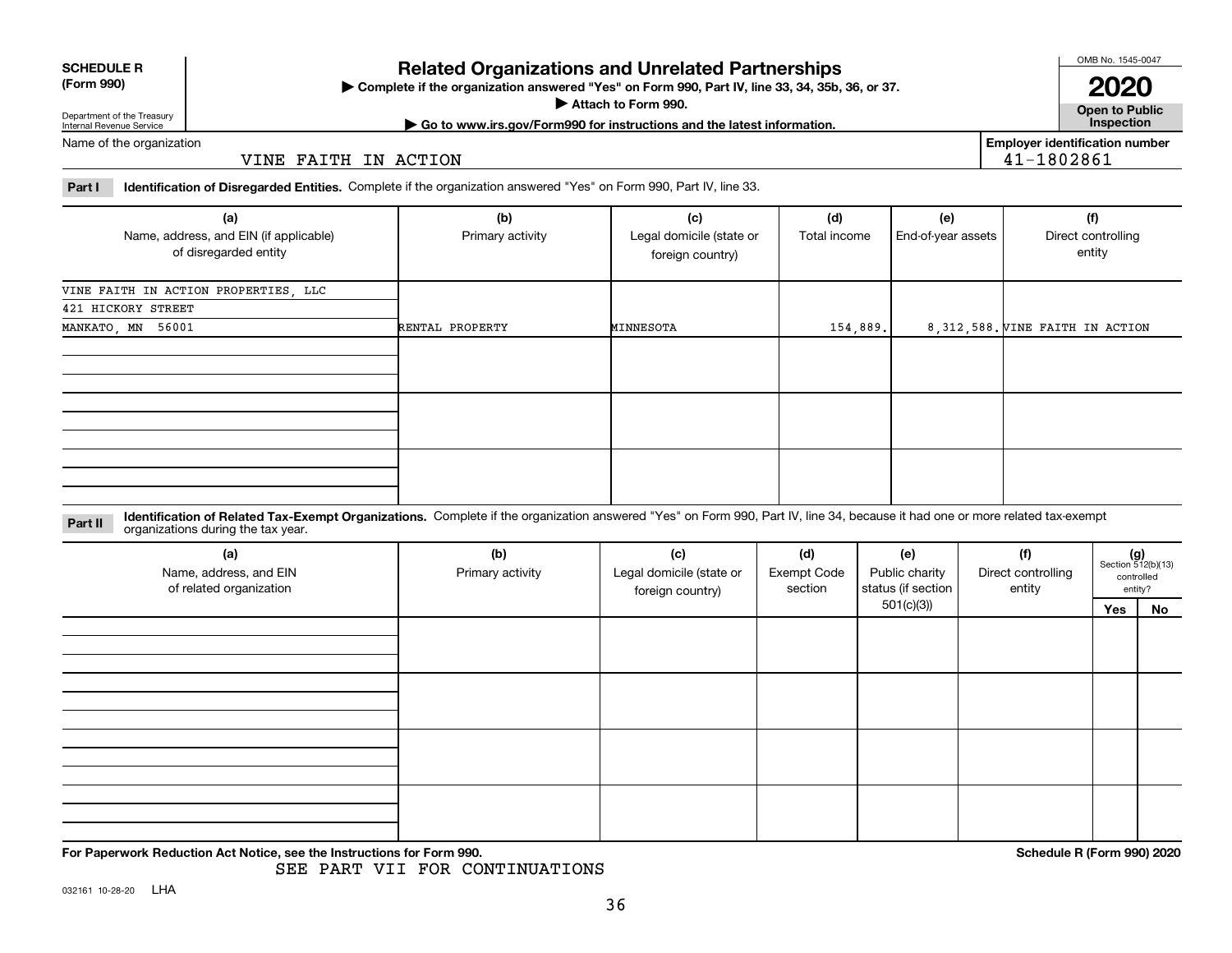**Identification of Related Organizations Taxable as a Partnership.** Complete if the organization answered "Yes" on Form 990, Part IV, line 34, because it had one or more related **Part III** organizations treated as a partnership during the tax year.

| (a)                                               | (b)              | (c)                  | (d)                          | (e)                                                                 | (f)                      | (g)                     |         | (h)              | (i)                                      | (j) | (k)                                                       |  |  |  |  |  |  |  |  |  |  |  |  |  |  |  |  |  |  |  |  |  |
|---------------------------------------------------|------------------|----------------------|------------------------------|---------------------------------------------------------------------|--------------------------|-------------------------|---------|------------------|------------------------------------------|-----|-----------------------------------------------------------|--|--|--|--|--|--|--|--|--|--|--|--|--|--|--|--|--|--|--|--|--|
| Name, address, and EIN<br>of related organization | Primary activity | Legal<br>domicile    | Direct controlling<br>entity | Predominant income                                                  | Share of total<br>income | Share of<br>end-of-year |         | Disproportionate | Code V-UBI<br>amount in box              |     | General or Percentage<br>managing<br>partner?<br>partner? |  |  |  |  |  |  |  |  |  |  |  |  |  |  |  |  |  |  |  |  |  |
|                                                   |                  | (state or<br>foreign |                              |                                                                     |                          | assets                  |         | allocations?     |                                          |     |                                                           |  |  |  |  |  |  |  |  |  |  |  |  |  |  |  |  |  |  |  |  |  |
|                                                   |                  | country)             |                              | related, unrelated,<br>excluded from tax under<br>sections 512-514) |                          |                         | Yes $ $ | No               | 20 of Schedule<br>K-1 (Form 1065) Yes No |     |                                                           |  |  |  |  |  |  |  |  |  |  |  |  |  |  |  |  |  |  |  |  |  |
|                                                   |                  |                      |                              |                                                                     |                          |                         |         |                  |                                          |     |                                                           |  |  |  |  |  |  |  |  |  |  |  |  |  |  |  |  |  |  |  |  |  |
|                                                   |                  |                      |                              |                                                                     |                          |                         |         |                  |                                          |     |                                                           |  |  |  |  |  |  |  |  |  |  |  |  |  |  |  |  |  |  |  |  |  |
|                                                   |                  |                      |                              |                                                                     |                          |                         |         |                  |                                          |     |                                                           |  |  |  |  |  |  |  |  |  |  |  |  |  |  |  |  |  |  |  |  |  |
|                                                   |                  |                      |                              |                                                                     |                          |                         |         |                  |                                          |     |                                                           |  |  |  |  |  |  |  |  |  |  |  |  |  |  |  |  |  |  |  |  |  |
|                                                   |                  |                      |                              |                                                                     |                          |                         |         |                  |                                          |     |                                                           |  |  |  |  |  |  |  |  |  |  |  |  |  |  |  |  |  |  |  |  |  |
|                                                   |                  |                      |                              |                                                                     |                          |                         |         |                  |                                          |     |                                                           |  |  |  |  |  |  |  |  |  |  |  |  |  |  |  |  |  |  |  |  |  |
|                                                   |                  |                      |                              |                                                                     |                          |                         |         |                  |                                          |     |                                                           |  |  |  |  |  |  |  |  |  |  |  |  |  |  |  |  |  |  |  |  |  |
|                                                   |                  |                      |                              |                                                                     |                          |                         |         |                  |                                          |     |                                                           |  |  |  |  |  |  |  |  |  |  |  |  |  |  |  |  |  |  |  |  |  |
|                                                   |                  |                      |                              |                                                                     |                          |                         |         |                  |                                          |     |                                                           |  |  |  |  |  |  |  |  |  |  |  |  |  |  |  |  |  |  |  |  |  |
|                                                   |                  |                      |                              |                                                                     |                          |                         |         |                  |                                          |     |                                                           |  |  |  |  |  |  |  |  |  |  |  |  |  |  |  |  |  |  |  |  |  |
|                                                   |                  |                      |                              |                                                                     |                          |                         |         |                  |                                          |     |                                                           |  |  |  |  |  |  |  |  |  |  |  |  |  |  |  |  |  |  |  |  |  |
|                                                   |                  |                      |                              |                                                                     |                          |                         |         |                  |                                          |     |                                                           |  |  |  |  |  |  |  |  |  |  |  |  |  |  |  |  |  |  |  |  |  |
|                                                   |                  |                      |                              |                                                                     |                          |                         |         |                  |                                          |     |                                                           |  |  |  |  |  |  |  |  |  |  |  |  |  |  |  |  |  |  |  |  |  |
|                                                   |                  |                      |                              |                                                                     |                          |                         |         |                  |                                          |     |                                                           |  |  |  |  |  |  |  |  |  |  |  |  |  |  |  |  |  |  |  |  |  |
|                                                   |                  |                      |                              |                                                                     |                          |                         |         |                  |                                          |     |                                                           |  |  |  |  |  |  |  |  |  |  |  |  |  |  |  |  |  |  |  |  |  |
|                                                   |                  |                      |                              |                                                                     |                          |                         |         |                  |                                          |     |                                                           |  |  |  |  |  |  |  |  |  |  |  |  |  |  |  |  |  |  |  |  |  |
|                                                   |                  |                      |                              |                                                                     |                          |                         |         |                  |                                          |     |                                                           |  |  |  |  |  |  |  |  |  |  |  |  |  |  |  |  |  |  |  |  |  |

**Identification of Related Organizations Taxable as a Corporation or Trust.** Complete if the organization answered "Yes" on Form 990, Part IV, line 34, because it had one or more related **Part IV** organizations treated as a corporation or trust during the tax year.

| (a)<br>Name, address, and EIN<br>of related organization | (b)<br>Primary activity | (c)<br>Legal domicile<br>(state or<br>foreign | (d)<br>Direct controlling<br>entity | (e)<br>Type of entity<br>(C corp, S corp,<br>or trust) | (f)<br>Share of total<br>income | (g)<br>Share of<br>end-of-year<br>assets | (h)<br>Percentage<br>ownership | $\begin{array}{c} \textbf{(i)}\\ \text{Section}\\ 512 \text{(b)} \text{(13)}\\ \text{controlled}\\ \text{entity?} \end{array}$ |  |  |
|----------------------------------------------------------|-------------------------|-----------------------------------------------|-------------------------------------|--------------------------------------------------------|---------------------------------|------------------------------------------|--------------------------------|--------------------------------------------------------------------------------------------------------------------------------|--|--|
|                                                          |                         | country)                                      |                                     |                                                        |                                 |                                          |                                | Yes No                                                                                                                         |  |  |
|                                                          |                         |                                               |                                     |                                                        |                                 |                                          |                                |                                                                                                                                |  |  |
|                                                          |                         |                                               |                                     |                                                        |                                 |                                          |                                |                                                                                                                                |  |  |
|                                                          |                         |                                               |                                     |                                                        |                                 |                                          |                                |                                                                                                                                |  |  |
|                                                          |                         |                                               |                                     |                                                        |                                 |                                          |                                |                                                                                                                                |  |  |
|                                                          |                         |                                               |                                     |                                                        |                                 |                                          |                                |                                                                                                                                |  |  |
|                                                          |                         |                                               |                                     |                                                        |                                 |                                          |                                |                                                                                                                                |  |  |
|                                                          |                         |                                               |                                     |                                                        |                                 |                                          |                                |                                                                                                                                |  |  |
|                                                          |                         |                                               |                                     |                                                        |                                 |                                          |                                |                                                                                                                                |  |  |
|                                                          |                         |                                               |                                     |                                                        |                                 |                                          |                                |                                                                                                                                |  |  |
|                                                          |                         |                                               |                                     |                                                        |                                 |                                          |                                |                                                                                                                                |  |  |
|                                                          |                         |                                               |                                     |                                                        |                                 |                                          |                                |                                                                                                                                |  |  |
|                                                          |                         |                                               |                                     |                                                        |                                 |                                          |                                |                                                                                                                                |  |  |
|                                                          |                         |                                               |                                     |                                                        |                                 |                                          |                                |                                                                                                                                |  |  |
|                                                          |                         |                                               |                                     |                                                        |                                 |                                          |                                |                                                                                                                                |  |  |
|                                                          |                         |                                               |                                     |                                                        |                                 |                                          |                                |                                                                                                                                |  |  |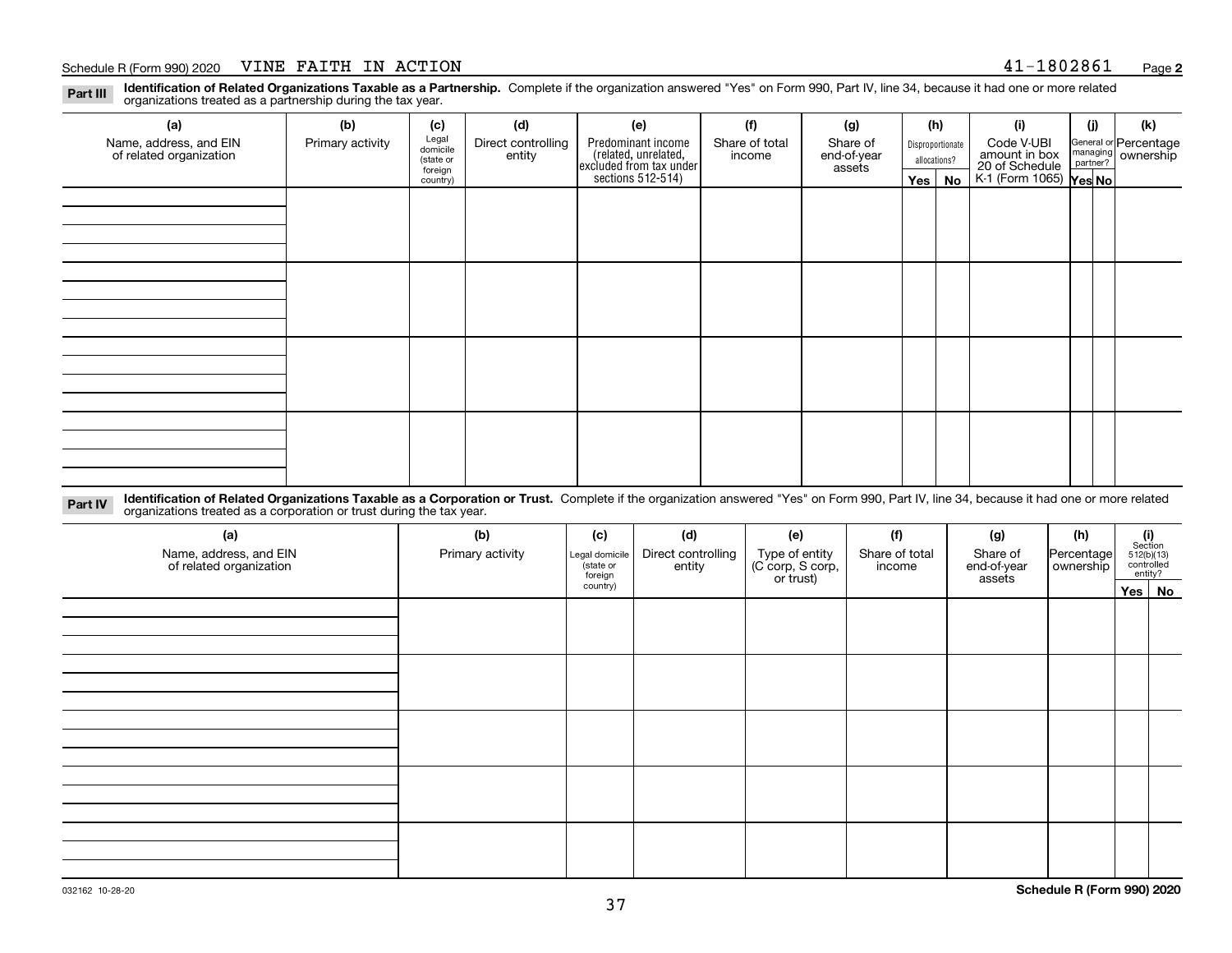**Part V** T**ransactions With Related Organizations.** Complete if the organization answered "Yes" on Form 990, Part IV, line 34, 35b, or 36.

| Note: Complete line 1 if any entity is listed in Parts II, III, or IV of this schedule.                                                                                                                                        |                 | Yes I | No                      |
|--------------------------------------------------------------------------------------------------------------------------------------------------------------------------------------------------------------------------------|-----------------|-------|-------------------------|
| During the tax year, did the organization engage in any of the following transactions with one or more related organizations listed in Parts II-IV?                                                                            |                 |       |                         |
|                                                                                                                                                                                                                                | 1a              |       | X                       |
| b Gift, grant, or capital contribution to related organization(s) manufaction(s) and content to related organization (s) and contribution to related organization(s) manufactured content and content of the state of Gift, gr | 1b              |       | X                       |
| c Gift, grant, or capital contribution from related organization(s) manufaction contains and contribution from related organization(s) manufaction contains and contribution from related organization(s) manufaction contains | 1c              |       | $\mathbf X$             |
| d Loans or loan guarantees to or for related organization(s) committion contracts are constructed as a control or contract or contract or contract or contract or contract or contract or contract or contract or contract or  | 1 <sub>d</sub>  |       | $\mathbf x$             |
| e Loans or loan guarantees by related organization(s) encontraction contains and contain a construction of the state of the state organization (s) encoderation and construction of the state of the state of the state of the | 1e              |       | X                       |
|                                                                                                                                                                                                                                |                 |       |                         |
| f Dividends from related organization(s) manufactured contains and contained a series of the contact of the contact of the contact of the contact of the contact of the contact of the contact of the contact of the contact o | 1f              |       | X                       |
| g Sale of assets to related organization(s) www.assettion.com/www.assettion.com/www.assettion.com/www.assettion.com/www.assettion.com/www.assettion.com/www.assettion.com/www.assettion.com/www.assettion.com/www.assettion.co | 1a              |       | X                       |
| h Purchase of assets from related organization(s) manufactured and content to content the content of assets from related organization(s)                                                                                       | 1 <sub>h</sub>  |       | X                       |
| Exchange of assets with related organization(s) www.wallen.com/www.wallen.com/www.wallen.com/www.wallen.com/www.wallen.com/www.wallen.com/www.wallen.com/www.wallen.com/www.wallen.com/www.wallen.com/www.wallen.com/www.walle | 1i              |       | $\mathbf x$             |
| Lease of facilities, equipment, or other assets to related organization(s) [11] manufactured manufactured manufactured manufactured manufactured manufactured manufactured manufactured manufactured manufactured manufactured | 1i.             |       | $\overline{\mathbf{x}}$ |
|                                                                                                                                                                                                                                |                 |       |                         |
|                                                                                                                                                                                                                                | 1k              | X     |                         |
| Performance of services or membership or fundraising solicitations for related organization(s) [11] production content in the service of services or membership or fundraising solicitations for related organization(s) [11]  | 11              |       | $\mathbf X$             |
| m Performance of services or membership or fundraising solicitations by related organization(s)                                                                                                                                | 1m              |       | X                       |
|                                                                                                                                                                                                                                | 1n              | X     |                         |
| <b>o</b> Sharing of paid employees with related organization(s)                                                                                                                                                                | 10 <sub>o</sub> | X     |                         |
|                                                                                                                                                                                                                                |                 |       |                         |
| p Reimbursement paid to related organization(s) for expenses [111] resummand content to content the set of the set of the set of the set of the set of the set of the set of the set of the set of the set of the set of the s | 1p.             |       | X                       |
|                                                                                                                                                                                                                                | 1a              |       | X                       |
|                                                                                                                                                                                                                                |                 |       |                         |
| r Other transfer of cash or property to related organization(s)                                                                                                                                                                | 1r              |       | X                       |
|                                                                                                                                                                                                                                | 1s              |       | X                       |
| 2 If the answer to any of the above is "Yes," see the instructions for information on who must complete this line, including covered relationships and transaction thresholds.                                                 |                 |       |                         |

| (a)<br>Name of related organization      | (b)<br>Transaction<br>type (a-s) | (c)<br>Amount involved | (d)<br>Method of determining amount involved |
|------------------------------------------|----------------------------------|------------------------|----------------------------------------------|
| (1) VINE FAITH IN ACTION PROPERTIES, LLC | Κ                                | 294,000. COST          |                                              |
| (2)                                      |                                  |                        |                                              |
| (3)                                      |                                  |                        |                                              |
| (4)                                      |                                  |                        |                                              |
| (5)                                      |                                  |                        |                                              |
| (6)                                      |                                  |                        |                                              |
|                                          |                                  |                        |                                              |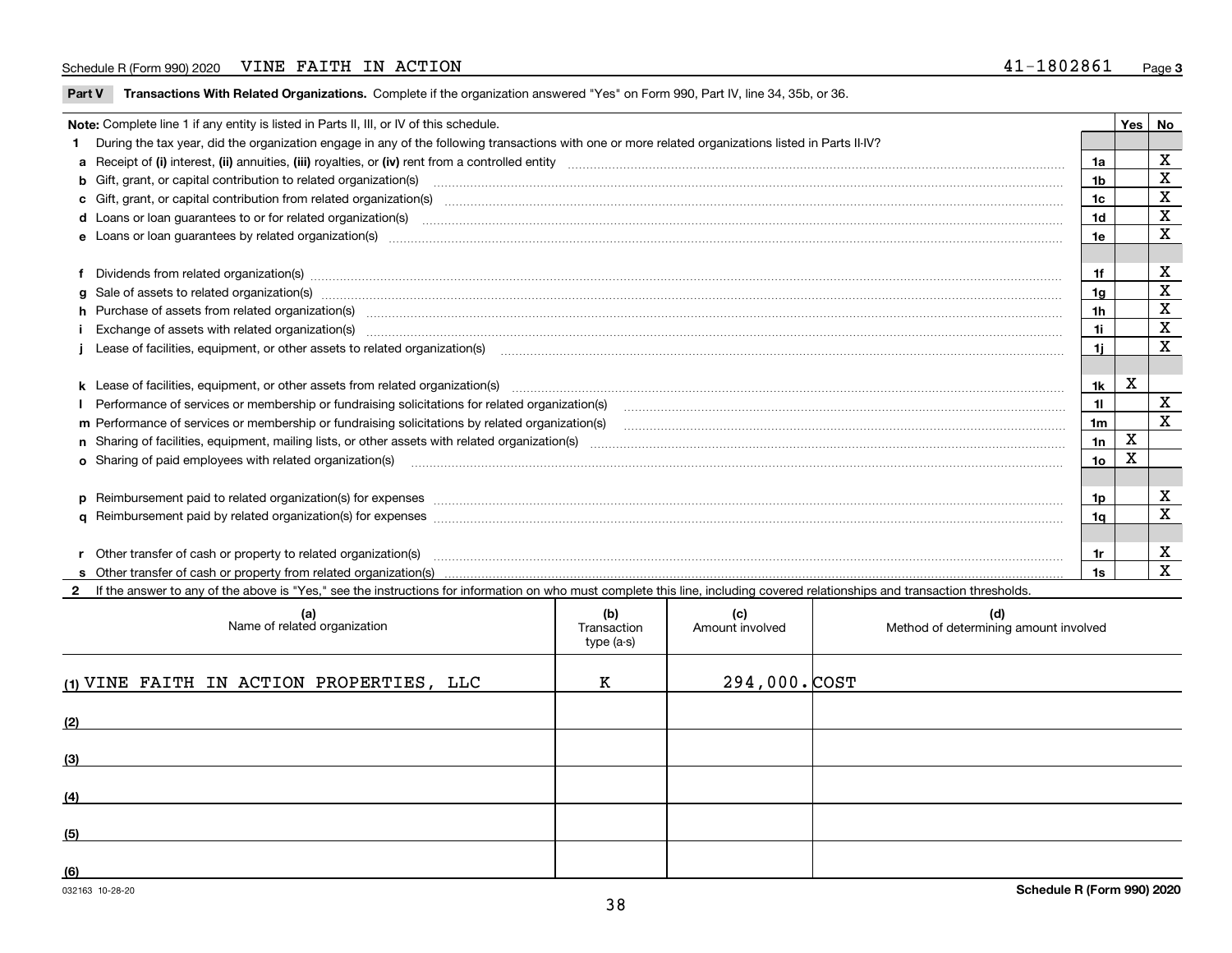**Part VI Unrelated Organizations Taxable as a Partnership. Complete if the organization answered "Yes" on Form 990, Part IV, line 37.** 

Provide the following information for each entity taxed as a partnership through which the organization conducted more than five percent of its activities (measured by total assets or gross revenue) that was not a related organization. See instructions regarding exclusion for certain investment partnerships.

| ັ                      | ັ<br>ັ           |                   |                                                                                            |                                                                                               |          |             |                                  |  |                                                                                                  |        |     |  |  |  |  |
|------------------------|------------------|-------------------|--------------------------------------------------------------------------------------------|-----------------------------------------------------------------------------------------------|----------|-------------|----------------------------------|--|--------------------------------------------------------------------------------------------------|--------|-----|--|--|--|--|
| (a)                    | (b)              | (c)               | (d)                                                                                        | $(e)$<br>Are all                                                                              | (f)      | (g)         | (h)                              |  | (i)                                                                                              | (i)    | (k) |  |  |  |  |
| Name, address, and EIN | Primary activity | Legal domicile    | Predominant income<br>(related, unrelated,<br>excluded from tax under<br>sections 512-514) |                                                                                               | Share of | Share of    | Disproportionate<br>allocations? |  | Code V-UBI<br>amount in box 20 managing<br>of Schedule K-1<br>(Form 1065)<br>$\overline{Yes}$ No |        |     |  |  |  |  |
| of entity              |                  | (state or foreign |                                                                                            | $\begin{array}{c}\n\text{partners} & \text{sec.} \\ 501(c)(3) & \text{orgs.?} \\ \end{array}$ | total    | end-of-year |                                  |  |                                                                                                  |        |     |  |  |  |  |
|                        |                  | country)          |                                                                                            |                                                                                               | income   | assets      |                                  |  |                                                                                                  |        |     |  |  |  |  |
|                        |                  |                   |                                                                                            | Yes No                                                                                        |          |             | Yes No                           |  |                                                                                                  | Yes No |     |  |  |  |  |
|                        |                  |                   |                                                                                            |                                                                                               |          |             |                                  |  |                                                                                                  |        |     |  |  |  |  |
|                        |                  |                   |                                                                                            |                                                                                               |          |             |                                  |  |                                                                                                  |        |     |  |  |  |  |
|                        |                  |                   |                                                                                            |                                                                                               |          |             |                                  |  |                                                                                                  |        |     |  |  |  |  |
|                        |                  |                   |                                                                                            |                                                                                               |          |             |                                  |  |                                                                                                  |        |     |  |  |  |  |
|                        |                  |                   |                                                                                            |                                                                                               |          |             |                                  |  |                                                                                                  |        |     |  |  |  |  |
|                        |                  |                   |                                                                                            |                                                                                               |          |             |                                  |  |                                                                                                  |        |     |  |  |  |  |
|                        |                  |                   |                                                                                            |                                                                                               |          |             |                                  |  |                                                                                                  |        |     |  |  |  |  |
|                        |                  |                   |                                                                                            |                                                                                               |          |             |                                  |  |                                                                                                  |        |     |  |  |  |  |
|                        |                  |                   |                                                                                            |                                                                                               |          |             |                                  |  |                                                                                                  |        |     |  |  |  |  |
|                        |                  |                   |                                                                                            |                                                                                               |          |             |                                  |  |                                                                                                  |        |     |  |  |  |  |
|                        |                  |                   |                                                                                            |                                                                                               |          |             |                                  |  |                                                                                                  |        |     |  |  |  |  |
|                        |                  |                   |                                                                                            |                                                                                               |          |             |                                  |  |                                                                                                  |        |     |  |  |  |  |
|                        |                  |                   |                                                                                            |                                                                                               |          |             |                                  |  |                                                                                                  |        |     |  |  |  |  |
|                        |                  |                   |                                                                                            |                                                                                               |          |             |                                  |  |                                                                                                  |        |     |  |  |  |  |
|                        |                  |                   |                                                                                            |                                                                                               |          |             |                                  |  |                                                                                                  |        |     |  |  |  |  |
|                        |                  |                   |                                                                                            |                                                                                               |          |             |                                  |  |                                                                                                  |        |     |  |  |  |  |
|                        |                  |                   |                                                                                            |                                                                                               |          |             |                                  |  |                                                                                                  |        |     |  |  |  |  |
|                        |                  |                   |                                                                                            |                                                                                               |          |             |                                  |  |                                                                                                  |        |     |  |  |  |  |
|                        |                  |                   |                                                                                            |                                                                                               |          |             |                                  |  |                                                                                                  |        |     |  |  |  |  |
|                        |                  |                   |                                                                                            |                                                                                               |          |             |                                  |  |                                                                                                  |        |     |  |  |  |  |
|                        |                  |                   |                                                                                            |                                                                                               |          |             |                                  |  |                                                                                                  |        |     |  |  |  |  |
|                        |                  |                   |                                                                                            |                                                                                               |          |             |                                  |  |                                                                                                  |        |     |  |  |  |  |
|                        |                  |                   |                                                                                            |                                                                                               |          |             |                                  |  |                                                                                                  |        |     |  |  |  |  |
|                        |                  |                   |                                                                                            |                                                                                               |          |             |                                  |  |                                                                                                  |        |     |  |  |  |  |
|                        |                  |                   |                                                                                            |                                                                                               |          |             |                                  |  |                                                                                                  |        |     |  |  |  |  |
|                        |                  |                   |                                                                                            |                                                                                               |          |             |                                  |  |                                                                                                  |        |     |  |  |  |  |
|                        |                  |                   |                                                                                            |                                                                                               |          |             |                                  |  |                                                                                                  |        |     |  |  |  |  |
|                        |                  |                   |                                                                                            |                                                                                               |          |             |                                  |  |                                                                                                  |        |     |  |  |  |  |
|                        |                  |                   |                                                                                            |                                                                                               |          |             |                                  |  |                                                                                                  |        |     |  |  |  |  |
|                        |                  |                   |                                                                                            |                                                                                               |          |             |                                  |  |                                                                                                  |        |     |  |  |  |  |
|                        |                  |                   |                                                                                            |                                                                                               |          |             |                                  |  |                                                                                                  |        |     |  |  |  |  |
|                        |                  |                   |                                                                                            |                                                                                               |          |             |                                  |  |                                                                                                  |        |     |  |  |  |  |
|                        |                  |                   |                                                                                            |                                                                                               |          |             |                                  |  |                                                                                                  |        |     |  |  |  |  |
|                        |                  |                   |                                                                                            |                                                                                               |          |             |                                  |  |                                                                                                  |        |     |  |  |  |  |
|                        |                  |                   |                                                                                            |                                                                                               |          |             |                                  |  |                                                                                                  |        |     |  |  |  |  |
|                        |                  |                   |                                                                                            |                                                                                               |          |             |                                  |  |                                                                                                  |        |     |  |  |  |  |
|                        |                  |                   |                                                                                            |                                                                                               |          |             |                                  |  |                                                                                                  |        |     |  |  |  |  |
|                        |                  |                   |                                                                                            |                                                                                               |          |             |                                  |  |                                                                                                  |        |     |  |  |  |  |
|                        |                  |                   |                                                                                            |                                                                                               |          |             |                                  |  |                                                                                                  |        |     |  |  |  |  |
|                        |                  |                   |                                                                                            |                                                                                               |          |             |                                  |  |                                                                                                  |        |     |  |  |  |  |
|                        |                  |                   |                                                                                            |                                                                                               |          |             |                                  |  |                                                                                                  |        |     |  |  |  |  |
|                        |                  |                   |                                                                                            |                                                                                               |          |             |                                  |  |                                                                                                  |        |     |  |  |  |  |
|                        |                  |                   |                                                                                            |                                                                                               |          |             |                                  |  |                                                                                                  |        |     |  |  |  |  |

**Schedule R (Form 990) 2020**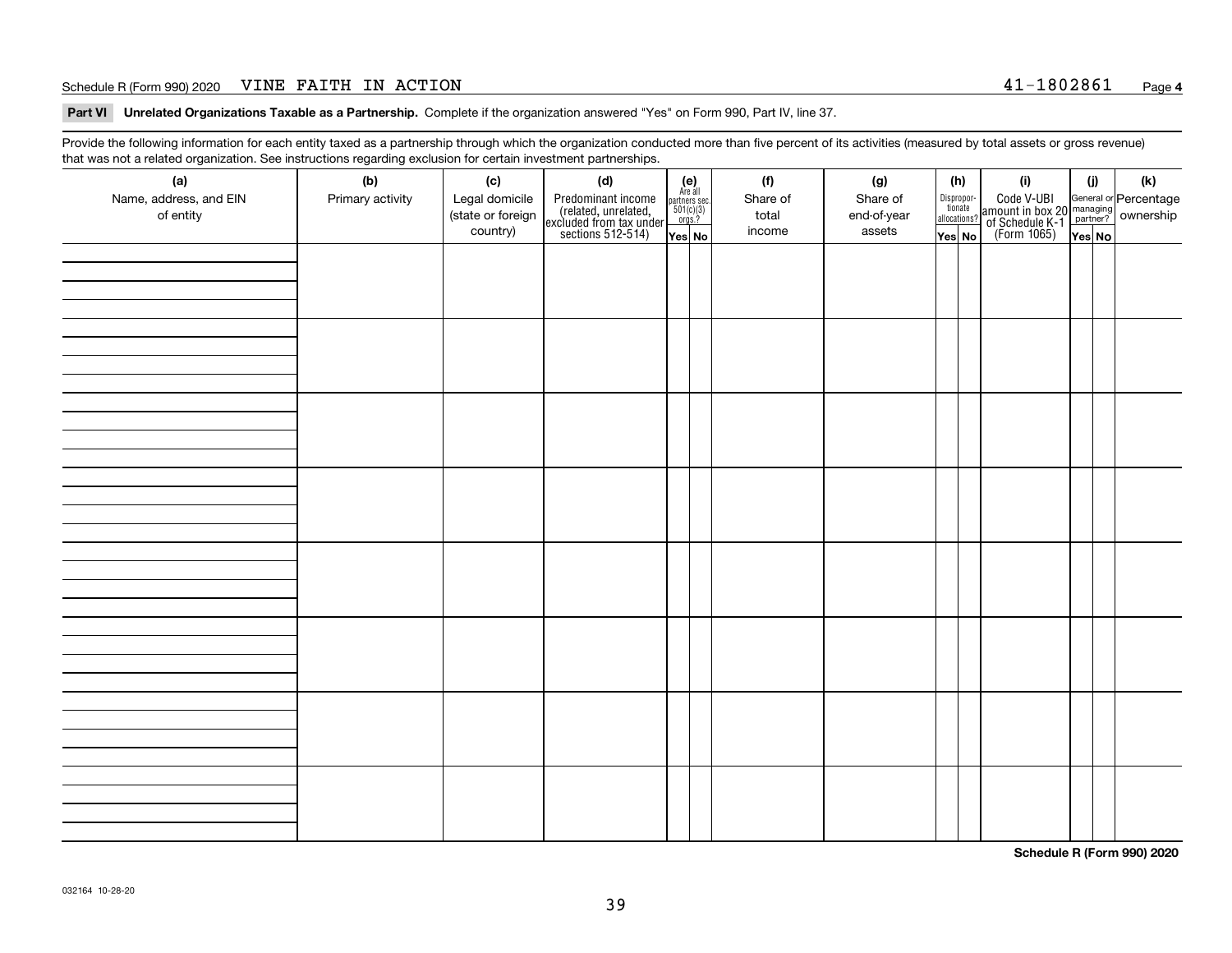**Part VII Supplemental Information**

Provide additional information for responses to questions on Schedule R. See instructions.

#### PART I, IDENTIFICATION OF DISREGARDED ENTITIES:

NAME AND ADDRESS OF DISREGARDED ENTITY:

VINE FAITH IN ACTION PROPERTIES, LLC

421 HICKORY STREET

MANKATO, MN 56001

PRIMARY ACTIVITY: RENTAL PROPERTY

DIRECT CONTROLLING ENTITY: VINE FAITH IN ACTION

**Schedule R (Form 990) 2020**

032165 10-28-20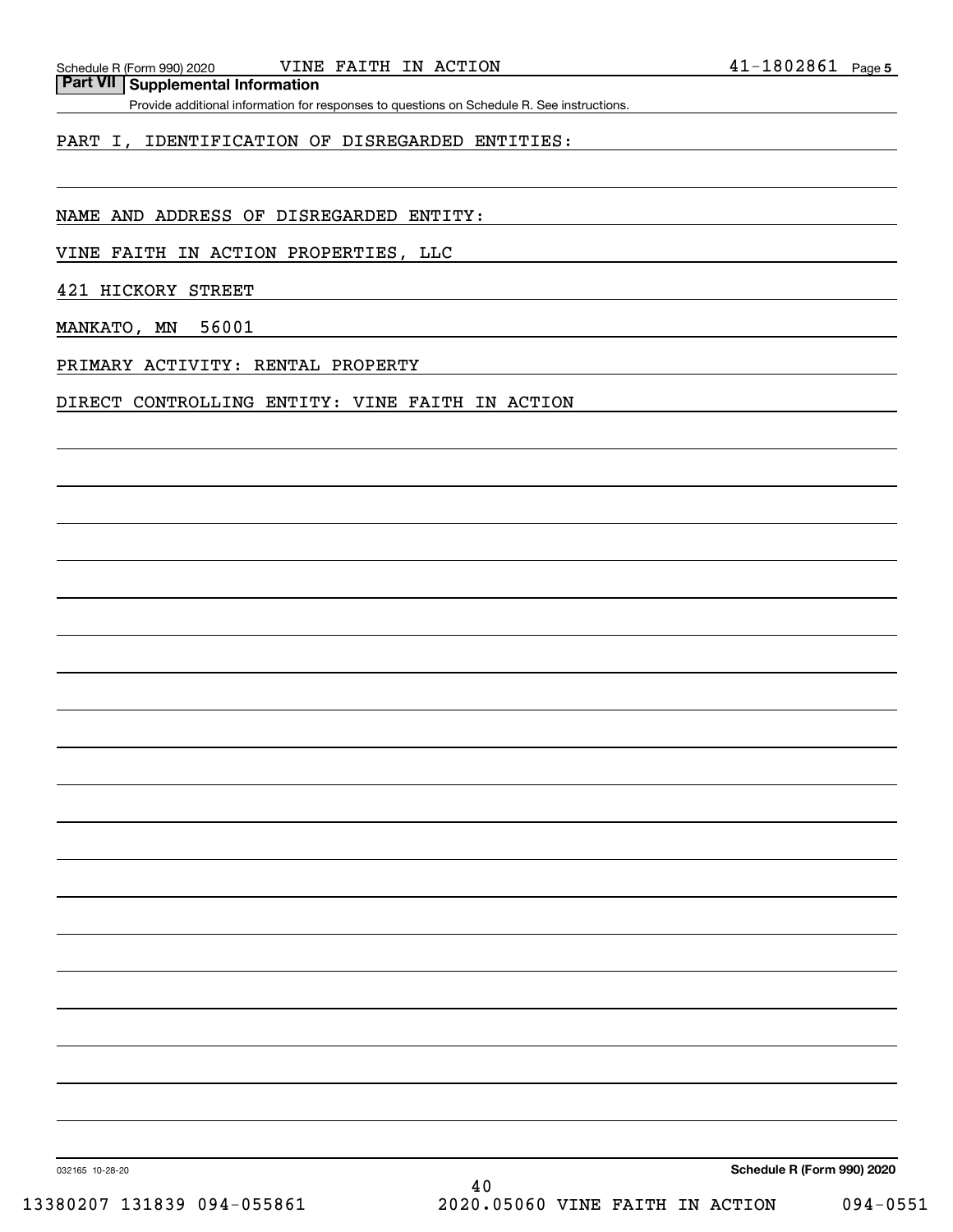|                          | Form 990-T                                             |            | <b>Exempt Organization Business Income Tax Return</b>                                                                                                                                               |                | OMB No. 1545-0047                                             |
|--------------------------|--------------------------------------------------------|------------|-----------------------------------------------------------------------------------------------------------------------------------------------------------------------------------------------------|----------------|---------------------------------------------------------------|
|                          |                                                        |            | (and proxy tax under section 6033(e))                                                                                                                                                               |                |                                                               |
|                          |                                                        |            | For calendar year 2020 or other tax year beginning $JUL$ 1, $2020$ , and ending $JUN$ 30, $2021$ .                                                                                                  |                | 2020                                                          |
|                          | Department of the Treasury<br>Internal Revenue Service |            | Go to www.irs.gov/Form990T for instructions and the latest information.<br>bo not enter SSN numbers on this form as it may be made public if your organization is a $501(c)(3)$ .                   |                | Open to Public Inspection for<br>501(c)(3) Organizations Only |
| A                        | Check box if<br>address changed.                       |            | Name of organization $($<br>Check box if name changed and see instructions.)                                                                                                                        |                | DEmployer identification number                               |
|                          | <b>B</b> Exempt under section                          | Print      | VINE FAITH IN ACTION                                                                                                                                                                                |                | 41-1802861                                                    |
|                          | $\boxed{\mathbf{X}}$ 501(c)(3<br>220(e)<br>408(e)      | 0r<br>Type | Number, street, and room or suite no. If a P.O. box, see instructions.<br>421 E HICKORY STREET                                                                                                      |                | E Group exemption number<br>(see instructions)                |
|                          | 530(a) <br>408A<br>529S<br>529(a)                      |            | City or town, state or province, country, and ZIP or foreign postal code<br>MANKATO, MN<br>56001                                                                                                    | lF.            | Check box if                                                  |
|                          |                                                        |            | 10,506,547.<br>C Book value of all assets at end of year                                                                                                                                            |                | an amended return.                                            |
| G                        |                                                        |            | Check organization type $\blacktriangleright \boxed{X}$ 501(c) corporation<br>501(c) trust<br>401(a) trust<br>Other trust                                                                           |                | Applicable reinsurance entity                                 |
| Н.                       | Check if filing only to $\blacktriangleright$          |            | Claim credit from Form 8941<br>Claim a refund shown on Form 2439                                                                                                                                    |                |                                                               |
|                          |                                                        |            |                                                                                                                                                                                                     |                |                                                               |
|                          |                                                        |            | Enter the number of attached Schedules A (Form 990-T)<br>▶                                                                                                                                          |                |                                                               |
| Κ                        |                                                        |            | During the tax year, was the corporation a subsidiary in an affiliated group or a parent-subsidiary controlled group?<br>If "Yes," enter the name and identifying number of the parent corporation. |                | $\overline{X}$ No<br>Yes                                      |
|                          |                                                        |            | Telephone number $\triangleright$ 507-386-5572<br>The books are in care of $\blacktriangleright$ LISA KOPISCHKE                                                                                     |                |                                                               |
| Part I                   |                                                        |            | <b>Total Unrelated Business Taxable Income</b>                                                                                                                                                      |                |                                                               |
| 1                        |                                                        |            | Total of unrelated business taxable income computed from all unrelated trades or businesses (see                                                                                                    |                |                                                               |
|                          | instructions)                                          |            |                                                                                                                                                                                                     | 1              | $-25,467.$                                                    |
| 2                        | Reserved                                               |            |                                                                                                                                                                                                     | $\mathbf{2}$   |                                                               |
| 3                        | Add lines 1 and 2                                      |            |                                                                                                                                                                                                     | 3              | $-25, 467.$                                                   |
| 4                        |                                                        |            | Charitable contributions (see instructions for limitation rules)                                                                                                                                    | 4              | 0.                                                            |
| 5                        |                                                        |            |                                                                                                                                                                                                     | 5              | $-25,467.$                                                    |
| 6                        |                                                        |            | Deduction for net operating loss. See instructions                                                                                                                                                  | 6              |                                                               |
| $\overline{\phantom{a}}$ |                                                        |            | Total of unrelated business taxable income before specific deduction and section 199A deduction.                                                                                                    |                |                                                               |
|                          | Subtract line 6 from line 5                            |            |                                                                                                                                                                                                     | $\overline{7}$ | $-25$ , 467.                                                  |
| 8                        |                                                        |            | Specific deduction (generally \$1,000, but see instructions for exceptions) manufactured contains an exception of                                                                                   | 8              | 1,000.                                                        |
| 9                        |                                                        |            | <b>Trusts.</b> Section 199A deduction. See instructions                                                                                                                                             | 9              |                                                               |
| 10                       | Total deductions. Add lines 8 and 9                    |            |                                                                                                                                                                                                     | 10             | 1,000.                                                        |
| 11                       |                                                        |            | Unrelated business taxable income. Subtract line 10 from line 7. If line 10 is greater than line 7,                                                                                                 |                |                                                               |
|                          | enter zero                                             |            |                                                                                                                                                                                                     | 11             | 0.                                                            |
| Part II                  | <b>Tax Computation</b>                                 |            |                                                                                                                                                                                                     |                |                                                               |
|                          |                                                        |            | Organizations taxable as corporations. Multiply Part I, line 11 by 21% (0.21)                                                                                                                       | $\mathbf{1}$   | $0$ .                                                         |
| 2                        |                                                        |            | Trusts taxable at trust rates. See instructions for tax computation. Income tax on the amount on                                                                                                    |                |                                                               |
|                          | Part I, line 11 from:                                  |            | Schedule D (Form 1041)<br>Tax rate schedule or                                                                                                                                                      | $\mathbf{2}$   |                                                               |
| з                        | Proxy tax. See instructions                            |            |                                                                                                                                                                                                     | 3              |                                                               |
| 4                        | Other tax amounts. See instructions                    |            |                                                                                                                                                                                                     | 4              |                                                               |
| 5                        | Alternative minimum tax (trusts only)                  |            |                                                                                                                                                                                                     | 5              |                                                               |
| 6                        |                                                        |            | Tax on noncompliant facility income. See instructions                                                                                                                                               | 6              |                                                               |
| 7                        |                                                        |            | Total. Add lines 3 through 6 to line 1 or 2, whichever applies                                                                                                                                      | $\overline{7}$ | $0$ .                                                         |
| LHA                      |                                                        |            | For Paperwork Reduction Act Notice, see instructions.                                                                                                                                               |                | Form 990-T (2020)                                             |

023701 02-02-21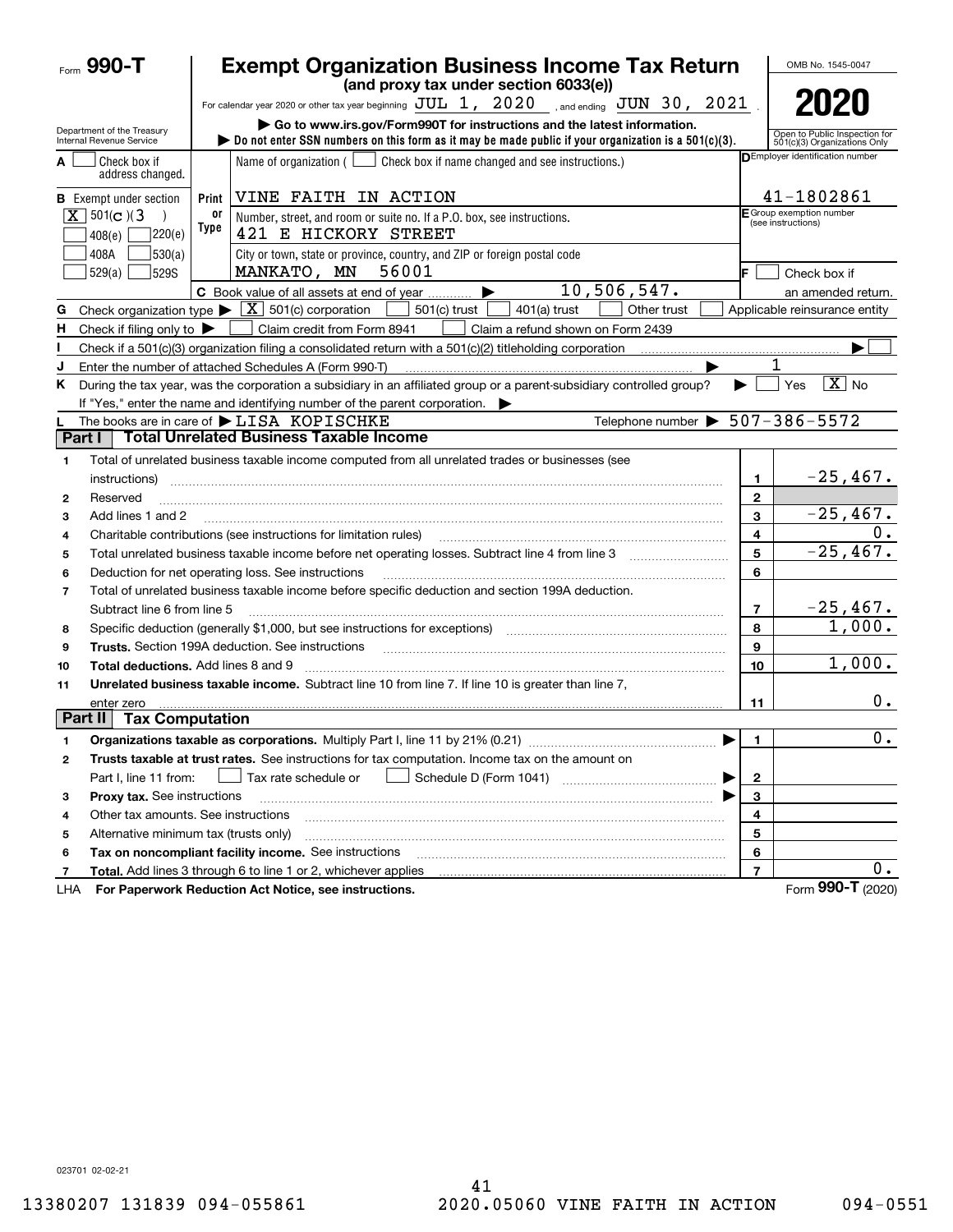|                   | Form 990-T (2020)                                                                                                       |    |     | Page 2 |  |  |
|-------------------|-------------------------------------------------------------------------------------------------------------------------|----|-----|--------|--|--|
| <b>Part III</b>   | <b>Tax and Payments</b>                                                                                                 |    |     |        |  |  |
| 1a                | Foreign tax credit (corporations attach Form 1118; trusts attach Form 1116)<br>1a                                       |    |     |        |  |  |
| b                 | Other credits (see instructions)<br>1b                                                                                  |    |     |        |  |  |
| c                 | 1c                                                                                                                      |    |     |        |  |  |
| d                 | 1 <sub>d</sub>                                                                                                          |    |     |        |  |  |
| e                 | <b>Total credits.</b> Add lines 1a through 1d                                                                           | 1e |     |        |  |  |
| 2                 | Subtract line 1e from Part II, line 7                                                                                   | 2  |     | 0.     |  |  |
| 3                 | Form 8611<br>Form 8697<br>Form 8866<br>Form 4255<br>Other taxes. Check if from:<br>$\mathbf{L}$                         |    |     |        |  |  |
|                   | Other (attach statement)                                                                                                | 3  |     |        |  |  |
| 4                 | Check if includes tax previously deferred under<br>Total tax. Add lines 2 and 3 (see instructions).                     |    |     |        |  |  |
|                   | section 1294. Enter tax amount here                                                                                     | 4  |     | 0.     |  |  |
| 5                 | 2020 net 965 tax liability paid from Form 965-A or Form 965-B, Part II, column (k), line 4                              | 5  |     | 0.     |  |  |
| 6a                | Payments: A 2019 overpayment credited to 2020 [11] [11] maximum materials: A 2019 overpayment credited to 2020<br>6a    |    |     |        |  |  |
| b                 | 2020 estimated tax payments. Check if section 643(g) election applies<br>6b                                             |    |     |        |  |  |
| c                 | Tax deposited with Form 8868<br>6с                                                                                      |    |     |        |  |  |
| d                 | Foreign organizations: Tax paid or withheld at source (see instructions) [100010000000000000000000000000000000<br>6d    |    |     |        |  |  |
| е                 | 6е                                                                                                                      |    |     |        |  |  |
| f                 | Credit for small employer health insurance premiums (attach Form 8941) [<br>6f                                          |    |     |        |  |  |
| g                 | Other credits, adjustments, and payments:   Form 2439                                                                   |    |     |        |  |  |
|                   | Other $\overline{\hspace{1cm}}$ Total $\blacktriangleright \begin{array}{ c c c }\hline \hspace{1.5cm}6g\end{array}$    |    |     |        |  |  |
| 7                 |                                                                                                                         | 7  |     |        |  |  |
| 8                 |                                                                                                                         | 8  |     |        |  |  |
| 9                 | Tax due. If line 7 is smaller than the total of lines 4, 5, and 8, enter amount owed <i>manumenon containers</i>        | 9  |     |        |  |  |
| 10                |                                                                                                                         | 10 |     |        |  |  |
| 11                | Enter the amount of line 10 you want: Credited to 2021 estimated tax $\blacktriangleright$<br>Refunded >                | 11 |     |        |  |  |
| Part IV           | <b>Statements Regarding Certain Activities and Other Information</b> (see instructions)                                 |    |     |        |  |  |
| $\mathbf{1}$      | At any time during the 2020 calendar year, did the organization have an interest in or a signature or other authority   |    | Yes | No     |  |  |
|                   | over a financial account (bank, securities, or other) in a foreign country? If "Yes," the organization may have to file |    |     |        |  |  |
|                   | FinCEN Form 114, Report of Foreign Bank and Financial Accounts. If "Yes," enter the name of the foreign country         |    |     |        |  |  |
|                   | here $\blacktriangleright$                                                                                              |    |     | х      |  |  |
| 2                 | During the tax year, did the organization receive a distribution from, or was it the grantor of, or transferor to, a    |    |     |        |  |  |
|                   |                                                                                                                         |    |     | x      |  |  |
|                   | If "Yes," see instructions for other forms the organization may have to file.                                           |    |     |        |  |  |
| 3                 | Enter the amount of tax-exempt interest received or accrued during the tax year manufactured $\blacktriangleright$ \$   |    |     |        |  |  |
| 4a                | Did the organization change its method of accounting? (see instructions)                                                |    |     |        |  |  |
| b                 | If 4a is "Yes," has the organization described the change on Form 990, 990-EZ, 990-PF, or Form 1128? If "No,"           |    |     |        |  |  |
| explain in Part V |                                                                                                                         |    |     |        |  |  |
| <b>Part V</b>     | <b>Supplemental Information</b>                                                                                         |    |     |        |  |  |

Provide the explanation required by Part IV, line 4b. Also, provide any other additional information. See instructions.

| Sign            | Under penalties of perjury, I declare that I have examined this return, including accompanying schedules and statements, and to the best of my knowledge and belief, it is true,<br>correct, and complete. Declaration of preparer (other than taxpayer) is based on all information of which preparer has any knowledge. |                                               |                                     |         |          |                                                                       |  |                                            |                             |    |
|-----------------|---------------------------------------------------------------------------------------------------------------------------------------------------------------------------------------------------------------------------------------------------------------------------------------------------------------------------|-----------------------------------------------|-------------------------------------|---------|----------|-----------------------------------------------------------------------|--|--------------------------------------------|-----------------------------|----|
| Here            |                                                                                                                                                                                                                                                                                                                           |                                               | CHAIR<br>BOARD                      |         |          | May the IRS discuss this return with<br>the preparer shown below (see |  |                                            |                             |    |
|                 | Signature of officer                                                                                                                                                                                                                                                                                                      |                                               | Date                                | Title   |          |                                                                       |  | $\boxed{\mathbf{X}}$ Yes<br>instructions)? |                             | No |
|                 | Print/Type preparer's name                                                                                                                                                                                                                                                                                                |                                               | Preparer's signature                |         | Date     | Check                                                                 |  | PTIN                                       |                             |    |
| Paid            | KATHERINE LUTZKE,                                                                                                                                                                                                                                                                                                         |                                               | KATHERINE                           | LUTZKE, |          | self-employed                                                         |  |                                            |                             |    |
| <b>Preparer</b> | <b>CPA</b>                                                                                                                                                                                                                                                                                                                |                                               | CPA                                 |         | 02/07/22 |                                                                       |  | P01760889                                  |                             |    |
| <b>Use Only</b> |                                                                                                                                                                                                                                                                                                                           | Firm's name CLIFTONLARSONALLEN LLP            |                                     |         |          |                                                                       |  | $41 - 0746749$                             |                             |    |
|                 |                                                                                                                                                                                                                                                                                                                           | SUITE 201<br>COMMERCE<br>2689<br>DRIVE<br>NW. |                                     |         |          |                                                                       |  |                                            |                             |    |
|                 | Firm's address $\blacktriangleright$                                                                                                                                                                                                                                                                                      |                                               | MN 55901<br>ROCHESTER,<br>Phone no. |         |          |                                                                       |  | $507 - 280 - 2300$                         |                             |    |
|                 |                                                                                                                                                                                                                                                                                                                           |                                               |                                     |         |          |                                                                       |  |                                            | $-$ 000 $\mathbf{T}$ (2000) |    |

Form (2020)  **990-T**

023711 02-02-21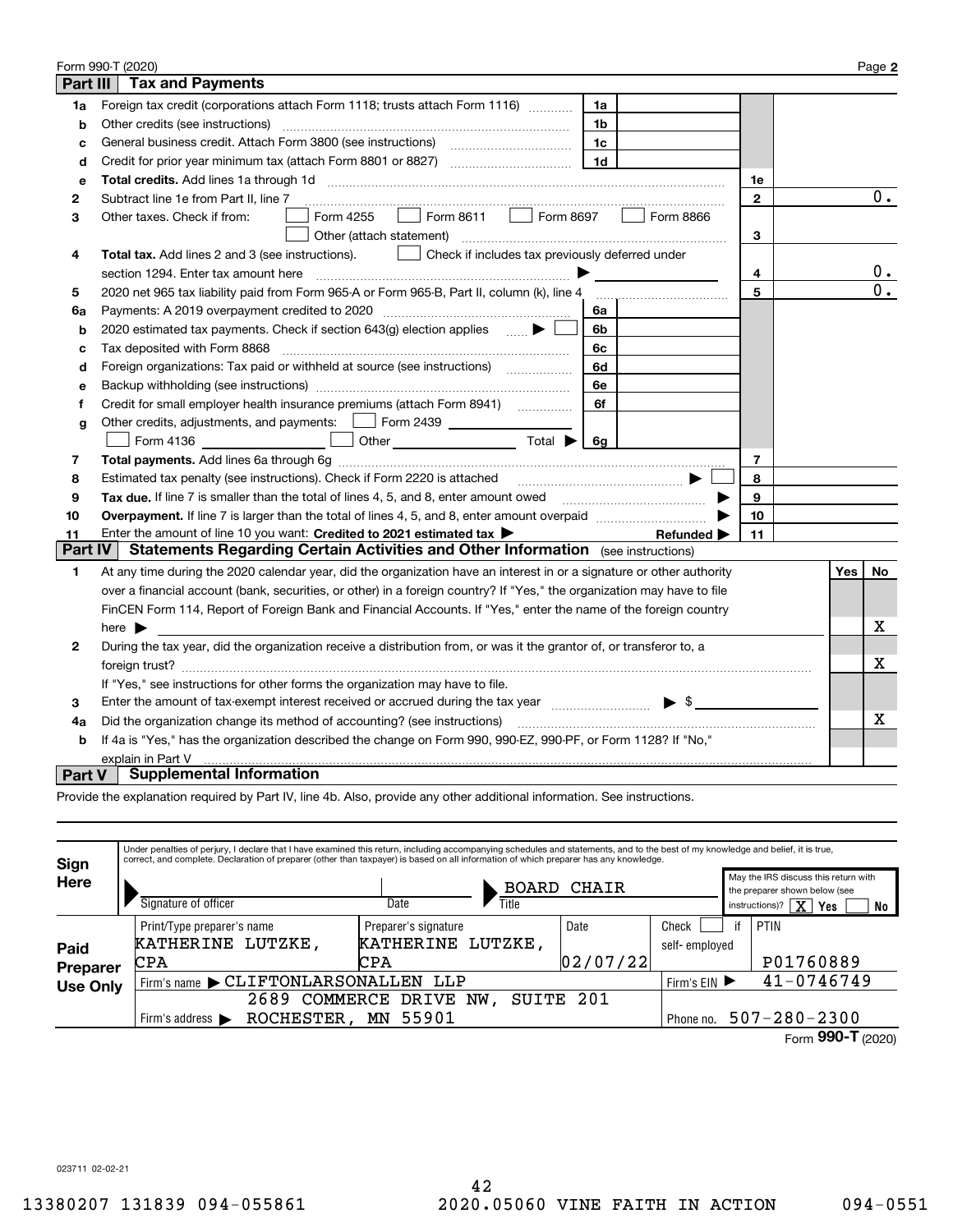|         | <b>SCHEDULE A</b><br><b>Unrelated Business Taxable Income</b><br>(Form 990-T)                                                                                 |                                                                                                                                                                                                                                                                                                 |                |                |                                         |              | OMB No. 1545-0047            |
|---------|---------------------------------------------------------------------------------------------------------------------------------------------------------------|-------------------------------------------------------------------------------------------------------------------------------------------------------------------------------------------------------------------------------------------------------------------------------------------------|----------------|----------------|-----------------------------------------|--------------|------------------------------|
|         | <b>From an Unrelated Trade or Business</b><br>► Go to www.irs.gov/Form990T for instructions and the latest information.                                       |                                                                                                                                                                                                                                                                                                 |                |                |                                         |              |                              |
|         | Department of the Treasury<br>Do not enter SSN numbers on this form as it may be made public if your organization is a 501(c)(3).<br>Internal Revenue Service |                                                                                                                                                                                                                                                                                                 |                |                |                                         |              |                              |
|         | <b>A</b> Name of the organization                                                                                                                             |                                                                                                                                                                                                                                                                                                 |                |                | <b>B</b> Employer identification number |              | 501(c)(3) Organizations Only |
|         |                                                                                                                                                               | VINE FAITH IN ACTION                                                                                                                                                                                                                                                                            |                |                | 41-1802861                              |              |                              |
|         |                                                                                                                                                               |                                                                                                                                                                                                                                                                                                 |                |                |                                         |              |                              |
|         |                                                                                                                                                               | 531120<br>C Unrelated business activity code (see instructions) $\blacktriangleright$                                                                                                                                                                                                           |                |                | <b>D</b> Sequence:                      | ı.           | 1<br>of                      |
|         |                                                                                                                                                               | E Describe the unrelated trade or business RENTED UNUSED PORTION OF BUILDING                                                                                                                                                                                                                    |                |                |                                         |              |                              |
| Part I  |                                                                                                                                                               | <b>Unrelated Trade or Business Income</b>                                                                                                                                                                                                                                                       |                | (A) Income     | (B) Expenses                            |              | (C) Net                      |
|         | <b>1a</b> Gross receipts or sales                                                                                                                             |                                                                                                                                                                                                                                                                                                 |                |                |                                         |              |                              |
|         |                                                                                                                                                               |                                                                                                                                                                                                                                                                                                 | 1c             |                |                                         |              |                              |
| 2       |                                                                                                                                                               |                                                                                                                                                                                                                                                                                                 | $\mathbf{2}$   |                |                                         |              |                              |
| 3       |                                                                                                                                                               |                                                                                                                                                                                                                                                                                                 | $\mathbf{3}$   |                |                                         |              |                              |
|         |                                                                                                                                                               | 4a Capital gain net income (attach Sch D (Form 1041 or Form                                                                                                                                                                                                                                     |                |                |                                         |              |                              |
|         | 1120)) (see instructions)                                                                                                                                     |                                                                                                                                                                                                                                                                                                 | 4a             |                |                                         |              |                              |
|         |                                                                                                                                                               | <b>b</b> Net gain (loss) (Form 4797) (attach Form 4797) (see instructions)                                                                                                                                                                                                                      | 4b             |                |                                         |              |                              |
| с<br>5  |                                                                                                                                                               | Income (loss) from a partnership or an S corporation (attach                                                                                                                                                                                                                                    | 4c             |                |                                         |              |                              |
|         |                                                                                                                                                               |                                                                                                                                                                                                                                                                                                 | 5              |                |                                         |              |                              |
| 6       |                                                                                                                                                               |                                                                                                                                                                                                                                                                                                 | 6              |                |                                         |              |                              |
| 7       |                                                                                                                                                               |                                                                                                                                                                                                                                                                                                 | $\overline{7}$ | 116,043.       | 141, 510.                               |              | $-25,467.$                   |
| 8       |                                                                                                                                                               | Interest, annuities, royalties, and rents from a controlled                                                                                                                                                                                                                                     |                |                |                                         |              |                              |
|         |                                                                                                                                                               |                                                                                                                                                                                                                                                                                                 | 8              |                |                                         |              |                              |
| 9       |                                                                                                                                                               | Investment income of section 501(c)(7), (9), or (17)                                                                                                                                                                                                                                            |                |                |                                         |              |                              |
|         |                                                                                                                                                               |                                                                                                                                                                                                                                                                                                 | 9              |                |                                         |              |                              |
| 10      |                                                                                                                                                               |                                                                                                                                                                                                                                                                                                 | 10             |                |                                         |              |                              |
| 11      |                                                                                                                                                               |                                                                                                                                                                                                                                                                                                 | 11             |                |                                         |              |                              |
| 12      |                                                                                                                                                               | Other income (see instructions; attach statement)                                                                                                                                                                                                                                               | 12             |                |                                         |              |                              |
| 13      |                                                                                                                                                               |                                                                                                                                                                                                                                                                                                 | 13             | 116,043.       |                                         |              | $141, 510.$ $-25, 467.$      |
|         |                                                                                                                                                               | <b>Part II</b> Deductions Not Taken Elsewhere (See instructions for limitations on deductions) Deductions must be<br>directly connected with the unrelated business income                                                                                                                      |                |                |                                         |              |                              |
| 1.      |                                                                                                                                                               | Compensation of officers, directors, and trustees (Part X) [11] [2010] [2010] [2010] [2010] [2010] [2010] [2010] [2010] [2010] [2010] [2010] [2010] [2010] [2010] [2010] [2010] [2010] [2010] [2010] [2010] [2010] [2010] [201                                                                  |                |                |                                         | 1.           |                              |
| 2       |                                                                                                                                                               |                                                                                                                                                                                                                                                                                                 |                |                |                                         | $\mathbf{2}$ |                              |
| 3       |                                                                                                                                                               | Repairs and maintenance measurements are all and the contract of the contract of the contract of the contract of the contract of the contract of the contract of the contract of the contract of the contract of the contract                                                                   |                |                |                                         | 3            |                              |
| 4       |                                                                                                                                                               |                                                                                                                                                                                                                                                                                                 |                |                |                                         | 4            |                              |
| 5       |                                                                                                                                                               |                                                                                                                                                                                                                                                                                                 |                |                |                                         | 5            |                              |
| 6       |                                                                                                                                                               | Taxes and licenses <b>communications</b> and interest contract the contract of the contract of the contract of the contract of the contract of the contract of the contract of the contract of the contract of the contract of the                                                              |                |                |                                         | 6            |                              |
| 7       |                                                                                                                                                               |                                                                                                                                                                                                                                                                                                 |                | $\overline{7}$ |                                         |              |                              |
| 8       |                                                                                                                                                               | Less depreciation claimed in Part III and elsewhere on return [100] [100] [100] [100] [100] [100] [100] [100] [                                                                                                                                                                                 |                |                |                                         | 8b<br>9      |                              |
| 9<br>10 |                                                                                                                                                               |                                                                                                                                                                                                                                                                                                 |                |                |                                         | 10           |                              |
| 11      |                                                                                                                                                               |                                                                                                                                                                                                                                                                                                 |                |                |                                         | 11           |                              |
| 12      |                                                                                                                                                               |                                                                                                                                                                                                                                                                                                 |                |                |                                         | 12           |                              |
| 13      |                                                                                                                                                               | Excess readership costs (Part IX) [11] [2000] [2000] [2010] [3000] [3000] [3000] [3000] [3000] [3000] [3000] [                                                                                                                                                                                  |                |                |                                         | 13           |                              |
| 14      |                                                                                                                                                               | Other deductions (attach statement) www.communically.communically.communically.communically                                                                                                                                                                                                     |                |                |                                         | 14           |                              |
| 15      |                                                                                                                                                               |                                                                                                                                                                                                                                                                                                 |                |                |                                         | 15           | $\overline{0}$ .             |
| 16      |                                                                                                                                                               | Unrelated business income before net operating loss deduction. Subtract line 15 from Part I, line 13,                                                                                                                                                                                           |                |                |                                         |              |                              |
|         |                                                                                                                                                               | $\begin{minipage}[c]{0.5\textwidth} \centering \begin{tabular}{p{0.5cm}p{0.5cm}p{0.5cm}p{0.5cm}p{0.5cm}p{0.5cm}p{0.5cm}p{0.5cm}p{0.5cm}p{0.5cm}p{0.5cm}p{0.5cm}p{0.5cm}p{0.5cm}p{0.5cm}p{0.5cm}p{0.5cm}p{0.5cm}p{0.5cm}p{0.5cm}p{0.5cm}p{0.5cm}p{0.5cm}p{0.5cm}p{0.5cm}p{0.5cm}p{0.5cm}p{0.5cm$ |                |                |                                         | 16           | $-25,467.$                   |
| 17      |                                                                                                                                                               | Deduction for net operating loss (see instructions) manufactions.com/manufactions.com/manufactions.com/manufactions.                                                                                                                                                                            |                |                |                                         | 17           | 0.                           |
| 18      |                                                                                                                                                               |                                                                                                                                                                                                                                                                                                 |                |                |                                         | 18           | $-25,467.$                   |
| LHA     |                                                                                                                                                               | For Paperwork Reduction Act Notice, see instructions.                                                                                                                                                                                                                                           |                |                |                                         |              | Schedule A (Form 990-T) 2020 |

023741 12-23-20

1 ENTITY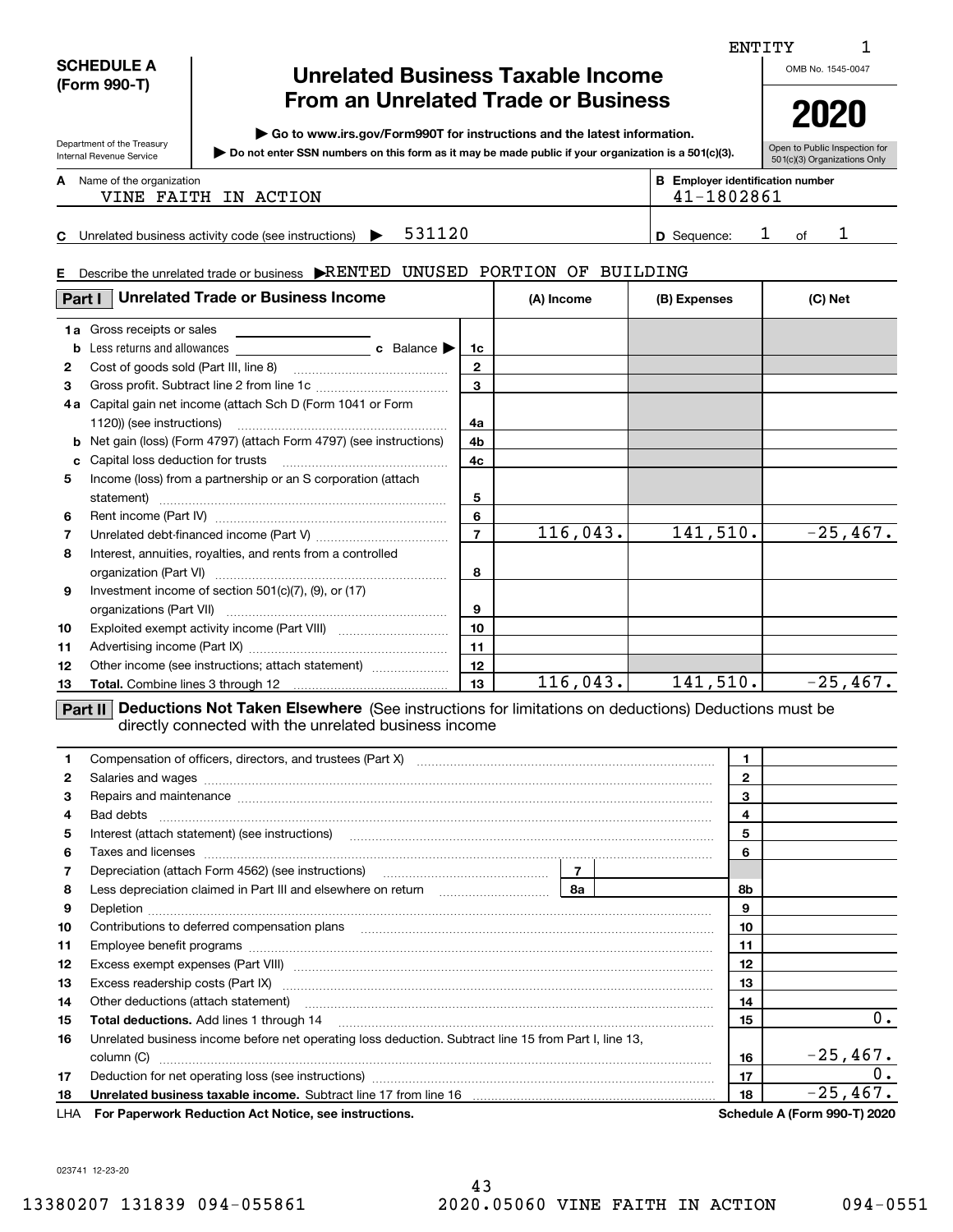|          | Schedule A (Form 990-T) 2020                                                                                                                                                                                                   |                                     |                                   |                       | Page 2           |
|----------|--------------------------------------------------------------------------------------------------------------------------------------------------------------------------------------------------------------------------------|-------------------------------------|-----------------------------------|-----------------------|------------------|
| Part III | <b>Cost of Goods Sold</b>                                                                                                                                                                                                      | Enter method of inventory valuation | ▶                                 |                       |                  |
| 1        | Inventory at beginning of year                                                                                                                                                                                                 |                                     |                                   | 1                     |                  |
| 2        |                                                                                                                                                                                                                                |                                     |                                   | $\mathbf{2}$          |                  |
| з        |                                                                                                                                                                                                                                |                                     |                                   | 3                     |                  |
| 4        | Additional section 263A costs (attach statement) material content and according term and according term and actional section 263A costs (attach statement) material content and according term and according term and actional |                                     |                                   | 4                     |                  |
| 5        | Other costs (attach statement) encouragement and according to the costs (attach statement) encouragement and according to the costs (attach statement)                                                                         |                                     |                                   | 5                     |                  |
| 6        |                                                                                                                                                                                                                                |                                     |                                   | 6                     |                  |
| 7        | Inventory at end of year                                                                                                                                                                                                       |                                     |                                   | $\overline{7}$        |                  |
| 8        | Cost of goods sold. Subtract line 7 from line 6. Enter here and in Part I, line 2                                                                                                                                              |                                     |                                   | 8                     |                  |
| 9        |                                                                                                                                                                                                                                |                                     |                                   |                       | Yes<br><b>No</b> |
| Part IV  | Do the rules of section 263A (with respect to property produced or acquired for resale) apply to the organization?<br>Rent Income (From Real Property and Personal Property Leased with Real Property)                         |                                     |                                   |                       |                  |
|          |                                                                                                                                                                                                                                |                                     |                                   |                       |                  |
| 1        | Description of property (property street address, city, state, ZIP code). Check if a dual-use (see instructions)                                                                                                               |                                     |                                   |                       |                  |
|          | A                                                                                                                                                                                                                              |                                     |                                   |                       |                  |
|          | В                                                                                                                                                                                                                              |                                     |                                   |                       |                  |
|          | C                                                                                                                                                                                                                              |                                     |                                   |                       |                  |
|          | D                                                                                                                                                                                                                              |                                     |                                   |                       |                  |
|          |                                                                                                                                                                                                                                | Α                                   | В                                 | C                     | D                |
| 2        | Rent received or accrued                                                                                                                                                                                                       |                                     |                                   |                       |                  |
| a        | From personal property (if the percentage of                                                                                                                                                                                   |                                     |                                   |                       |                  |
|          | rent for personal property is more than 10%                                                                                                                                                                                    |                                     |                                   |                       |                  |
|          |                                                                                                                                                                                                                                |                                     |                                   |                       |                  |
| b        | From real and personal property (if the                                                                                                                                                                                        |                                     |                                   |                       |                  |
|          | percentage of rent for personal property exceeds                                                                                                                                                                               |                                     |                                   |                       |                  |
|          | 50% or if the rent is based on profit or income)                                                                                                                                                                               |                                     |                                   |                       |                  |
|          | .<br>Total rents received or accrued by property.                                                                                                                                                                              |                                     |                                   |                       |                  |
| с        |                                                                                                                                                                                                                                |                                     |                                   |                       |                  |
|          | Add lines 2a and 2b, columns A through D                                                                                                                                                                                       |                                     |                                   |                       |                  |
|          |                                                                                                                                                                                                                                |                                     |                                   |                       | $0$ .            |
| 3        | Total rents received or accrued. Add line 2c columns A through D. Enter here and on Part I, line 6, column (A)                                                                                                                 |                                     |                                   |                       |                  |
|          | Deductions directly connected with the income                                                                                                                                                                                  |                                     |                                   |                       |                  |
| 4        | in lines $2(a)$ and $2(b)$ (attach statement) $\ldots$                                                                                                                                                                         |                                     |                                   |                       |                  |
|          |                                                                                                                                                                                                                                |                                     |                                   |                       |                  |
| 5        |                                                                                                                                                                                                                                |                                     |                                   |                       | $0$ .            |
| Part V   | <b>Unrelated Debt-Financed Income</b>                                                                                                                                                                                          | (see instructions)                  |                                   |                       |                  |
| 1        | Description of debt-financed property (street address, city, state, ZIP code). Check if a dual-use (see instructions)                                                                                                          |                                     |                                   |                       |                  |
|          | 421 E HICKORY BUILDIN<br>A                                                                                                                                                                                                     |                                     | 421 E HICKORY STREET, MANKATO, MN |                       | 56001            |
|          | В                                                                                                                                                                                                                              |                                     |                                   |                       |                  |
|          | C                                                                                                                                                                                                                              |                                     |                                   |                       |                  |
|          | D                                                                                                                                                                                                                              |                                     |                                   |                       |                  |
|          |                                                                                                                                                                                                                                | Α                                   | В                                 | $\mathbf c$           | D                |
| 2        | Gross income from or allocable to debt-financed                                                                                                                                                                                |                                     |                                   |                       |                  |
|          | property                                                                                                                                                                                                                       | 154,889.                            |                                   |                       |                  |
| 3        | Deductions directly connected with or allocable                                                                                                                                                                                |                                     |                                   |                       |                  |
|          | to debt-financed property                                                                                                                                                                                                      |                                     |                                   |                       |                  |
|          |                                                                                                                                                                                                                                |                                     |                                   |                       |                  |
| а        | Straight line depreciation (attach statement) STMT                                                                                                                                                                             | 86,683.<br> 3                       |                                   |                       |                  |
| b        | Other deductions (attach statement)<br>STMT 4                                                                                                                                                                                  | 102, 199.                           |                                   |                       |                  |
| c        | Total deductions (add lines 3a and 3b,                                                                                                                                                                                         |                                     |                                   |                       |                  |
|          |                                                                                                                                                                                                                                | 188,882.                            |                                   |                       |                  |
| 4        | Amount of average acquisition debt on or allocable                                                                                                                                                                             |                                     |                                   |                       |                  |
|          | to debt-financed property (attach statement) STMT                                                                                                                                                                              | 14,589,477.                         |                                   |                       |                  |
| 5        | Average adjusted basis of or allocable to debt-                                                                                                                                                                                |                                     |                                   |                       |                  |
|          | financed property (attach statement) $S TMT 2$                                                                                                                                                                                 | 6, 125, 682.                        |                                   |                       |                  |
| 6        |                                                                                                                                                                                                                                | 74.92%                              | %                                 | %                     | $\%$             |
| 7        | Gross income reportable. Multiply line 2 by line 6                                                                                                                                                                             | 116,043.                            |                                   |                       |                  |
| 8        | Total gross income (add line 7, columns A through D). Enter here and on Part I, line 7, column (A)                                                                                                                             |                                     |                                   | $\blacktriangleright$ | 116,043.         |
|          |                                                                                                                                                                                                                                |                                     |                                   |                       |                  |
|          |                                                                                                                                                                                                                                | 141,510.                            |                                   |                       |                  |
| 9        | Allocable deductions. Multiply line 3c by line 6                                                                                                                                                                               |                                     |                                   |                       |                  |
| 10       | Total allocable deductions. Add line 9, columns A through D. Enter here and on Part I, line 7, column (B)                                                                                                                      |                                     |                                   | $\Box$                | 141,510.         |
| 11       | Total dividends-received deductions included in line 10                                                                                                                                                                        |                                     |                                   |                       | 0.               |

023721 12-23-20

44 13380207 131839 094-055861 2020.05060 VINE FAITH IN ACTION 094-0551

**Schedule A (Form 990-T) 2020**

**2**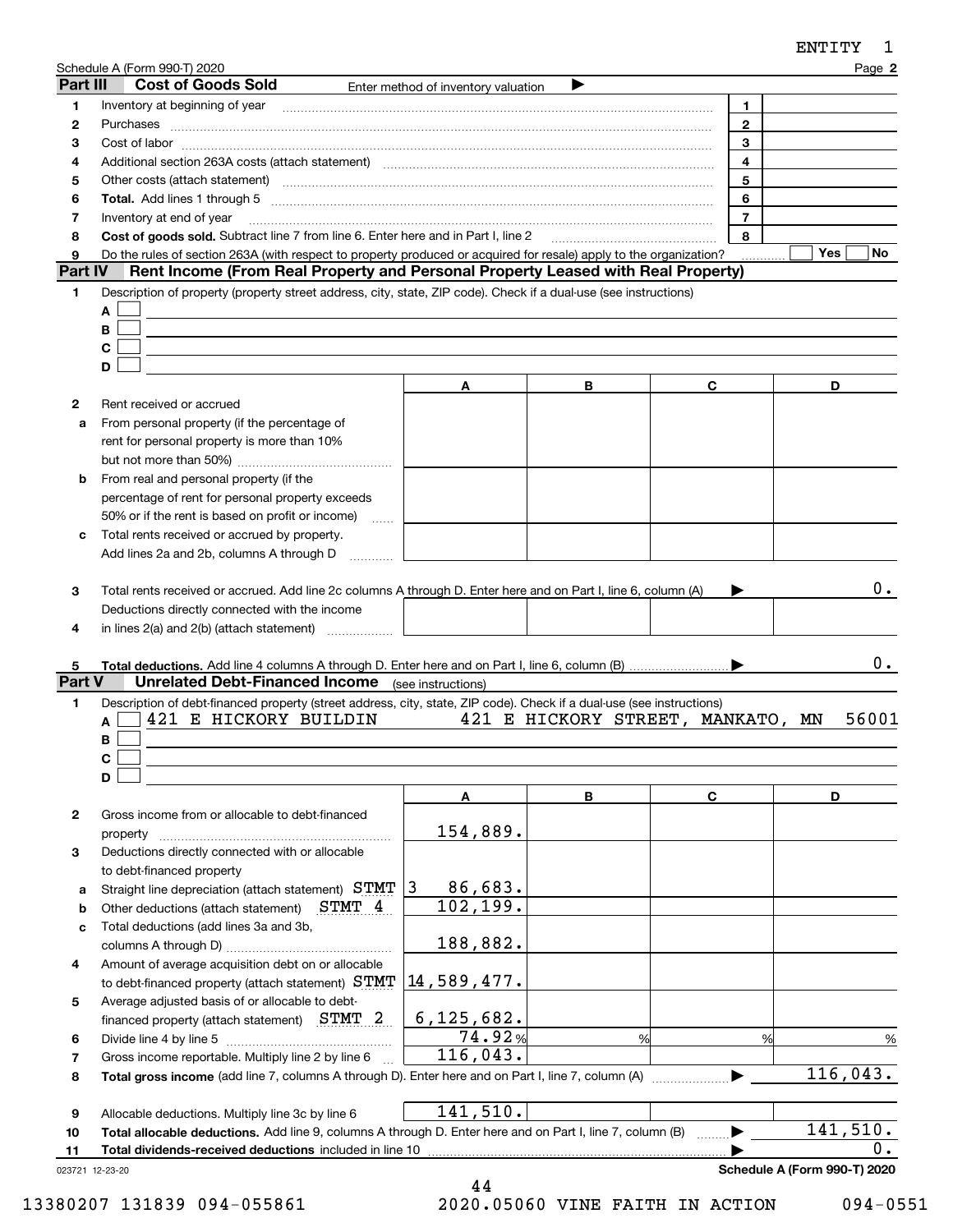|                  |                                                                                                                   |                                                                        |                                         |  |                                                                                |    |                                                                                                                   |                                                                        |                                     | <b>CNITII</b>                                                                        |  |
|------------------|-------------------------------------------------------------------------------------------------------------------|------------------------------------------------------------------------|-----------------------------------------|--|--------------------------------------------------------------------------------|----|-------------------------------------------------------------------------------------------------------------------|------------------------------------------------------------------------|-------------------------------------|--------------------------------------------------------------------------------------|--|
|                  | Schedule A (Form 990-T) 2020<br>Part VI Interest, Annuities, Royalties, and Rents from Controlled Organizations   |                                                                        |                                         |  |                                                                                |    |                                                                                                                   |                                                                        | (see instructions)                  | Page 3                                                                               |  |
|                  |                                                                                                                   |                                                                        |                                         |  |                                                                                |    | <b>Exempt Controlled Organizations</b>                                                                            |                                                                        |                                     |                                                                                      |  |
|                  | 1. Name of controlled<br>organization                                                                             |                                                                        | 2. Employer<br>identification<br>number |  | 3. Net unrelated<br>income (loss)<br>(see instructions)                        |    | 5. Part of column 4<br>4. Total of specified<br>that is included in the<br>payments made<br>controlling organiza- |                                                                        | tion's gross income                 | 6. Deductions directly<br>connected with<br>income in column 5                       |  |
| <u>(1)</u>       |                                                                                                                   |                                                                        |                                         |  |                                                                                |    |                                                                                                                   |                                                                        |                                     |                                                                                      |  |
| (2)              |                                                                                                                   |                                                                        |                                         |  |                                                                                |    |                                                                                                                   |                                                                        |                                     |                                                                                      |  |
| (3)              |                                                                                                                   |                                                                        |                                         |  |                                                                                |    |                                                                                                                   |                                                                        |                                     |                                                                                      |  |
| (4)              |                                                                                                                   |                                                                        |                                         |  |                                                                                |    |                                                                                                                   |                                                                        |                                     |                                                                                      |  |
|                  |                                                                                                                   |                                                                        |                                         |  | Nonexempt Controlled Organizations                                             |    |                                                                                                                   |                                                                        |                                     |                                                                                      |  |
|                  | 7. Taxable Income                                                                                                 | 8. Net unrelated<br>income (loss)<br>(see instructions)                |                                         |  | 9. Total of specified<br>payments made                                         |    | controlling organization's                                                                                        | <b>10.</b> Part of column 9<br>that is included in the<br>gross income |                                     | <b>11.</b> Deductions directly<br>connected with<br>income in column 10              |  |
| (1)              |                                                                                                                   |                                                                        |                                         |  |                                                                                |    |                                                                                                                   |                                                                        |                                     |                                                                                      |  |
| (2)              |                                                                                                                   |                                                                        |                                         |  |                                                                                |    |                                                                                                                   |                                                                        |                                     |                                                                                      |  |
| (3)              |                                                                                                                   |                                                                        |                                         |  |                                                                                |    |                                                                                                                   |                                                                        |                                     |                                                                                      |  |
| (4)              |                                                                                                                   |                                                                        |                                         |  |                                                                                |    |                                                                                                                   |                                                                        |                                     |                                                                                      |  |
| Totals           |                                                                                                                   |                                                                        |                                         |  |                                                                                |    |                                                                                                                   | Enter here and on Part I,<br>line 8, column (A)                        | 0.                                  | Enter here and on Part I,<br>line $8$ , column $(B)$<br>0.                           |  |
| <b>Part VII</b>  |                                                                                                                   | Investment Income of a Section 501(c)(7), (9), or (17) Organization    |                                         |  |                                                                                |    |                                                                                                                   | (see instructions)                                                     |                                     |                                                                                      |  |
|                  |                                                                                                                   | 1. Description of income                                               |                                         |  | 2. Amount of<br>income                                                         |    | 3. Deductions<br>directly connected<br>(attach statement)                                                         |                                                                        | 4. Set-asides<br>(attach statement) | 5. Total deductions<br>and set-asides<br>(add cols 3 and 4)                          |  |
| (1)              |                                                                                                                   |                                                                        |                                         |  |                                                                                |    |                                                                                                                   |                                                                        |                                     |                                                                                      |  |
| (2)              |                                                                                                                   |                                                                        |                                         |  |                                                                                |    |                                                                                                                   |                                                                        |                                     |                                                                                      |  |
| (3)              |                                                                                                                   |                                                                        |                                         |  |                                                                                |    |                                                                                                                   |                                                                        |                                     |                                                                                      |  |
| (4)              |                                                                                                                   |                                                                        |                                         |  |                                                                                |    |                                                                                                                   |                                                                        |                                     |                                                                                      |  |
| Totals           |                                                                                                                   |                                                                        |                                         |  | Add amounts in<br>column 2. Enter<br>here and on Part I,<br>line 9, column (A) | Ο. |                                                                                                                   |                                                                        |                                     | Add amounts in<br>column 5. Enter<br>here and on Part I,<br>line 9, column (B)<br>0. |  |
| <b>Part VIII</b> |                                                                                                                   | <b>Exploited Exempt Activity Income, Other Than Advertising Income</b> |                                         |  |                                                                                |    |                                                                                                                   | (see instructions)                                                     |                                     |                                                                                      |  |
| 1                | Description of exploited activity:                                                                                |                                                                        |                                         |  |                                                                                |    |                                                                                                                   |                                                                        |                                     |                                                                                      |  |
| 2                | Gross unrelated business income from trade or business. Enter here and on Part I, line 10, column (A)             |                                                                        |                                         |  |                                                                                |    |                                                                                                                   |                                                                        | $\mathbf{2}$                        |                                                                                      |  |
| 3                | Expenses directly connected with production of unrelated business income. Enter here and on Part I,               |                                                                        |                                         |  |                                                                                |    |                                                                                                                   |                                                                        |                                     |                                                                                      |  |
|                  | line 10, column (B)                                                                                               |                                                                        |                                         |  |                                                                                |    |                                                                                                                   |                                                                        | 3                                   |                                                                                      |  |
| 4                | Net income (loss) from unrelated trade or business. Subtract line 3 from line 2. If a gain, complete              |                                                                        |                                         |  |                                                                                |    |                                                                                                                   |                                                                        | 4                                   |                                                                                      |  |
| 5                |                                                                                                                   |                                                                        |                                         |  |                                                                                |    |                                                                                                                   |                                                                        | 5                                   |                                                                                      |  |
| 6                | Expenses attributable to income entered on line 5 [111] [12] manufacture attributable to income entered on line 5 |                                                                        |                                         |  |                                                                                |    |                                                                                                                   |                                                                        | 6                                   |                                                                                      |  |
| 7                | Excess exempt expenses. Subtract line 5 from line 6, but do not enter more than the amount on line                |                                                                        |                                         |  |                                                                                |    |                                                                                                                   |                                                                        |                                     |                                                                                      |  |
|                  |                                                                                                                   |                                                                        |                                         |  |                                                                                |    |                                                                                                                   |                                                                        | 7                                   |                                                                                      |  |

**Schedule A (Form 990-T) 2020**

023731 12-23-20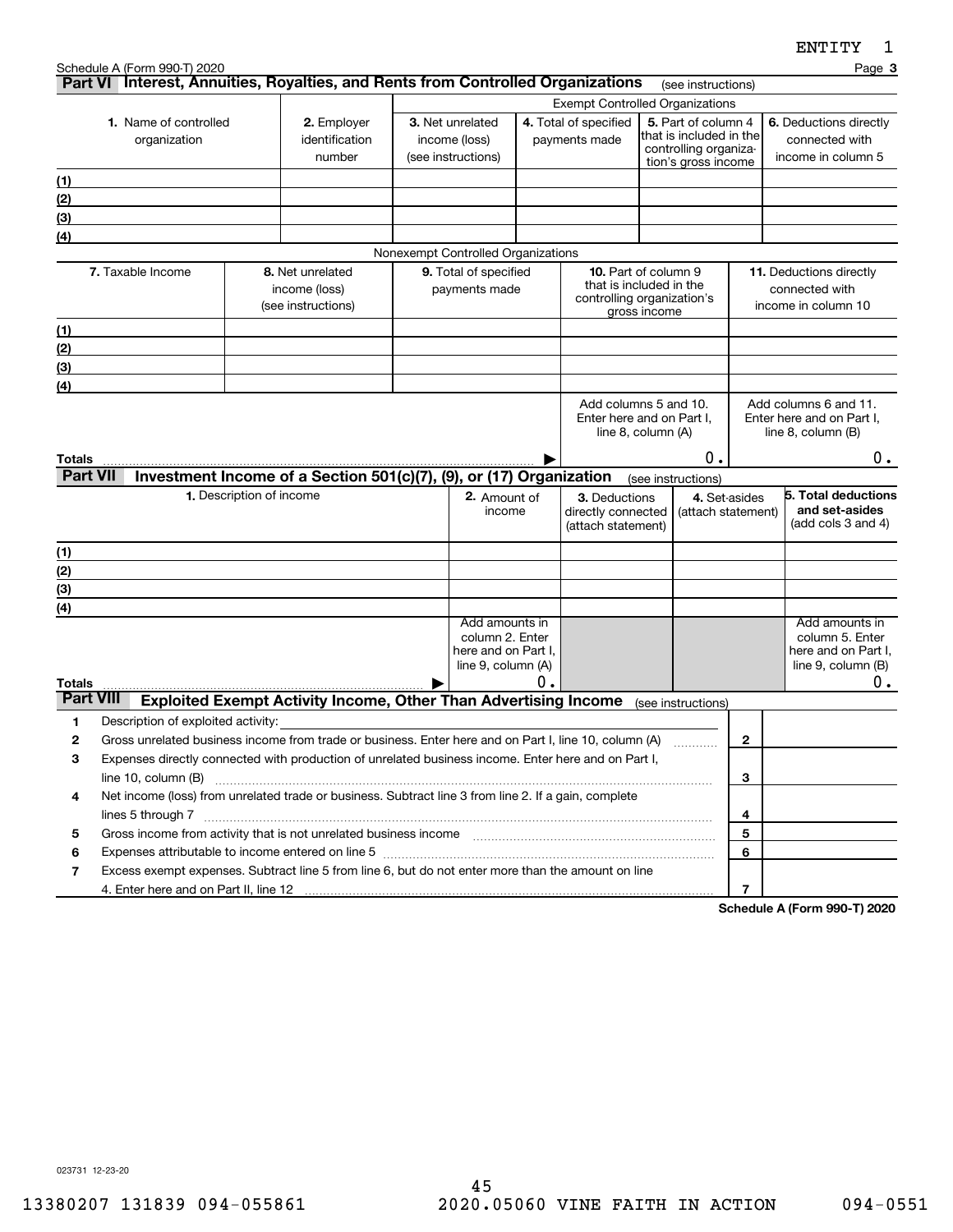| Part IX | Schedule A (Form 990-T) 2020<br><b>Advertising Income</b>                                              |          |   |                 | Page 4             |
|---------|--------------------------------------------------------------------------------------------------------|----------|---|-----------------|--------------------|
| 1       | Name(s) of periodical(s). Check box if reporting two or more periodicals on a consolidated basis.<br>A |          |   |                 |                    |
|         | B                                                                                                      |          |   |                 |                    |
|         | C                                                                                                      |          |   |                 |                    |
|         | D                                                                                                      |          |   |                 |                    |
|         | Enter amounts for each periodical listed above in the corresponding column.                            |          |   |                 |                    |
|         |                                                                                                        | A        | B | C               | D                  |
| 2       | Gross advertising income                                                                               |          |   |                 |                    |
|         |                                                                                                        |          |   | ▶               | 0.                 |
| а       |                                                                                                        |          |   |                 |                    |
| 3       | Direct advertising costs by periodical <i>mimimum</i>                                                  |          |   |                 |                    |
| а       | Add columns A through D. Enter here and on Part I, line 11, column (B)                                 |          |   |                 | 0.                 |
|         |                                                                                                        |          |   |                 |                    |
| 4       | Advertising gain (loss). Subtract line 3 from line                                                     |          |   |                 |                    |
|         | 2. For any column in line 4 showing a gain,                                                            |          |   |                 |                    |
|         | complete lines 5 through 8. For any column in                                                          |          |   |                 |                    |
|         | line 4 showing a loss or zero, do not complete                                                         |          |   |                 |                    |
|         | lines 5 through 7, and enter zero on line 8                                                            |          |   |                 |                    |
| 5       |                                                                                                        |          |   |                 |                    |
| 6       |                                                                                                        |          |   |                 |                    |
| 7       | Excess readership costs. If line 6 is less than                                                        |          |   |                 |                    |
|         | line 5, subtract line 6 from line 5. If line 5 is less                                                 |          |   |                 |                    |
|         |                                                                                                        |          |   |                 |                    |
| 8       | Excess readership costs allowed as a                                                                   |          |   |                 |                    |
|         | deduction. For each column showing a gain on                                                           |          |   |                 |                    |
|         |                                                                                                        |          |   |                 |                    |
| a       | Add line 8, columns A through D. Enter the greater of the line 8a, columns total or zero here and on   |          |   |                 |                    |
|         | Part II, line 13                                                                                       |          |   |                 | $0$ .              |
| Part X  | <b>Compensation of Officers, Directors, and Trustees</b> (see instructions)                            |          |   |                 |                    |
|         |                                                                                                        |          |   | 3. Percentage   | 4. Compensation    |
|         | 1. Name                                                                                                | 2. Title |   | of time devoted | attributable to    |
|         |                                                                                                        |          |   | to business     | unrelated business |
| (1)     |                                                                                                        |          |   | %               |                    |
| (2)     |                                                                                                        |          |   | %               |                    |
| (3)     |                                                                                                        |          |   | %               |                    |
| (4)     |                                                                                                        |          |   | $\frac{0}{0}$   |                    |
|         |                                                                                                        |          |   |                 |                    |
|         | Total. Enter here and on Part II, line 1                                                               |          |   |                 | 0.                 |
| Part XI | <b>Supplemental Information</b> (see instructions)                                                     |          |   |                 |                    |
|         |                                                                                                        |          |   |                 |                    |
|         |                                                                                                        |          |   |                 |                    |

023732 12-23-20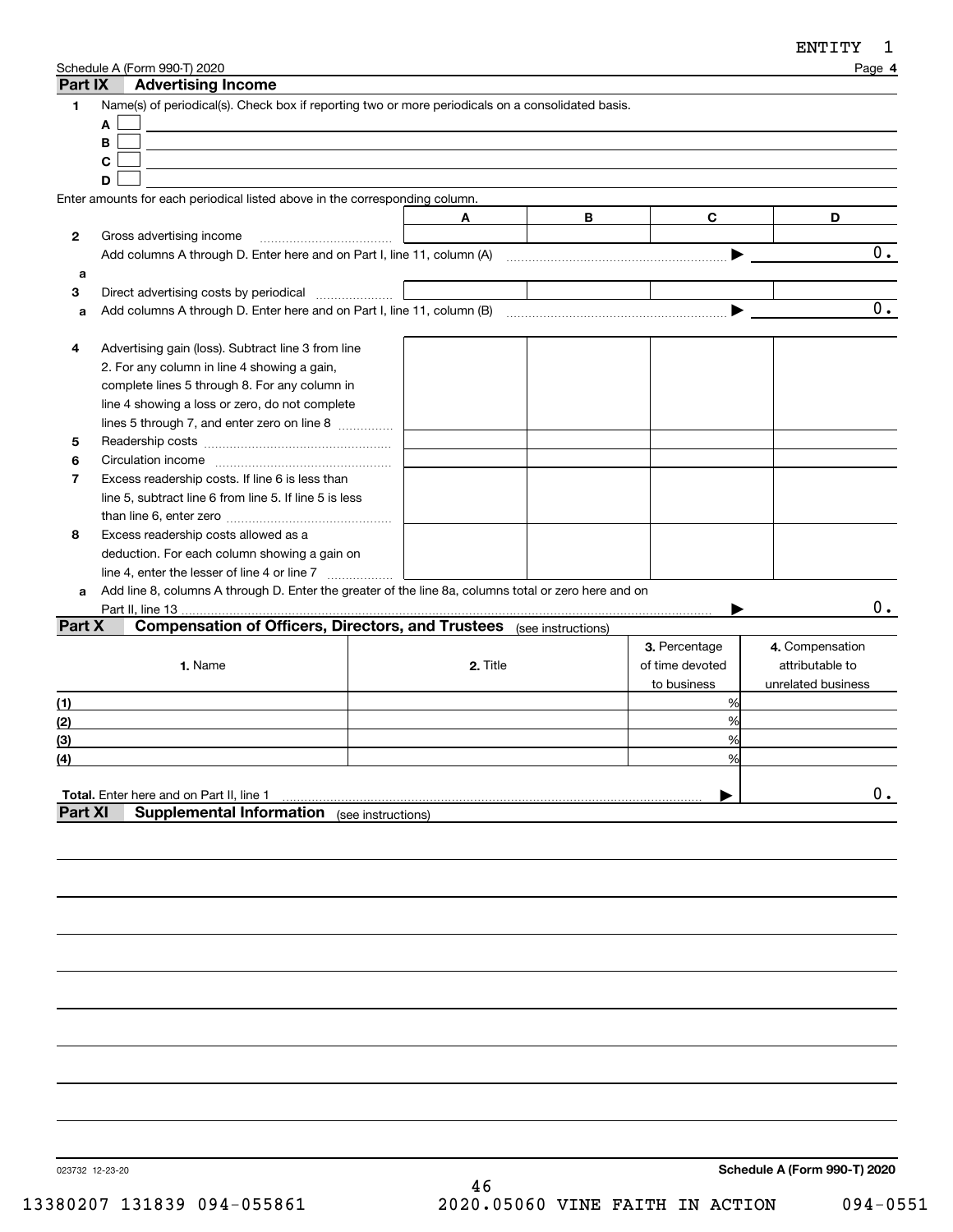#### FORM 990-T (A) PART V - UNRELATED DEBT-FINANCED INCOME STATEMENT 1 AVERAGE ACQUISITION DEBT

|                          | <b>DEBT</b> |
|--------------------------|-------------|
| BEGINNING FIRST MONTH    | 4,550,815.  |
| BEGINNING SECOND MONTH   | 4,550,815.  |
| BEGINNING THIRD MONTH    | 4,550,815.  |
| BEGINNING FOURTH MONTH   | 4,550,815.  |
| BEGINNING FIFTH MONTH    | 4,563,707.  |
| BEGINNING SIXTH MONTH    | 4,576,201.  |
| BEGINNING SEVENTH MONTH  | 4,589,165.  |
| BEGINNING EIGHTH MONTH   | 4,601,416.  |
| BEGINNING NINTH MONTH    | 4,614,909.  |
| BEGINNING TENTH MONTH    | 4,628,845.  |
| BEGINNING ELEVENTH MONTH | 4,641,533.  |
| BEGINNING TWELFTH MONTH  | 4,654,685.  |
| TOTAL OF ALL MONTHS      | 55,073,721. |
| NUMBER OF MONTHS IN YEAR | 12          |
| AVERAGE AQUISITION DEBT  | 4,589,477.  |

}}}}}}}}}}}}}}}}}}}} }}}}}}}}}}

~~~~~~~~~~~~~~~~~~~~~~~~~~~~~~~~~~~~~~~~~~~~~~~~~~~~~~~~~~~~~~~~~~~~~~~~~~~~~~

TOTALS TO FORM 990-T, SCHEDULE A, PART V, LINE 4

| FORM $990-T$<br>(A) | <b>INCOME</b><br>- 37<br>UNRELATED DEBT-FINANCED<br>PART<br>$\overline{\phantom{m}}$ | <b>STATEMENT</b> |
|---------------------|--------------------------------------------------------------------------------------|------------------|
|                     | AVERAGE ADJUSTED BASIS                                                               |                  |

| DESCRIPTION OF DEBT-FINANCED PROPERTY                                                                       | ACTIVITY<br>NUMBER |                            |
|-------------------------------------------------------------------------------------------------------------|--------------------|----------------------------|
| 421 E HICKORY BUILDING                                                                                      |                    | AMOUNT                     |
| AVERAGE ADJUSTED BASIS OF PROPERTY FIRST DAY OF YEAR<br>AVERAGE ADJUSTED BASIS OF PROPERTY LAST DAY OF YEAR |                    | 6, 229, 131.<br>6,022,233. |
| AVERAGE ADJUSTED BASIS OF PROPERTY FOR THE YEAR                                                             |                    | 6, 125, 682.               |
|                                                                                                             |                    |                            |

TOTAL TO FORM 990-T, SCHEDULE A, PART V, LINE 5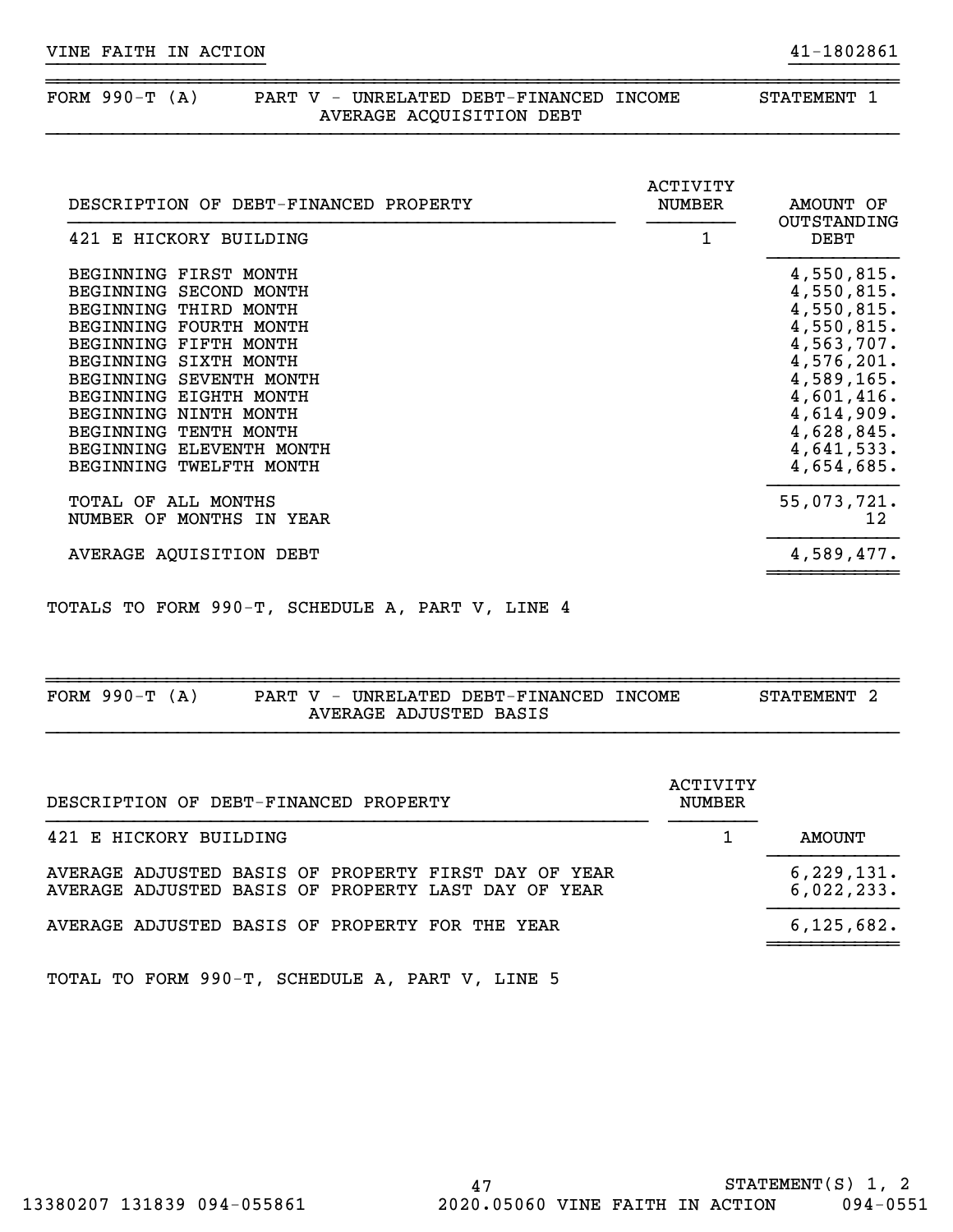| FORM $990-T (A)$                                        | PART V - DEPRECIATION DEDUCTION        |                                  |                               | STATEMENT 3 |
|---------------------------------------------------------|----------------------------------------|----------------------------------|-------------------------------|-------------|
| DESCRIPTION                                             |                                        | <b>ACTIVITY</b><br><b>NUMBER</b> | <b>AMOUNT</b>                 | TOTAL       |
| DEPRECIATION                                            | SUBTOTAL -<br>$\overline{\phantom{0}}$ | 1                                | 86,683.                       | 86,683.     |
| TOTAL OF FORM 990-T, SCHEDULE A, PART V, LINE $3(A)$    |                                        |                                  |                               | 86,683.     |
| FORM $990-T (A)$                                        | PART V - OTHER DEDUCTIONS              |                                  |                               | STATEMENT 4 |
| DESCRIPTION                                             |                                        | <b>ACTIVITY</b><br><b>NUMBER</b> | <b>AMOUNT</b>                 | TOTAL       |
| <b>INTEREST</b><br><b>OCCUPANCY</b><br><b>INSURANCE</b> |                                        |                                  | 38,148.<br>60, 258.<br>3,793. |             |
|                                                         | - SUBTOTAL -                           | 1                                |                               | 102, 199.   |
| TOTAL OF FORM 990-T, SCHEDULE A, PART V, LINE 3(B)      |                                        |                                  |                               | 102, 199.   |

}}}}}}}}}}}}}}}}}}}} }}}}}}}}}}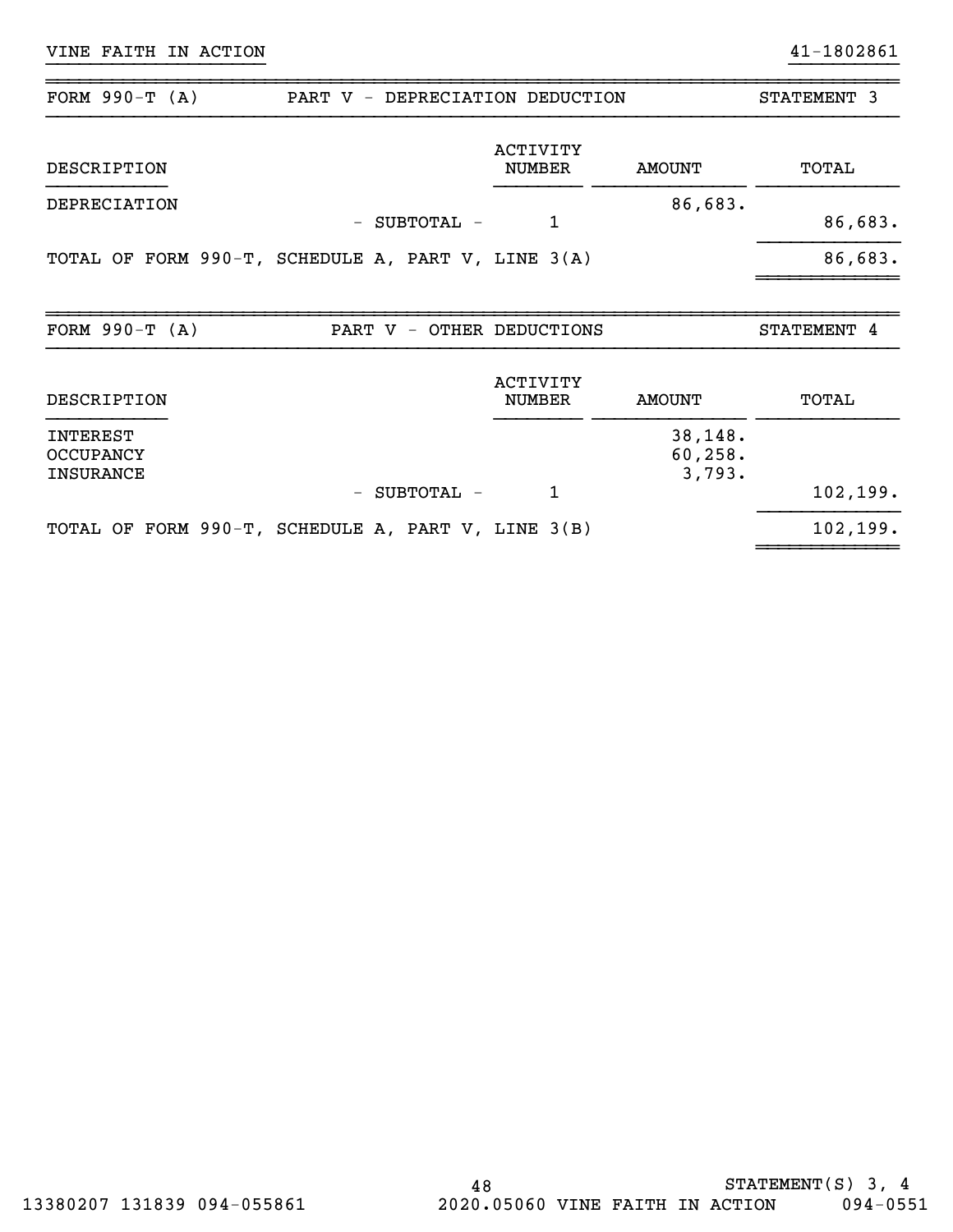Minnesota Attorney General's Office Charities Division 445 Minnesota Street, Suite 1200 St. Paul, MN 55101-2130 **Mail To:**

**Website Address:**

*www.ag.state.mn.us/charity*

### **STATE OF MINNESOTA**

## **CHARITABLE ORGANIZATION ANNUAL REPORT FORM**

(Pursuant to Minn. Stat. ch. 309)

#### **SECTION A: Organization Information**

| Legal Name of Organization VINE FAITH IN ACTION                                                                                                          |                                                                   |  |  |  |  |
|----------------------------------------------------------------------------------------------------------------------------------------------------------|-------------------------------------------------------------------|--|--|--|--|
| 41-1802861<br><b>Federal EIN:</b>                                                                                                                        | 06302021<br><b>Fiscal Year-End:</b><br>mm/dd/yyyy                 |  |  |  |  |
|                                                                                                                                                          | $ X $ No<br>Yes<br>Did the organization's fiscal year-end change? |  |  |  |  |
| <b>Mailing Address:</b><br>LISA KOPISCHKE                                                                                                                | <b>Physical Address:</b><br>LISA KOPISCHKE                        |  |  |  |  |
| Contact Person<br>421 E HICKORY STREET                                                                                                                   | <b>Contact Person</b><br>421 E HICKORY STREET                     |  |  |  |  |
| <b>Street Address</b><br>56001<br>MANKATO, MN                                                                                                            | <b>Street Address</b><br>56001<br>MANKATO, MN                     |  |  |  |  |
| City, State, and ZIP Code<br>$507 - 386 - 5572$                                                                                                          | City, State, and ZIP Code<br>$507 - 386 - 5572$                   |  |  |  |  |
| Phone Number<br>LISAK@VINEVOLUNTEERS.COM                                                                                                                 | Phone Number<br>LISAK@VINEVOLUNTEERS.COM                          |  |  |  |  |
| <b>Email Address</b>                                                                                                                                     | <b>Email Address</b>                                              |  |  |  |  |
| 1. Organization's website: WWW.VINEVOLUNTEERS.COM<br>2. List all of the organization's alternate and former names (attach list if more space is needed). | Alternate<br>Former                                               |  |  |  |  |
| 3. List all names under which the organization solicits contributions (attach list if more space is needed).                                             | Former<br>Alternate                                               |  |  |  |  |
| 4. Is the organization incorporated pursuant to Minn. Stat. ch. 317A?                                                                                    | $ \overline{X} $ Yes<br><b>No</b>                                 |  |  |  |  |
| 5. Total amount of contributions the organization received from Minnesota donors:                                                                        | 299,833.<br>\$                                                    |  |  |  |  |
| 6. Has the organization's tax-exempt status with the IRS changed?<br>$X_{\text{No}}$<br>Yes<br>If yes, attach explanation.                               |                                                                   |  |  |  |  |
| 7. Has the organization significantly changed its purpose(s) or program(s)?<br>$\boxed{\mathbf{X}}$ No<br><b>Yes</b><br>If yes, attach explanation.      |                                                                   |  |  |  |  |

085471 04-01-20

**C2**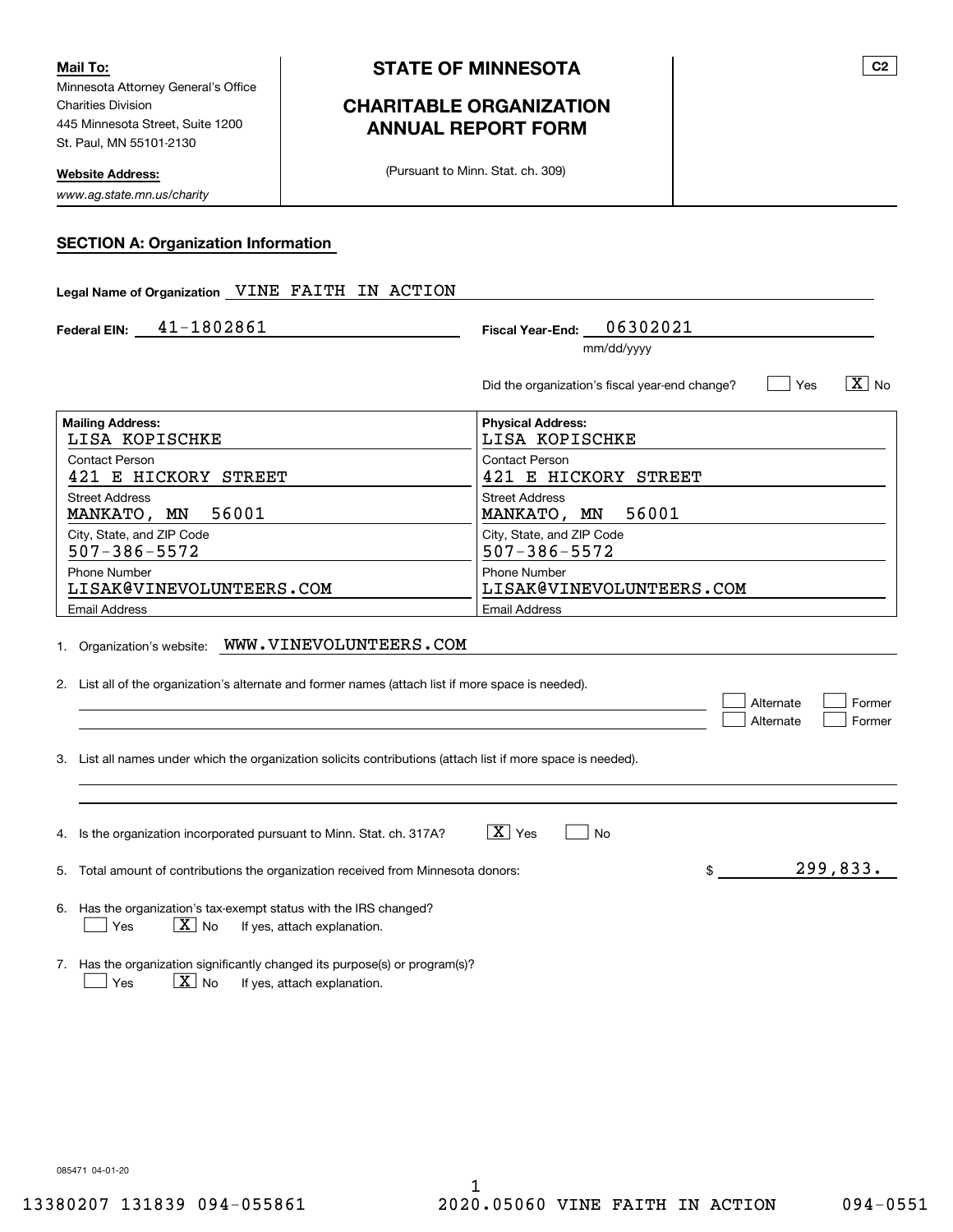#### **CHARITABLE ORGANIZATION ANNUAL REPORT FORM (Continued)**

|    | 8. Has the organization been denied the right to solicit contributions by any court or government agency?<br>$\boxed{\text{X}}$ No<br>If yes, attach explanation.<br>Yes                                                                                                                                                                                                                                                                                                                                                                      |                           |                    |  |  |  |  |  |
|----|-----------------------------------------------------------------------------------------------------------------------------------------------------------------------------------------------------------------------------------------------------------------------------------------------------------------------------------------------------------------------------------------------------------------------------------------------------------------------------------------------------------------------------------------------|---------------------------|--------------------|--|--|--|--|--|
| 9. | Does the organization use the services of a professional fundraiser (outside solicitor or consultant) to<br>$X $ No<br>solicit contributions in Minnesota?<br>Yes<br>If yes, provide the following information for each (attach list if more space is needed):                                                                                                                                                                                                                                                                                |                           |                    |  |  |  |  |  |
|    | Name of Professional Fundraiser                                                                                                                                                                                                                                                                                                                                                                                                                                                                                                               | Compensation              |                    |  |  |  |  |  |
|    | <b>Street Address</b>                                                                                                                                                                                                                                                                                                                                                                                                                                                                                                                         | City, State, and ZIP Code |                    |  |  |  |  |  |
|    | ΧI<br>10. Is the organization a food shelf?<br>No<br>Yes<br>If yes, is the organization required to file an audit?<br>Yes, audit attached<br>No<br>Note: An organization that has total revenue of more than \$750,000 is required to file an audit prepared in<br>accordance with generally accepted accounting principles by an independent CPA or LPA. The value of<br>donated food to a nonprofit food shelf may be excluded from the total revenue if the food is donated for<br>subsequent distribution at no charge and is not resold. |                           |                    |  |  |  |  |  |
|    | 11. Do any directors, officers, or employees of the organization or its related organization(s) receive total<br>$X \mid Y$ es<br>compensation* of more than \$100,000?<br>No<br>If yes, provide the following information for the five highest paid individuals:                                                                                                                                                                                                                                                                             |                           |                    |  |  |  |  |  |
|    | Name and title                                                                                                                                                                                                                                                                                                                                                                                                                                                                                                                                | Compensation*             | Other compensation |  |  |  |  |  |
|    | PAM DETERMAN                                                                                                                                                                                                                                                                                                                                                                                                                                                                                                                                  |                           |                    |  |  |  |  |  |
|    | EXECUTIVE DIRECTOR<br>PART                                                                                                                                                                                                                                                                                                                                                                                                                                                                                                                    | 114,098.                  | 581.               |  |  |  |  |  |

\*Compensation is defined as the total amount reported on Form W-2 (Box 5) or Form 1099-MISC (Box 7)

issued by the organization and its related organizations to the individual. S<sub>ee</sub> Minn. Stat. § 309.53, subd.

3(i) and Minn. Stat. § 317A.011 for definitions.

085472 04-01-20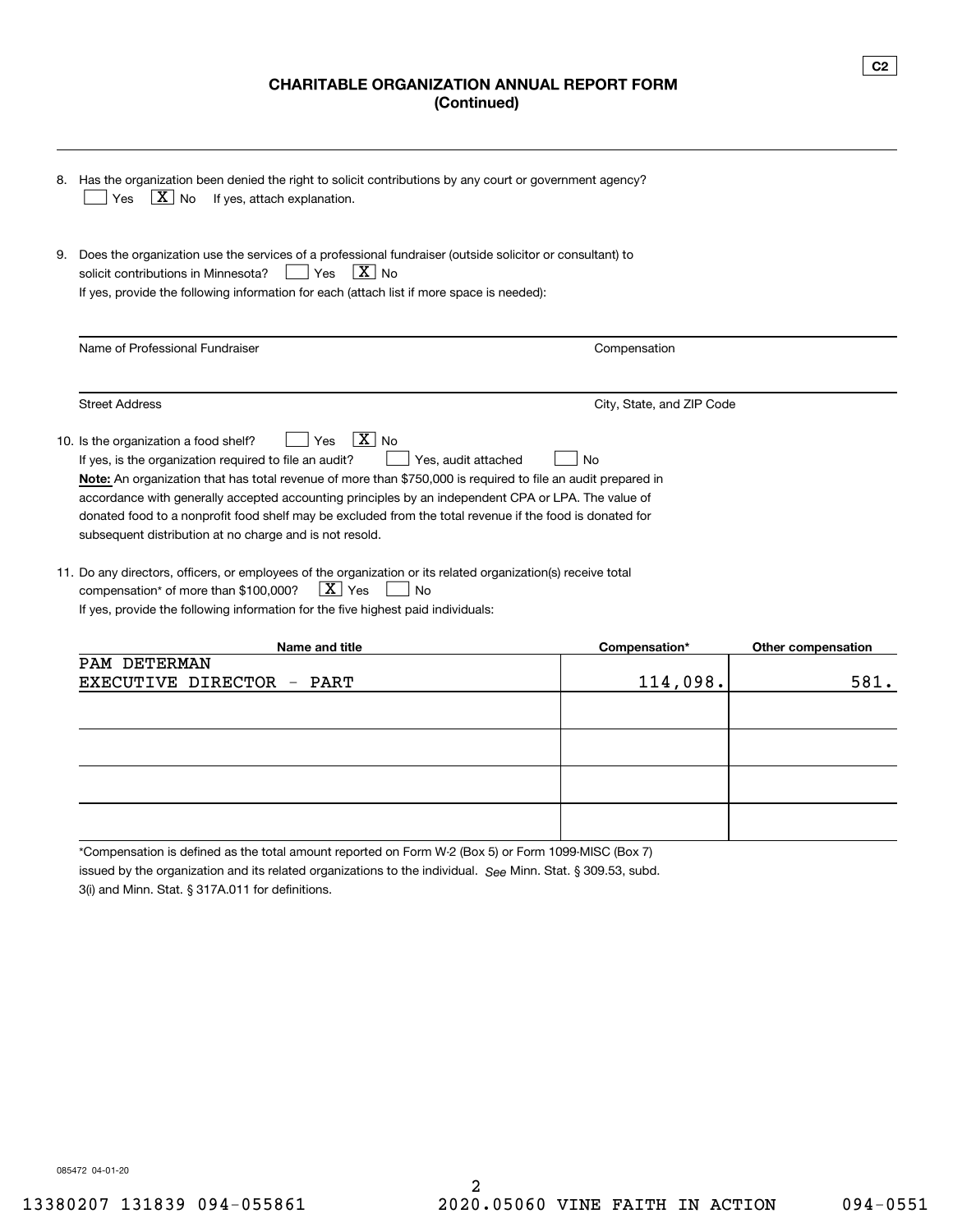#### **SECTION B: Financial Information**

This section must be completed by organizations that file an IRS Form 990-EZ, 990-PF, or 990-N. Organizations that file an IRS Form 990 may skip Section B and go directly to Section C.

#### **INCOME**

| $\mathbf{1}$ . | <b>Contributions Received</b>   | \$                                                                    |
|----------------|---------------------------------|-----------------------------------------------------------------------|
| 2.             | <b>Government Grants</b>        | \$<br>$\overline{c}$<br><u> 1989 - Johann Stoff, fransk politik (</u> |
| 3.             | Program Service Revenue         | \$<br>3                                                               |
| 4.             | Other Revenue                   | \$                                                                    |
| 5.             | <b>TOTAL INCOME</b>             | \$<br>5                                                               |
|                | <b>EXPENSES</b>                 |                                                                       |
| 6.             | Program Expenses                | \$<br>6<br><u> 1989 - Johann Barn, mars eta bainar eta idazlea (</u>  |
| 7.             | Management & General Expenses   | \$<br>$\overline{7}$<br>the control of the control of the control of  |
| 8.             | <b>Fund-raising Expenses</b>    | \$<br>8                                                               |
| 9.             | <b>TOTAL EXPENSES</b>           | \$<br>9                                                               |
| 10.            | <b>EXCESS or DEFICIT</b>        | \$<br>10                                                              |
|                | (Line 5 minus Line 9)           |                                                                       |
| <b>ASSETS</b>  |                                 |                                                                       |
|                | 11. Cash                        | \$<br>11<br><u> 1989 - Johann Barn, mars ann an t-</u>                |
|                | 12. Land, Buildings & Equipment | \$<br>12<br><u> 1980 - Johann Barbara, martxa a</u>                   |
|                | 13. Other Assets                | 13                                                                    |
|                | <b>14. TOTAL ASSETS</b>         | \$<br>14<br>$\overline{\phantom{a}}$                                  |
|                | <b>LIABILITIES</b>              |                                                                       |
|                | 15. Accounts Payable            | \$<br>15<br><u> 1989 - Johann Barbara, martxa a</u>                   |
|                | 16. Grants Payable              | 16<br><u> 1989 - Johann Barnett, fransk politik (</u>                 |
| 17.            | <b>Other Liabilities</b>        | 17                                                                    |
| 18.            | <b>TOTAL LIABILITIES</b>        | \$<br>18                                                              |
|                | <b>FUND BALANCE/NET WORTH</b>   | \$                                                                    |
|                | (Line 14 minus Line 18)         |                                                                       |

085473 04-01-20

**C2**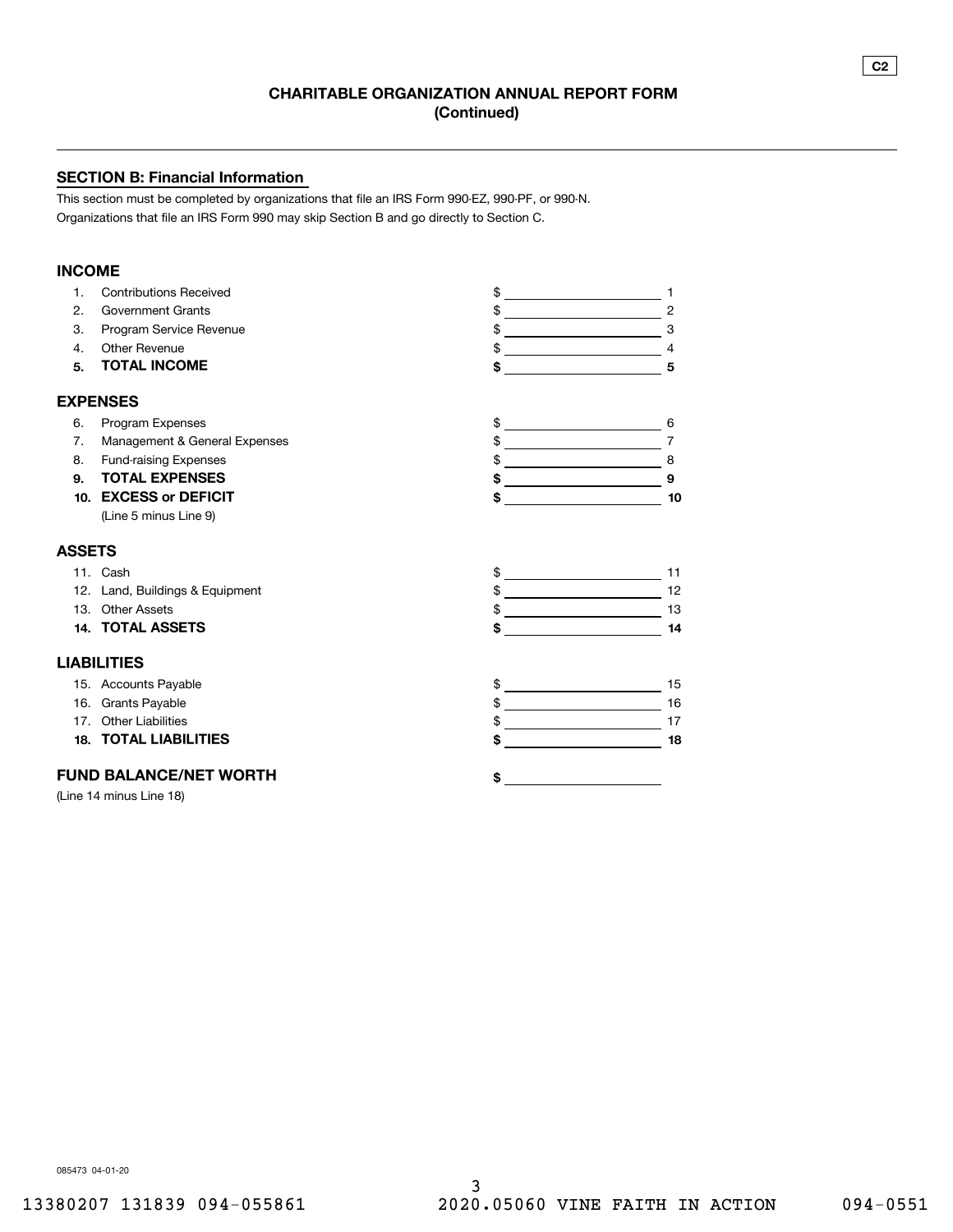#### **CHARITABLE ORGANIZATION ANNUAL REPORT FORM (Continued)**

#### **Section B (continued): Statement of Functional Expenses**

This expense statement must be prepared in accordance with generally accepted accounting principles. Each column must be completed, and Columns B, C, and D must equal Column A. The amount on Line 25, Column A must match Line 17 of IRS Form 990-EZ or Line 26 of IRS Form 990-PF.

|     |                                                                                                                                                                                                                | (A)<br>Total expenses | (B)<br>Program service<br>expenses | (C)<br>Management and<br>general expenses | (D)<br>Fundraising<br>expenses |
|-----|----------------------------------------------------------------------------------------------------------------------------------------------------------------------------------------------------------------|-----------------------|------------------------------------|-------------------------------------------|--------------------------------|
| 1.  | Grants and other assistance to governments                                                                                                                                                                     |                       |                                    |                                           |                                |
|     | and organizations in the U.S.                                                                                                                                                                                  |                       |                                    |                                           |                                |
| 2.  | Grants and other assistance to individuals in the U.S.                                                                                                                                                         |                       |                                    |                                           |                                |
| З.  | Grants and other assistance to governments,                                                                                                                                                                    |                       |                                    |                                           |                                |
|     | organizations, and individuals outside the U.S.                                                                                                                                                                |                       |                                    |                                           |                                |
| 4.  | Benefits paid to or for members                                                                                                                                                                                |                       |                                    |                                           |                                |
| 5.  | Compensation of current officers, directors,                                                                                                                                                                   |                       |                                    |                                           |                                |
|     | trustees, and key employees                                                                                                                                                                                    |                       |                                    |                                           |                                |
| 6.  | Compensation not included above, to disqualified                                                                                                                                                               |                       |                                    |                                           |                                |
|     | persons (as defined under section 4958(f)(1) and                                                                                                                                                               |                       |                                    |                                           |                                |
|     | persons described in section 4958(c)(3)(B)                                                                                                                                                                     |                       |                                    |                                           |                                |
| 7.  | Other salaries and wages                                                                                                                                                                                       |                       |                                    |                                           |                                |
| 8.  | Pension plan contributions (include section                                                                                                                                                                    |                       |                                    |                                           |                                |
|     | 401(k) and section 403(b) employer contributions)                                                                                                                                                              |                       |                                    |                                           |                                |
| 9.  | Other employee benefits                                                                                                                                                                                        |                       |                                    |                                           |                                |
| 10. | Payroll taxes                                                                                                                                                                                                  |                       |                                    |                                           |                                |
| 11. | Fees for services (non-employees):                                                                                                                                                                             |                       |                                    |                                           |                                |
|     | a. Management                                                                                                                                                                                                  |                       |                                    |                                           |                                |
|     | b. Legal                                                                                                                                                                                                       |                       |                                    |                                           |                                |
|     | c. Accounting                                                                                                                                                                                                  |                       |                                    |                                           |                                |
|     | d. Lobbying                                                                                                                                                                                                    |                       |                                    |                                           |                                |
|     | e. Professional fundraising services                                                                                                                                                                           |                       |                                    |                                           |                                |
|     | f. Investment management fees                                                                                                                                                                                  |                       |                                    |                                           |                                |
|     | g. Other                                                                                                                                                                                                       |                       |                                    |                                           |                                |
| 12. | Advertising and promotion                                                                                                                                                                                      |                       |                                    |                                           |                                |
| 13. | Office expenses                                                                                                                                                                                                |                       |                                    |                                           |                                |
| 14. | Information technology                                                                                                                                                                                         |                       |                                    |                                           |                                |
| 15. | Royalties                                                                                                                                                                                                      |                       |                                    |                                           |                                |
| 16. | Occupancy                                                                                                                                                                                                      |                       |                                    |                                           |                                |
| 17. | Travel                                                                                                                                                                                                         |                       |                                    |                                           |                                |
| 18. | Payments of travel or entertainment expenses                                                                                                                                                                   |                       |                                    |                                           |                                |
|     | for any federal, state, or local public officials                                                                                                                                                              |                       |                                    |                                           |                                |
| 19. | Conferences, conventions, and meetings                                                                                                                                                                         |                       |                                    |                                           |                                |
| 20. | Interest                                                                                                                                                                                                       |                       |                                    |                                           |                                |
| 21. | Payments to affiliates                                                                                                                                                                                         |                       |                                    |                                           |                                |
| 22. | Depreciation, depletion, and amortization                                                                                                                                                                      |                       |                                    |                                           |                                |
| 23. | Insurance                                                                                                                                                                                                      |                       |                                    |                                           |                                |
| 24. | Other expenses. Itemize expenses not covered                                                                                                                                                                   |                       |                                    |                                           |                                |
|     | above. Expenses labeled miscellaneous may                                                                                                                                                                      |                       |                                    |                                           |                                |
|     | not exceed 5% of total expenses (Line 25).                                                                                                                                                                     |                       |                                    |                                           |                                |
| a.  |                                                                                                                                                                                                                |                       |                                    |                                           |                                |
| b.  |                                                                                                                                                                                                                |                       |                                    |                                           |                                |
| c.  |                                                                                                                                                                                                                |                       |                                    |                                           |                                |
| d.  |                                                                                                                                                                                                                |                       |                                    |                                           |                                |
| 25. | Total functional expenses. Add lines 1 through 24d                                                                                                                                                             |                       |                                    |                                           |                                |
| 26. | Joint costs. Check here<br>if following<br>SOP 98-2. Complete this line only if the organi-<br>zation reported in Column B joint costs from a<br>combined educational campaign and<br>fundraising solicitation |                       |                                    |                                           |                                |

085474 04-01-20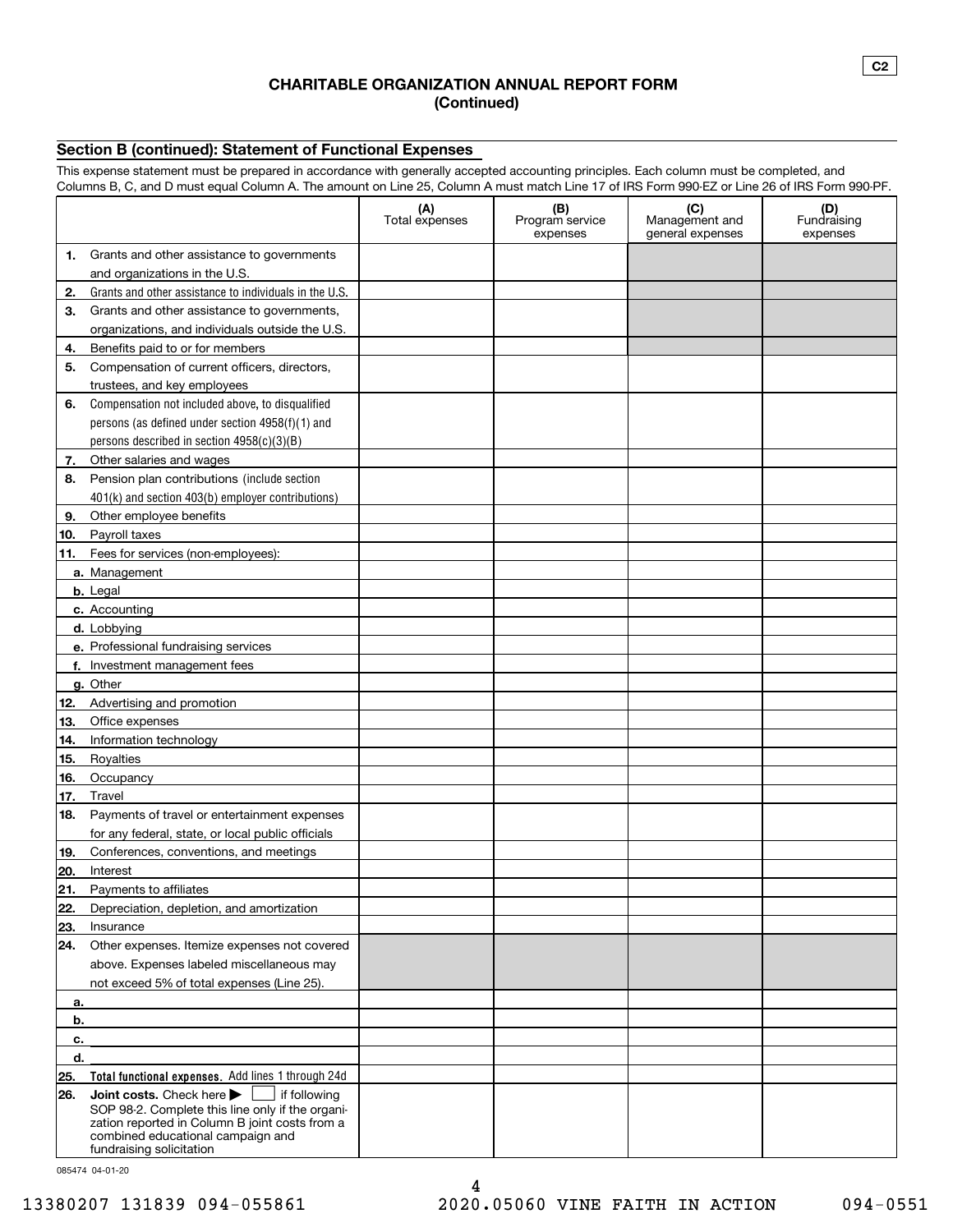#### **CHARITABLE ORGANIZATION ANNUAL REPORT FORM (Continued)**

| Section C: Board of Directors Signatures and Acknowledgment                                                                                          |
|------------------------------------------------------------------------------------------------------------------------------------------------------|
| The form must be executed pursuant to a resolution of the board of directors, trustees, or managing group and                                        |
| must be signed by two officers of the organization. See Minn. Stat. § 309.52, subd. 3.                                                               |
|                                                                                                                                                      |
| We, the undersigned, state and acknowledge that we are duly constituted officers of this organization, being the                                     |
| (Title) and BOARD VICE CHAIR<br>(Title) respectively, and                                                                                            |
| that we execute this document on behalf of the organization pursuant to the resolution of the                                                        |
| (Board of Directors, Trustees, or Managing Group) adopted on the                                                                                     |
| 20 ___, approving the contents of the document, and do hereby certify that the                                                                       |
| (Board of Directors, Trustees, or Managing Group) has assumed, and will continue                                                                     |
| to assume, responsibility for determining matters of policy, and have supervised, and will continue to supervise, the operations and finances of the |
| organization. We further state that the information supplied is true, correct and complete to the best of our knowledge.                             |
| LORI RUTHENBECK                                                                                                                                      |
| Name (Print)                                                                                                                                         |
| Signature                                                                                                                                            |
| BOARD VICE CHAIR                                                                                                                                     |
| Title                                                                                                                                                |
| Date                                                                                                                                                 |
|                                                                                                                                                      |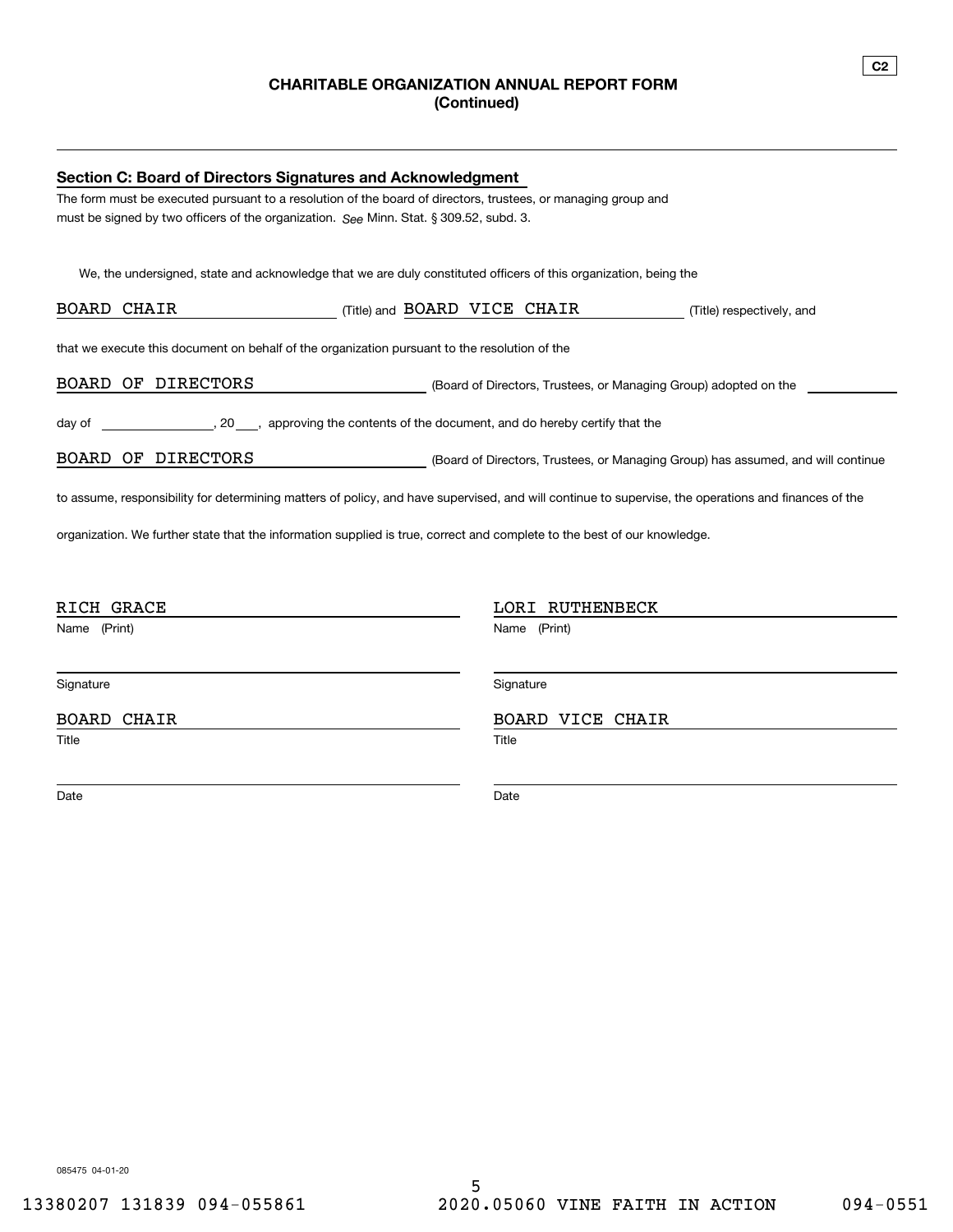# **MID** DEPARTMENT



# **2020 M4NP Unrelated Business Income Tax (UBIT) Return**

income. See 2020 Unrelated Business Income Tax Return Instructions on our website at www.revenue.state.mn.us. For tax-exempt organizations, cooperatives, homeowners associations, and political organizations with unrelated business

Tax year beginning (MM/DD/YYYY)  $\,$   $\,$   $\,07$  / $\,01$   $\,$  / $\,2020$   $\,$  , and ending (MM/DD/YYYY)  $\,$   $\,$   $\,06$  / $\,30$   $\,$  / $\,2021$  (required)

| <b>VINE FAITH IN ACTION</b>                                                                                                                                                                                                                                                                                          | 411802861                                                                                                                              | 1932146                                                        |
|----------------------------------------------------------------------------------------------------------------------------------------------------------------------------------------------------------------------------------------------------------------------------------------------------------------------|----------------------------------------------------------------------------------------------------------------------------------------|----------------------------------------------------------------|
| Name of Organization                                                                                                                                                                                                                                                                                                 | <b>FEIN</b>                                                                                                                            | Minnesota Tax ID (required)                                    |
| 421 E HICKORY STREET<br><b>Mailing Address</b><br>Check if New Address<br><b>MANKATO</b><br>56001<br>ΜN                                                                                                                                                                                                              | This Organization Files Federal Form (check one)<br>$ 990-T$                                                                           | 1120-H                                                         |
| ZIP Code<br>County<br>State                                                                                                                                                                                                                                                                                          | 1120-C<br>Exempt Under IRS Section (check one)<br>$X \mid 501(c) (-3)$                                                                 | 1120-POL<br>528<br>Other:                                      |
| <b>Filing Under</b><br>Check All<br>Final Return (see inst., pg. 4)<br>Amended<br>X<br>an Extension<br>That Apply:<br>Enter Close Date:<br>Return<br>x<br>Are you filing a combined income return?<br>Yes<br>No                                                                                                      | Enter your NAICS Codes (see instructions, pg. 4)<br>Was 100% of the business conducted in Minnesota for this tax year?<br>$X \mid$ Yes | No (complete and attach Schedule M4NPA)                        |
| Federal taxable income <b>before</b> net operating loss and specific deduction<br>(total from all federal Form 990-T Schedule As, Part II Line 16; 1120-c, line 25c; 1120-H,                                                                                                                                         |                                                                                                                                        | You must round amounts<br>to nearest whole dollar.<br>$-25467$ |
|                                                                                                                                                                                                                                                                                                                      | п.                                                                                                                                     |                                                                |
| З                                                                                                                                                                                                                                                                                                                    |                                                                                                                                        | $-25467$                                                       |
|                                                                                                                                                                                                                                                                                                                      |                                                                                                                                        |                                                                |
| Federal taxable income (loss) after subtractions. (See instructions.) If you conducted business both<br>5.<br>within and outside Minnesota, complete Form M4NPA. (See instructions, pg. 4.) If 100% of your<br>activities were conducted in Minnesota, do not complete Form M4NPA. Enter line 5 on line 6 [11, 2016] |                                                                                                                                        | $-25467$                                                       |
| Minnesota taxable net income (loss) (from Form M4NPA, line 10.) If 100% of your activities                                                                                                                                                                                                                           |                                                                                                                                        | $-25467$                                                       |
| 7                                                                                                                                                                                                                                                                                                                    |                                                                                                                                        |                                                                |
|                                                                                                                                                                                                                                                                                                                      |                                                                                                                                        | 0                                                              |
|                                                                                                                                                                                                                                                                                                                      |                                                                                                                                        |                                                                |
|                                                                                                                                                                                                                                                                                                                      |                                                                                                                                        | 0                                                              |
| 11                                                                                                                                                                                                                                                                                                                   |                                                                                                                                        | $\boldsymbol{0}$                                               |
|                                                                                                                                                                                                                                                                                                                      |                                                                                                                                        |                                                                |
|                                                                                                                                                                                                                                                                                                                      |                                                                                                                                        |                                                                |
|                                                                                                                                                                                                                                                                                                                      |                                                                                                                                        |                                                                |
| 15 Minnesota tax liability (subtract line 14 from line 13; if zero or less, enter zero)  15                                                                                                                                                                                                                          |                                                                                                                                        |                                                                |

*Continued next page*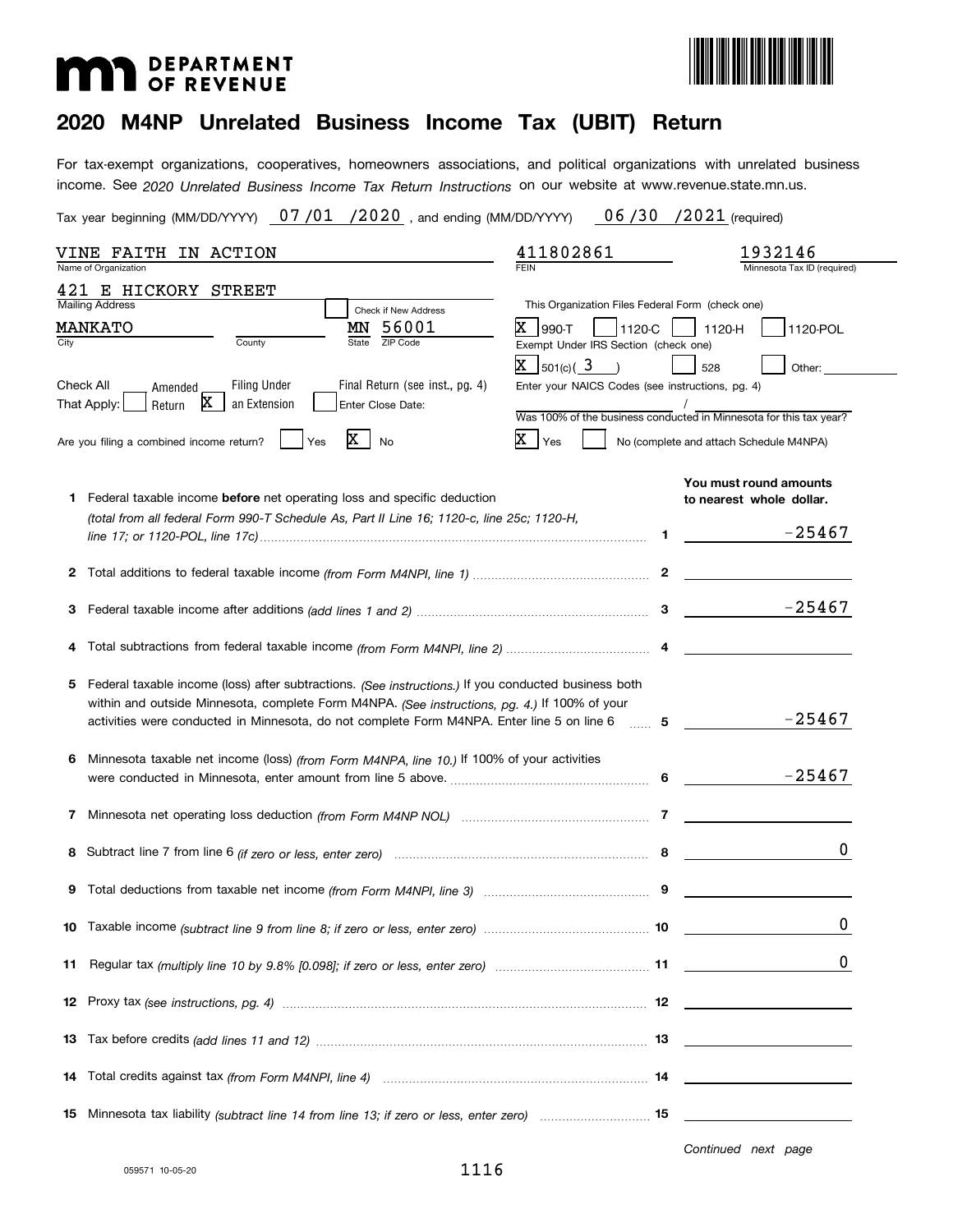# **2020 M4NP UBIT Return, Page 2** *(continued)*



|                | VINE FAITH IN ACTION                                                                       |                    | 411802861<br><b>FEIN</b>                                              | 1932146                                                                                                              |
|----------------|--------------------------------------------------------------------------------------------|--------------------|-----------------------------------------------------------------------|----------------------------------------------------------------------------------------------------------------------|
| 16             | Name of Organization                                                                       |                    |                                                                       | Minnesota Tax ID                                                                                                     |
|                |                                                                                            |                    |                                                                       |                                                                                                                      |
| 17             | Add lines 15 and 16                                                                        |                    |                                                                       |                                                                                                                      |
| 18             | Total refundable credits (from Form M4NPI, line 5)  18                                     |                    |                                                                       |                                                                                                                      |
| 19             |                                                                                            |                    |                                                                       |                                                                                                                      |
| 20             |                                                                                            |                    |                                                                       |                                                                                                                      |
| 21             |                                                                                            |                    |                                                                       |                                                                                                                      |
| 22             |                                                                                            |                    |                                                                       |                                                                                                                      |
| 23             |                                                                                            |                    |                                                                       | <u> 1989 - Andrea Albert III, amerikan bisan</u>                                                                     |
| 24             |                                                                                            |                    |                                                                       |                                                                                                                      |
| 25             |                                                                                            |                    |                                                                       |                                                                                                                      |
| 26             |                                                                                            |                    |                                                                       |                                                                                                                      |
| 27             | Tax, Nongame Wildlife Fund donation, penalty, interest and additional                      |                    |                                                                       |                                                                                                                      |
| 28             |                                                                                            |                    |                                                                       | <u> 1989 - Andrea Andrew Maria (b. 1989)</u>                                                                         |
| 29             |                                                                                            |                    |                                                                       | <u> 1989 - Andrea Albert III, am Francisco III, am Francisco III, am Francisco III, am Francisco III, am Francis</u> |
|                |                                                                                            |                    |                                                                       |                                                                                                                      |
| 30             |                                                                                            |                    |                                                                       |                                                                                                                      |
|                | Payment method:<br>Electronic (see inst., pg. 2)                                           |                    | Check (see inst., pg. 2)<br>(see inst., pg. 2)                        | Amended return payment by check                                                                                      |
|                | <b>OVERPAYMENT.</b> If line 29 is more than line 28,<br>subtract line 28 from line 29      | 31                 |                                                                       |                                                                                                                      |
|                | Amount of line 31 to be credited to your 2021 estimated tax  32                            |                    |                                                                       |                                                                                                                      |
|                |                                                                                            |                    |                                                                       |                                                                                                                      |
|                | To have your refund direct deposited, enter your banking information below.                |                    |                                                                       |                                                                                                                      |
|                | <b>Account Type:</b>                                                                       |                    |                                                                       |                                                                                                                      |
| 31<br>32<br>33 | Checking<br><b>Savings</b><br><b>Routing Number</b>                                        |                    | Account Number (use an account not associated with any foreign banks) |                                                                                                                      |
|                | I declare that this return is correct and complete to the best of my knowledge and belief. |                    |                                                                       |                                                                                                                      |
|                | Authorized Signature                                                                       | <b>BOARD CHAIR</b> | Date (MM/DD/YYYY)                                                     | 5073871666<br>Daytime Phone                                                                                          |
|                | KATHERINE<br>LUTZKE,<br>СP<br>Signature of Preparer                                        | P01760889<br>PTIN  | 02/07/2022<br>Date (MM/DD/YYYY                                        | 5072802300<br>Preparer's Daytime Phone                                                                               |
|                | LISAK@VINEVOLUNTEERS.COM<br>Email Address for Correspondence, if Desired                   |                    |                                                                       |                                                                                                                      |

rtment of Rever to discuss this tax return with the paid preparer listed here.